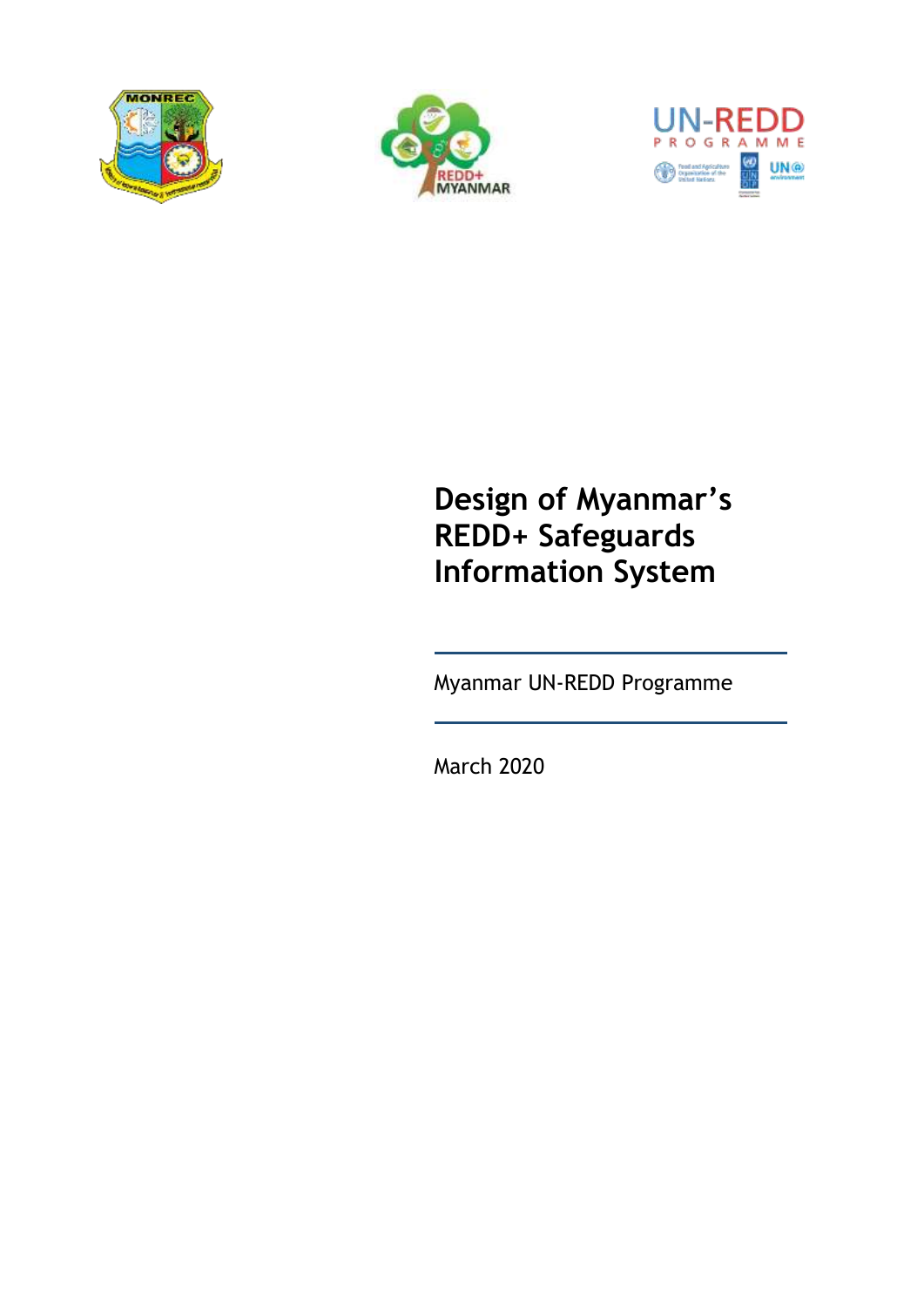#### **Citation**

Myanmar UN-REDD Programme (2020) Design of Myanmar's REDD+ Safeguards Information System. March 2020.

#### **Acknowledgements**

With thanks to the members of Myanmar's National Technical Working Group on Stakeholder Engagement and Safeguards (TWG-SES) and the Myanmar UN-REDD National Programme Management Unit for their contributions to the design of Myanmar's SIS, and to the following people for their review of this report: Dr Thaung Naing Oo (Forest Research Institute); Alexis Corblin and Steven Swan (UN Environment); Charlotte Hicks, Cordula Epple and Judith Walcott (UNEP-WCMC); Thein Hlaing (National SIS Consultant); Kin Yii Yong (UNDP); and Kristin Devalue (FAO).

#### **Contact**

Dr Thaung Naing Oo Director of Forest Research Institute Ministry of Natural Resources and Environment (MONREC) Building No 28, Yezin P.O Box 05282 Nay Pyi Taw, Myanmar Phone: + 95 67 405384, Fax: +95 67 405012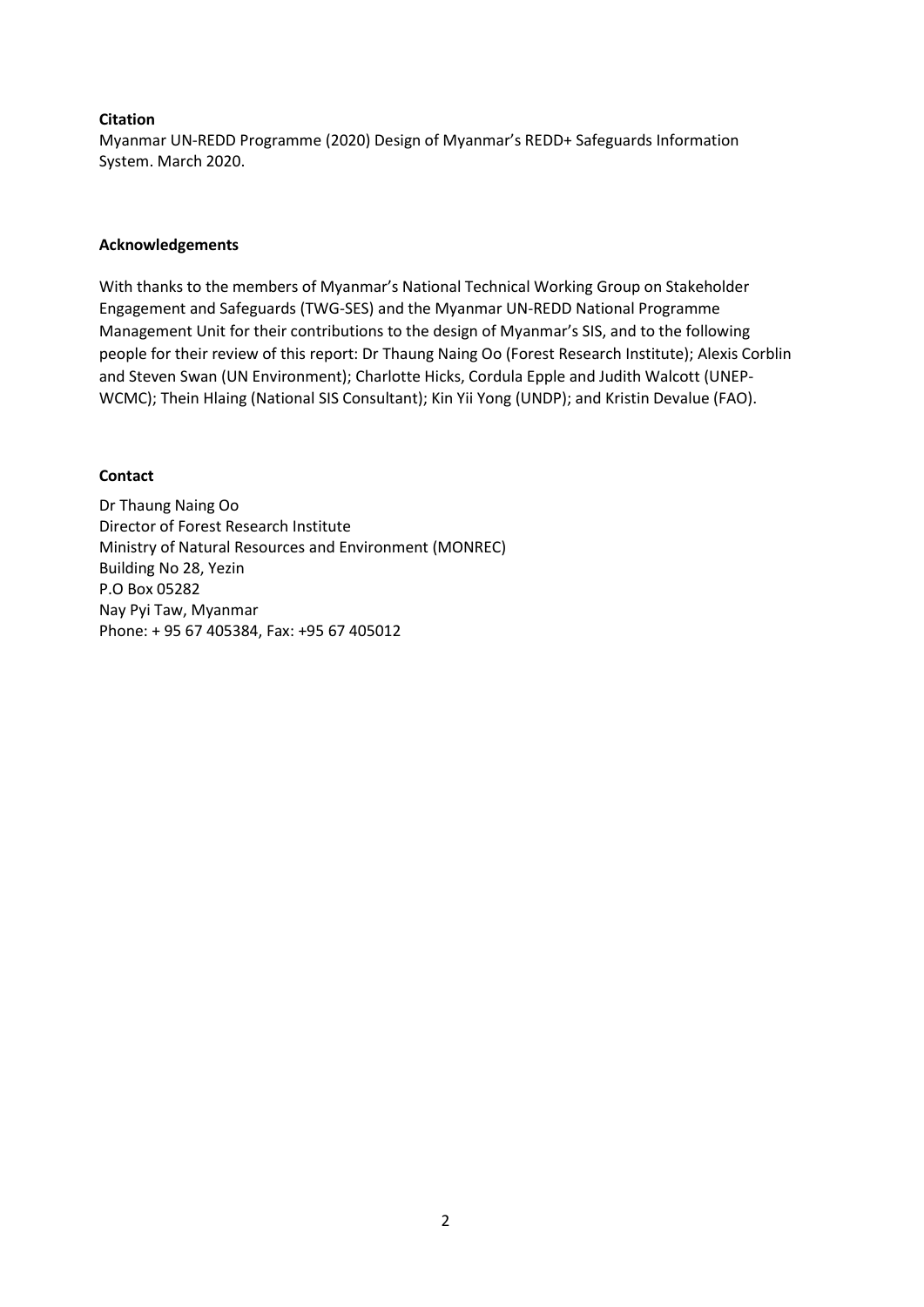# **Contents**

| 1.                                                                                |
|-----------------------------------------------------------------------------------|
|                                                                                   |
|                                                                                   |
|                                                                                   |
|                                                                                   |
|                                                                                   |
|                                                                                   |
|                                                                                   |
|                                                                                   |
| 6.                                                                                |
|                                                                                   |
|                                                                                   |
| 7.                                                                                |
|                                                                                   |
| Annex 2: Table of clarified safeguards, information needs and draft indicators 26 |
|                                                                                   |
| Annex 4: Possible linkages between REDD+ M&E and the SIS in Myanmar 58            |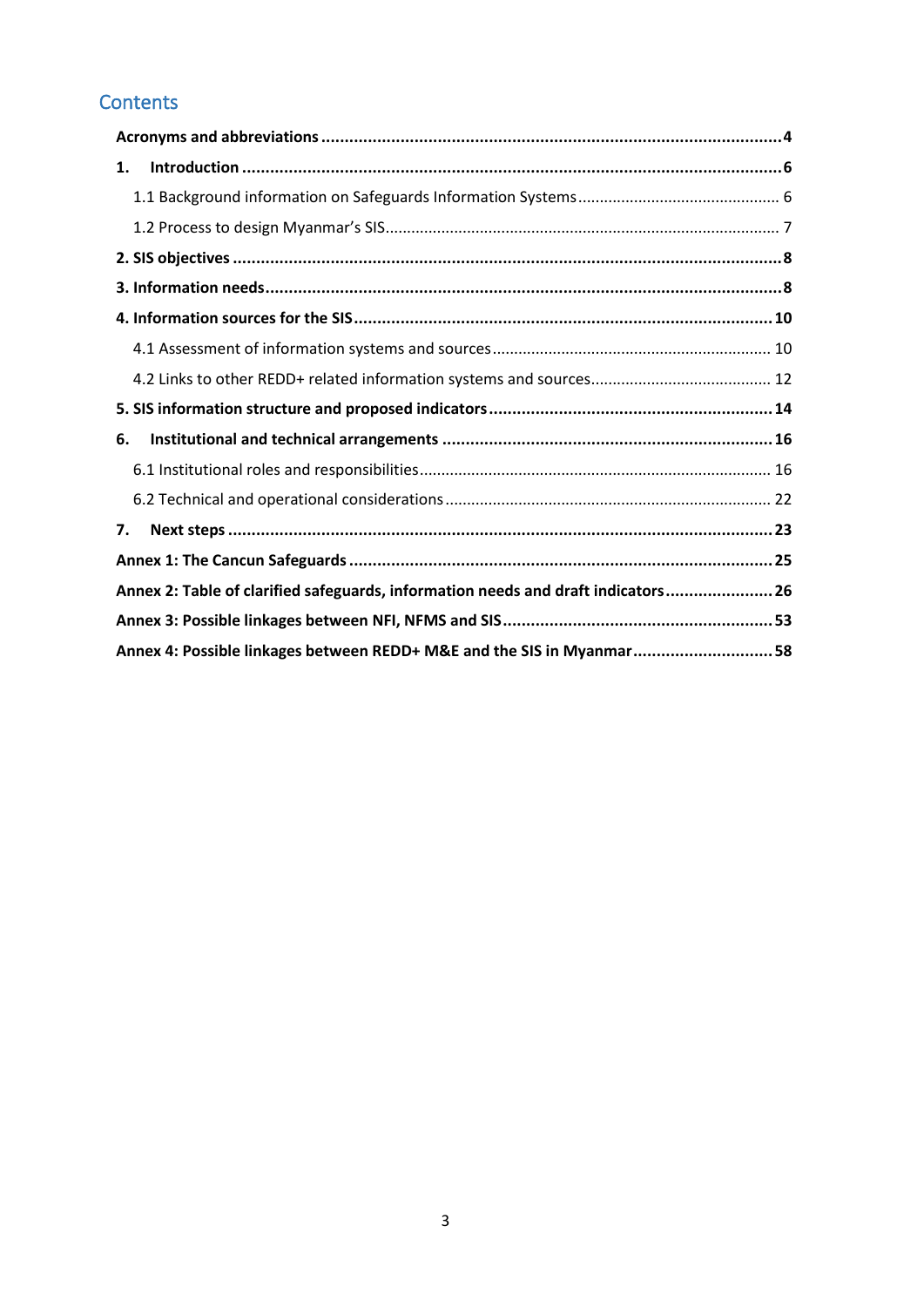# <span id="page-3-0"></span>Acronyms and abbreviations

| CF            | <b>Community Forestry</b>                                                                                                                                                    |
|---------------|------------------------------------------------------------------------------------------------------------------------------------------------------------------------------|
| <b>CHRO</b>   | Chin Human Rights Organization                                                                                                                                               |
| <b>CSO</b>    | Central Statistical Organization                                                                                                                                             |
| <b>CSR</b>    | <b>Corporate Social Responsibility</b>                                                                                                                                       |
| EAO           | <b>Ethnic Armed Organization</b>                                                                                                                                             |
| <b>ECD</b>    | <b>Environmental Conservation Department</b>                                                                                                                                 |
| EIA           | <b>Environmental Impact Assessment</b>                                                                                                                                       |
| <b>FD</b>     | <b>Forest Department</b>                                                                                                                                                     |
| <b>FPIC</b>   | Free, Prior and Informed Consent                                                                                                                                             |
| <b>FREDA</b>  | Forest Resource Environment Development and Conservation Association                                                                                                         |
| <b>FRI</b>    | <b>Forest Research Institute</b>                                                                                                                                             |
| GAD           | General Administrative Department                                                                                                                                            |
| <b>GCF</b>    | <b>Green Climate Fund</b>                                                                                                                                                    |
| IEE           | Initial Environmental Examination                                                                                                                                            |
| <b>INGO</b>   | International Non-governmental Organization                                                                                                                                  |
| KBA           | Key Biodiversity Area                                                                                                                                                        |
| <b>LPG</b>    | Liquefied Petroleum Gas                                                                                                                                                      |
| <b>MERN</b>   | Myanmar Environmental Rehabilitation-conservation Network                                                                                                                    |
| <b>MFA</b>    | <b>Myanmar Forest Association</b>                                                                                                                                            |
| MOALI         | Ministry of Agriculture, Livestock and Irrigation                                                                                                                            |
| <b>MONREC</b> | Ministry of Natural Resources and Environmental Conservation                                                                                                                 |
| <b>MOPF</b>   | Ministry of Planning and Finance                                                                                                                                             |
| <b>MOSWRR</b> | Ministry of Social Welfare, Relief and Resettlement                                                                                                                          |
| <b>MRLG</b>   | Mekong Region Land Governance Project                                                                                                                                        |
| <b>NCA</b>    | Nationwide Ceasefire Agreement                                                                                                                                               |
| <b>NFMS</b>   | National Forest Monitoring System                                                                                                                                            |
| <b>NGO</b>    | Non-governmental Organization                                                                                                                                                |
| <b>NTFP</b>   | Non Timber Forest Product                                                                                                                                                    |
| <b>NWCD</b>   | Nature and Wildlife Conservation Division                                                                                                                                    |
| PAs           | <b>Protected Areas</b>                                                                                                                                                       |
| PaMs          | <b>Policies and Measures</b>                                                                                                                                                 |
| <b>PES</b>    | Payment for Ecosystem Services                                                                                                                                               |
| <b>PLRs</b>   | Policies, Laws and Regulations                                                                                                                                               |
| <b>POINT</b>  | Promotion of Indigenous and Nature Together                                                                                                                                  |
| Q&A           | <b>Questions and Answers</b>                                                                                                                                                 |
| REDD+         | Reducing Emissions from Deforestation and forest Degradation, plus the<br>conservation and enhancement of forest carbon stocks, and the<br>sustainable management of forests |
| <b>SFM</b>    | Sustainable Forest Management                                                                                                                                                |
| <b>SIS</b>    | Safeguards Information System                                                                                                                                                |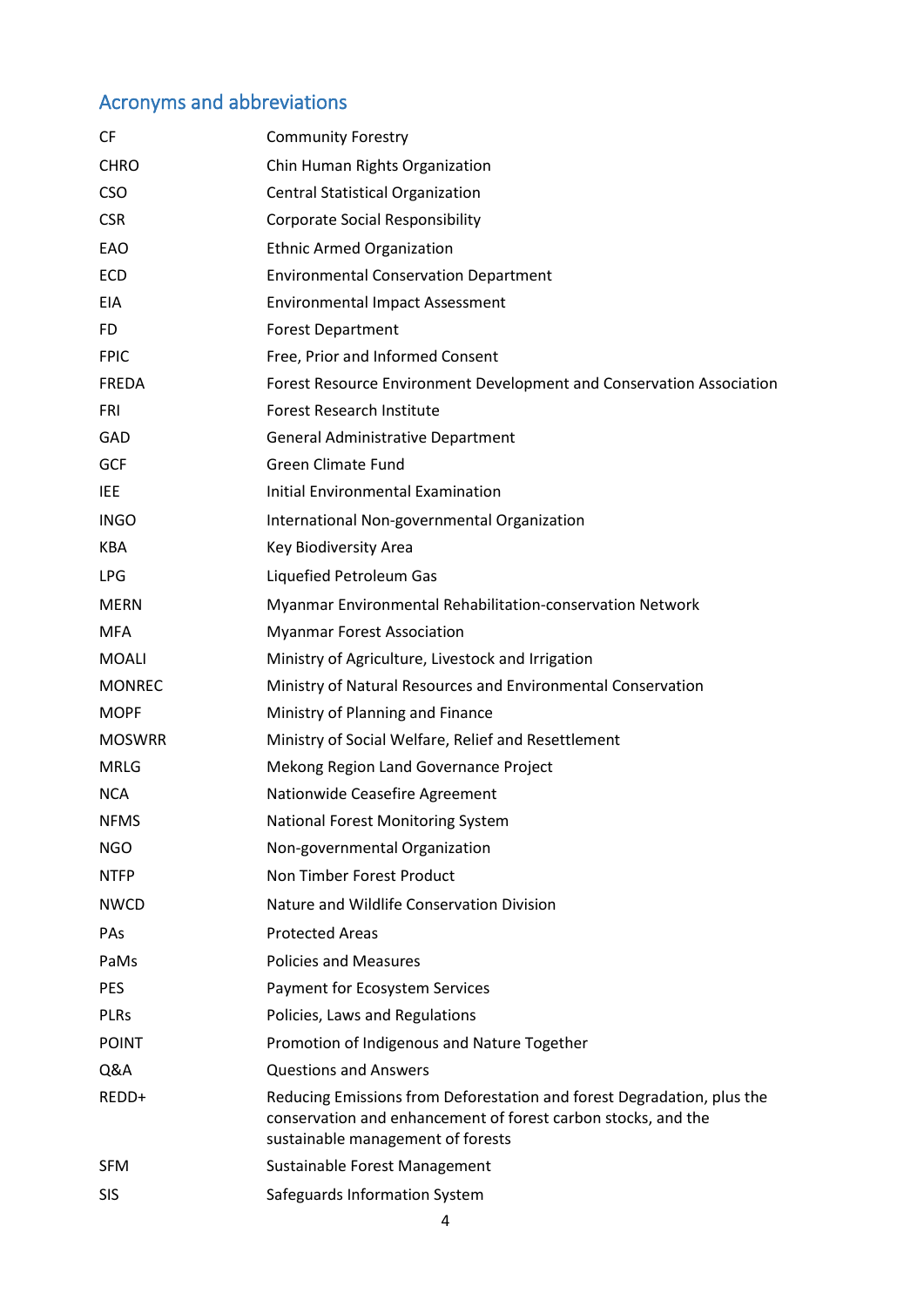| Sol                      | Summary of Information                                                                                                            |
|--------------------------|-----------------------------------------------------------------------------------------------------------------------------------|
| TWG                      | <b>Technical Working Group</b>                                                                                                    |
| TWG-D&S                  | Technical Working Group on Drivers and Strategy                                                                                   |
| TWG-SES                  | Technical Working Group on Stakeholder Engagement and Safeguards                                                                  |
| <b>UAGO</b>              | Union Attorney General's Office                                                                                                   |
| <b>UNDRIP</b>            | UN Declaration on the Rights of Indigenous Peoples                                                                                |
| UNEP-WCMC                | UN Environment Programme World Conservation Monitoring Centre                                                                     |
| <b>UNFCCC</b>            | United Nations Framework Convention on Climate Change                                                                             |
| <b>UN-REDD Programme</b> | United Nations Collaborative Programme on Reducing Emissions from<br>Deforestation and Forest Degradation in Developing Countries |
| <b>VFV Law</b>           | The Vacant, Fallow and Virgin Land Law                                                                                            |
| <b>WCS</b>               | <b>Wildlife Conservation Society</b>                                                                                              |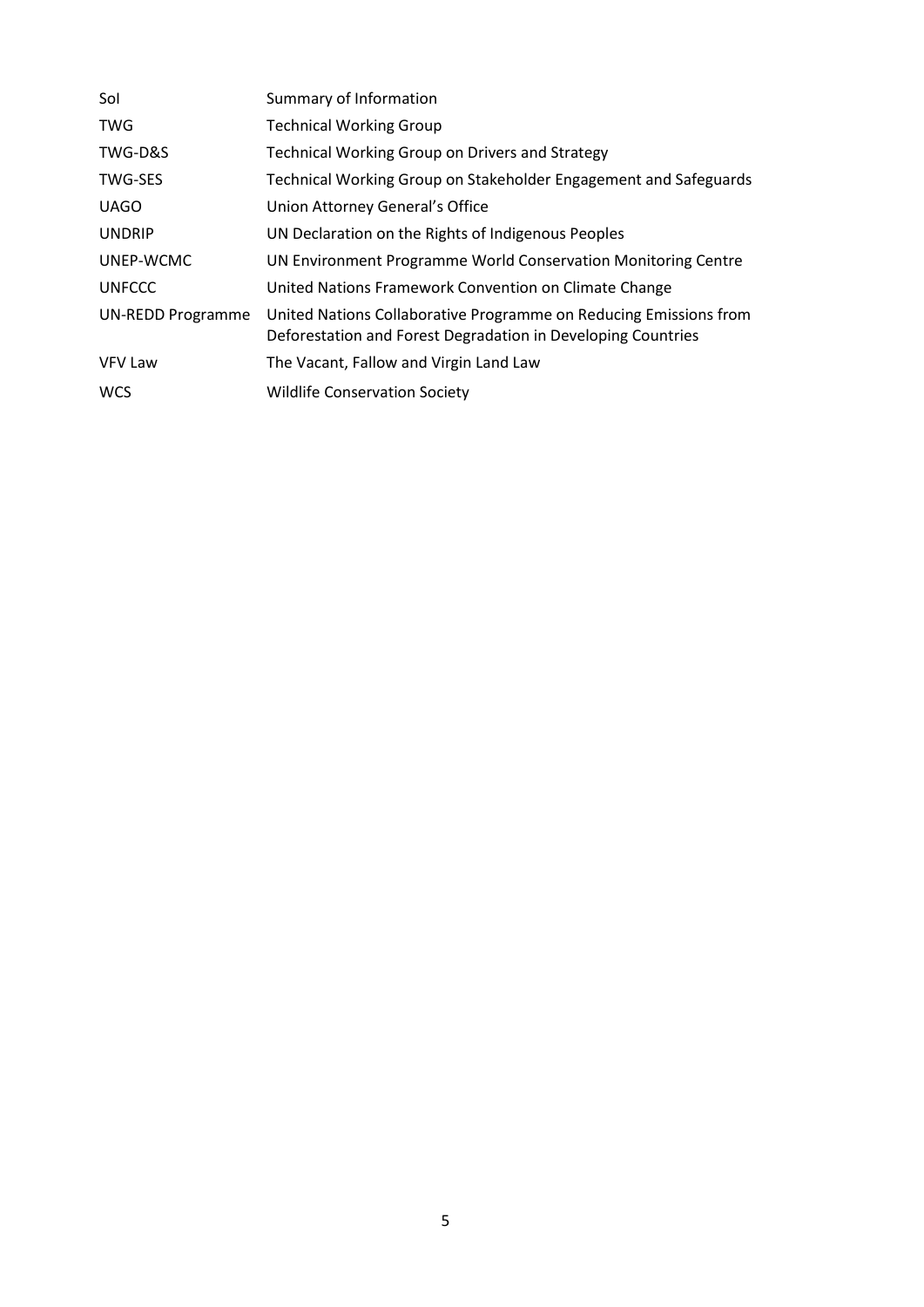# <span id="page-5-0"></span>1. Introduction

# <span id="page-5-1"></span>1.1 Background information on Safeguards Information Systems

The primary aim of REDD+ is to reduce the concentration of greenhouse gases in the atmosphere by maintaining and enhancing forest carbon stocks in developing countries. The United Nations Framework Convention on Climate Change (UNFCCC) decisions on REDD+ also recognize the potential of REDD+ actions to deliver positive social and environmental impacts that go beyond climate change mitigation, e.g. by improving livelihoods for forest-dependent communities, helping to conserve biodiversity-rich forest areas, and enhancing other ecosystem services provided by forests such as water regulation. The decisions further highlight the need to prevent adverse impacts on people and the environment. For example, REDD+ actions could have negative consequences if they give rise to conflicts over land tenure and access to resources, or if they cause land use pressures to shift from one area to another.

Safeguards requirements aim to ensure that any social and environmental risks of REDD+ activities are minimized and that the benefits are enhanced. According to the relevant decisions of the UNFCCC, countries implementing REDD+ should meet three main requirements<sup>1</sup> in relation to safeguards:

- I. Promote and support the Cancun safeguards (see Annex 1) throughout the implementation of REDD+ actions, regardless of the source and type of funding;
- II. Develop a system for providing information on how the Cancun safeguards are being addressed and respected (i.e. a safeguards information system, SIS); and
- III. Provide summaries of information (SoI) on how all of the Cancun safeguards are being addressed and respected throughout the implementation of REDD+ actions.

Decision 12/CP.17 of the UNFCCC clarified that the development of a SIS is a prerequisite for resultsbased payments. Further UNFCCC guidance on SIS was provided in the same decision (see Box 1).

#### **Box 1: UNFCCC guidance on REDD+ SIS**

According to UNFCCC Decision 12, CoP 17, '…systems for providing information on how the safeguards…are addressed and respected should, taking into account national circumstances and respective capabilities, and recognising national sovereignty and legislation, and relevant international obligations and agreements, and respecting gender considerations:

a) Be consistent with the guidance [on policy approaches and positive incentives on issues relating to REDD+]…;

b) Provide transparent and consistent information that is accessible by all relevant stakeholders and updated on a regular basis;

- c) Be transparent and flexible to allow for improvements over time;
- d) Provide information on how all of the safeguards…are being addressed and respected;
- e) Be country-driven and implemented at the national level;
- f) Build upon existing systems, as appropriate.'

*Source: UNFCCC Decision 12/CP.17, paragraph 2*

<sup>1</sup> UN-REDD Programme Safeguards Coordination Group (2016) Concept brief: Country approaches to safeguards. Technical Brief 02. UN-REDD Programme, Geneva[. http://bit.ly/CASgds](http://bit.ly/CASgds)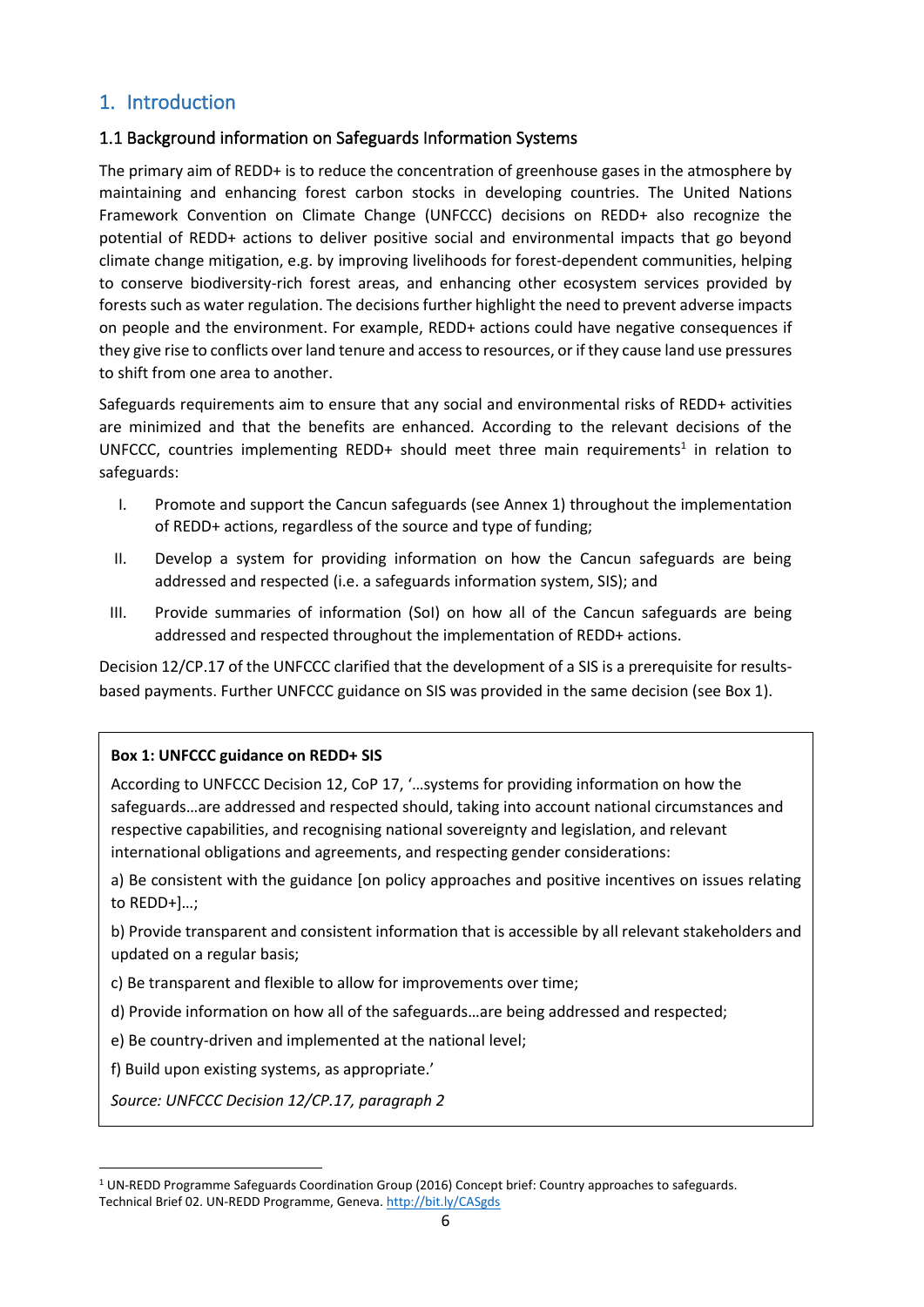# <span id="page-6-0"></span>1.2 Process to design Myanmar's SIS

Myanmar has undertaken a number of safeguards activities that support progress towards a SIS, as well as developing its SIS design. Myanmar's national safeguards approach is being developed under the guidance of the national Technical Working Group on Stakeholder Engagement and Safeguards (TWG-SES). As part of this work, Myanmar has:

- Prepared a [National Safeguards Roadmap;](https://www.unredd.net/documents/global-programme-191/safeguards-multiple-benefits-297/studies-reports-and-publications-1/16544-myanmar-redd-safeguards-roadmap-english/file.html)
- Carried out an assessment of the potential benefits and risks of proposed REDD+ policies and measures (PaMs)<sup>2</sup>;
- Assessed safeguards-relevant policies, laws and regulations (PLRs)<sup>3</sup>;
- Initiated design of a REDD+ Grievance Redress Mechanism (GRM);
- Developed a [national safeguards clarification](http://www.myanmar-redd.org/wp-content/uploads/2017/10/Myanmar-National-Clarification-of-Cancun-Safeguards-2019_Final-Eng.pdf) (which will help to structure the SIS)

The national clarification of the safeguards, and the assessment of existing safeguards-related PLRs in particular, form important inputs to the development of the SIS. Indeed, the SIS is the information system that shows how the safeguards, as described through the national clarification and the country's legal framework, are being addressed and respected.

The steps needed to design and establish a SIS vary from country to country. The UN-REDD Technical Brief on the design of SIS<sup>4</sup> indicates that in-country discussions on SIS design to date have focused on four key considerations, as shown in Figure 1 below.



*Figure 1: Key design considerations for REDD+ SIS*

<sup>&</sup>lt;sup>2</sup> See for example, [a summary of benefits and risks identified by safeguard](http://www.myanmar-redd.org/wp-content/uploads/2017/10/Myanmar-benefits-and-risks-summary-by-safeguards-July-2019.pdf) and the report of the National Workshop on [Assessing Benefits and Risks,](https://unredd.net/documents/global-programme-191/safeguards-multiple-benefits-297/studies-reports-and-publications-1/16661-workshop-report-national-workshop-for-assessing-benefits-and-risks-of-redd-in-myanmar.html) Feb. 2018.

<sup>&</sup>lt;sup>3</sup> See mai[n PLR review report,](http://www.myanmar-redd.org/wp-content/uploads/2018/10/Report-on-PLR-review.pdf) 2019; an[d Safeguards Summary for PLR Review,](http://www.myanmar-redd.org/wp-content/uploads/2018/10/PLR-Review-Safeguards-Summary-Report-May-2019-final.pdf) 2019.

<sup>4</sup> UN-REDD Programme (2017), REDD+ Safeguard Information Systems: Practical Design Considerations. Technical Brief Version 2.0. Geneva.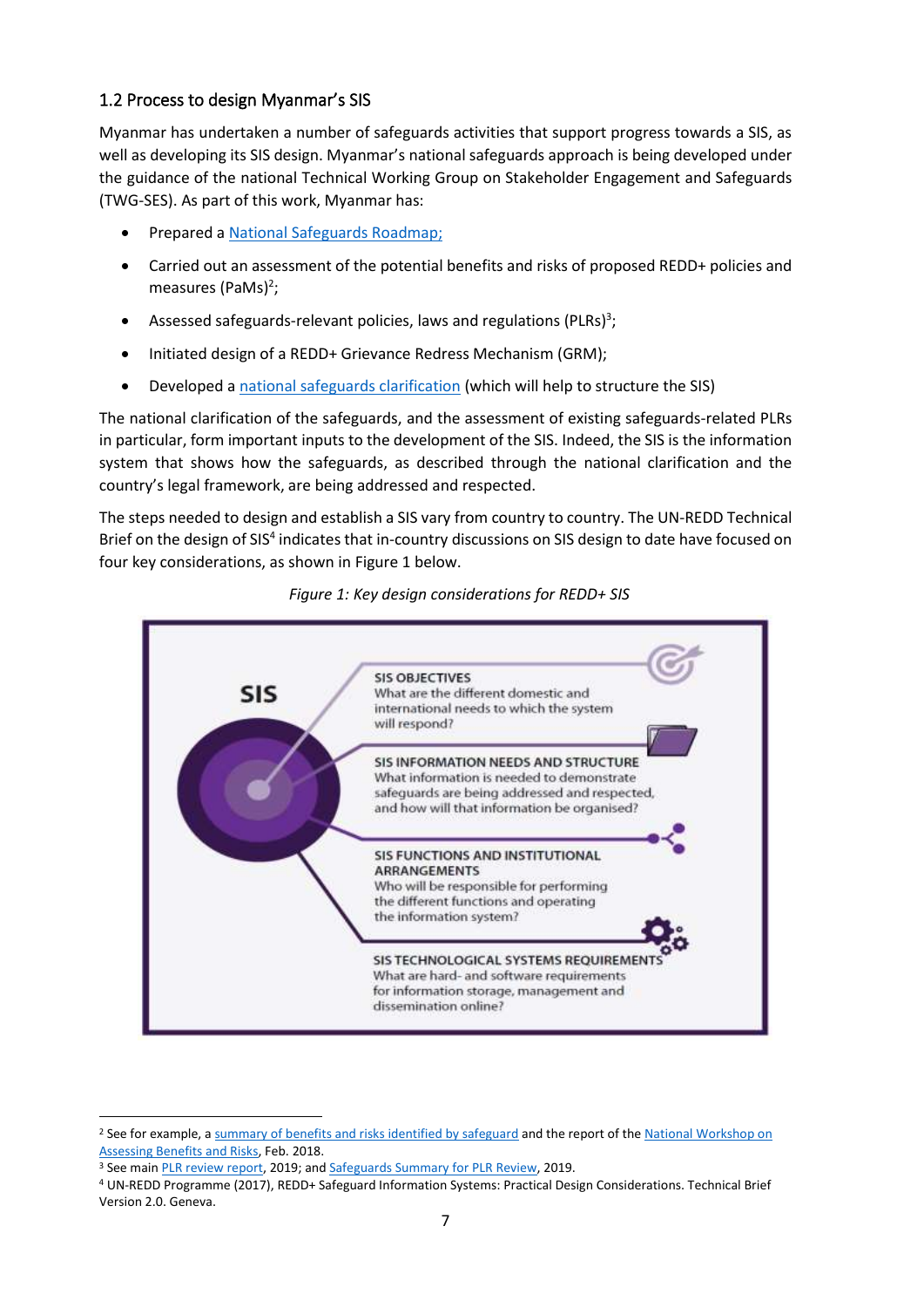Using these design considerations as a starting point, the following key steps have been undertaken in Myanmar:

- Identifying SIS objectives (with possibility for later refinement)
- Setting out SIS information needs
- Carrying out an assessment of information systems and sources

Ongoing work includes:

- Determining SIS information structure and proposed indicators
- Analysing system requirements, including needs for information sharing and dissemination and engagement of government and non-government stakeholders
- Developing institutional and technological arrangements to meet these requirements

The following sections of this report describe the outcomes of these steps, setting out the key design elements of Myanmar's SIS.

# <span id="page-7-0"></span>2. SIS objectives

The default objective for a SIS, as stated under UNFCCC decision text, is to demonstrate that the Cancun safeguards are being addressed and respected throughout REDD+ implementation<sup>5</sup>. Countries may also identify additional objectives, such as meeting the requirements of other funders for REDD+ or informing the continued improvement of REDD+ practice. At a workshop with the TWG-SES in June 2018, stakeholders discussed and proposed the following objectives for Myanmar's SIS:

- Default objective: meeting UNFCCC requirements on safeguards to become eligible for results-based payments
- Attracting support for REDD+ implementation from public, private and other sources
- Strengthening links to relevant national information systems and information sharing
- Contributing to evidence based policy-making and policy implementation in relevant sectors, such as forestry, agriculture and conservation.

It was decided that these initial objectives will be revisited during the process to design the SIS; there may yet be changes in the REDD+ implementation approach and funding sources for REDD+ in Myanmar, and the SIS should be able to accommodate these needs.

# <span id="page-7-1"></span>3. Information needs

Determining what information is needed to demonstrate that safeguards are addressed and respected is an important consideration for the design of a SIS. Information needs can be determined based on the national clarification of the safeguards, and taking into account:

a) the potential benefits and risks of country-specific REDD+ PaMs; and

<sup>5</sup> "Addressing safeguards" is defined as putting in place the governance arrangements - including policies, laws, regulations and the institutions, information systems, etc. – to deal with safeguards (on paper). "Respecting safeguards" is defined as implementing the governance arrangements in order to achieve real and positive outcomes on the ground (in practice).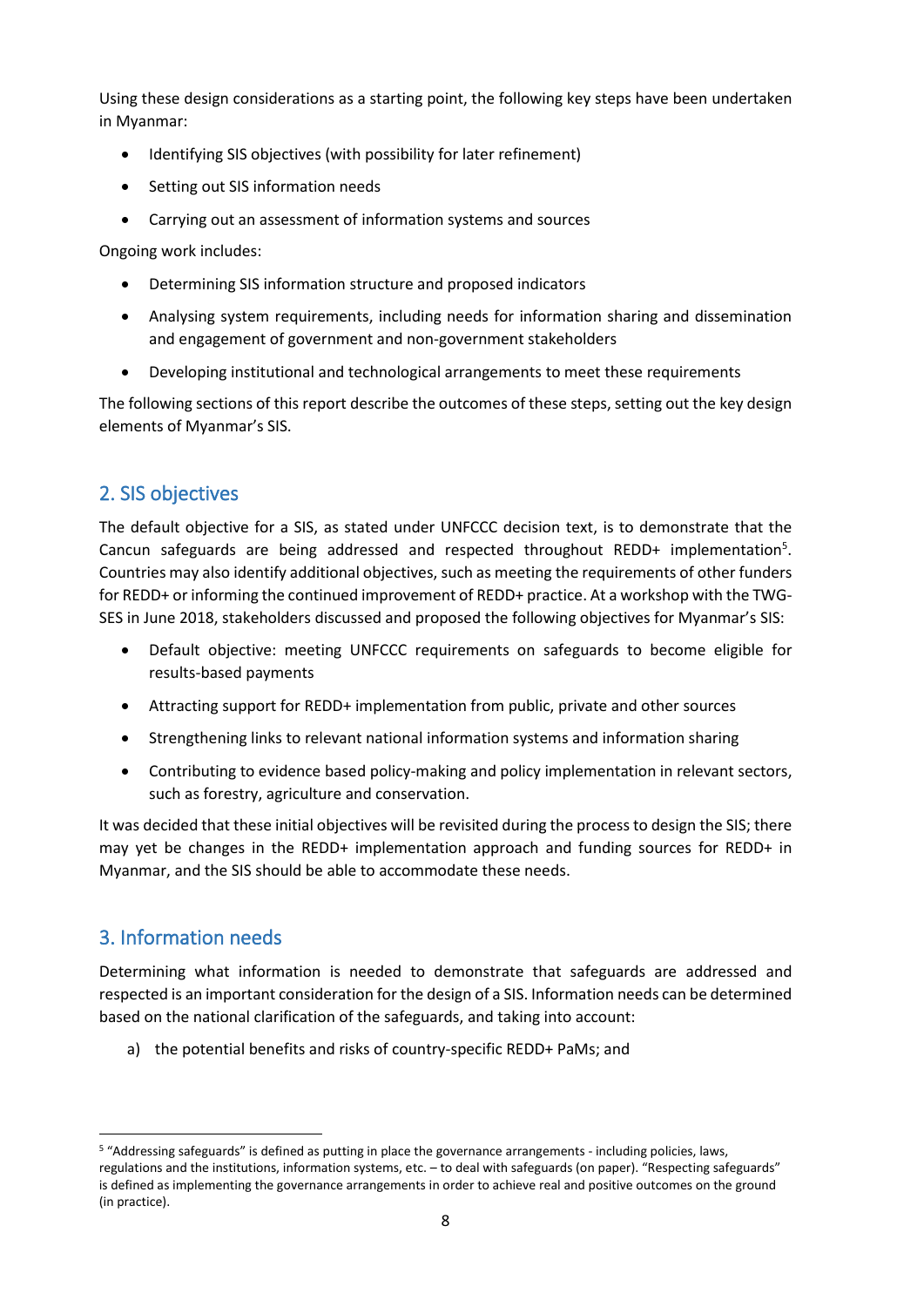b) the PLR frameworks and other planned arrangements/procedures (e.g. GRM) that will help to address and respect the safeguards.

Once information needs have been identified, the SIS information structure can be developed to correspond to those needs, and indicators developed if desired. Here, 'structure' refers to how the information will be organised within the SIS. The information needs also form the basis for the assessment of information systems and sources, i.e. examining which sources may provide the necessary information. Following the preparation of a draft list of information needs, a multistakeholder [workshop](https://www.unredd.net/documents/global-programme-191/safeguards-multiple-benefits-297/workshops-and-events-1316/17072-workshop-report-national-workshop-on-information-needs-for-development-of-a-redd-safeguards-information-system-in-myanmar.html) was held in Nay Pyi Taw in October 2018 to review the information needs. Some examples of information needs and possible sources are provided below in Table 1.

| Principle C. REDD+ Policies and Measures in Myanmar should be designed and implemented to respect the knowledge and<br>rights of indigenous peoples and members of local communities.                                                                                                                                                       |                                                                                                                                                                                                                                                                                                                                                                                                                                                                                                                                                                                                                                                   |                                                                                                                                                                                                                                                                                                                                                                                                                                                                                                              |                                                                                                                                                                                                                                                                                                                                                                                                                                                                                                                                                                                                                                                                                                                                                                                                                                                                                     |                                                                                                                                                                                                                                                                                                                                                                                                                                                                                                          |
|---------------------------------------------------------------------------------------------------------------------------------------------------------------------------------------------------------------------------------------------------------------------------------------------------------------------------------------------|---------------------------------------------------------------------------------------------------------------------------------------------------------------------------------------------------------------------------------------------------------------------------------------------------------------------------------------------------------------------------------------------------------------------------------------------------------------------------------------------------------------------------------------------------------------------------------------------------------------------------------------------------|--------------------------------------------------------------------------------------------------------------------------------------------------------------------------------------------------------------------------------------------------------------------------------------------------------------------------------------------------------------------------------------------------------------------------------------------------------------------------------------------------------------|-------------------------------------------------------------------------------------------------------------------------------------------------------------------------------------------------------------------------------------------------------------------------------------------------------------------------------------------------------------------------------------------------------------------------------------------------------------------------------------------------------------------------------------------------------------------------------------------------------------------------------------------------------------------------------------------------------------------------------------------------------------------------------------------------------------------------------------------------------------------------------------|----------------------------------------------------------------------------------------------------------------------------------------------------------------------------------------------------------------------------------------------------------------------------------------------------------------------------------------------------------------------------------------------------------------------------------------------------------------------------------------------------------|
| Clarification<br>criterion                                                                                                                                                                                                                                                                                                                  | <b>Type of information</b><br>needed on how the<br>safeguard is<br>addressed                                                                                                                                                                                                                                                                                                                                                                                                                                                                                                                                                                      | Possible sources of<br>information                                                                                                                                                                                                                                                                                                                                                                                                                                                                           | <b>Type of information</b><br>needed about how the<br>safeguard is respected                                                                                                                                                                                                                                                                                                                                                                                                                                                                                                                                                                                                                                                                                                                                                                                                        | Possible sources of<br>information                                                                                                                                                                                                                                                                                                                                                                                                                                                                       |
| Criterion C.1.<br>REDD+<br>Policies and<br><b>Measures</b><br>must avoid<br>involuntary<br>resettlement<br>and respect<br>the rights of<br>indigenous<br>peoples and<br>local<br>communities<br>to use land<br>and resources<br>(this relates<br>to statutory<br>rights as well<br>as locally<br>recognized<br>and<br>customary<br>rights). | ❖ Information on<br>legal/policy<br>provisions related to<br>resettlement<br>❖ Information on the<br>rights of indigenous<br>peoples and local<br>communities<br>regarding the use of<br>the land and its<br>resources, and any<br>legal/policy<br>provisions that<br>support respect for<br>these rights in<br>decisions on land use<br>❖ Information on how<br>these<br>provisions/rights are<br>reflected in plans and<br>guidance documents<br>for REDD+ (such as<br>National REDD+<br>Strategy, investment<br>plan), e.g. measures<br>to avoid<br>resettlement/loss of<br>rights, procedures to<br>agree on appropriate<br>compensation, GRM | ❖ National policies and<br>legal documents<br>regarding<br>resettlement, and<br>rights of indigenous<br>peoples and local<br>communities<br>regarding the use of<br>the land and its<br>resources (e.g. VFV<br>Law, National Land<br>Use Policy, Land Law<br>(currently being<br>drafted))<br>❖ Information on<br>customary<br>practice/law related<br>to land use and<br>resource use rights<br>❖ National REDD+<br>Strategy and<br>associated<br>documents, e.g.<br>assessment of<br>benefits & risks, GRM | ❖ Information on<br>occurrence of cases of<br>resettlement linked to<br>REDD+, and if such cases<br>exist, their compliance<br>with relevant procedural<br>requirements (e.g. FPIC,<br>compensation)<br>❖ Information regarding<br>the implementation of<br>procedures to ensure<br>respect for the rights of<br>indigenous peoples and<br>local communities in<br>REDD+ implementation,<br>e.g. records of<br>consultations held,<br>compensation agreed<br>and provided, etc.<br>❖ Information on the<br>impact of REDD+ PaMs<br>on rights to use land and<br>resources, e.g. number of<br>PaMs that introduce use<br>restrictions in certain<br>areas, number of PaMs<br>that support use of<br>resources by local<br>communities (e.g.<br>through community<br>forestry), etc.<br>❖ Information on<br>grievances related to<br>resettlement/rights to<br>use land and resources | ❖ REDD+ monitoring<br>reports<br>❖ National and<br>subnational<br>censuses/statistical<br>yearbooks<br>❖ Reports produced<br>by relevant<br>government<br>departments, e.g.<br>GAD annual and<br>quarterly reports<br>(which cover<br>numerous issues<br>including land),<br>MONREC's annual<br>Community<br>Forestry<br>assessment reports<br>❖ Reports associated<br>with the Grievance<br>Redress<br>Mechanism<br>❖ National and<br>alternative/<br>shadow reports to<br>international<br>conventions |

*Table 1: Examples of information needs and sources for Safeguard C*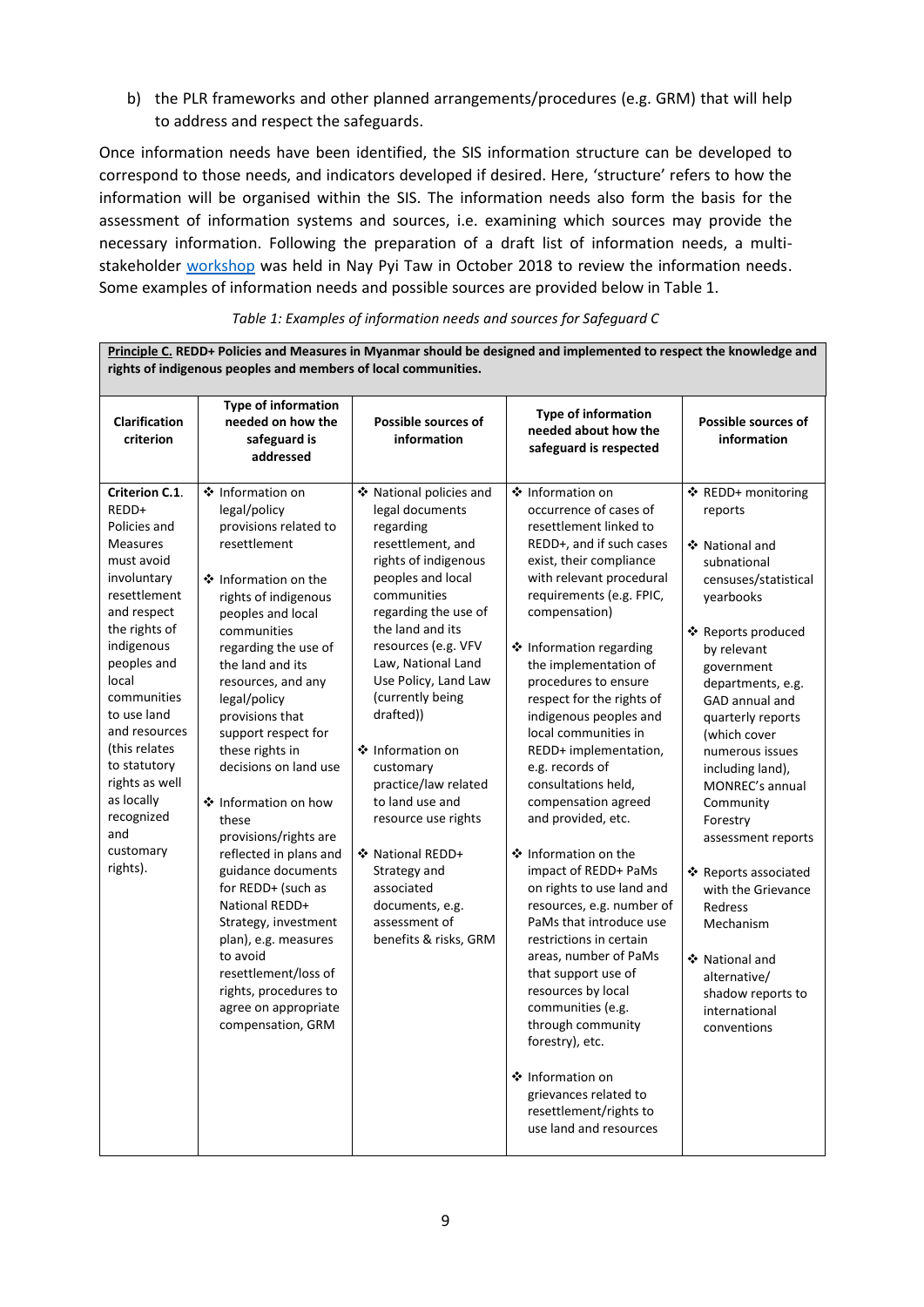# <span id="page-9-0"></span>4. Information sources for the SIS

UNFCCC guidance on SIS encourages countries to build on existing systems and sources of information relevant to safeguards as far as possible. The content, operation and institutional mandates of existing information systems need to be assessed to determine whether they can contribute to meeting the identified SIS objectives and information needs.

# <span id="page-9-1"></span>4.1 Assessment of information systems and sources

An assessment of potentially useful existing information systems and sources in Myanmar was carried out from October 2018 to May 2019. Using the identified information needs as a starting point, this assessment examined key information systems and sources, ranging from databases under the Central Statistical Organization (CSO) to reporting processes for international conventions, and national reporting processes managed by institutions such as the General Administrative Department (GAD) and the Environmental Conservation Department (ECD). A workshop was also held in January 2019 to discuss initial results with stakeholders and get their inputs on the potential SIS information sources, as well as other SIS design elements.

The results of this assessment have been used to identify a number of systems and sources of information that are likely to be particularly relevant to the SIS. Table 2 provides an overview of the results by safeguard, while the full assessment report is provided separately.

| Safeguard                                                                                   | Information systems/sources                                                                                                                                                                                                                                                                                                                           |                                                                                                                                                                                                                                                                                                                                                                                                                                                                                                                                                                                          |  |
|---------------------------------------------------------------------------------------------|-------------------------------------------------------------------------------------------------------------------------------------------------------------------------------------------------------------------------------------------------------------------------------------------------------------------------------------------------------|------------------------------------------------------------------------------------------------------------------------------------------------------------------------------------------------------------------------------------------------------------------------------------------------------------------------------------------------------------------------------------------------------------------------------------------------------------------------------------------------------------------------------------------------------------------------------------------|--|
|                                                                                             | <b>Address</b>                                                                                                                                                                                                                                                                                                                                        | <b>Respect</b>                                                                                                                                                                                                                                                                                                                                                                                                                                                                                                                                                                           |  |
| $A$ – consistency<br>with national<br>forest programmes<br>and international<br>commitments | National REDD+ Strategy<br>$\circ$<br>Myanmar Law Information System<br>$\circ$<br>(legal documents)                                                                                                                                                                                                                                                  | Reporting to conventions (e.g. Universal<br>$\circ$<br>Periodic Review reports, CBD reports, etc.)<br>National reporting by Central Statistical<br>$\circ$<br>Organisation (CSO) and line ministries on<br>specific national programmes, e.g.<br>monitoring of Myanmar Sustainable<br>Development Plan<br>National Forest Monitoring System/NFMS<br>$\circ$<br>(e.g. REDD+ outcomes related to policy<br>targets)<br>REDD+ monitoring/reporting (in the future)<br>$\circ$                                                                                                               |  |
| B-transparent<br>and effective forest<br>governance                                         | National REDD+ Strategy and<br>$\circ$<br>associated documents, e.g. on<br>benefit-sharing, Grievance Redress<br>Mechanism (GRM), REDD+<br>Taskforce, etc.<br>Myanmar Law Information System<br>$\circ$<br>(legal documents)<br>Key PLRs related to EIA/SEA, land<br>$\circ$<br>use planning and forest<br>management and information<br>transparency | REDD+ monitoring/reporting (in the future)<br>$\circ$<br>Ministry of Planning & Finance<br>$\circ$<br>(MOPF)/department plans & reports to<br>MOPF by other ministries<br><b>Environmental Conservation Department</b><br>$\circ$<br>information on EIA/SEA implementation<br>Forest Department, e.g. information on<br>$\circ$<br>forestry operations and forest law<br>enforcement.<br>Information related to coordination with<br>$\circ$<br>Ethnic Armed Organisations (EAOs), e.g.<br>from National Reconciliation and Peace<br>Centre and Joint Ceasefire Monitoring<br>Committees |  |
| $C$ – rights of<br>indigenous peoples<br>and local<br>communities                           | National REDD+ Strategy and<br>$\circ$<br>associated documents, e.g. on Free,<br>Prior and Informed Consent (FPIC),<br>GRM, benefits sharing system, etc.<br>Myanmar Law Information System<br>$\circ$<br>(for legal documents), e.g. National                                                                                                        | Universal Periodic Review reports, shadow<br>$\circ$<br>reports to particular human rights<br>conventions<br>Data from CSO, Ministry of Ethnic Affairs,<br>$\circ$<br>and General Administrative Department<br>(GAD), e.g. township information                                                                                                                                                                                                                                                                                                                                          |  |

*Table 2: Relevant existing information systems and sources of data for Myanmar's SIS, by safeguard*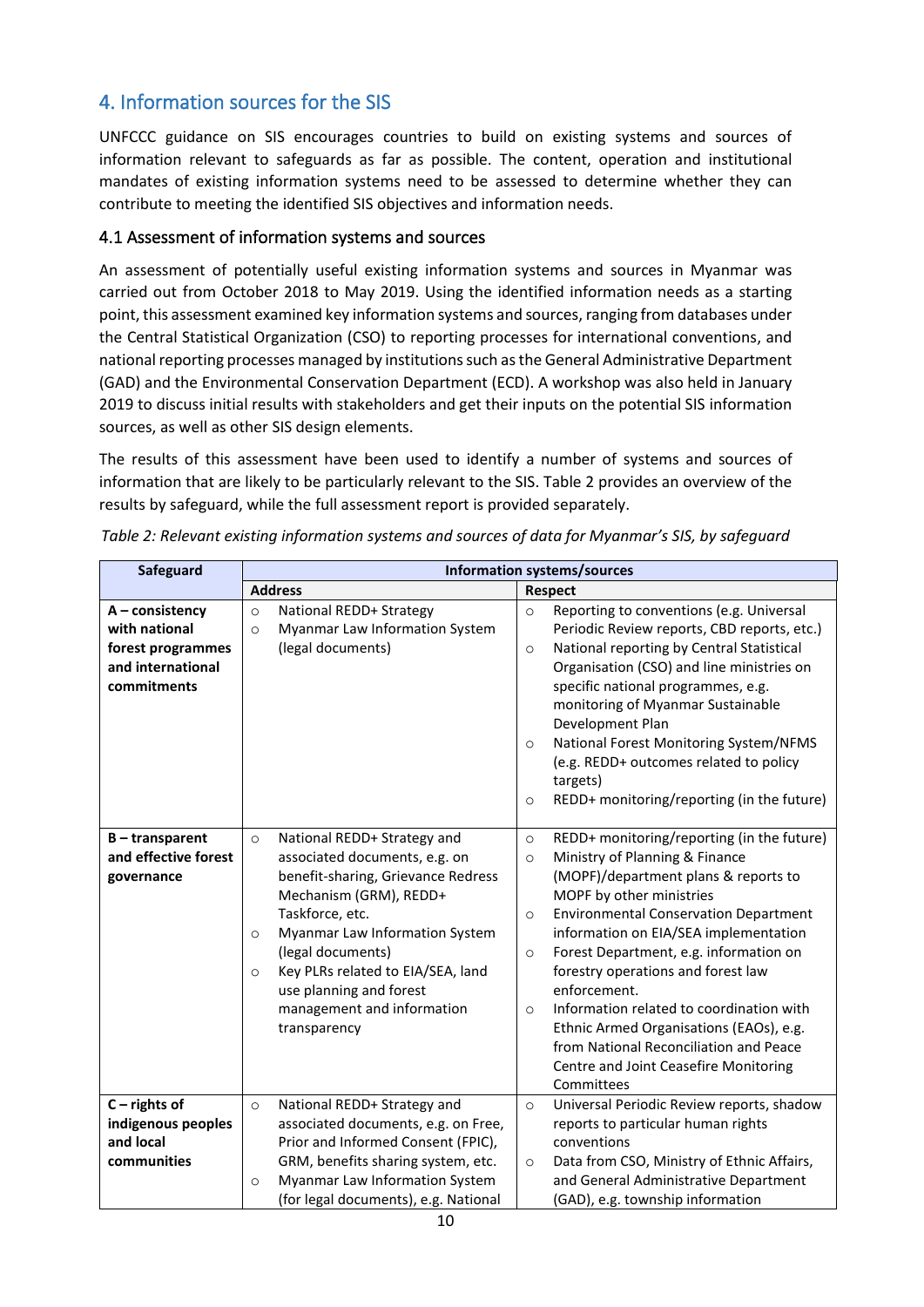|                      |         | Land Use Policy (2016), Investment  | $\circ$  | Data from One Map, Open Data Myanmar       |
|----------------------|---------|-------------------------------------|----------|--------------------------------------------|
|                      |         | Rules (2017)                        |          | and NGOs                                   |
|                      | $\circ$ | Ministry of Ethnic Affairs and      | $\circ$  | REDD+ monitoring/reporting (in the future) |
|                      |         | relevant PLRs, e.g. Ethnic Rights   | $\circ$  | Reporting from GRM (in the future)         |
|                      |         | Protection Law (2015)               |          |                                            |
| $D$ – full and       | $\circ$ | National REDD+ Strategy and         | $\circ$  | REDD+ monitoring/reports (in the future)   |
| effective            |         | associated documents, e.g. on       | $\circ$  | Reports by participating NGOs,             |
| stakeholder          |         | benefit-sharing, stakeholder        |          | representatives                            |
| participation        |         | mapping, competency framework,      | $\circ$  | Reports on coordination mechanisms, e.g.   |
|                      |         | etc.                                |          | <b>TWGs</b>                                |
|                      | $\circ$ | Myanmar Law Information System      | $\circ$  | Forest Department information on capacity  |
|                      |         | (legal documents)                   |          | development activities                     |
| E - natural forests, | $\circ$ | National REDD+ Strategy and         | $\circ$  | NFMS (including National Forest Inventory, |
| biodiversity, and    |         | associated documents, e.g. benefits |          | NFI)                                       |
| social and           |         | & risks assessment, PaMs planning,  | $\circ$  | Statistical data, e.g. from CSO, Forest    |
| environmental        |         | etc.                                |          | Department, MIMU                           |
| benefits             | $\circ$ | Myanmar Law Information System      | $\circ$  | Spatial data from One Map                  |
|                      |         | (legal documents)                   | $\Omega$ | ECD information on EIA/SEA                 |
|                      | $\circ$ | PLRs relating to EIA/SEA, forest    |          | implementation                             |
|                      |         | definition, forest conservation,    | $\Omega$ | Township vulnerability index/report        |
|                      |         | socio-economic development          |          | (Myanmar Information Management Unit,      |
|                      |         | planning, etc                       |          | MIMU)                                      |
|                      |         |                                     | $\circ$  | REDD+ monitoring/reports (in the future)   |
| $F -$ risks of       | $\circ$ | National REDD+ Strategy and         | $\circ$  | REDD+ monitoring/reports (in the future)   |
| reversals            |         | associated documents, e.g. benefits | $\circ$  | REDD+ programmatic review/evaluation       |
|                      |         | & risks assessment, PaMs planning,  |          | reports                                    |
|                      |         | etc.                                | $\circ$  | <b>NFMS</b>                                |
|                      | $\circ$ | NFMS documentation                  |          |                                            |
| $G$ – risks of       | $\circ$ | National REDD+ Strategy and         | $\circ$  | REDD+ monitoring/reports (in the future)   |
| displacement         |         | associated documents, e.g. benefits | $\circ$  | REDD+ programmatic review/evaluation       |
|                      |         | & risks assessment, PaMs planning,  |          | reports                                    |
|                      |         | etc.                                | $\Omega$ | <b>NFMS</b>                                |
|                      | $\circ$ | NFMS documentation                  |          |                                            |

The assessment and associated discussions have identified the following key challenges and gaps related to data collection and management for Myanmar's SIS:

- How REDD+ in Myanmar will be implemented and monitored is still evolving; these decisions have implications for the SIS (e.g. which PaMs will occur at subnational level and how information on these will be collected).
- There is still a lack of consensus and/or official clarity on some key definitions related to safeguards, such as 'ethnic groups', 'indigenous people', 'natural forest'; the existing legal framework does not provide all such definitions.
- As in many countries, there is a lack of accessible/nation-wide/official monitoring data for some topics, e.g. biodiversity, customary tenure, corruption. Some of this data, if deemed necessary for monitoring REDD+ and/or the safeguards, will need to be collected via REDD+ specific monitoring.
- Data consolidation may be challenging, due to information being produced and managed by different sections of the same or different institutions and departments, with different procedures and/or a lack of protocols for sharing information. In addition, there may be a lack of methodologies or competing methodologies for processing and analysing some data, especially where data may need to be combined and interpreted in certain ways for it to be relevant to REDD+.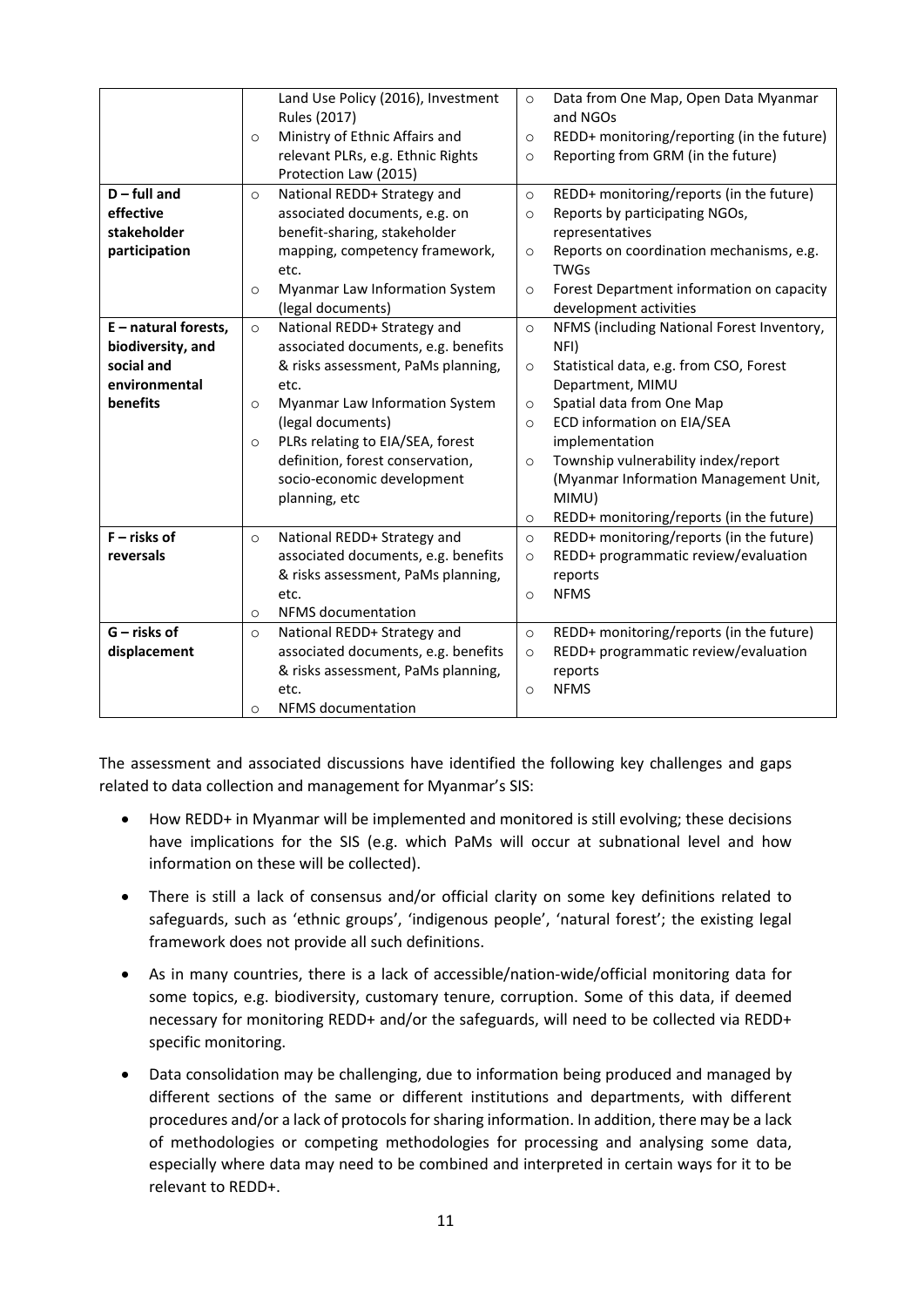- Data may be collected and valid for different time intervals; for example, in some cases part of the information related to a criterion is recently updated, while other information has not been updated for over 10 years.
- Currently for most information it is difficult to apply a 'cascade updating methodology', which means automatic updates using a website link or dynamic data from each data source. So data compilation for the SIS will in many cases have to be through manual collection and input methods, and the ability to conduct automated analyses of data is at an initial stage.
- In some cases, the same information can be accessed via different sources or systems. To reduce the redundancy linked to collecting the same information more than once, a decision will need to be made by the SIS host institution or working group about which information source/system is most reliable and practicable to use for that information over the long term.
- There is a need for institutional arrangements for information sharing between Ministries, which also need to be defined in advance of the SIS becoming operational.

### <span id="page-11-0"></span>4.2 Links to other REDD+ related information systems and sources

There are two emerging information systems or sources of information being developed as part of REDD+ in Myanmar that are likely to provide important contributions to the SIS the National Forest Monitoring System (NFMS) and REDD+ M&E. These are discussed below and in Annexes 3 and 4.

#### *National Forest Monitoring System*

Myanmar's NFI and NFMS are currently under development. There are a number of planned elements of the NFI/NFMS that are expected to contribute to the SIS, with information particularly relevant to safeguards A, B, E, F and G. These linkages have been examined in the assessment of information systems and sources (see section 4.1 above), including in a short brief on linking the two systems (provided in Annex 3), and can be summarised as follows:

- *National Forest Inventory*: numerous parameters that will be measured by the NFI are relevant to indicators proposed for the SIS. A manageable set of NFI parameters (e.g. soil organic carbon, tree species diversity, etc.) can be selected for use in the SIS, where they align with SIS indicators. Inclusion of other indicators derived from the availability of the NFI results (e.g. forest structure parameters that link to biodiversity) can also be explored. A suitable approach for examining the links between observed changes from the NFI and REDD+ implementation then needs to be chosen (e.g. based on comparing trends in areas with and without site-level REDD+ interventions).
- *Statistical and spatial information*: In addition to estimating REDD+ results in terms of reduced carbon emissions/carbon sequestration, the NFMS is expected to process and share spatial information on changes in forest cover, and other information that can be used to analyse how the impact of drivers of deforestation and degradation are mitigated or changing. This information is likely to be presented statistically and in maps, and can contribute to the SIS. For example, information on changes in forest cover can be used in combination with information on non-carbon forest values (if available in spatial form) and REDD+ interventions to assess some of the co-benefits that have been achieved. Methods could also be developed for using NFMS data to assess the impacts of REDD+ actions on the coverage and quality of natural forests, and thus obtain information on how the natural forest aspects of safeguard E have been respected.
- *NFMS processes relevant to the SIS*: The national clarification of safeguards F and G asks for the development of methods through which data from the NFMS can be used to detect reversals of REDD+ results and emissions displacement. It also asks for the establishment of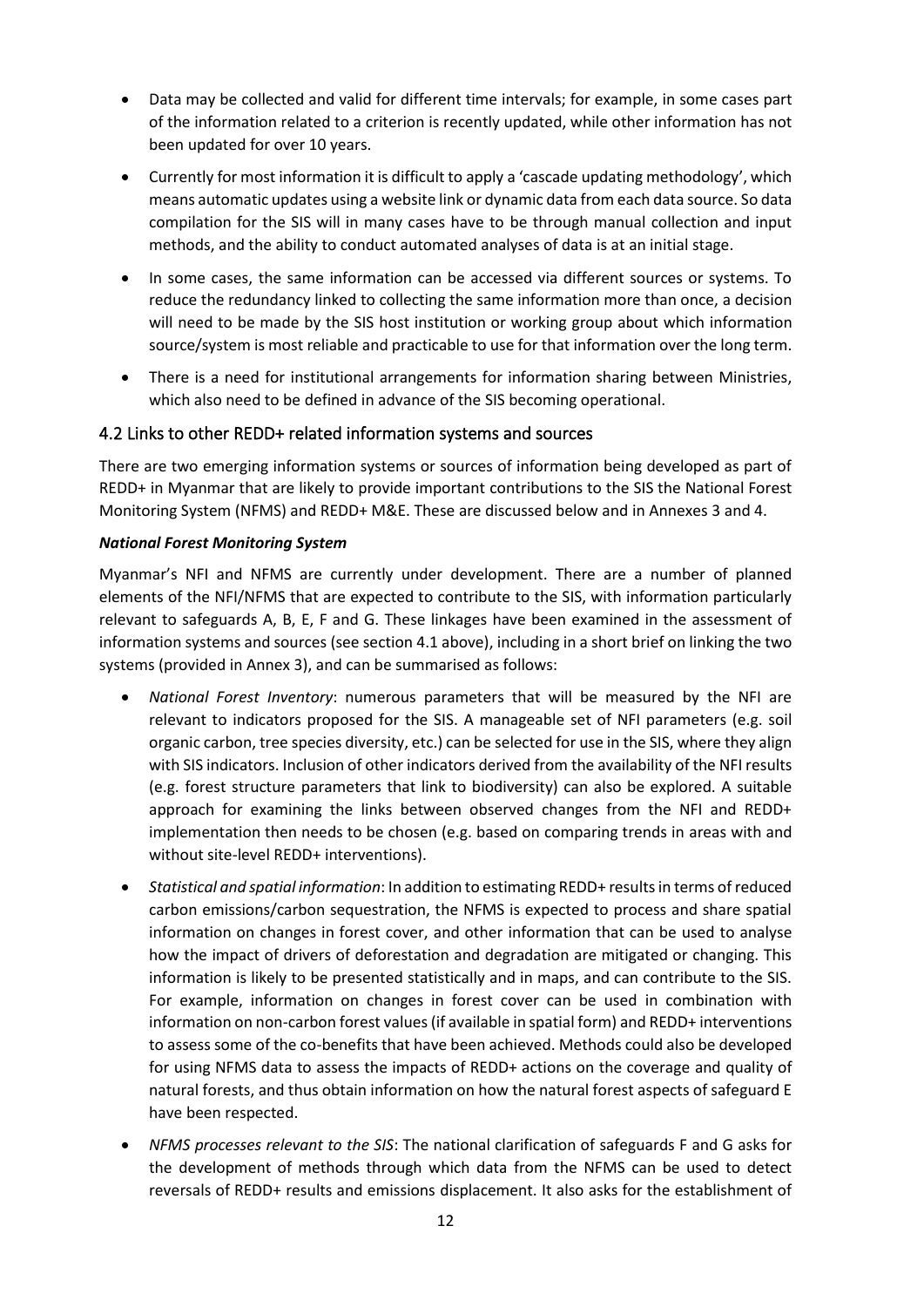processes to understand the potential causes and to prompt management actions, should such cases be detected. As such, the proper design and operation of the NFMS will help Myanmar to address and respect these safeguards (and at the same time improve the effectiveness of REDD+ actions), and the related information should be included in the SIS. However, the ability to detect reversals and displacements depends also on their spatial dimensions and geographical distribution. The smaller the change areas and the more scattered the distribution, the more difficult is the detection of them.

• *REDD+ results:* The relevant information, i.e., emissions from land use change (deforestation), existing forests (degradation, restoration) or new forests (afforestation/ reforestation) compared to emissions/ removals reported in the FRL will be developed for the National Greenhouse Gas Inventory and REDD+ results reporting, based on data from the NFMS. This information has relevance for safeguards A, and potentially F and G, if relevant data are available in spatial explicit form.

#### *REDD+ monitoring and evaluation*

The assessment of information systems and sources has shown that a portion of the information needed for Myanmar's SIS (especially on the question of how the safeguards are respected) will only be available through collection of new data. The most promising potential source for this information is the planned monitoring and evaluation (M&E) system for the country's REDD+ actions.

While the details of Myanmar's M&E system for REDD+ are still under development, it is expected that it will collect information both on the implementation and the results of REDD+. This kind of information can be useful for the SIS in two ways:

- By demonstrating directly that REDD+ actions are implemented in line with the safeguards (e.g. in terms of their location, procedures and practices) and are having positive social and environmental results
- By supporting the interpretation of social and environmental data from other sources, e.g. facilitating an assessment of whether or not REDD+ actions are likely to have contributed to observed trends in poverty rates, water quality, biodiversity, etc.

In many cases, the same information can serve the objectives of both the M&E system and the SIS. For example, information on the specific practices applied in REDD+ PaMs can be useful both to identify those practices that have achieved the greatest emission reductions / carbon stock enhancements, and to demonstrate that environmental and social objectives have been reflected in the design and implementation of PaMs.

In other cases, M&E information may be made more useful for the SIS by making small adjustments to the parameters that are recorded. For example, it is likely that REDD+ M&E will involve some information collection on the number of people participating in or benefiting from certain REDD+ actions. The value of these data for the SIS can be enhanced if they are disaggregated, e.g. by age, gender or ethnic group.

The following types of information have been identified as particularly relevant for achieving synergies between REDD+ M&E and the SIS (see Annex 4 for more details):

- Location of site-based REDD+ actions;
- Extent of implemented actions (e.g. size of restored forest area, number of households provided with access to clean energy);
- Stakeholders involved:
- Practices applied / procedures followed;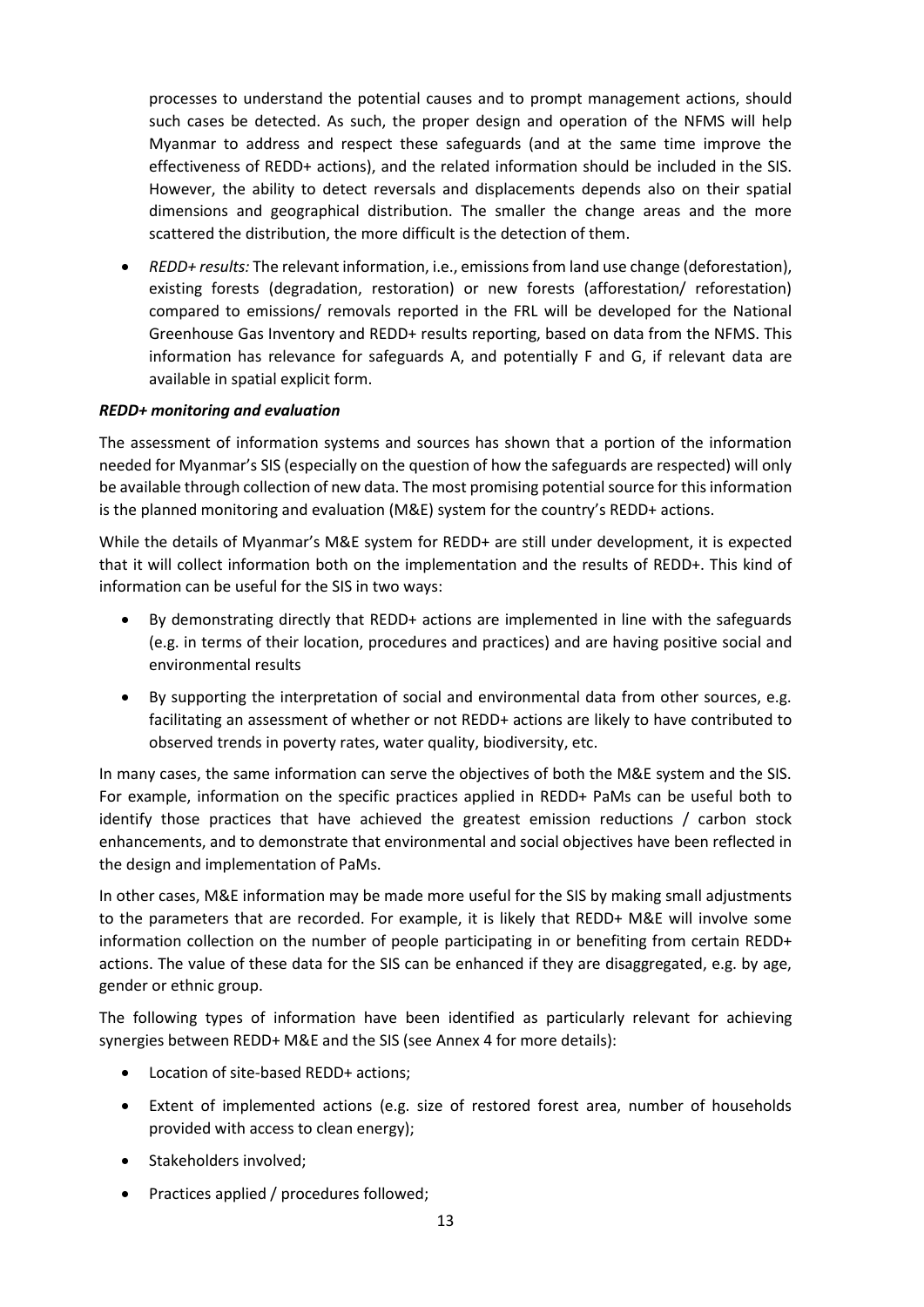- Environmental and social outcomes;
- Reasons for success or failure.

In order to facilitate synergies between REDD+ M&E and the SIS, the following next steps are recommended:

- During development of the M&E framework for REDD+, map the proposed parameters and indicators against the information needs/indicators for the SIS. Should any essential information for the SIS still need to be reflected, check if additional indicators could be included/already planned indicators could be modified within the M&E framework to cover these gaps.
- Develop approaches for the collection, sharing and processing of M&E data with the needs of both systems in mind.

# <span id="page-13-0"></span>5. SIS information structure and proposed indicators

Myanmar's SIS will be structured in line with its national clarification of the Cancun safeguards, using a 'principles, criteria and indicators' approach. For each safeguard principle, the clarification sets out several criteria that show how the safeguards are understood in the national context, and against which implementation of the safeguards can be measured. The SIS will include information for each of the criteria on how the respective elements of the safeguards have been addressed and respected. This information will be provided in the form of narrative text and indicators (mainly for the aspect of how the criteria have been 'respected'). The role of the narrative text is to provide context and interpretation for the indicators, and to provide information where no indicators have been identified, or where data required for the indicators is not yet available. A first set of proposed indicators has been developed and discussed with stakeholders. This indicator set will be further refined and priority indicators to be implemented during the initial stage of SIS operation will be selected, in line with the phased approach that has been chosen for Myanmar's SIS (see section 6.2).

The principles and criteria, as well as the proposed indicators, are shown in the table in Annex 2, which also provides notes on indicative data sources for the indicators and guidance for the content of the narrative text.

The following diagram shows the proposed information structure for the SIS (Figure 2).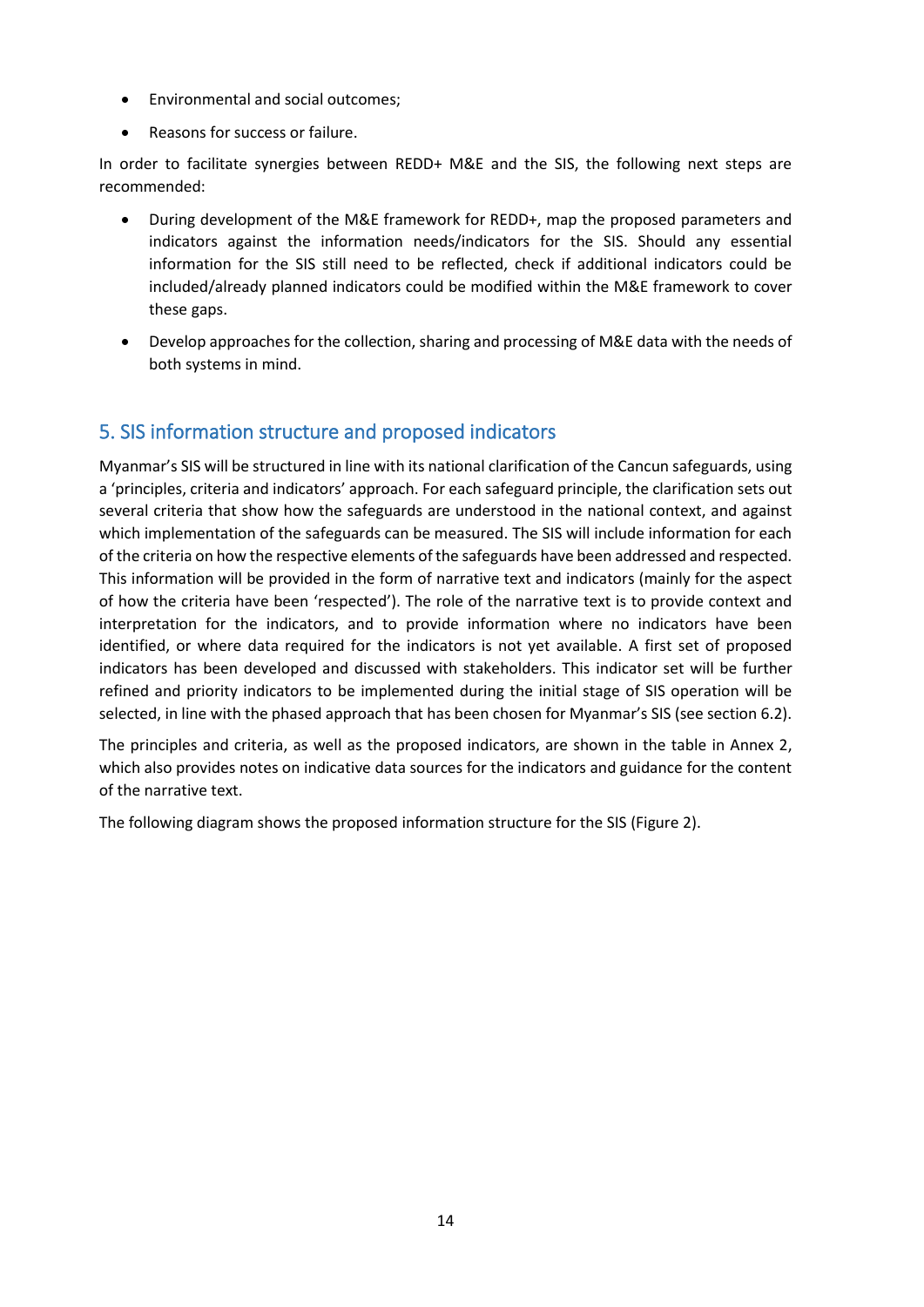#### *Figure 2: Proposed SIS information structure*

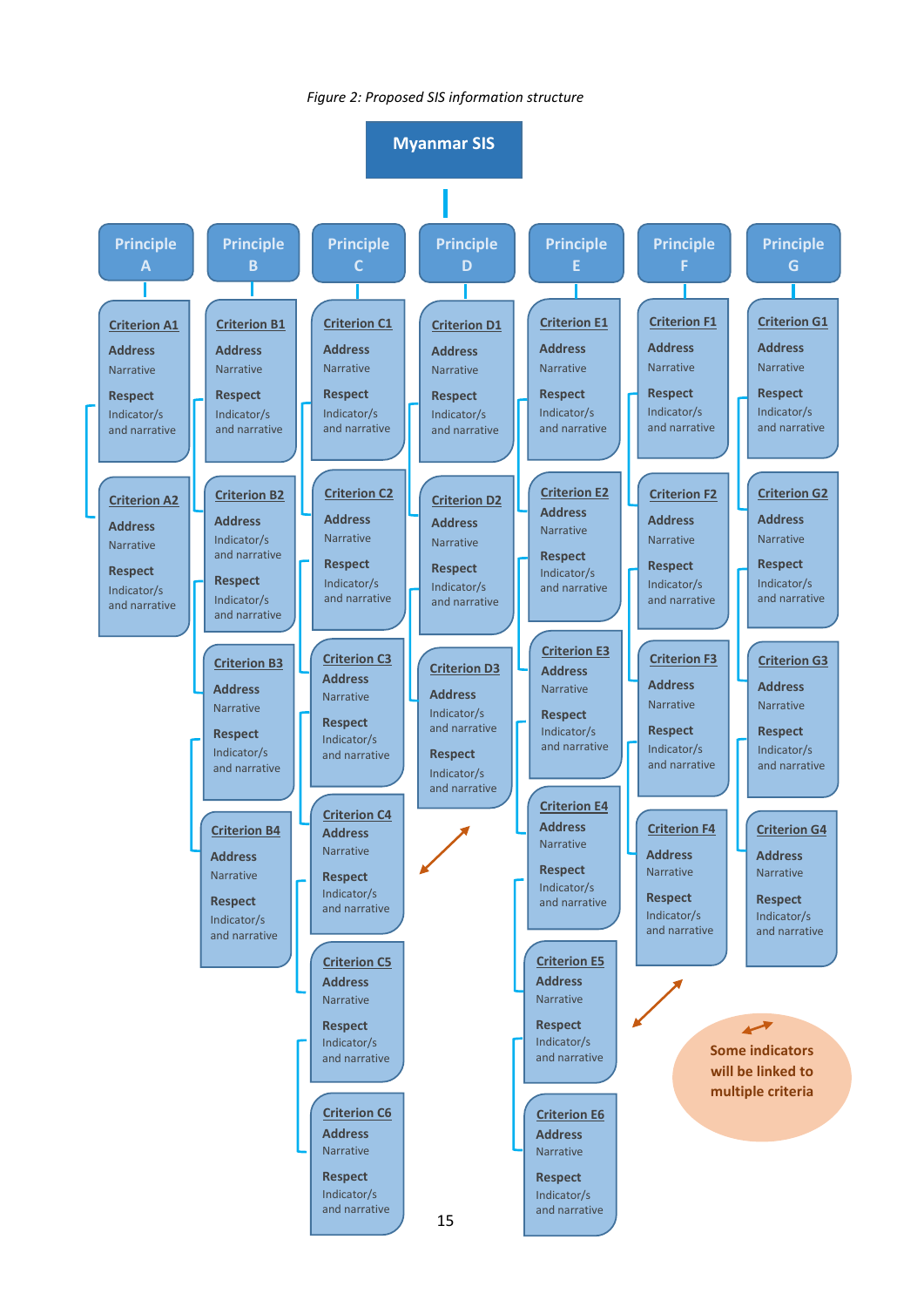# <span id="page-15-0"></span>6. Institutional and technical arrangements

### <span id="page-15-1"></span>6.1 Institutional roles and responsibilities

There are a range of tasks related to the establishment and operation of a SIS, from requesting data to processing and analysing it, and sharing information with stakeholders. The results from the assessment of SIS-relevant information systems and sources indicate that there isn't one main existing system or source that will provide most of the information in Myanmar's SIS, and the capabilities, mandates and existing IT infrastructures for database management are also spread across several institutions. In order to determine the proposed institutional roles and responsibilities for the SIS, a number of factors have been considered:

- Which institution is responsible for REDD+ implementation and the application of the safeguards?
- Which institution/s already has/have a political mandate to collect information or run databases relevant to REDD+ and the SIS?
- Which department is responsible for submitting summaries of information on safeguards to the UNFCCC?
- Who has technical capacity and budget to establish and operate a database and website, as relevant?
- Who has the relevant expertise and experience to correctly analyse and interpret the information?
- What kind of coordination mechanisms will be needed for information sharing and communication among institutions? How should the accuracy of information be reviewed and verified?

Based on the assessment of information systems and sources, as well as consultations with stakeholders and key government representatives, the following institutional roles and responsibilities are proposed for administering Myanmar's SIS (Table 3).

| SIS functions / roles                                                                                                                                                                                                                                                                                                                                 | Institution/s                                                                                                                                                                                                                                                                                                              |
|-------------------------------------------------------------------------------------------------------------------------------------------------------------------------------------------------------------------------------------------------------------------------------------------------------------------------------------------------------|----------------------------------------------------------------------------------------------------------------------------------------------------------------------------------------------------------------------------------------------------------------------------------------------------------------------------|
| 'Patron' of the SIS<br>This role involves high-level<br>support for setting up the SIS,<br>e.g. ensuring that the<br>necessary mandates, inter-<br>institutional arrangements<br>and processes are put in place.<br>For example, if necessary the<br>patron will provide backing to<br>requests for sharing data that<br>are not currently published. | Ministerial level: MONREC. Data requests may also be issued by<br>the Permanent Secretary of MONREC, on behalf of the Minister.                                                                                                                                                                                            |
| Lead institution(s) for<br>implementation of safeguards<br>and SIS<br>This is the institution who has<br>the overall responsibility to<br>ensure that REDD+ safeguards                                                                                                                                                                                | The Forest Department (MONREC) is the current lead institution<br>for all work relating to REDD+ implementation and coordination,<br>and therefore also leads on development of the safeguards<br>approach and the SIS. The establishment of a National REDD+<br>Coordination Unit (NCU) has been proposed in the National |

*Table 3: SIS roles and responsibilities*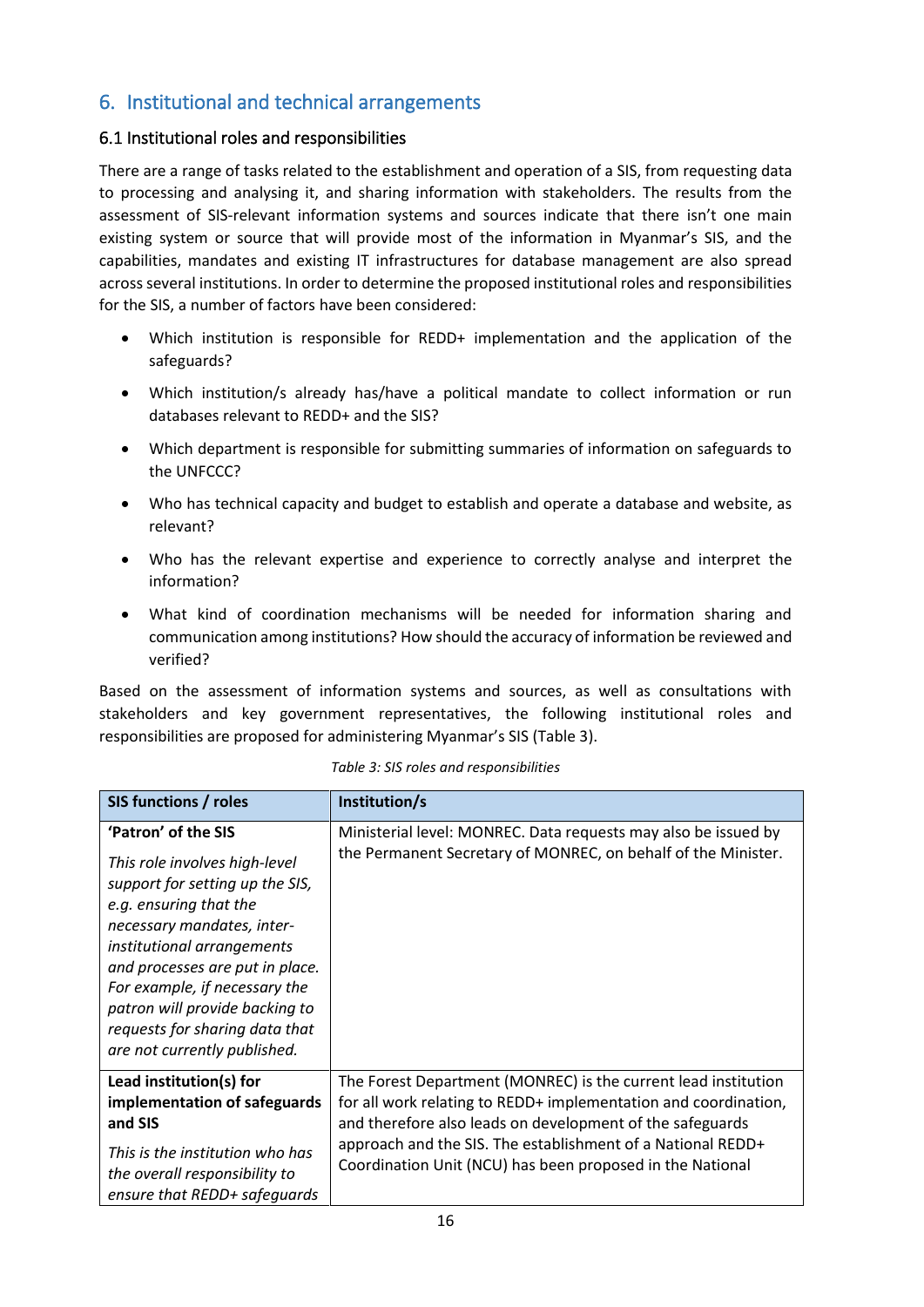| are implemented and a<br>functioning SIS is put in place.<br>This institution would also<br>lead on any later upgrades to<br>the SIS, e.g. to include<br>additional information or<br>enhance functionality. | REDD+ Strategy, and this office would include staff with the<br>responsibility to lead work on the safeguards and SIS.                                                                                                                                                                                                                                                                                                                                                                                                                                                                                                                                                                                                                                                                                                                                                    |  |
|--------------------------------------------------------------------------------------------------------------------------------------------------------------------------------------------------------------|---------------------------------------------------------------------------------------------------------------------------------------------------------------------------------------------------------------------------------------------------------------------------------------------------------------------------------------------------------------------------------------------------------------------------------------------------------------------------------------------------------------------------------------------------------------------------------------------------------------------------------------------------------------------------------------------------------------------------------------------------------------------------------------------------------------------------------------------------------------------------|--|
| <b>Host of SIS database</b><br>This role involves operating<br>the SIS database and<br>webpage, including collating<br>data from all contributing<br>organizations.                                          | The host of a SIS can be the same as the lead institution or<br>different, or these two roles could be split between different<br>departments/agencies in the same institution. The following<br>issues have been considered in discussions on the host of the SIS:<br>What should be the relationship between the lead REDD+<br>institution and the SIS host?<br>Should the SIS be formally linked to another system, such as<br>the NFMS? This may affect potential hosting arrangements.<br>Is there sufficient staff and technical capacity for database<br>management? What IT and other infrastructure is needed,<br>and which institution may be best placed to provide these?<br>What kind of mandate is needed to request data from other<br>agencies?<br>Should a small working group or committee be formed to<br>support the host in its work?                |  |
|                                                                                                                                                                                                              | Following discussions with stakeholders and the REDD+<br>Taskforce, the CSO has been nominated to host the SIS database,<br>noting that it has an existing mandate to collect data from a<br>range of agencies and capacity in managing and sharing data. A<br>formal request from MONREC to MOPF regarding CSO hosting<br>the SIS will also be needed.                                                                                                                                                                                                                                                                                                                                                                                                                                                                                                                   |  |
| Providers of data /<br>information                                                                                                                                                                           | The following institutions have been identified as the main<br>potential data providers for the SIS:                                                                                                                                                                                                                                                                                                                                                                                                                                                                                                                                                                                                                                                                                                                                                                      |  |
| This role will be fulfilled by a<br>range of organisations from<br>various sectors, and most<br>likely from the national,<br>subnational and local/site<br>level.                                            | Forest Department / MONREC (including via NFMS)<br>ECD / MONREC;<br>Department of Agriculture, Department of Agricultural Land<br>Management and Statistics, Department of Rural<br>Development / MOALI;<br>General Administrative Department (GAD), including local<br>$\bullet$<br>GAD offices / Ministry of the Office of the Union<br>Government (MOUG)<br>Central Statistical Organization / MOPF<br>Department of Ethnic Rights / Ministry of Ethnic Affairs<br>(MoEA)<br>Dry Zone Greening Department / MONREC<br><b>Anti-Corruption Commission</b><br>Department of Population / Ministry of Immigration and<br>Population (MOIP)<br>Department of Social Welfare, Department of Disaster<br>Management / Ministry of Social Welfare, Relief and<br>Resettlement<br>Department for Development of Border Areas and National<br>Races / Ministry of Border Affairs |  |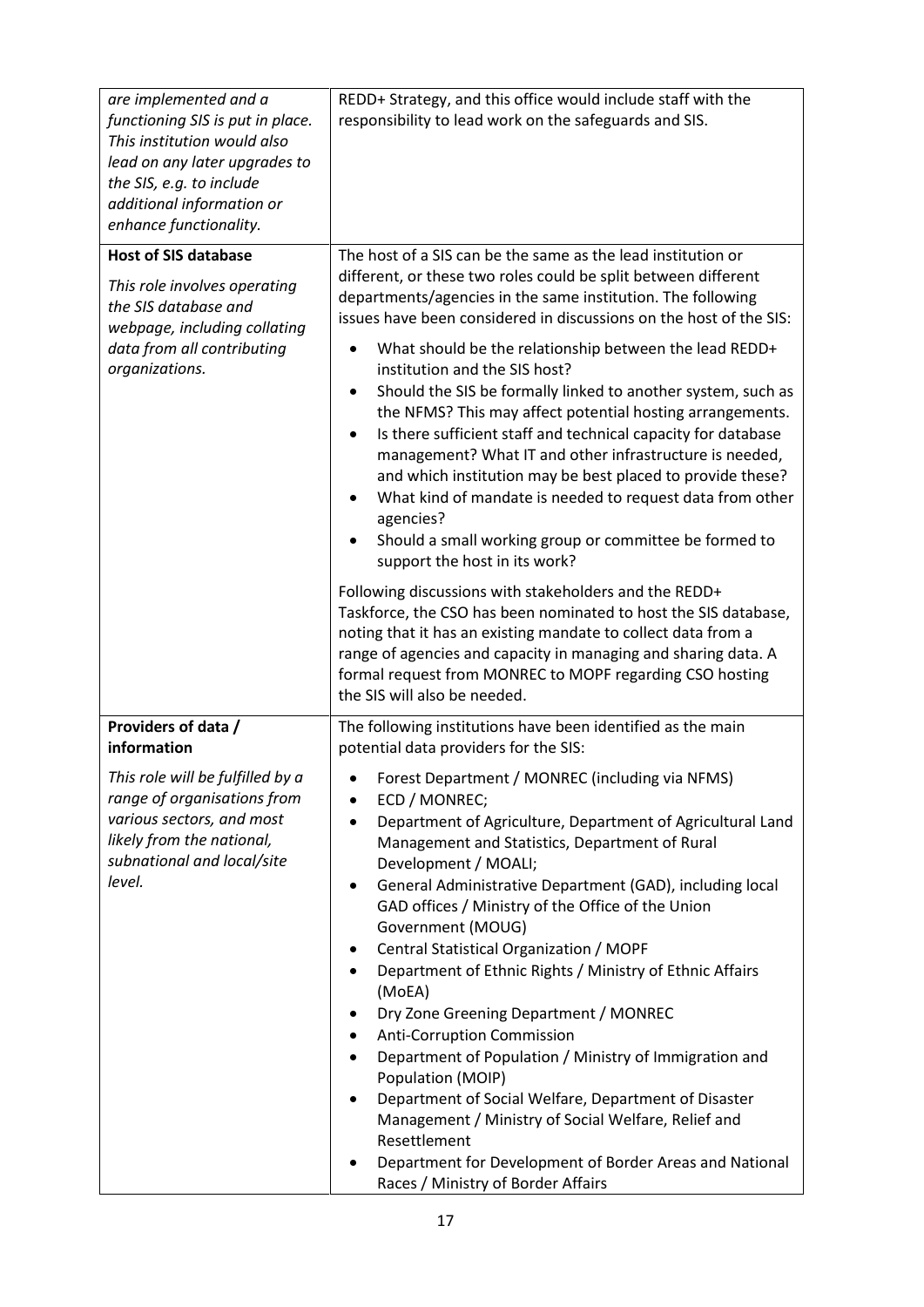|                                                                                                                                                                                                                                                                                                                                                                                                                                                               | Social Security Board / Ministry of Labour<br>$\bullet$<br>Department of Meteorology and Hydrology / Ministry of<br>Transport and Communication.<br>NGOs (e.g. MERN, BANCA, ALARM, POINT, Food Security<br>$\bullet$<br>Working Group, Land Core Group, Myanmar Alliance for<br>Transparency and Accountability, Myanmar Extractive<br>Industries Transparency Initiative)<br>One Map project (e.g. for baseline data and during initial<br>$\bullet$<br>phases of SIS)<br>It is recommended to focus on data held by a smaller number of<br>agencies for the first phase of the SIS: MONREC, MOSWRR,<br>MOALI, GAD, CSO and MoEA. A process to formally request the<br>collaboration of these Ministries to inform the SIS design has<br>been initiated in 2019 and can be built upon. Some of the<br>information topics that have been prioritised by stakeholders for<br>the phase 1 SIS include the location of REDD+ implementation<br>areas, tracking contributions to policy objectives related to<br>climate change and forestry, trends and potential impacts related<br>to land use rights, and the participation of ethnic minority<br>groups.                                                                                                                                                                                                               |
|---------------------------------------------------------------------------------------------------------------------------------------------------------------------------------------------------------------------------------------------------------------------------------------------------------------------------------------------------------------------------------------------------------------------------------------------------------------|-------------------------------------------------------------------------------------------------------------------------------------------------------------------------------------------------------------------------------------------------------------------------------------------------------------------------------------------------------------------------------------------------------------------------------------------------------------------------------------------------------------------------------------------------------------------------------------------------------------------------------------------------------------------------------------------------------------------------------------------------------------------------------------------------------------------------------------------------------------------------------------------------------------------------------------------------------------------------------------------------------------------------------------------------------------------------------------------------------------------------------------------------------------------------------------------------------------------------------------------------------------------------------------------------------------------------------------------------------------------------|
| Data processing, analysis and<br>interpretation<br>This role involves the<br>processing of data (e.g.<br>calculating indicators/indices,<br>disaggregating data by gender<br>or social group). It also<br>involves interpretation of data<br>(e.g. assessing linkages<br>between observed trends and<br>REDD+ implementation,<br>assessing progress against the<br>safeguards) and the<br>production of narrative text<br>for the online<br>database/website. | Regardless of which institution is selected to host the SIS<br>database, the REDD+ lead institution will play a key role in<br>analysing and interpreting safeguards information, and in<br>producing the narrative text for each criterion under the SIS. The<br>exact division of tasks between the lead and SIS host, and the<br>methods for processing and analysing data, are still to be<br>determined and will need to be looked at in detail once specific<br>datasets and approaches to calculate the priority indicators for<br>the first phase of the SIS have been identified.<br>It is proposed that these tasks - processing, analysing and<br>reviewing data and producing narrative text - be supported by a<br>SIS working group, as the information will come from a range of<br>sectors, and require sectoral expertise to analyse it. The working<br>group should include representatives from all data providing<br>organizations, as well as from NGOs and civil society / indigenous<br>organizations. Members of the group would be asked to support<br>the lead institution with analysis and interpretation of those<br>parts of the SIS information that align with their area of<br>expertise, as well as to provide comments / make<br>recommendations on the coherence and quality of the proposed<br>SIS information content as a whole. |
| Review/validation of data<br>and/or text<br>This role involves assessing the<br>completeness, consistency and<br>accuracy of information, as<br>well as the appropriateness of<br>the conclusions drawn from it.                                                                                                                                                                                                                                              | Information in the SIS needs to be reviewed, and an efficient<br>process to do this needs to be determined for all information<br>components (noting that some data may have already been<br>reviewed through another process, e.g. official statistical data).<br>This role should be fulfilled by a range of government and non-<br>government stakeholders, including representatives of ethnic<br>groups. Ministries, for example, should approve the use of their<br>own data (similar to the process undertaken for the preparation<br>of the Myanmar SDG baseline report). They should also be<br>invited to comment on any analyses or interpretative text that                                                                                                                                                                                                                                                                                                                                                                                                                                                                                                                                                                                                                                                                                                 |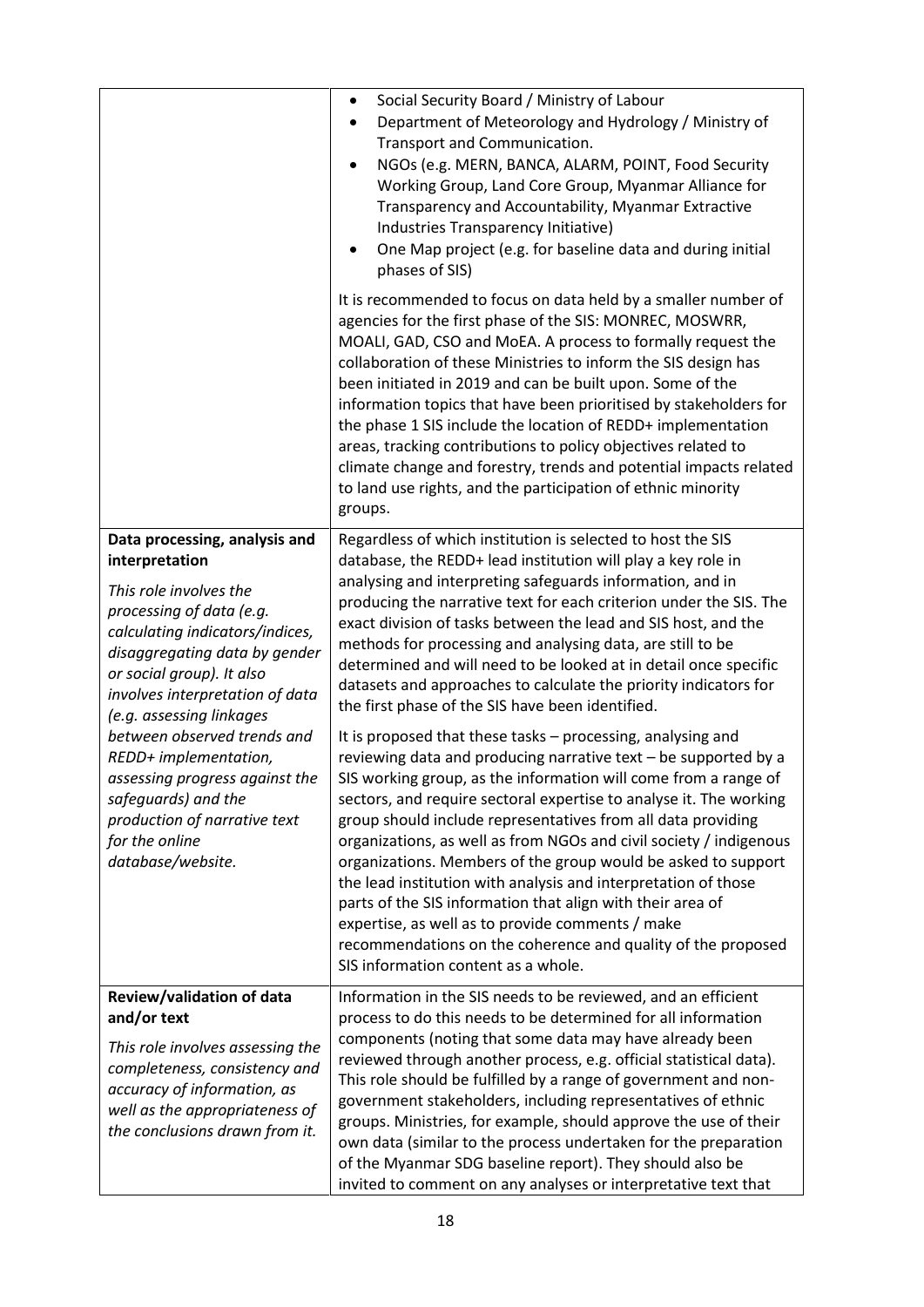|                        | make use of their data. Information in the SIS must also be fully<br>referenced, so that the sources are clear.                                                                                                                                                                                                                                                                                                                                                                                                                                                                                                                                                                                                                                                                                                                               |
|------------------------|-----------------------------------------------------------------------------------------------------------------------------------------------------------------------------------------------------------------------------------------------------------------------------------------------------------------------------------------------------------------------------------------------------------------------------------------------------------------------------------------------------------------------------------------------------------------------------------------------------------------------------------------------------------------------------------------------------------------------------------------------------------------------------------------------------------------------------------------------|
|                        | The proposed SIS working group can provide a first order check<br>of the quality and consistency of data to appear in the SIS (as well<br>as provide more general support to the SIS host/lead, see above).<br>In addition, this working group could play a role in the<br>development of Sols, which will draw upon SIS information (see<br>below).                                                                                                                                                                                                                                                                                                                                                                                                                                                                                          |
|                        | There should also be a channel (e.g. on the website) through<br>which comments on the validity of SIS information can be<br>submitted at any time. The SIS lead institution would be<br>responsible for reviewing all comments that are received in<br>coordination with relevant members of the SIS working group,<br>and providing a response and/or making corrections to the<br>information as appropriate. If stakeholders have concerns<br>regarding the data in the SIS, it has also been suggested that the<br>SIS could include a functionality for recording<br>additional/supplementary information from stakeholders (noting<br>that it is a difficult process to change official data).                                                                                                                                          |
|                        | Finally, the process of developing and reviewing Sols (see below)<br>offers another opportunity to raise awareness and receive<br>feedback from the wider public on the information contained in<br>the SIS.                                                                                                                                                                                                                                                                                                                                                                                                                                                                                                                                                                                                                                  |
| Production of reports, | The SIS is expected to contribute to several reporting processes:                                                                                                                                                                                                                                                                                                                                                                                                                                                                                                                                                                                                                                                                                                                                                                             |
| including the Sol      | The development of Sols, for submission to the UNFCCC<br>Summarised information on safeguards for inclusion in<br>Biennial Update Reports (BURs), also for the UNFCCC<br>Regular national reporting on REDD+ implementation                                                                                                                                                                                                                                                                                                                                                                                                                                                                                                                                                                                                                   |
|                        | Myanmar is preparing its first SoI in 2019; this process is being<br>led by a small drafting group of representatives from key<br>government agencies and non-government stakeholder groups,<br>and involves a number of stakeholder consultations. It is<br>proposed that for future Sols, a similar process is used,<br>combining drafting by a small multi-stakeholder team with wider<br>stakeholder review. The proposed SIS working group (see above)<br>may also take on the role of drafting group for the development<br>of Sols. The timeline for Myanmar's submission of Sols has not<br>yet been decided. According to UNFCCC guidance, at a minimum,<br>REDD+ countries should submit Sols every 4 years (with National<br>Communications to the UNFCCC). However, they can be<br>produced more frequently on a voluntary basis. |
|                        | The proposed NCU (or pending its establishment, the Forest<br>Department) will lead on other reporting related to REDD+,<br>including regular reporting at the national level and inputs to<br>BURs. The potential role of SIS information in reporting to REDD+<br>donors (such as the Green Climate Fund or bilateral support<br>programmes) will need to be determined on a case-by-case basis,<br>depending on the donors' requirements.                                                                                                                                                                                                                                                                                                                                                                                                  |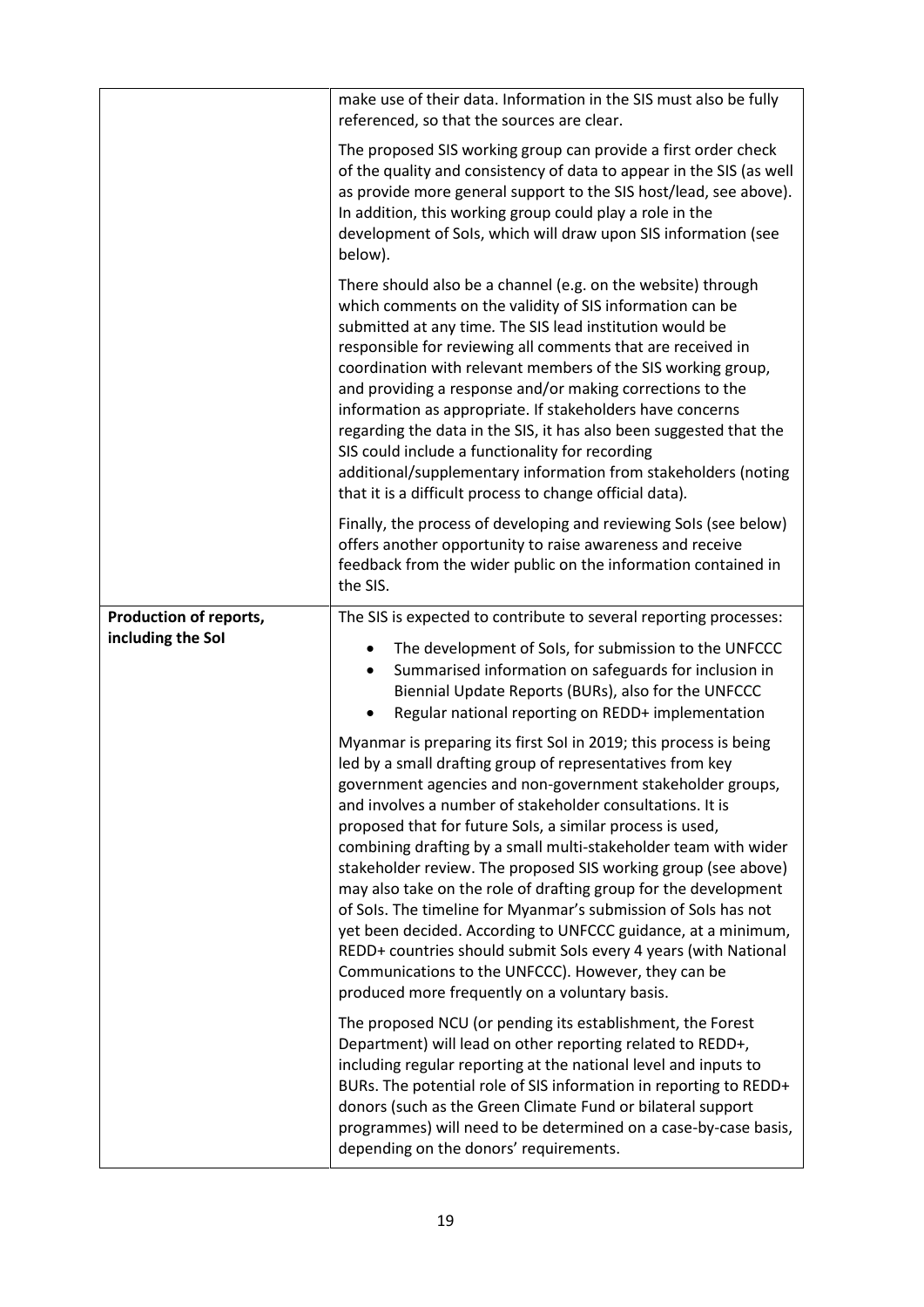| Approval of SIS content and<br>reports                                            | Final sign-off of SIS information for publication (to be shared<br>either online or in reports) will be by MONREC (Ministerial level).                                                                                                                                                                                                                                                                                                                                                                                                                                                                                                                                                                                                                                                                                                                                                                 |
|-----------------------------------------------------------------------------------|--------------------------------------------------------------------------------------------------------------------------------------------------------------------------------------------------------------------------------------------------------------------------------------------------------------------------------------------------------------------------------------------------------------------------------------------------------------------------------------------------------------------------------------------------------------------------------------------------------------------------------------------------------------------------------------------------------------------------------------------------------------------------------------------------------------------------------------------------------------------------------------------------------|
| <b>Submission of Sol to UNFCCC</b>                                                | Responsibility for this currently lies with MONREC (Ministerial<br>level).                                                                                                                                                                                                                                                                                                                                                                                                                                                                                                                                                                                                                                                                                                                                                                                                                             |
| <b>Review of SIS operations and</b><br>identification of areas for<br>improvement | This process should be coordinated by the SIS lead institution,<br>and involve the relevant government agencies as well as<br>stakeholder representatives. It is recommended that such a<br>review should be linked to the timeline for the submission of the<br>Sols; i.e. if improvements are needed in the SIS, these should be<br>made before the submission of the next Sol. The review can be<br>based on observations on areas for improvement by data<br>providing organizations and members of the SIS working group,<br>as well as feedback received from stakeholders / members of the<br>public via the SIS website. Additional suggestions could be<br>solicited through a consultation workshop with key stakeholder<br>groups, or through a public call for comments. As noted above,<br>the Sol development process may also provide useful feedback<br>on the information in the SIS. |

Figure 3 below shows the expected workflows and distribution of roles for the SIS.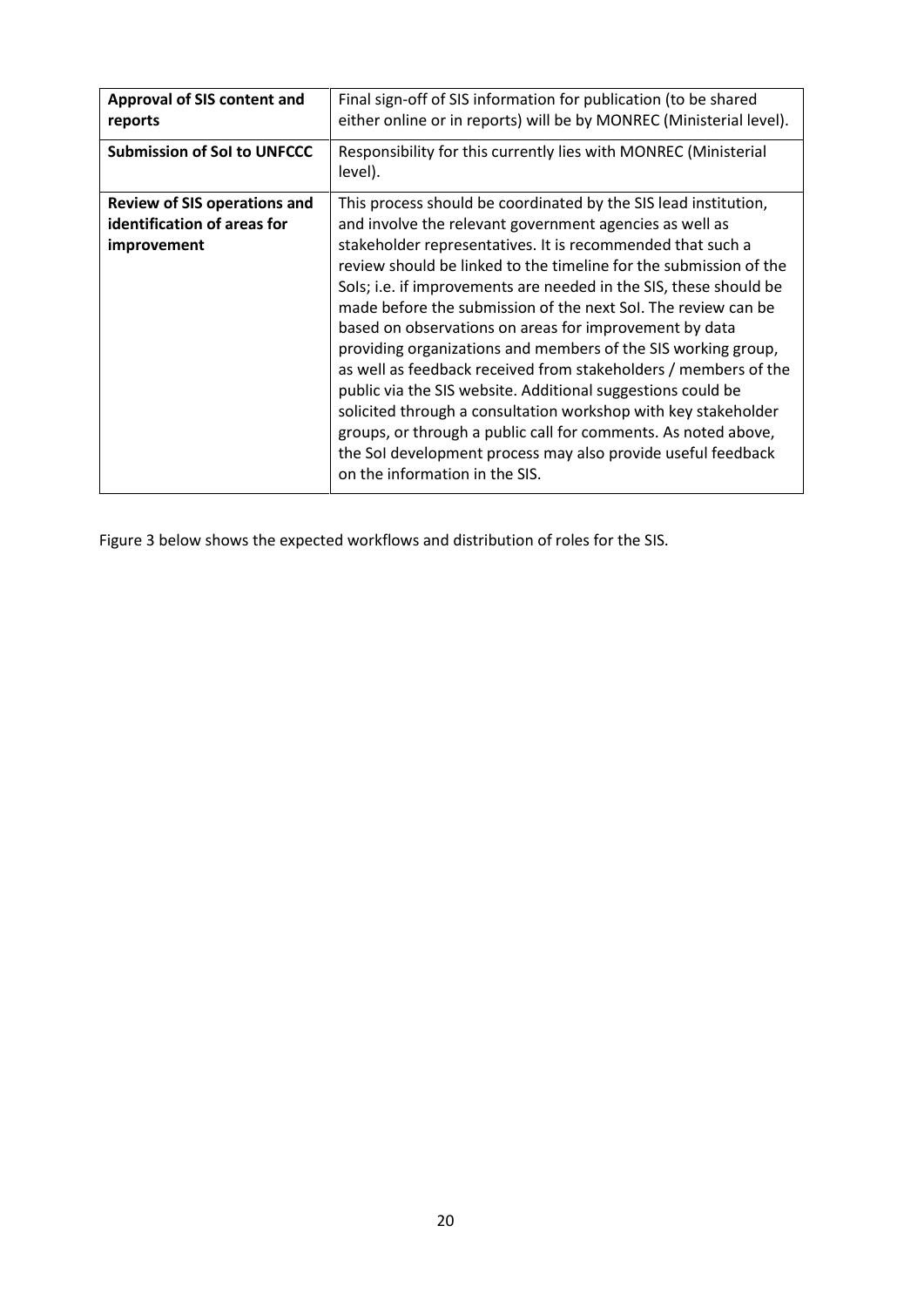#### *Figure 3: Arrangements for operation of the SIS*

Data request issued by MONREC Data request issued by MONRES

#### **MONREC (Minister / Permanent Secretary)**

Appoints/confirms SIS host if needed

Authorises requests for data

Approves final SIS content/reports for release

# **SIS Working Group**

Made up of data providers and civil society representatives. Supports SIS host and lead in analysing, reviewing, interpreting and updating data, and assists in preparation of reports.

Approval of final draft outputs, submitted by REDD+ Office to **MONREC** 

Technical review and interpretation of data together with SIS Working Group

# **GAD, CSO, FD, ECD, NGOs, MoEA, GRM, etc.)** Provide specific/identified data to the SIS host Participate in SIS working group (see below) to review and interpret data and guide SIS operations

**Key agencies and organisations (e.g. MOALI,** 

Data provided to host using agreed templates

#### **SIS host (CSO, tbc)**

Based on clear ToR/operating procedures: receives data from a) data providers and b) other data sources, e.g. REDD+ M&E, NFMS; processes data as needed and liaises with safeguards lead for analysis and interpretation and production of narrative text; sets up and administers database; updates information following review.

#### **Safeguards lead (NCU –** *to be confirmed***)**

Ensures application of the safeguards

Helps to process, analyse and review data, assessing progress against the safeguards, and produces narrative text

Coordinates SIS and development of related reports

**SIS online database**

Multi-stakeholder process to develop and validate SoI

> **Summaries of Information (SoI)**

**Other reporting (e.g. BUR, REDD+ reporting**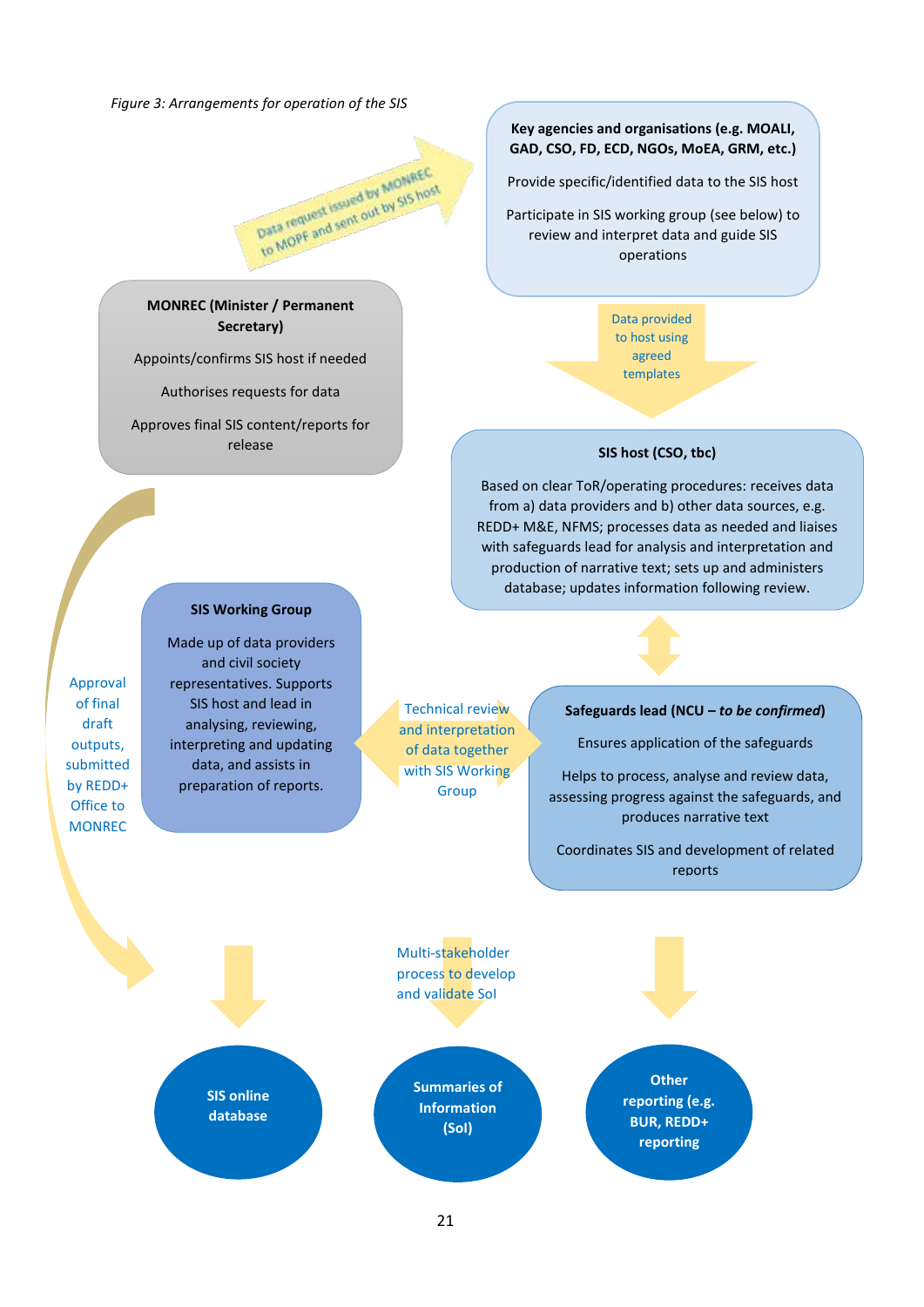# <span id="page-21-0"></span>6.2 Technical and operational considerations

Options for the technical setup of the SIS, especially with a view to how the information should be presented to the public, have been discussed with stakeholders and the TWG-SES. A number of key points have been agreed, as described below.

#### *Myanmar's SIS will be established using a phased approach*

The UNFCCC decisions explicitly allow for continued improvement of the SIS over time (see box 1 above). Most countries working on SIS so far have opted for a stepwise or phased approach, recognising that the SIS can be made more comprehensive and its information content can be improved through a continued effort. In the case of Myanmar, the following two phases for SIS development are currently envisaged:

*Phase 1 (2019 - 2021)* - This phase will focus on establishing a functioning SIS that provides basic information on all safeguards, in order to meet UNFCCC minimum requirements. As described below, an online database will be established (provided sufficient resources are available), but it will focus first on information coming from the six key institutions identified in section 4 above (MONREC, MOSWRR, MOALI, GAD, CSO and MoEA). Although the full structure and complete set of proposed indicators will guide the establishment of the SIS in this phase, it is recognised that not all information is currently available, and adjustments to the selected priority indicators may be made based on experience and insights gained during their operationalization. There is likely to be a focus on information related to addressing the safeguards, although indicators relating to respecting the safeguards will be made operational and relevant information gathered if available.

*Phase 2 (2022-2025)* – This phase will focus on upgrading and improving the information content of the system, and the priorities for this can be guided by the additional objectives set out for Myanmar's SIS (see section 2 above). For example, a key aim could be to include information that is relevant for specific sources of funding, or information that can support evidence-based sectoral policies. As more information becomes available – e.g. through monitoring of REDD+ implementation and the NFMS – the comprehensiveness of the SIS can be enhanced, including through the provision of more spatial and statistical data, and more information on how safeguards are being respected.

#### *The SIS will include an online database, accessible to the public*

There was broad consensus among TWG members and other stakeholders that the main communication platform for the SIS should be an online database that will transparently share information with REDD+ stakeholders and the public nationally and internationally. In cases where input data for the SIS needs to undergo significant amounts of processing before it is used (e.g. if a national-scale indicator is calculated from a number of different site-level datasets), or contains elements that should not be shared with the public (e.g. related to confidentiality or security), a caseby-case decision will need to be made on how much data to include in the online database. Presenting the raw/full data will be preferable where this contributes to transparency, or where the data in itself can convey safeguards-relevant information.

The extent to which a fully online system can be developed in Phase 1 will depend on resource availability and the time need to collect/access data. It is proposed that the online interface of the SIS will be linked from the REDD+ Myanmar website (currently hosted at [http://www.myanmar](http://www.myanmar-redd.org/)[redd.org/\)](http://www.myanmar-redd.org/). Although bigger than the scope of the SIS by itself, the question of how information on REDD+ more broadly and safeguards more specifically can be effectively shared with stakeholders in remote areas and in different languages needs to be considered.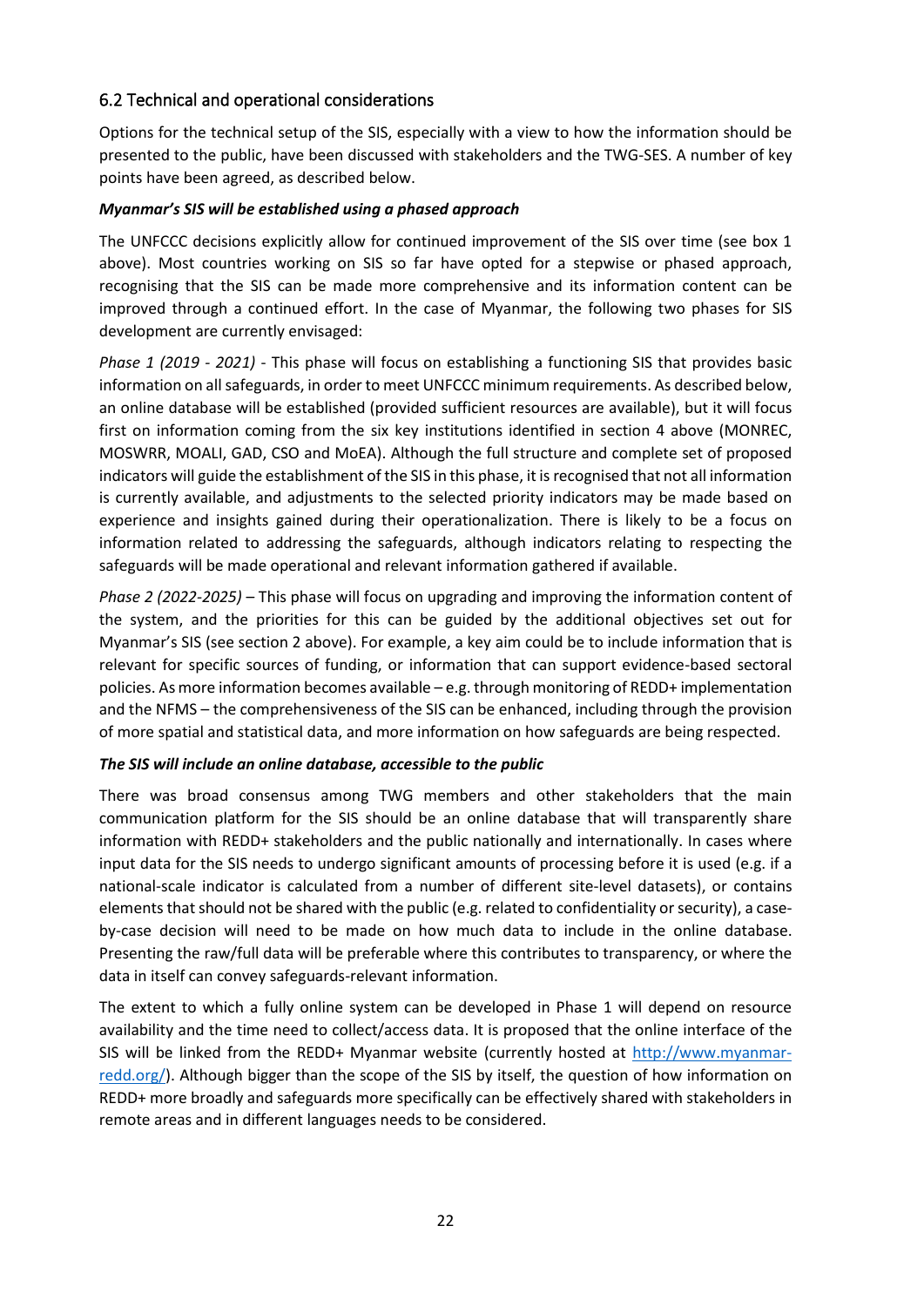#### *The SIS will include different types of data (qualitative, quantitative, spatial)*

As noted in Section 5, Myanmar's SIS will follow a 'principles, criteria and indicators' approach; this will include the use of narrative information as well as indicators, some of which will present numerical/statistical data. The SIS will thus present a range of different information types, including qualitative data (e.g. on how particular PLRs are relevant to addressing safeguards criteria), quantitative data (e.g. on the numbers of participants in REDD+ planning consultations, or statistical data on socio-economic trends in REDD+ implementation areas), and spatial data where relevant (e.g. maps showing the location of REDD+ implementation areas or distribution of natural forests).

With regard to the inclusion of spatial data in the SIS database, the current understanding is that some maps may be provided through links to the One Map website and/or a future NFMS portal. However, other spatial information may require additional processing to make it relevant for the SIS, in which case both the original files and the processed maps would be stored in the SIS database.

#### *Technical/technological requirements*

An important step in making the SIS operational will be to identify the system requirements in terms of database design, server infrastructure, work stations, network bandwidth and data security. The design of the database will depend on the expected use cases or functions that users expect; for example, whether it can display information by year/location, and allow comparisons between years. The amount of data storage required is likely to increase throughout the operation of the SIS, as information for new time periods gets added to the database, and gaps in information are closed. However, it is expected that overall storage space requirements will be moderate<sup>6</sup>. It is recommended to test any initial estimates of server requirements during the operationalization stage of the SIS, before a beta version is released.

In terms of other hardware, it is expected that 1-2 work stations with suitable software and processing capacity for running spatial and statistical analyses, editing web content and managing the database will be required at the SIS lead institution and/or the host institution, depending on the agreed distribution of roles.

The development of a plan for operationalisation of the SIS will help to clarify expectations and needs related to system requirements.

# <span id="page-22-0"></span>7. Next steps

Some indicative steps towards making Myanmar's SIS fully operational are proposed in the following:

#### **A. Finalization of SIS design**

- Presentation of proposed SIS design to the REDD+ Taskforce; approval of SIS design document and confirmation of SIS database host.
- Confirmation of priority indicators for initial version of the SIS, and development of some sample indicator description sheets.

 $6$  Available estimates from other countries range between 40 and 100 GB of storage space.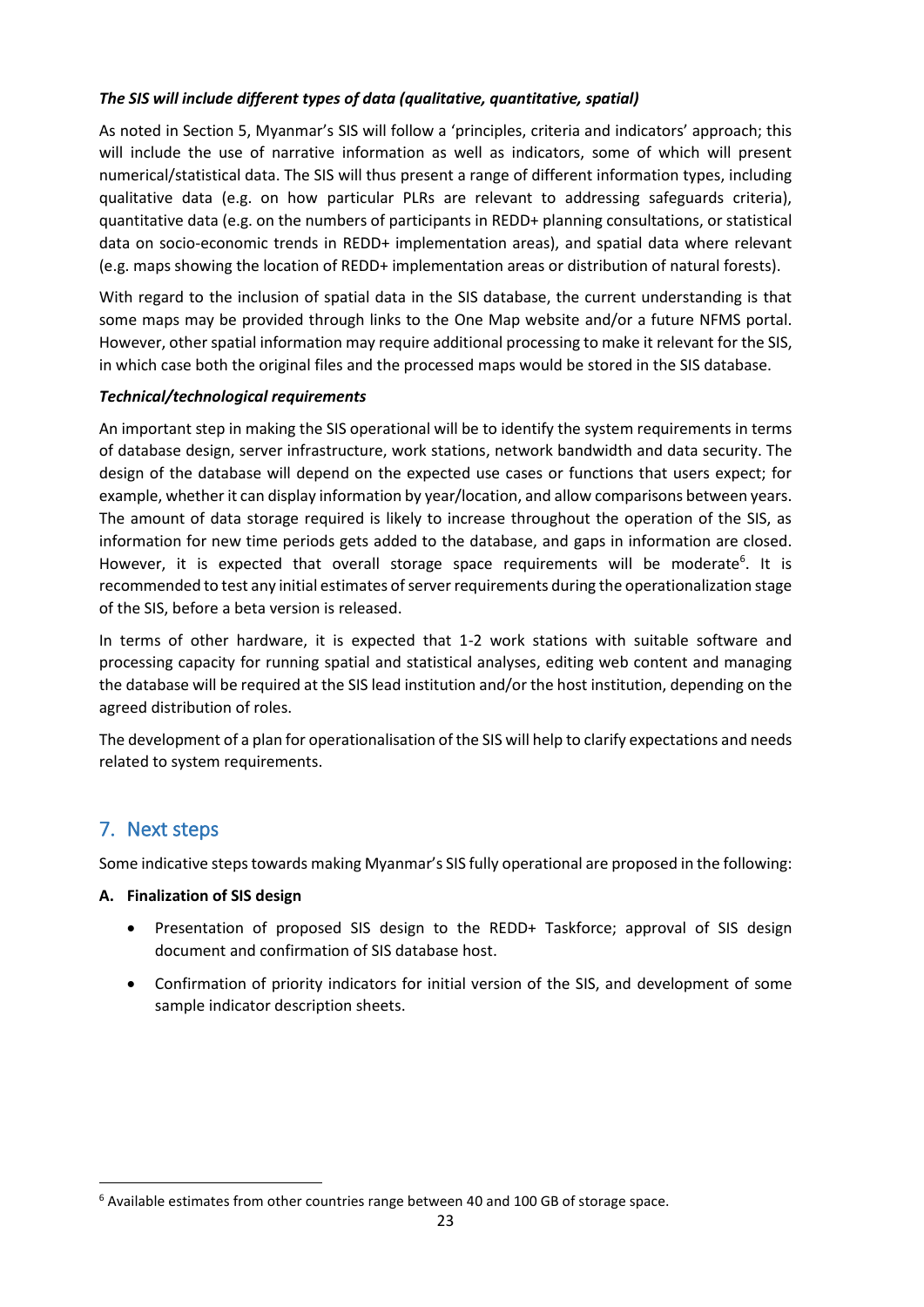#### **B. Development of SIS operationalization plan<sup>7</sup>**

- A set of draft indicators for each safeguard criterion has been developed in order to support monitoring of how well safeguards in Myanmar are respected and addressed (Annex 2). These indicators will need to be refined and operationalised, including:
	- $\circ$  Screening of the list of draft indicators in terms of (1) feasibility and practicality of measurement (e.g. technically, financially, data availability), (2) comprehensiveness (e.g. coverage of the safeguards), (3) opportunities to further combine/integrate indicators and improve efficiency, and (4) further prioritisation of indicators for different phases of the SIS (e.g. which ones are the most important and most feasible to measure in the national context?)
	- o Develop metadata sets for each selected final indicator (covering data reporting responsibilities, definitions/concepts, data sources and collection methods, data quality and availability, methodologies and equations uses, etc.)
- Define the institutional arrangements for collecting information for the SIS, i.e. the mechanisms of sharing data and procedures for how the host institution will receive the data, including the frequency of updates. This also includes further assessing and defining efficient linkages between the SIS, NFI/NFMS and REDD+ M&E.
- Define technical platforms (web-based) to be used for the database and webpage, and estimate costs and likely funding sources for establishment and maintenance of the SIS, including any capacity building required.

#### **C. Completion of national safeguards approach<sup>8</sup>**

- Finalization or development of further specific safeguards procedures/instruments as needed, including capacity building (e.g. guidance to REDD+ implementing agencies on safeguards, FPIC guidelines, GRM).
- PLR strengthening /reforms to address key gaps/weaknesses in the PLR framework and its application
- Capacity building and resourcing of Safeguards Officer in NCU.

#### **D. Establishment of first iteration of the SIS database and webpage**

- Develop database design and webpage structure, and refine with inputs from key agencies and stakeholders, e.g. to ensure system is capable of fulfilling expected functions.
- Establish the baselines for each indicator (year/ period and values), and carry out first population of information (including narrative text) for the SIS database.
- Develop pilot version SIS database and webpage and test with stakeholders.
- Carry out initial capacity building for SIS host, safeguards lead agency, data providers and SIS Working Group.

<span id="page-23-0"></span> $7$  This process – the development of the operationalisation plan - will likely take 6-9 months (with a possibility to launch the Myanmar SIS officially before the end of the UN-REDD Programme in Myanmar).

<sup>8</sup> Myanmar's national safeguards approach is set out in a separate document, which provides more detailed information on this approach, how it was developed and next steps.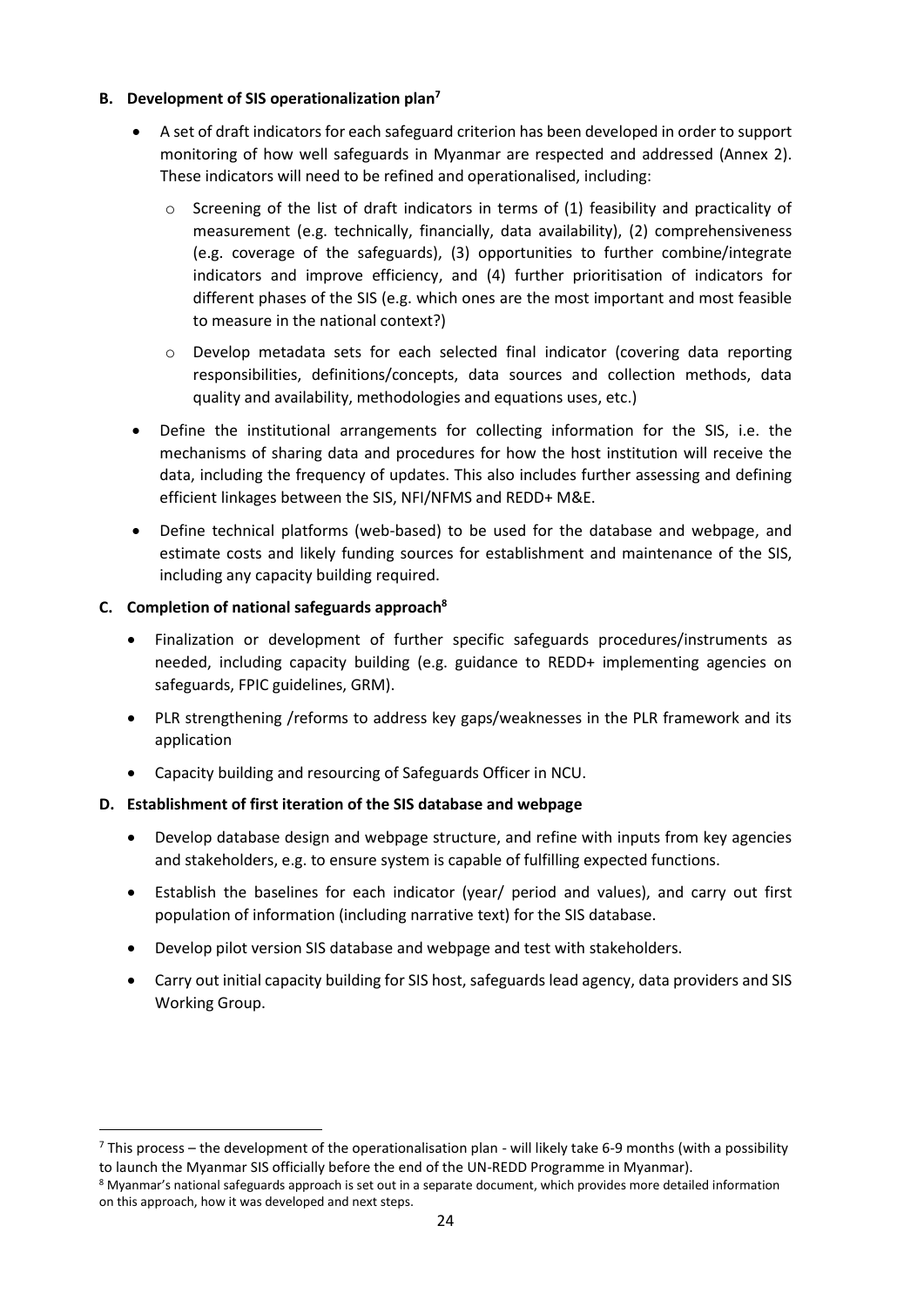### Annex 1: The Cancun Safeguards

When undertaking [REDD+] activities, the following safeguards should be promoted and supported:

- a) That actions complement or are consistent with the objectives of national forest programmes and relevant international conventions and agreements;
- b) Transparent and effective national forest governance structures, taking into account national legislation and sovereignty;
- c) Respect for the knowledge and rights of indigenous peoples and members of local communities, by taking into account relevant international obligations, national circumstances and laws, and noting that the United Nations General Assembly has adopted the United Nations Declaration on the Rights of Indigenous Peoples;
- d) The full and effective participation of relevant stakeholders, in particular indigenous peoples and local communities;
- e) That actions are consistent with the conservation of natural forests and biological diversity, ensuring that the [REDD+] actions are not used for the conversion of natural forests, but are instead used to incentivize the protection and conservation of natural forests and their ecosystem services, and to enhance other social and environmental benefits\*;
- f) Actions to address the risks of reversals;
- g) Actions to reduce displacement of emissions.

*\*Taking into account the need for sustainable livelihoods of indigenous peoples and local communities and their interdependence on forests in most countries, reflected in the United Nations Declaration on the Rights of Indigenous Peoples, as well as the International Mother Earth Day*.

Source: UNFCCC Decision 1/CoP 16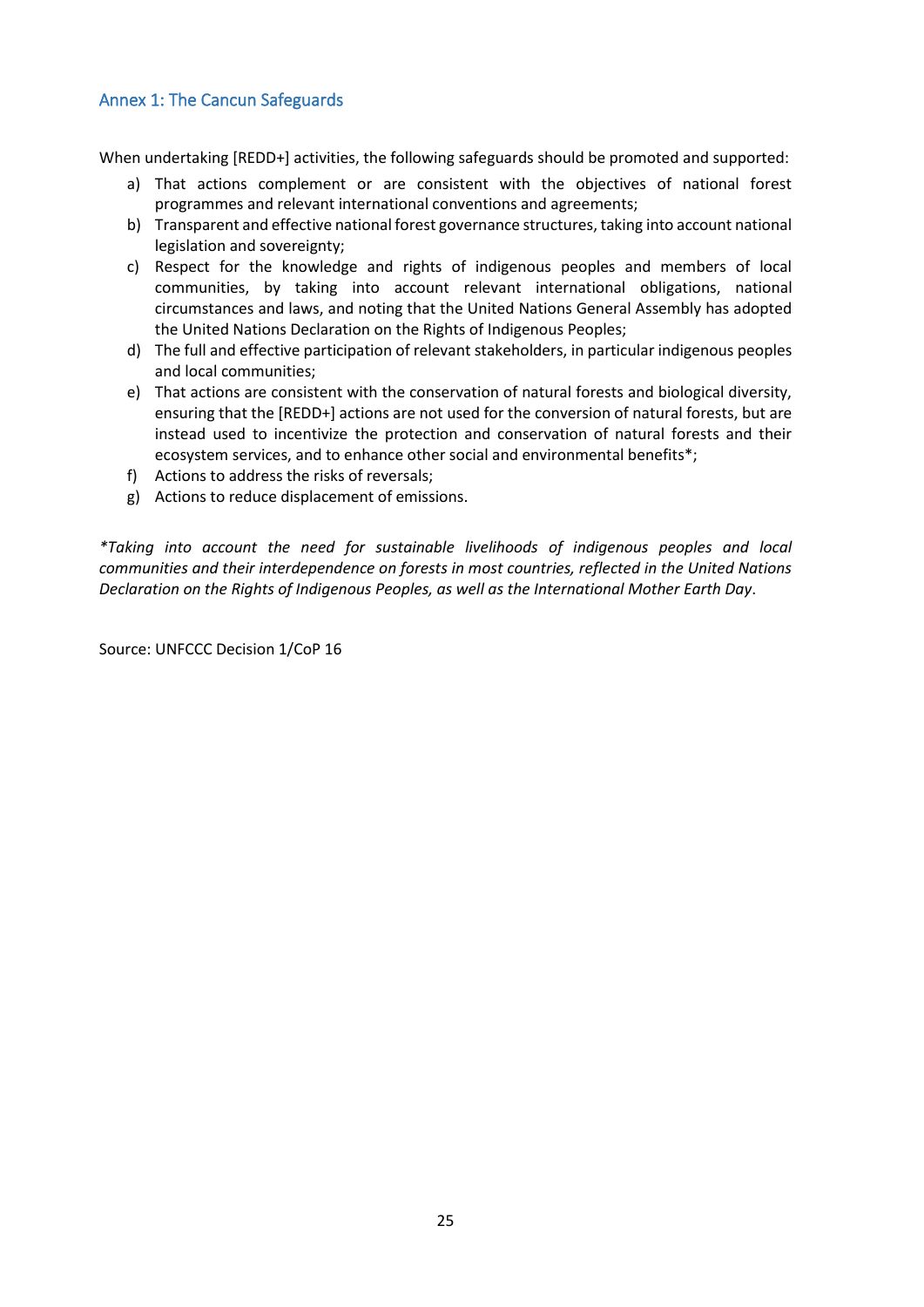# Annex 2: Table of clarified safeguards, criteria and proposed indicators

<span id="page-25-0"></span>

| <b>Criteria</b>                                                                                                                                       | <b>Information needs</b>                              | Address/respect | Proposed indicator/narrative                                       |  |  |
|-------------------------------------------------------------------------------------------------------------------------------------------------------|-------------------------------------------------------|-----------------|--------------------------------------------------------------------|--|--|
| Principle A: REDD+ Policies and Measures in Myanmar should complement or be consistent with the objectives of national forest programmes and relevant |                                                       |                 |                                                                    |  |  |
| international conventions and agreements                                                                                                              |                                                       |                 |                                                                    |  |  |
| A1. REDD+ Policies and                                                                                                                                | Address:                                              | Address         | Narrative text only                                                |  |  |
| <b>Measures in Myanmar</b>                                                                                                                            | - Description of approaches taken / mechanisms        |                 |                                                                    |  |  |
| should be designed and                                                                                                                                | put in place / existing PLRs applied to ensure that   |                 |                                                                    |  |  |
| implemented so that they                                                                                                                              | REDD+ PaMs are designed and implemented to            |                 |                                                                    |  |  |
| are consistent with the                                                                                                                               | increase complementarity with other policy            |                 |                                                                    |  |  |
| objectives of relevant                                                                                                                                | objectives and avoid conflict (e.g. cross-sectoral    |                 |                                                                    |  |  |
| national policies and                                                                                                                                 | consultations on the National REDD+ Strategy,         |                 |                                                                    |  |  |
| programmes, including                                                                                                                                 | any agreed guidance on how to implement PaMs          |                 |                                                                    |  |  |
| those related to forestry,                                                                                                                            | in practice)                                          |                 |                                                                    |  |  |
| climate change,                                                                                                                                       | - Description of relevant objectives within           |                 |                                                                    |  |  |
| environmental                                                                                                                                         | national policies and programmes about the            |                 |                                                                    |  |  |
| management, land use,                                                                                                                                 | areas listed in the criterion (i.e. forestry, climate |                 |                                                                    |  |  |
| biodiversity conservation,                                                                                                                            | change, environmental management, land use,           |                 |                                                                    |  |  |
| disaster risk reduction,                                                                                                                              | biodiversity conservation, disaster risk reduction,   |                 |                                                                    |  |  |
| sustainable development,                                                                                                                              | sustainable development, human rights, workers'       |                 |                                                                    |  |  |
| human rights, workers'                                                                                                                                | rights, transparency and gender equality)             |                 |                                                                    |  |  |
| rights, transparency and                                                                                                                              | - Description of how REDD+ Policies and               |                 |                                                                    |  |  |
| gender equality. Potential                                                                                                                            | Measures (and the National REDD+ Strategy as a        |                 |                                                                    |  |  |
| conflicts between the                                                                                                                                 | whole) complement or are consistent with the          |                 |                                                                    |  |  |
| objectives of national                                                                                                                                | objectives mentioned above (e.g. has the              |                 |                                                                    |  |  |
| policies and programmes                                                                                                                               | selection of REDD+ PaMs taken account of which        |                 |                                                                    |  |  |
| and REDD+ PaMs should be                                                                                                                              | types of PaMs best fit those objectives, or have      |                 |                                                                    |  |  |
| identified and resolved.                                                                                                                              | priority areas for REDD+ been chosen to support       |                 |                                                                    |  |  |
|                                                                                                                                                       | other policy objectives or avoid possible             |                 |                                                                    |  |  |
|                                                                                                                                                       | conflicts).                                           |                 |                                                                    |  |  |
|                                                                                                                                                       | Respect:                                              | Respect         | Support to NBSAP :                                                 |  |  |
|                                                                                                                                                       | - Information on implementation of identified         |                 | A1.1. Area of priority sites for conservation (need to be defined, |  |  |
|                                                                                                                                                       | mechanisms to improve coordination (e.g.              |                 | could be KBA/PA or similar) where conservation measures are        |  |  |
|                                                                                                                                                       | coordination bodies set up or strengthened,           |                 | carried out through REDD+ PaMs (link to E4.5)                      |  |  |
|                                                                                                                                                       | meetings held, sectoral planning documents            | Respect         | Support to NBSAP :                                                 |  |  |
|                                                                                                                                                       | aligned, integrated plans developed)                  |                 | A1.2. Area (in ha) of protected areas (including community         |  |  |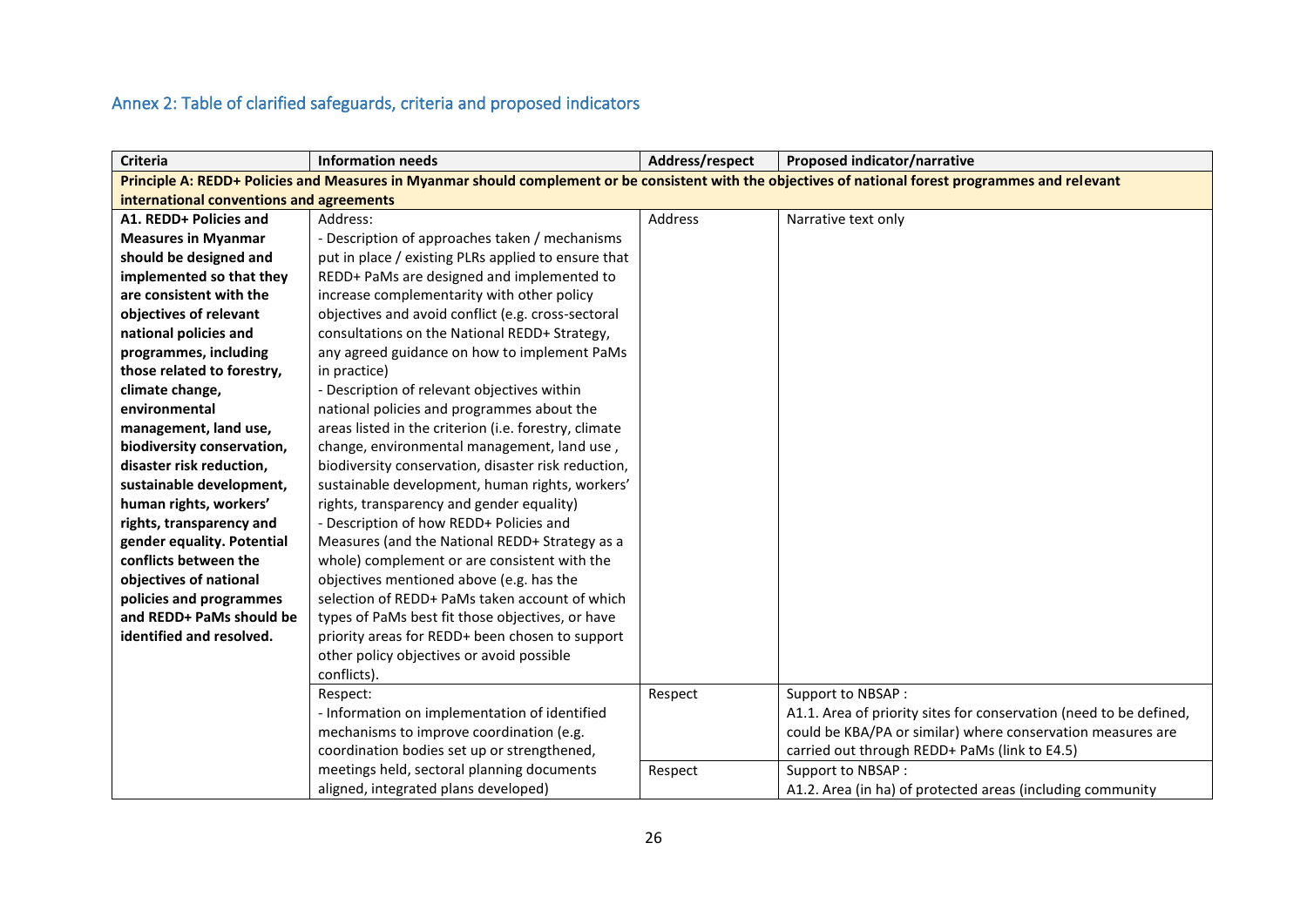| - Information on integration of social and     |         | conserved areas) established through REDD+ PaMs, and               |
|------------------------------------------------|---------|--------------------------------------------------------------------|
| environmental objectives in coordination       |         | proportion of national target for protected area coverage that is  |
| processes (e.g. to what degree were sectoral   |         | met through these areas                                            |
| policies and plans modified to take account of | Respect | Support to NBSAP:                                                  |
| social and environmental objectives)           |         | A.1.3 Trends in biodiversity metrics on NFI plots within and       |
|                                                |         | outside of areas with site-based REDD+ interventions               |
|                                                | Respect | Support to National Climate Change Strategy and Master Plan        |
|                                                |         | 2018-2030, Myanmar Climate Change Policy (2019), and DRR           |
|                                                |         | <b>Action Plan:</b>                                                |
|                                                |         | A1.4. Trends in township vulnerability index in REDD+ areas [if    |
|                                                |         | index regularly updated]                                           |
|                                                | Respect | Support to National Climate Change Strategy and Master Plan        |
|                                                |         | 2018-2030, Myanmar Climate Change Policy (2019), and DRR           |
|                                                |         | <b>Action Plan:</b>                                                |
|                                                |         | A1.5. Contribution of REDD+ GHG results to reducing emissions in   |
|                                                |         | Myanmar (link to A2/NDC contribution, see below)                   |
|                                                | Respect | Support to National Climate Change Strategy and Master Plan        |
|                                                |         | 2018-2030, Myanmar Climate Change Policy (2019), and DRR           |
|                                                |         | <b>Action Plan:</b>                                                |
|                                                |         | A1.6. Number of farmers receiving support through REDD+ PaMs       |
|                                                |         | related to agriculture (e.g. climate smart agriculture)            |
|                                                | Respect | Support for National Forest Policy:                                |
|                                                |         | A1.7. Area of Permanent Forest Estate (PFE), total and trends      |
|                                                |         | [need to identify REDD+ contribution - or assume that all efforts  |
|                                                |         | to expand PFE are part of REDD+]                                   |
|                                                | Respect | <b>Support for National Forest Policy:</b>                         |
|                                                |         | A1.8. Area of Community Forests, total and trends [need to         |
|                                                |         | identify REDD+ contribution - or assume that all efforts to expand |
|                                                |         | Community Forests are part of REDD+]                               |
|                                                | Respect | Support to MSDP:                                                   |
|                                                |         | A1.9. Number of beneficiaries of sustainable/alternative           |
|                                                |         | livelihoods support through REDD+                                  |
|                                                | Respect | Support to MSDP:                                                   |
|                                                |         | A1.10. Proportion of poor households in REDD+ implementation       |
|                                                |         | areas (link to E4.2)                                               |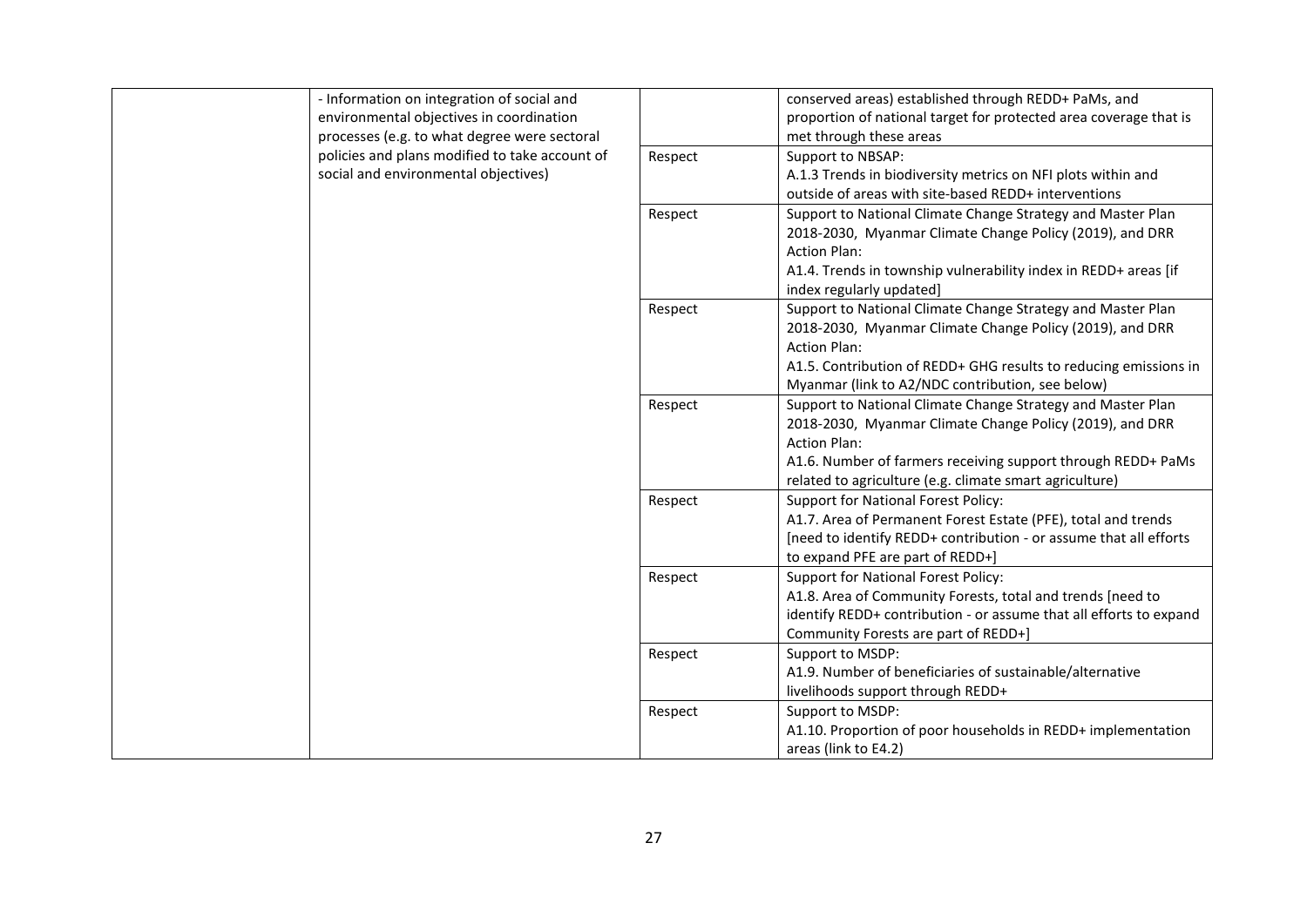|                              |                                                     | Respect | Support to MSDP:                                                    |
|------------------------------|-----------------------------------------------------|---------|---------------------------------------------------------------------|
|                              |                                                     |         | A1.11. Trends in access to microfinance/credit (by                  |
|                              |                                                     |         | company/household?) (based on microfinance PaM)                     |
|                              |                                                     | Respect | Support to MSDP:                                                    |
|                              |                                                     |         | A1.12. Trends in economic value of non-extractive forest            |
|                              |                                                     |         | use/functions (based on 'environmental accounting' PaM)             |
|                              |                                                     | Respect | Support to MSDP:                                                    |
|                              |                                                     |         | A1.13. Trends in amount of revenues collected by states/regions     |
|                              |                                                     |         | from sales of timber and forest products (based on revenue          |
|                              |                                                     |         | distribution system PaM)                                            |
|                              |                                                     | Respect | National Land Use Policy (2016):                                    |
|                              |                                                     |         | A1.14. Amount of funding earmarked for (or area covered by)         |
|                              |                                                     |         | REDD+ PaMs supporting implementation of NLUP including land         |
|                              |                                                     |         | use planning and clarification of land use rights (link to E4.1)    |
|                              |                                                     | Respect | National Land Use Policy (2016):                                    |
|                              |                                                     |         | A1.15. Area that has been declared as ICCA, community forests,      |
|                              |                                                     |         | and/or for which land use certificates have been issued, with       |
|                              |                                                     |         | REDD+ support (link to C2.5, E4.6)                                  |
|                              |                                                     | Respect | National Environment Policy (2018):                                 |
|                              |                                                     |         | A1.16. Support to impact assessment-- link to E2.2 on best          |
|                              |                                                     |         | practice in impact assessment                                       |
|                              |                                                     | Respect | National Environment Policy (2018):                                 |
|                              |                                                     |         | A1.17. Extent (in ha) of priority areas for biodiversity, ecosystem |
|                              |                                                     |         | services or environmental protection where conservation             |
|                              |                                                     |         | measures are carried out through REDD+ PaMs (link to A1.2)          |
| A2. REDD+ Policies and       | Address:                                            | Address | Narrative text only                                                 |
| <b>Measures in Myanmar</b>   | - Description of approaches taken / mechanisms      |         |                                                                     |
| should be designed and       | put in place / existing PLRs applied to ensure that |         |                                                                     |
| implemented so that they     | REDD+ PaMs are designed and implemented to          |         |                                                                     |
| are consistent with the      | increase complementarity with the objectives of     |         |                                                                     |
| objectives of relevant       | relevant international agreements and avoid         |         |                                                                     |
| international conventions    | conflict (e.g. cross-sectoral consultations on the  |         |                                                                     |
| and agreements, such as      | National REDD+ Strategy, any agreed guidance        |         |                                                                     |
| the CBD, UNCCD, UNFCCC,      | on how to implement PaMs in practice)               |         |                                                                     |
| <b>CITES, the Ramsar</b>     | - Description of relevant objectives of             |         |                                                                     |
| Convention, CEDAW,           | international conventions and agreements, and       |         |                                                                     |
| <b>UNDRIP, UN Convention</b> | (where available) of the national strategies and    |         |                                                                     |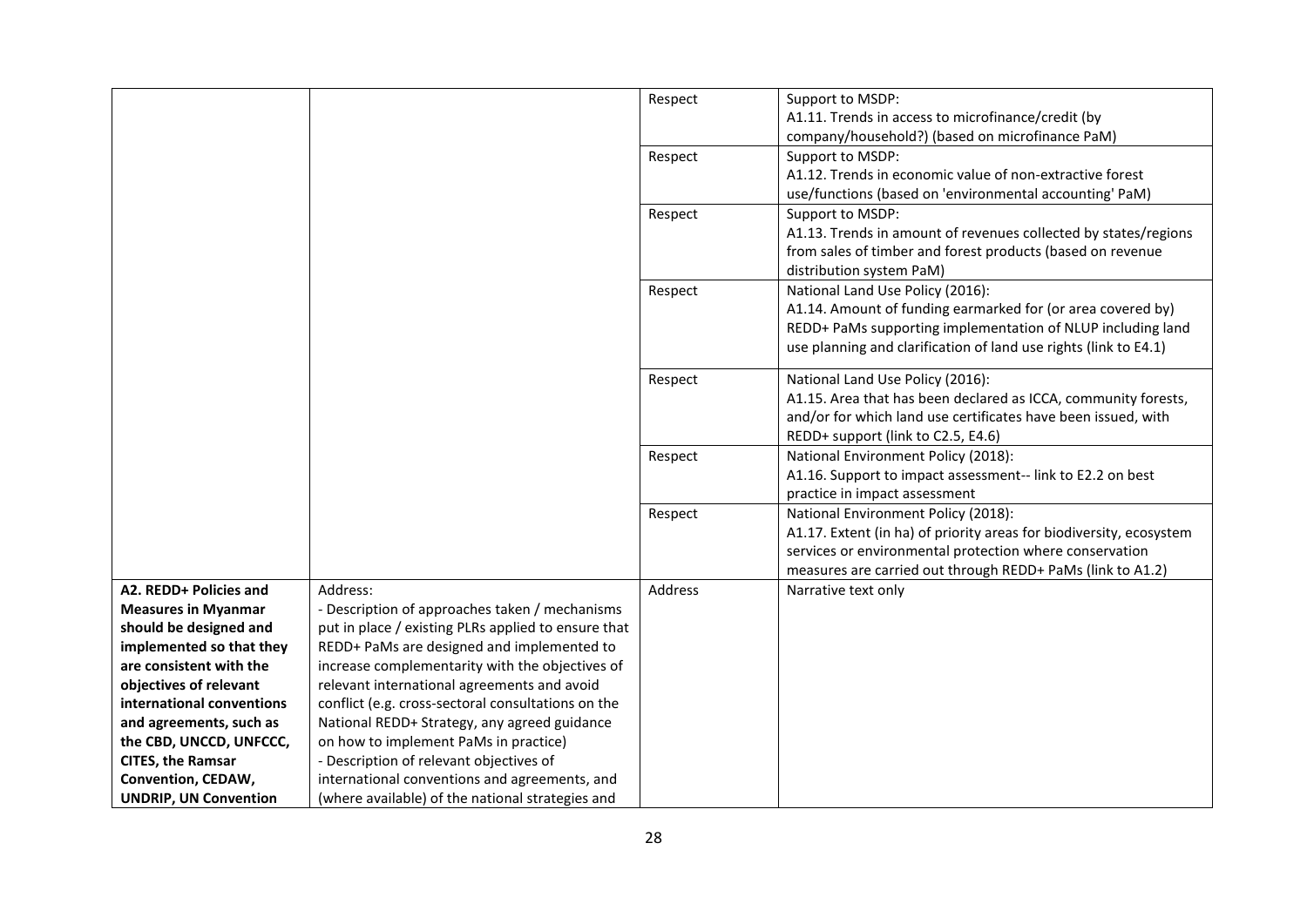| against Corruption,           | implementation plans for these conventions and    |         |                                                                  |
|-------------------------------|---------------------------------------------------|---------|------------------------------------------------------------------|
| international policies and    | agreements                                        |         |                                                                  |
| initiatives, such as the SDGs | - Description of how REDD+ Policies and           |         |                                                                  |
| and FLEGT, as well as         | Measures (or the National REDD+ Strategy as a     |         |                                                                  |
| national strategies and       | whole) complement or are consistent with the      |         |                                                                  |
| plans for the                 | objectives above.                                 |         |                                                                  |
| implementation of these       | Respect:                                          | Respect | Support to NDC & UNCCD:                                          |
| commitments.                  | - Information on how and where REDD+ Policies     |         | A2.1. Area (in ha) of forest land restored/reforested through    |
|                               | and Measures have been implemented in             |         | REDD+ PaMs, and proportion of national target for forest         |
|                               | Myanmar, and assessment of whether this is in     |         | restoration in the NDC / UNCCD targets met through this (link to |
|                               | line with supporting the identified objectives of |         | E4.5)                                                            |
|                               | international conventions and agreements (e.g.    | Respect | Support to NDC & UNCCD:                                          |
|                               | have REDD+ PaMs been used to restore areas at     |         | A2.2. REDD+ results in terms of contribution to reduction of     |
|                               | risk of desertification, have they been           |         | emissions (link to A1.5)                                         |
|                               | implemented in a way that avoids discrimination   | Respect | Support to CBD, CITES, RAMSAR:                                   |
|                               | against women)                                    |         | A2.3. Link to NBSAP indicators under A1                          |
|                               | - Information on the outcomes of REDD+ Policies   | Respect | Support to CBD, CITES, RAMSAR:                                   |
|                               | and Measures implemented in Myanmar in            |         | A2.4. Proportion and area of Ramsar sites (and or                |
|                               | relation to the identified policy objectives      |         | ASEAN/nationally recognised wetlands sites) which receive added  |
|                               |                                                   |         | protection through site-based REDD+ measures (link to A1.2)      |
|                               |                                                   | Respect | Support to CBD, CITES, RAMSAR:                                   |
|                               |                                                   |         | A2.5. Area of mangroves restored/reforested through REDD+        |
|                               |                                                   |         | PaMs (link to A2.2)                                              |
|                               |                                                   | Respect | Support to CBD, CITES, RAMSAR:                                   |
|                               |                                                   |         | A2.6. Trends in abundance of key commercially used tree species  |
|                               |                                                   |         | (including CITES-listed species) present in forest (via NFI)     |
|                               |                                                   |         | (potential link to E4.5)                                         |
|                               |                                                   | Respect | Support to CBD, CITES, RAMSAR:                                   |
|                               |                                                   |         | A2.7. Number of border control operations/activities among local |
|                               |                                                   |         | government, communities and with neighbouring countries          |
|                               |                                                   |         | supported through REDD+ (based on border control cooperation     |
|                               |                                                   |         | PaM)                                                             |
|                               |                                                   | Respect | CEDAW / National Strategic Plan for the Advancement of Women:    |
|                               |                                                   |         | A2.8. Number of gender-responsive extension services             |
|                               |                                                   |         | established in rural/hill areas                                  |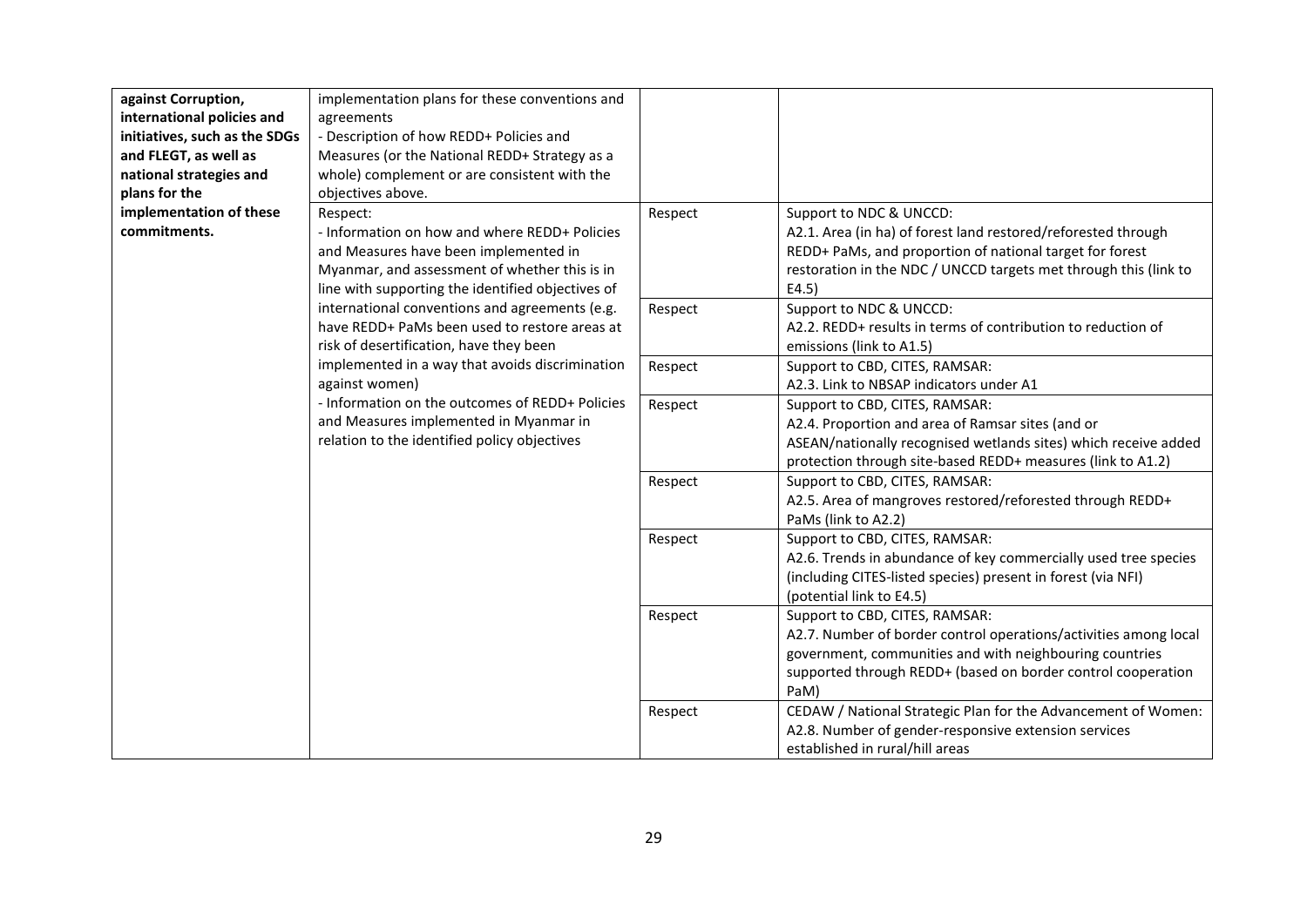| Respect | CEDAW / National Strategic Plan for the Advancement of Women:    |
|---------|------------------------------------------------------------------|
|         | A2.9. Link to D1.1 and/or D3.3 re: participation of women in     |
|         | REDD+ planning/implementation/monitoring                         |
| Respect | UNDRIP and UN Convention on Social, Cultural and Economic        |
|         | Rights:                                                          |
|         | A2.10. Link to C2.5 on recognition of community/IP land rights   |
| Respect | UNDRIP and UN Convention on Social, Cultural and Economic        |
|         | Rights:                                                          |
|         | A2.11 Link to C3 indicators on cultural heritage                 |
| Respect | UNDRIP and UN Convention on Social, Cultural and Economic        |
|         | Rights:                                                          |
|         | A2.12. Link to D1.1 and/or D3.3 re: participation of indigenous  |
|         | people/ethnic groups in REDD+                                    |
|         | planning/implementation/monitoring                               |
| Respect | UN Convention against Corruption / National Anti-Corruption      |
|         | Law:                                                             |
|         | A2.14. Link to B1.1 on transparency                              |
| Respect | UN Convention against Corruption / National Anti-Corruption      |
|         | Law:                                                             |
|         | A2.15. Number of anti-corruption strategies/regulations/actions  |
|         | supported through REDD+ (based on ACC PaM)                       |
| Respect | SDGs / MSDP:                                                     |
|         | A2.16. Based on NRS references to SDGs: SDG 1 (no poverty - link |
|         | to MSDP indicators under A1); SDG 5 (gender equality - link to   |
|         | CEDAW indicators above); SDG 13 (climate action - link to NDC    |
|         | indicator above and to Climate Change Strategy indicators under  |
|         | A1); SDG 15 (life on land - link to NBSAP indicators under A1)   |
| Respect | FLEGT:                                                           |
|         | A2.17. Link to indicator under A1.13 on 'Trends in amount of     |
|         | revenues collected by states/regions from sales of timber and    |
|         | forest products (based on revenue distribution system PaM)       |
|         | FLEGT:                                                           |
|         | A2.18. Number of trade agreements concluded for legally          |
|         | produced timber (based on trade agreements PaM)                  |
| Respect | FLEGT:                                                           |
|         | A2.19. Link with A2.7 above                                      |
|         |                                                                  |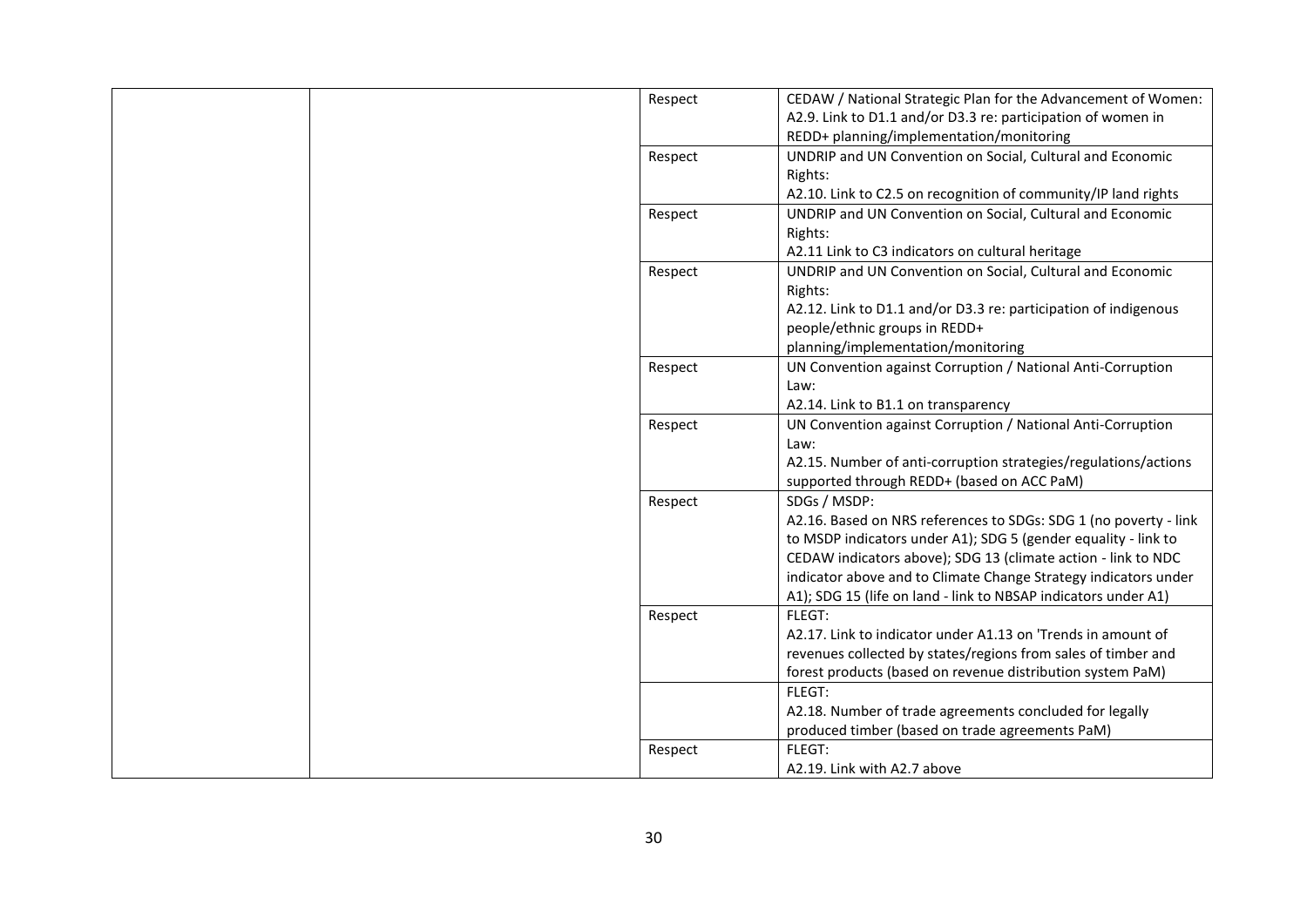| Principle B: REDD+ Policies and Measures in Myanmar should support transparent and effective national forest governance structures, taking into account national |                                                   |         |                                                                 |
|------------------------------------------------------------------------------------------------------------------------------------------------------------------|---------------------------------------------------|---------|-----------------------------------------------------------------|
| legislation and sovereignty.                                                                                                                                     |                                                   |         |                                                                 |
| <b>B1. Criterion B.1: REDD+</b>                                                                                                                                  | Address:                                          | Address | Narrative text only                                             |
| <b>Policies and Measures in</b>                                                                                                                                  | - Description of legal requirements/provisions    |         |                                                                 |
| <b>Myanmar should be</b>                                                                                                                                         | related to transparency of decision-making and    |         |                                                                 |
| implemented in a                                                                                                                                                 | information sharing.                              |         |                                                                 |
| transparent manner; this                                                                                                                                         | - Description of processes put in place to ensure |         |                                                                 |
| means that decisions                                                                                                                                             | transparency in decisions relating to:            |         |                                                                 |
| relating to the selection                                                                                                                                        | o Selection and location of REDD+ PaMs            |         |                                                                 |
| and location of activities,                                                                                                                                      | o Involvement of stakeholders/stakeholder         |         |                                                                 |
| the involvement of                                                                                                                                               | coordination                                      |         |                                                                 |
| stakeholders and the                                                                                                                                             | o Distribution of benefits and burdens/risks      |         |                                                                 |
| distribution of benefits and                                                                                                                                     | - Description of processes put in place to ensure |         |                                                                 |
| burdens should be based                                                                                                                                          | financial accountability in REDD+ activities,     |         |                                                                 |
| on clear criteria and well                                                                                                                                       | including relevant existing PLRs                  |         |                                                                 |
| documented, financial                                                                                                                                            | - Description of mechanisms set up to ensure      |         |                                                                 |
| accountability should be                                                                                                                                         | that stakeholders have comprehensive and          |         |                                                                 |
| ensured, and                                                                                                                                                     | appropriate information both during planning      |         |                                                                 |
| comprehensive information                                                                                                                                        | and implementation of REDD+ activities (such as:  |         |                                                                 |
| should be made available                                                                                                                                         | (1) objective, expected impact, benefits, funds,  |         |                                                                 |
| to stakeholders in                                                                                                                                               | activities and risk reduction measures for each   |         |                                                                 |
| appropriate form during                                                                                                                                          | REDD+ activity; (2) existing land use and         |         |                                                                 |
| planning and                                                                                                                                                     | expected change; (3) relevant PLRs; (4) general   |         |                                                                 |
| implementation. The types                                                                                                                                        | information on the REDD+ concept; and (5)         |         |                                                                 |
| of information that should                                                                                                                                       | information on complaints and feedback            |         |                                                                 |
| be shared include                                                                                                                                                | mechanisms.)                                      |         |                                                                 |
| information on: the                                                                                                                                              | - Information on who are considered to be the     |         |                                                                 |
| planned measures                                                                                                                                                 | relevant stakeholders                             |         |                                                                 |
| (objective, expected                                                                                                                                             | Respect:                                          | Respect | B1.1 Percentage of REDD+ PaMs for which compliance with key     |
| impact, benefits, funds,                                                                                                                                         | - Information on the degree to which the          |         | transparency requirements has been documented (e.g. meeting     |
| activities, risk reduction                                                                                                                                       | established guidance, processes, etc., are being  |         | reports published, criteria for decision-making on benefits and |
| measures, etc.); existing                                                                                                                                        | applied in practice and their outcome, e.g. what  |         | burdens documented, financial reports produced, audits          |
| land use and expected                                                                                                                                            | kind of consultations were held, when accounts    |         | conducted, results shared with stakeholders)                    |
| change; relevant PLRs;                                                                                                                                           | were audited, what kind of information was        | Respect | B1.2 Number of received and number of resolved grievances       |
| general information on the                                                                                                                                       | published and how, how distribution of benefits   |         | relating to transparency in the implementation of REDD+ PaMs    |
| REDD+ concept; and                                                                                                                                               | and burdens was determined, etc.                  |         |                                                                 |
| information on complaints                                                                                                                                        | - Information on the implementation of            |         |                                                                 |
| and feedback mechanisms.                                                                                                                                         | processes for ensuring financial accountability   |         |                                                                 |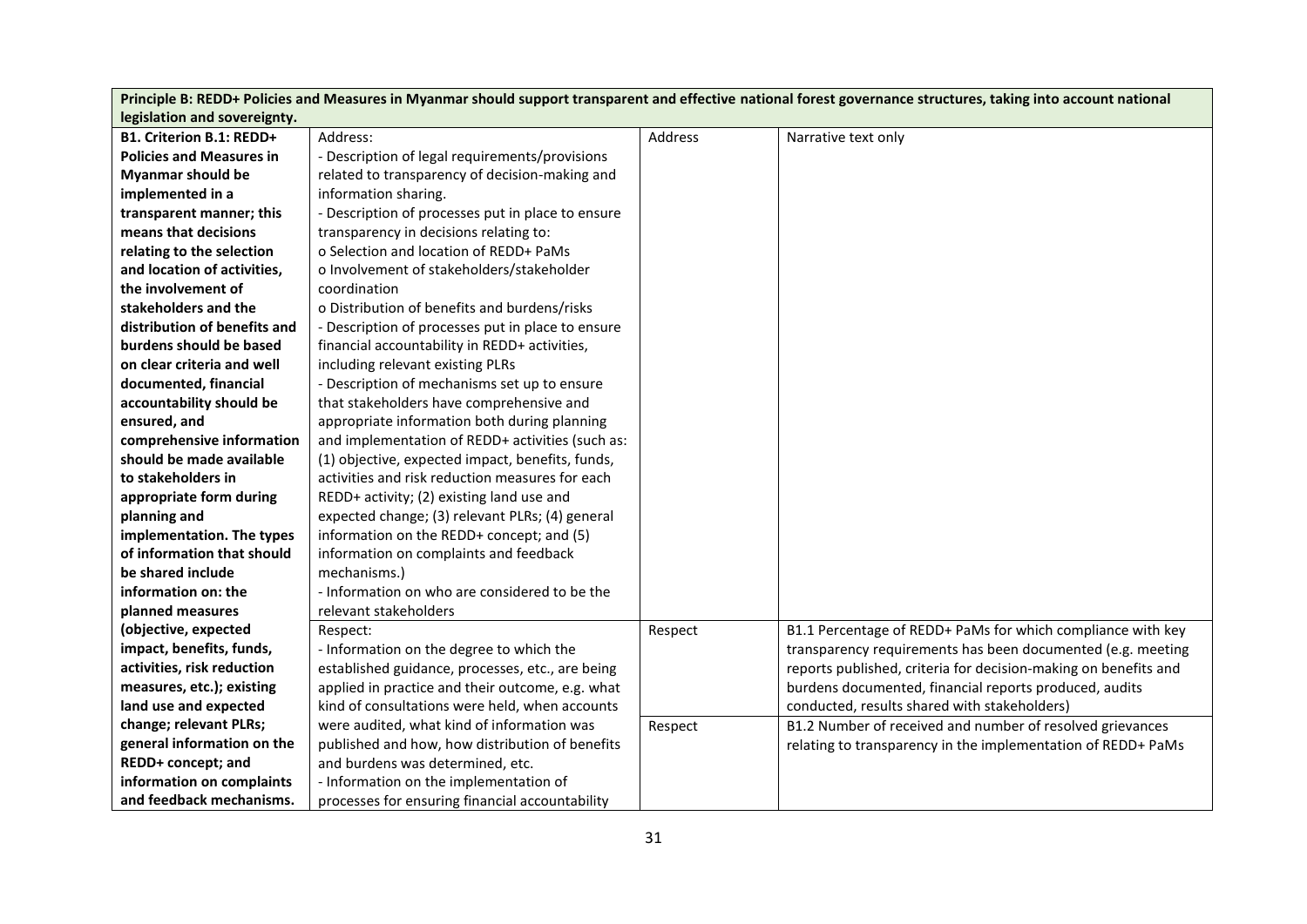| It is the duty of the                       | - Information on grievances received with regard                                              |         |                                                                     |
|---------------------------------------------|-----------------------------------------------------------------------------------------------|---------|---------------------------------------------------------------------|
| organization responsible                    | to transparency in the implementation of REDD+                                                |         |                                                                     |
| for the REDD+ Policy or                     | PaMs, and on how the grievances were resolved                                                 |         |                                                                     |
| Measure to ensure that the                  |                                                                                               |         |                                                                     |
| information is made                         |                                                                                               |         |                                                                     |
| publicly available.                         |                                                                                               |         |                                                                     |
| <b>B2. Where applicable,</b>                | Address:                                                                                      | Address | B2.1. Number of REDD+ PaMs (out of the total number of PaMs)        |
| <b>REDD+ Policies and</b>                   |                                                                                               |         | that are designed to contribute to transparency, accountability     |
| <b>Measures should include</b>              | - Description of steps taken (e.g. studies,<br>consultations, etc.) to identify ways in which |         | and rule of law in forest governance, including in relation to:     |
|                                             | REDD+ PaMs can contribute to transparency,                                                    |         | - forestry operations                                               |
| actions that strengthen                     | accountability and rule of law in forest                                                      |         | - land use and management planning                                  |
| transparency,<br>accountability and rule of |                                                                                               |         | - awarding of concessions                                           |
|                                             | governance                                                                                    |         |                                                                     |
| law in forest governance,                   | - Description of REDD+ PaMs that have been                                                    |         | - application of legal requirements such as EIA and SEA             |
| including in relation to                    | designed to strengthen transparency,<br>accountability and rule of law in forest              |         |                                                                     |
| forestry operations, land                   |                                                                                               |         |                                                                     |
| use planning and                            | governance (e.g. related to FLEGT/VPA)                                                        |         |                                                                     |
| management planning,                        | - Description of legal requirements or processes,                                             |         |                                                                     |
| awarding of concessions,                    | if any, to ensure transparency on decisions                                                   |         |                                                                     |
| and application of legal                    | relating to forest governance (e.g. forestry                                                  |         |                                                                     |
| requirements such as EIA                    | operations, management planning, awarding of                                                  |         |                                                                     |
| and SEA.                                    | concessions) and wider land use planning and                                                  |         |                                                                     |
|                                             | environmental management (e.g. EIA/SEA), and                                                  |         |                                                                     |
|                                             | information on how REDD+ PaMs/National                                                        |         |                                                                     |
|                                             | REDD+ Strategy integrate and support these                                                    |         |                                                                     |
|                                             | provisions/processes                                                                          |         |                                                                     |
|                                             | Respect:                                                                                      | Respect | Specific indicators on outcomes achieved through the PaMs listed    |
|                                             | - Information on the contribution that REDD+                                                  |         | in B2.1.                                                            |
|                                             | PaMs have made to improved forest governance                                                  |         | For example:                                                        |
|                                             | in Myanmar, e.g. changes to the PLR framework,                                                |         | B2.2. Number and increase in successful application of              |
|                                             | strengthened implementation capacity, etc.                                                    |         | appropriate legal action and penalties against legal infractions in |
|                                             | - Information on achieved outcomes, e.g. trends                                               |         | the forest sector                                                   |
|                                             | in legal compliance of forestry operations, trends                                            | Respect | B2.3. Link to Indicator B3.3 on land use plans                      |
|                                             | in coverage, quality and follow-up of EIAs and                                                |         |                                                                     |
|                                             | SEAs, trends in stakeholder involvement in forest                                             |         |                                                                     |
|                                             | management plans (e.g. DFMPs), etc.                                                           |         |                                                                     |
| <b>B3. REDD+ Policies and</b>               | Address:                                                                                      | Address | Narrative text only                                                 |
| <b>Measures should</b>                      | - Information on national/subnational regulations                                             |         |                                                                     |
| strengthen coordination on                  | and/or mechanisms for the coordination of                                                     |         |                                                                     |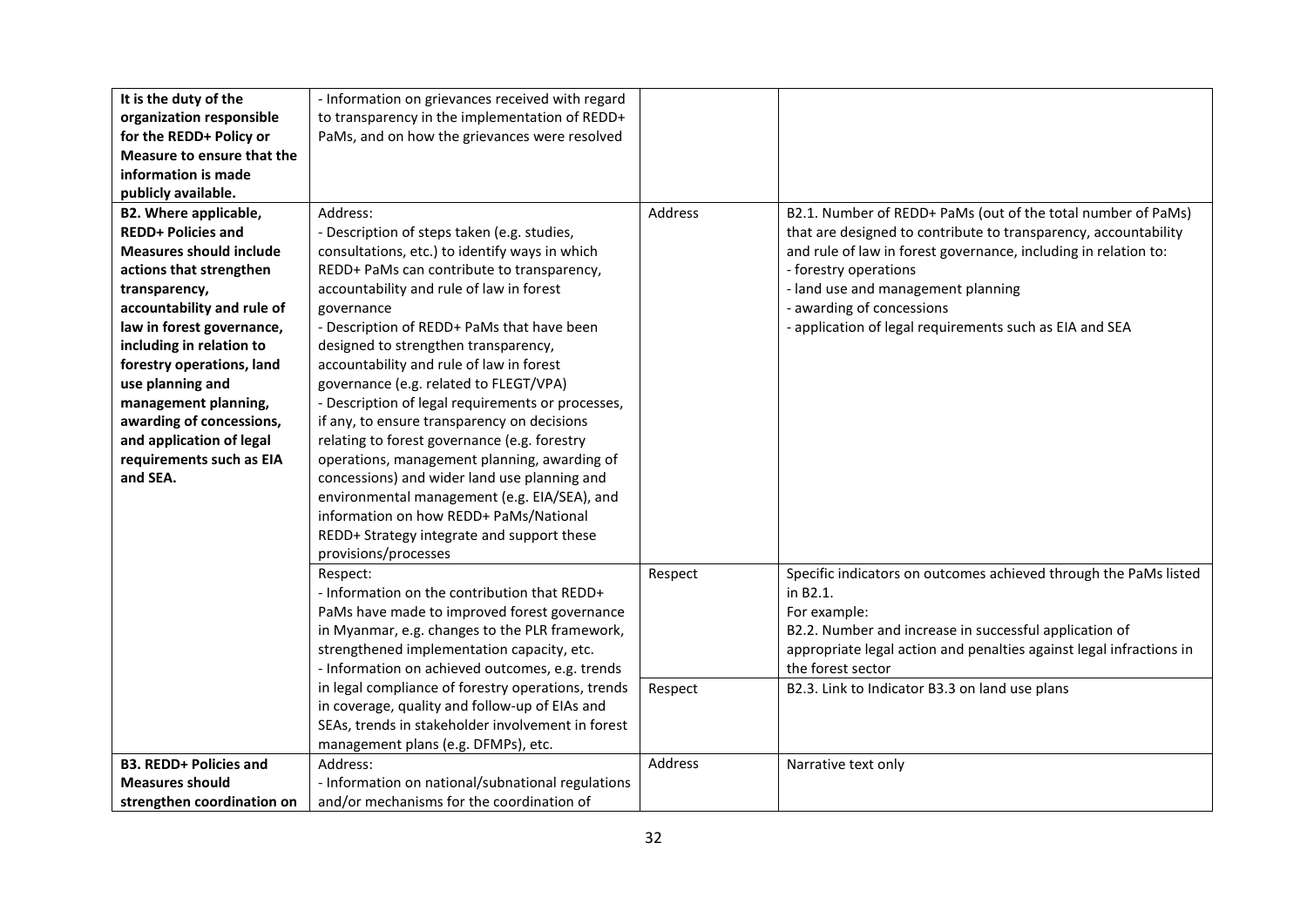| policies and plans related  | sectors/stakeholders relevant to land use/REDD+  |         |                                                                   |
|-----------------------------|--------------------------------------------------|---------|-------------------------------------------------------------------|
| to land use across sectors, | (With regard to coordination with EAOs, relevant |         |                                                                   |
| between different levels of | mechanisms may include the coordination bodies   |         |                                                                   |
| government and across       | in self-administered areas (Self-administration  |         |                                                                   |
| borders / with EAOs,        | bodies))                                         |         |                                                                   |
| including by fully          | - Description of planned approach to use these   |         |                                                                   |
| operationalizing existing   | mechanisms, improve these, and/or set up other   |         |                                                                   |
| coordination bodies,        | mechanisms to ensure cross-sectoral,             |         |                                                                   |
| making sure that social and | national/subnational and cross-border            |         |                                                                   |
| environmental objectives    | coordination for REDD+                           |         |                                                                   |
| are given adequate weight   | - Description of REDD+ PaMs that have been       |         |                                                                   |
| in the process.             | designed to improve coordination on land use-    |         |                                                                   |
|                             | related policies and plans between different     |         |                                                                   |
|                             | sectors and levels of government and across      |         |                                                                   |
|                             | borders / with EAOs,                             |         |                                                                   |
|                             | - Information on how social and environmental    |         |                                                                   |
|                             | objectives are / will be included in the         |         |                                                                   |
|                             | coordination mechanisms/processes supported      |         |                                                                   |
|                             | by the REDD+ PaMs                                |         |                                                                   |
|                             |                                                  |         |                                                                   |
|                             | Respect:                                         | Respect | B3.2 Number and coverage (in ha) of planning instruments -        |
|                             | - Information on implementation of identified    |         | including integrated land use plans and protected area            |
|                             | mechanisms to improve coordination (e.g.         |         | management plans - developed through/with support from            |
|                             | coordination bodies set up or strengthened,      |         | REDD+ PaMs                                                        |
|                             | meetings held, sectoral planning documents       | Respect | B3.3 Number and coverage (in ha) of integrated land use plans     |
|                             | aligned, integrated plans developed)             |         | developed through/with support from REDD+ PaMs that               |
|                             | - Information on integration of social and       |         | demonstrably took into account social and environmental           |
|                             | environmental objectives in coordination         |         | objectives (e.g. it is documented that existing land uses and     |
|                             | processes (e.g. to what degree were sectoral     |         | environmentally sensitive areas were considered when land use     |
|                             | policies and plans modified to take account of   |         | zones were identified)                                            |
|                             | social and environmental objectives)             | Respect | B3.4 Number of action plans and/or cooperative activities related |
|                             |                                                  |         | to land use that are developed with Ethnic Armed organisations    |
|                             |                                                  |         | and/or ethnic groups (linked to PaM 44) [will need to define      |
|                             |                                                  |         | which types of action plans/activities are covered by this        |
|                             |                                                  |         | indicator] OR Proportion of action plans developed with Ethnic    |
|                             |                                                  |         | Armed Organizations and/or ethnic groups that are under           |
|                             |                                                  |         | implementation / where at least one third of actions are being    |
|                             |                                                  |         | implemented                                                       |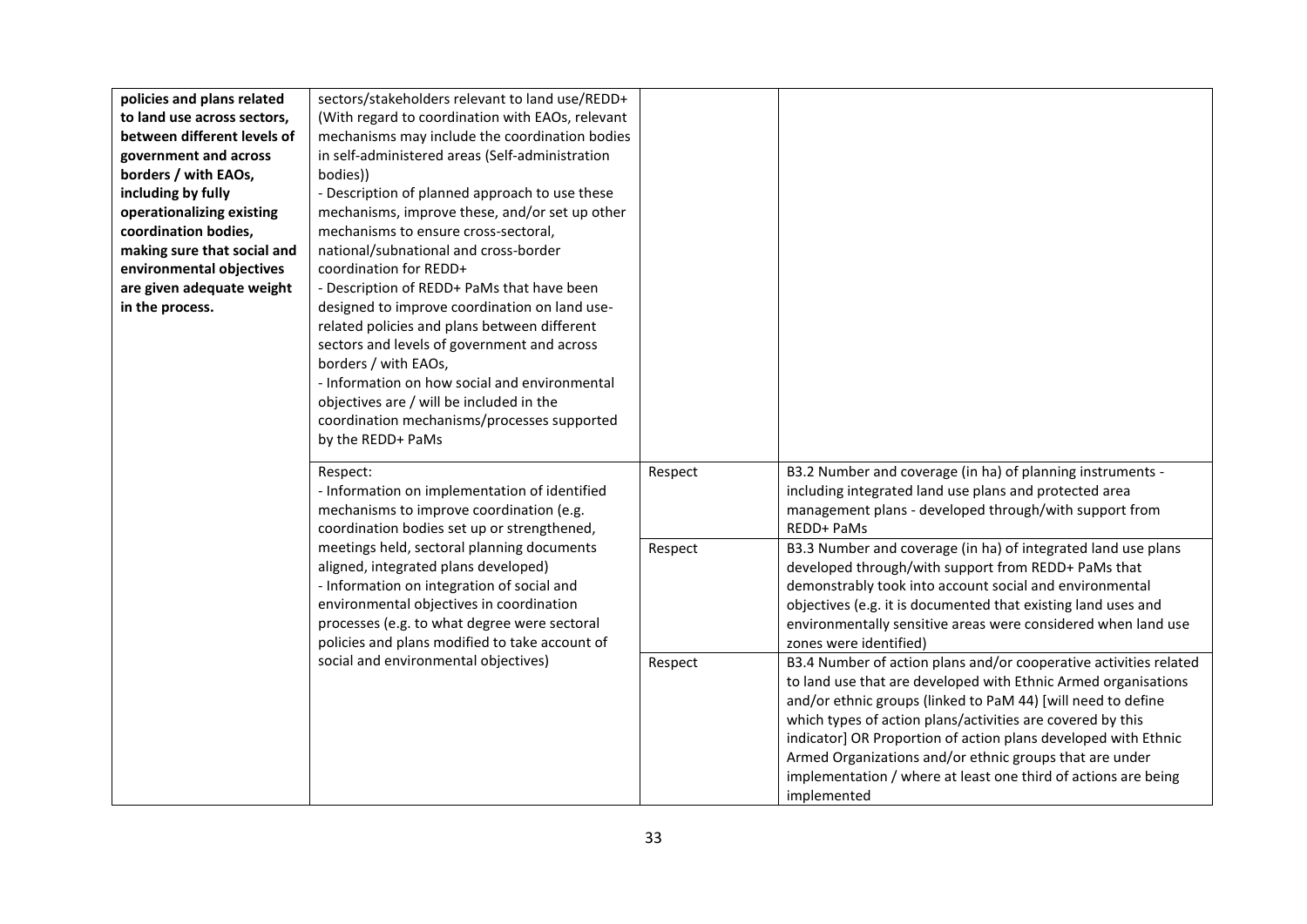| <b>B4. When REDD+ Policies</b> | Address:                                                         | Address | Narrative text only                                                                                                                                                        |
|--------------------------------|------------------------------------------------------------------|---------|----------------------------------------------------------------------------------------------------------------------------------------------------------------------------|
|                                |                                                                  |         |                                                                                                                                                                            |
| and Measures are planned,      | - Information on steps taken to ensure that                      |         |                                                                                                                                                                            |
| availability of data and       | deficits in data and institutional/stakeholder                   |         |                                                                                                                                                                            |
| institutional/stakeholder      | capacity for the implementation of REDD+                         |         |                                                                                                                                                                            |
| capacity for their effective   | Policies and Measures will be identified and                     |         |                                                                                                                                                                            |
| implementation should be       | addressed                                                        |         |                                                                                                                                                                            |
| considered, and identified     | - Information on any legal/policy provisions or                  |         |                                                                                                                                                                            |
| deficits should be             | plans/programmes for supporting stakeholder                      |         |                                                                                                                                                                            |
| addressed.                     | capacity to participate in processes relevant to                 |         |                                                                                                                                                                            |
|                                | REDD+                                                            |         |                                                                                                                                                                            |
|                                |                                                                  |         |                                                                                                                                                                            |
|                                | Respect:                                                         | Respect | B4.1 Number of assessments of institutional/stakeholder capacity                                                                                                           |
|                                | - Information on measures implemented to                         |         | and data availability for effective implementation of REDD+ PaMs                                                                                                           |
|                                | assess availability of data and capacity for the                 |         | carried out (can be disaggregated by level, e.g. national,                                                                                                                 |
|                                | implementation of REDD+ PaMs                                     |         | subnational, site level)                                                                                                                                                   |
|                                | - Information on key deficits in data availability or            | Respect | B4.2 Number of resulting measures to collect or obtain access to                                                                                                           |
|                                | institutional/ stakeholder capacity that have<br>been identified |         | additional data                                                                                                                                                            |
|                                |                                                                  | Respect | B4.3 Amount of funding allocated to institutions to address                                                                                                                |
|                                | - Information on implementation of measures to                   |         | identified capacity deficits and build capacity to                                                                                                                         |
|                                | address the identified data or capacity deficits                 |         | support/implement REDD+ PaMs                                                                                                                                               |
|                                | - Trends in data and institutional/stakeholder                   |         | B4.4 Number of participant days* in capacity-building                                                                                                                      |
|                                | capacity available for the implementation of                     |         | events/programs carried out, disaggregated by recipient group                                                                                                              |
|                                | REDD+ PaMs (e.g. area for which maps and                         |         | (government staff, local community members, etc.), gender, and                                                                                                             |
|                                | statistics on certain topics are available, number               |         | type of measure (e.g. workshop, training, piloting exercise)                                                                                                               |
|                                | of staff trained in relevant skills)                             |         | *participant days means number of participants multiplied by                                                                                                               |
|                                |                                                                  |         | number of days of training, e.g. for a half-day awareness-raising                                                                                                          |
|                                |                                                                  |         | event the number of participants would be multiplied by 0.5, for a                                                                                                         |
|                                |                                                                  |         | 5-day training course it would be multiplied by 5                                                                                                                          |
|                                |                                                                  |         | Principle C: REDD+ Policies and Measures in Myanmar must be designed and implemented to respect the knowledge and rights of indigenous peoples* and members                |
| of local communities**.        |                                                                  |         |                                                                                                                                                                            |
|                                |                                                                  |         | $*$ 0 clear and specific definition of 'indiggravy peoples' people to be agreed through a comprehensive stakeholder dialogue process involving key government departments. |

\* A clear and specific definition of 'indigenous peoples' needs to be agreed through a comprehensive stakeholder dialogue process involving key government departments and representatives of ethnic peoples. The definition should be based on thorough analysis and review, and take into account relations to the natural environment as well as culture. If there is disagreement, the criteria of self-determination should prevail.

\*\* When 'members of local communities' are identified, care should be taken not to exclude persons who have been displaced by conflict or natural disaster.

| C1. REDD+ Policies and    | Address:                                            | Address | Narrative text only |
|---------------------------|-----------------------------------------------------|---------|---------------------|
| Measures must avoid       | - Information on legal/policy provisions related to |         |                     |
| involuntary resettlement  | resettlement                                        |         |                     |
| and respect the rights of | - Information on the rights of indigenous peoples   |         |                     |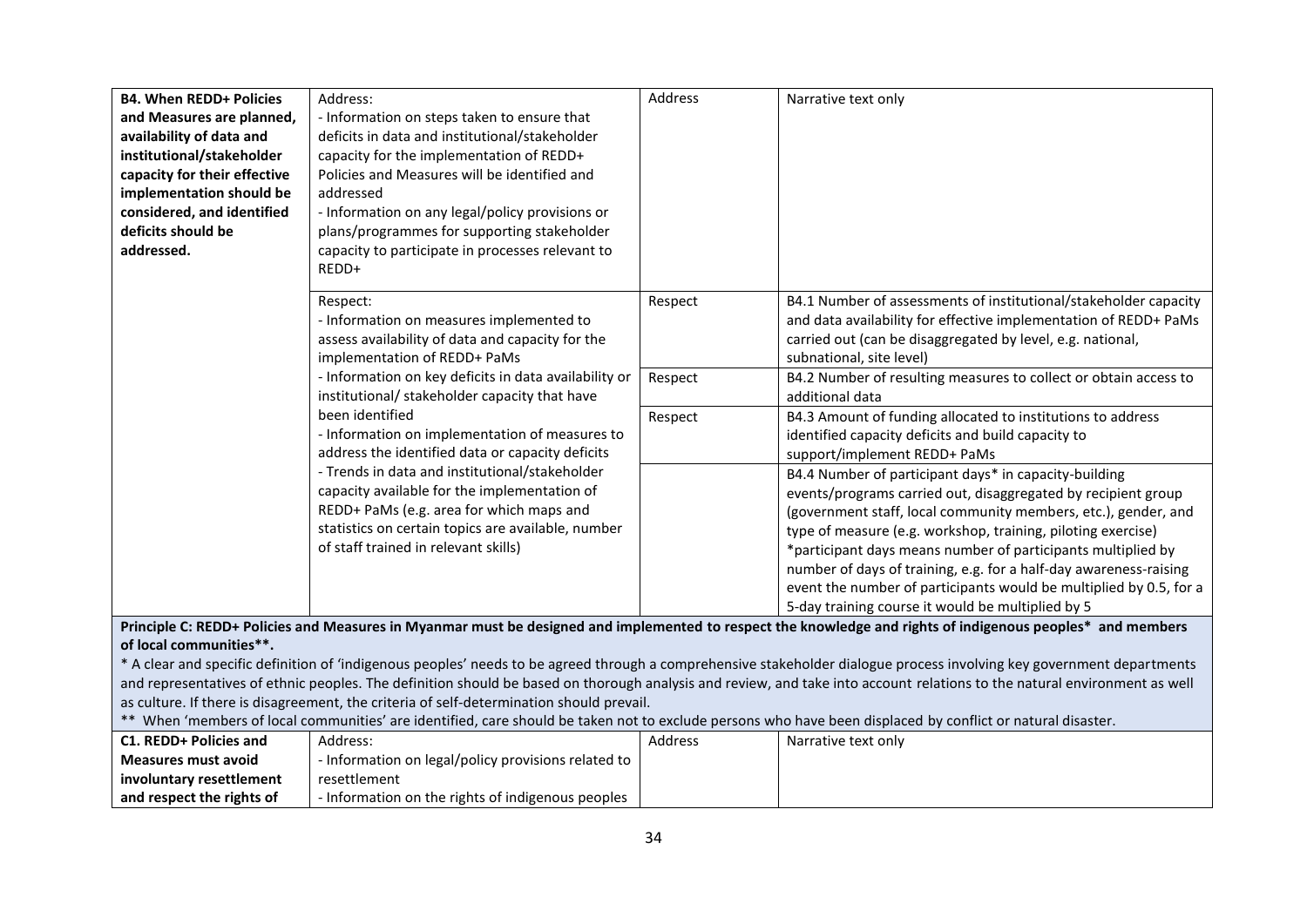| indigenous peoples and           | and local communities regarding the use of the      |         |                                                                  |
|----------------------------------|-----------------------------------------------------|---------|------------------------------------------------------------------|
| local communities to use         | land and its resources, and any legal/policy        |         |                                                                  |
| land and resources (this         | provisions that support respect for these rights in |         |                                                                  |
| relates to statutory rights      | decisions on land use                               |         |                                                                  |
| as well as locally recognized    | - Information on how these provisions/rights are    |         |                                                                  |
| and customary rights).           | reflected in plans and guidance documents for       |         |                                                                  |
|                                  | REDD+ (such as National REDD+ Strategy,             |         |                                                                  |
|                                  | investment plan), e.g. measures to avoid            |         |                                                                  |
|                                  | resettlement/loss of rights, procedures to agree    |         |                                                                  |
|                                  | on appropriate compensation, GRM                    |         |                                                                  |
|                                  | Respect:                                            | Respect | C1.1 Percentage of PaMs that are subject to FPIC requirements,   |
|                                  | - Information on occurrence of cases of             |         | for which complete documentation of duly implemented FPIC        |
|                                  | resettlement linked to REDD+, and if such cases     |         | procedures exists                                                |
|                                  | exist, their compliance with relevant procedural    | Respect | C1.2 Number of cases of resettlement linked to REDD+ PaMs; if    |
|                                  | requirements (e.g. FPIC, compensation)              |         | cases of resettlement have occurred, percentage of cases for     |
|                                  | - Information regarding the implementation of       |         | which complete documentation exists to show that FPIC            |
|                                  | procedures to ensure respect for the rights of      |         | procedures and any agreed compensation mechanisms have been      |
|                                  | indigenous peoples and local communities in         |         | implemented                                                      |
|                                  | REDD+ implementation, e.g. records of               | Respect | C1.3 Area of land (in ha) on which use rights (including locally |
|                                  | consultations held, compensation agreed and         |         | recognized and customary rights) of members of local             |
|                                  | provided, etc.                                      |         | communities have been restricted through REDD+ PaMs              |
|                                  | - Information on the impact of REDD+ PaMs on        | Respect | C1.4 Number of received and number of resolved grievances        |
|                                  | rights to use land and resources, e.g. number of    |         | relating to resettlement and rights to use land and resources    |
|                                  | PaMs that introduce use restrictions in certain     |         | (noting this may appear under several criteria)                  |
|                                  | areas, number of PaMs that support use of           |         |                                                                  |
|                                  | resources by local communities (e.g. through        |         |                                                                  |
|                                  | community forestry), etc.                           |         |                                                                  |
|                                  | - Information on grievances related to              |         |                                                                  |
|                                  | resettlement/rights to use land and resources       |         |                                                                  |
| C2. REDD+ Policies and           | Address:                                            | Address | Narrative text only                                              |
| <b>Measures should take into</b> | - Information on policies and regulations related   |         |                                                                  |
| account existing land uses       | to documentation of rights to land and              |         |                                                                  |
| and avoid negative impacts       | resources, and on customary tenure/customary        |         |                                                                  |
| on vulnerable stakeholder        | land use, as well as any other processes for fair   |         |                                                                  |
| groups without                   | and transparent clarification of use rights         |         |                                                                  |
| documented rights to use         | - Information on policies and regulations related   |         |                                                                  |
| land and resources (such as      | to the consideration of 'existing land uses' in     |         |                                                                  |
| communities with                 | decisions on the allocation of land for different   |         |                                                                  |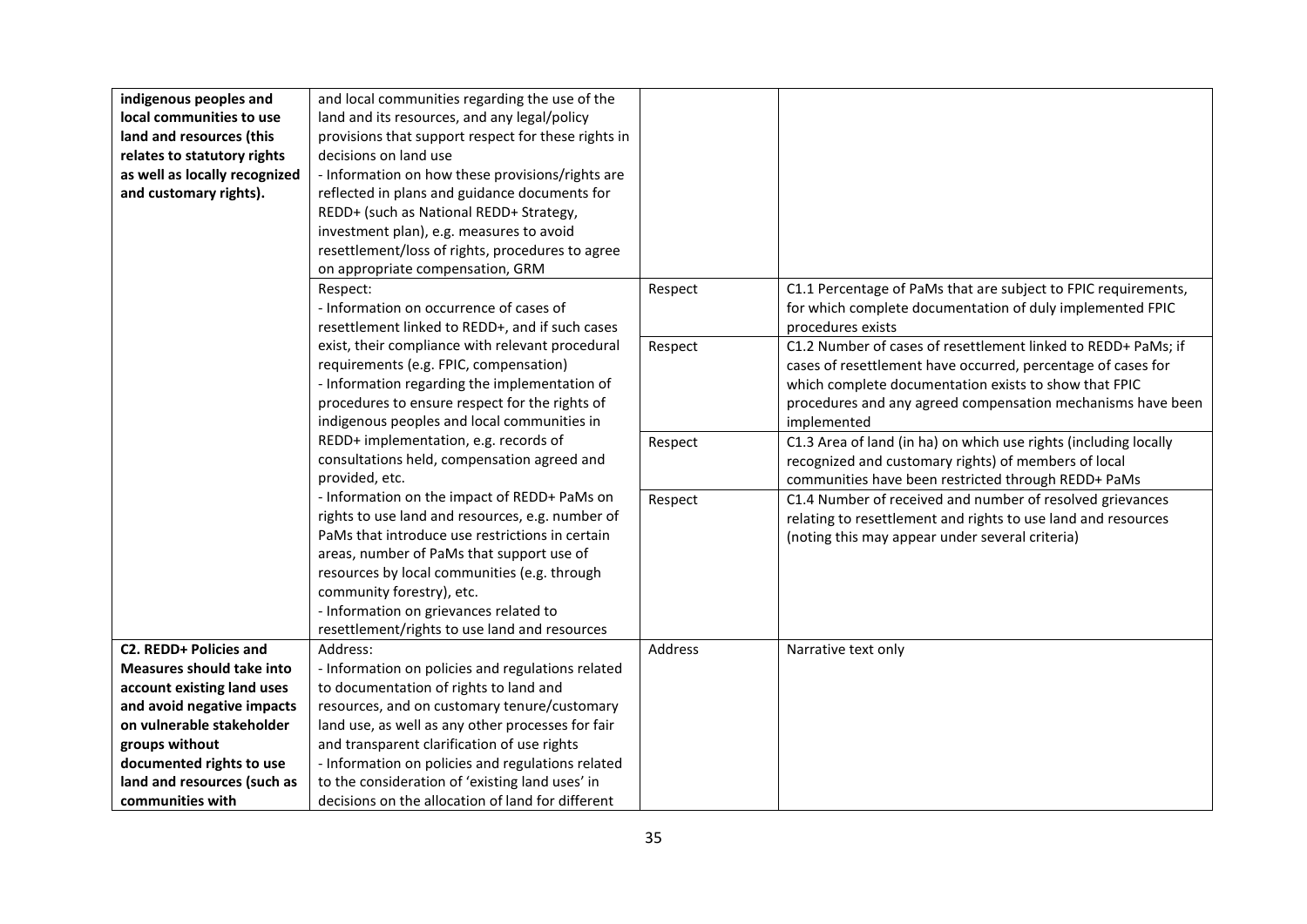| customary land tenure),       | purposes (as far as they are relevant to REDD+,    |         |                                                                    |
|-------------------------------|----------------------------------------------------|---------|--------------------------------------------------------------------|
| and where possible should     | e.g. allocation of land for plantations, protected |         |                                                                    |
| support the fair and          |                                                    |         |                                                                    |
|                               | areas, community forestry, investment projects,    |         |                                                                    |
| transparent clarification of  | customary land practices, etc.)                    |         |                                                                    |
| use rights, avoiding risks of | - Description of any procedures specific to REDD+  |         |                                                                    |
| elite capture. EIA/SIA        | put in place to ensure a fair and transparent      |         |                                                                    |
| should be conducted for       | clarification of use rights, and any PaMs          |         |                                                                    |
| <b>REDD+ PaMs where</b>       | supporting clarification of use rights/land tenure |         |                                                                    |
| applicable.                   | - Description of any procedures specific to REDD+  |         |                                                                    |
|                               | put in place to ensure existing land uses are      |         |                                                                    |
|                               | considered in the planning of PaMs, and negative   |         |                                                                    |
|                               | impacts on vulnerable stakeholders are avoided     |         |                                                                    |
|                               | (e.g. guidance on stakeholder engagement and       |         |                                                                    |
|                               | participatory planning, GRM)                       |         |                                                                    |
|                               | - Information on who are considered 'vulnerable    |         |                                                                    |
|                               | stakeholder groups'                                |         |                                                                    |
|                               | Respect:                                           | Respect | C2.1 National trends related to land tenure:                       |
|                               | - Information on implementation and results of     |         | - Proportion of forests and other land under different types of    |
|                               | (existing or new) procedures to ensure             |         | land tenure / management arrangements (e.g. concessions, co-       |
|                               | consideration of existing land uses and a fair and |         | management, community forests)                                     |
|                               | transparent clarification of use rights in REDD+   |         | - Area of land used by local stakeholders without documented use   |
|                               | PaMs, e.g. records of surveys and participatory    |         | rights, disaggregated by ethnic group                              |
|                               | planning processes conducted, area with existing   | Respect | C2.3. Number of EIA/SEA processes carried out for REDD+ PaMs,      |
|                               | land uses affected by REDD+ PaMs.                  |         | and area covered (e.g. total and percentage of area where PaMs     |
|                               | - Information on implementation and results of     |         | that should be subject to EIA/SEA are implemented) (link to E2.1)  |
|                               | any PaMs specifically supporting clarification of  | Respect | C2.4. Percentage of site-based REDD+ PaMs (or specific             |
|                               | use rights/land tenure, e.g. area for which land   |         | interventions) for which there is documentation to show that       |
|                               | use certificates or other documentation have       |         | procedures to identify existing land uses (including by users who  |
|                               | been issued, statistical and spatial data on       |         | do not hold land use certificates or other official documents), to |
|                               | vulnerable stakeholder groups (e.g. ethnic         |         | consider those uses in planning, and to avoid negative impacts     |
|                               | minorities) without documented rights to the use   |         | from changes in land use, have been applied.                       |
|                               | of land and its resources, as well as on           |         |                                                                    |
|                               | stakeholders with clarified tenure and use rights  | Respect | C2.5. Area of land (in ha) on which use rights (including locally  |
|                               | - Information on cases brought to the GRM          |         | recognized and customary rights) of members of local               |
|                               | related to customary tenure and clarification of   |         | communities have been clarified, enhanced or given official        |
|                               | use rights, and their outcomes.                    |         | recognition through REDD+ PaMs, through a participatory and        |
|                               |                                                    |         | inclusive process (figures should be disaggregated by type of      |
|                               |                                                    |         | tenure, gender, ethnic nationality)                                |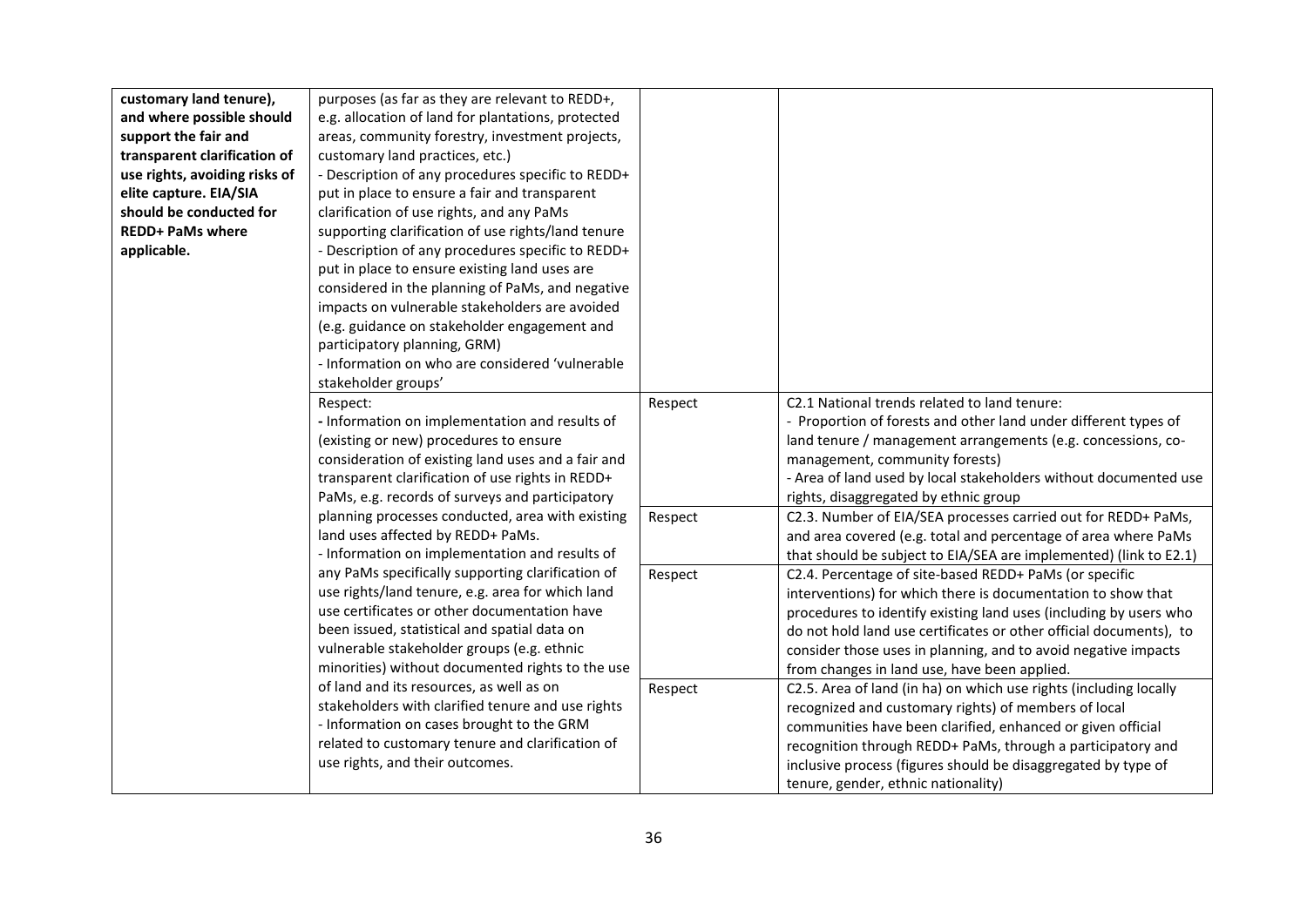|                                  |                                                     | Respect | C2.6. --- link to C1.3. (restriction of rights)                    |
|----------------------------------|-----------------------------------------------------|---------|--------------------------------------------------------------------|
|                                  |                                                     | Respect | C2.7. ---- link to C1.4. (grievances)                              |
| C3. REDD+ Policies and           | Address:                                            | Address | Narrative text only                                                |
| <b>Measures must be designed</b> | - Information regarding policies, laws and          |         |                                                                    |
| and implemented with             | regulations on cultural heritage and customary      |         |                                                                    |
| respect for the cultural         | practices                                           |         |                                                                    |
| heritage* and customary          | - Description of any measures/procedures            |         |                                                                    |
| practices of indigenous          | specific to REDD+ put in place to ensure respect    |         |                                                                    |
| peoples and local                | for cultural heritage and customary practices       |         |                                                                    |
| communities.                     | (including locally specific and accepted practices) |         |                                                                    |
|                                  | of local communities (e.g. participatory planning,  |         |                                                                    |
|                                  | free, prior and informed consent, GRM)              |         |                                                                    |
| * Including tangible and         | - Information on PaMs supporting cultural           |         |                                                                    |
| intangible heritage, place-      | heritage, e.g. any PaMs supporting traditional      |         |                                                                    |
| based, movable and               | knowledge                                           |         |                                                                    |
| immovable heritage and           | Respect:                                            | Respect | Outcome indicators could be determined for PaMs specifically       |
| beliefs                          | - Information on implementation and outcomes        |         | supporting cultural heritage, such as:                             |
|                                  | of identified policies, laws and regulations on     |         | C3.1. Number of ICCAs established - link to C2.5.                  |
|                                  | cultural heritage and customary practices, e.g.     | Respect | C3.2. Number of protected area management plans supported          |
|                                  | trends in application of customary practices        |         | through REDD+ that include sustainable use of traditional          |
|                                  | - Information on implementation and outcomes        |         | knowledge and practices (based on PaM on protected areas           |
|                                  | of REDD+-specific procedures on respecting          |         | management plans)                                                  |
|                                  | cultural heritage/customary practices, e.g.         | Respect | C3.3. Percentage of local community members who state that         |
|                                  | records of consultations held, FPIC obtained,       |         | REDD+ has had a positive impact on their wellbeing (link to E4.2)  |
|                                  | perceptions of local communities on the impacts     |         | (including breakdown by key groups). This could be made more       |
|                                  | of REDD+ on their wellbeing                         |         | specific by including a question in the survey on impacts of REDD+ |
|                                  | - Information on implementation and outcomes        |         | on intangible heritage and sacred places (e.g. comparison of       |
|                                  | of PaMs supporting specific elements of cultural    |         | number of site-based interventions for which positive impacts are  |
|                                  | heritage or customary practices.                    |         | reported, vs. number of interventions with negative impacts        |
|                                  | - Information on cases brought to the GRM with      |         | reported)                                                          |
|                                  | regard to respect for cultural heritage and         | Respect | C3.4. Number of received and number of resolved grievances         |
|                                  | customary practices, and their outcomes             |         | relating to respect for cultural heritage and customary practices  |
| C4. Where impacts on the         | Address:                                            | Address | Narrative text only                                                |
| rights of indigenous             | - Information on policy/legal requirements, if      |         |                                                                    |
| peoples and local                | any, related to compensation, FPIC, etc.,           |         |                                                                    |
| communities cannot be            | including obligations from international human      |         |                                                                    |
| avoided without                  | rights agreements and corresponding national        |         |                                                                    |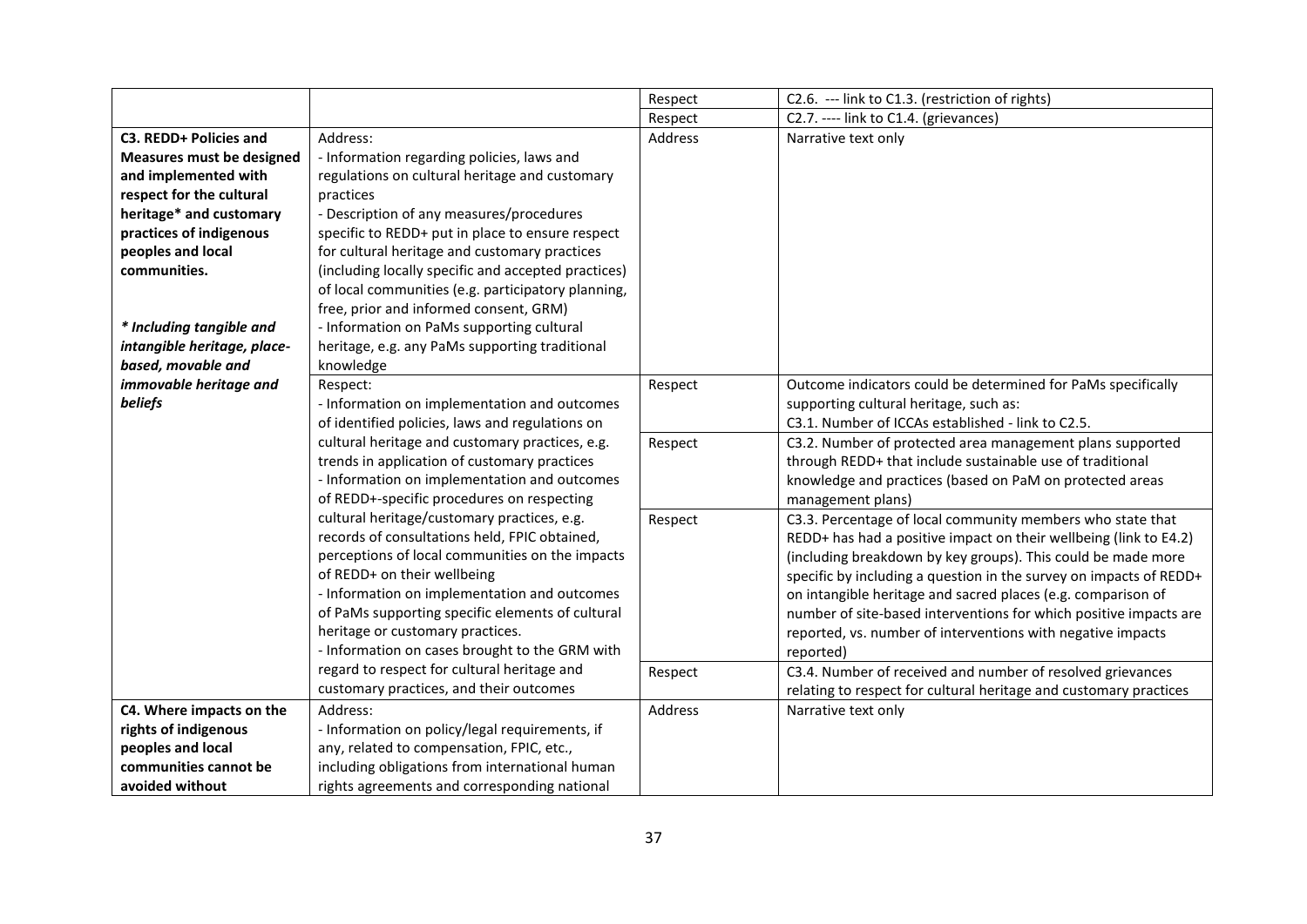| compromising the success<br>of a Policy or Measure, | laws<br>- Information on any measures/processes for |         |                                                                  |
|-----------------------------------------------------|-----------------------------------------------------|---------|------------------------------------------------------------------|
| consent needs to be                                 | REDD+ to ensure appropriate compensation and        |         |                                                                  |
| obtained and appropriate                            | implementation of FPIC                              |         |                                                                  |
| forms of compensation                               | - Description of Free, Prior and Informed Consent   |         |                                                                  |
| must be offered and agreed                          | procedures to be applied for REDD+                  |         |                                                                  |
| through meaningfully                                | Respect:                                            | Respect | C4.1. --- link to C1.1 on FPIC                                   |
| implemented processes of                            | - Information on application and outcomes of any    | Respect | C4.2 Amount of compensation provided to local rights             |
| Free, Prior and Informed                            | identified national policies/laws/procedures        |         | holders/stakeholders (disaggregated by type of compensation      |
| Consent (FPIC).                                     | - Information on implementation and outcomes        |         | (e.g. monetary, in-kind) and gender and ethnic group of the      |
|                                                     | of measures/ processes put in place specifically    |         | beneficiaries)                                                   |
|                                                     | for REDD+, e.g. FPIC and compensation               | Respect | C4.3 Number of received and number of resolved grievances        |
|                                                     | procedures conducted, compensation provided         |         | relating to compensation for negative impacts caused by REDD+    |
|                                                     | - Information on cases brought to the GRM in        |         | PaMs on indigenous peoples' and local communities' rights        |
|                                                     | relation to FPIC or compensation for restrictions   |         |                                                                  |
|                                                     | of rights                                           |         |                                                                  |
| <b>C5. Where indigenous</b>                         | Address:                                            | Address | Narrative text only                                              |
| peoples and local                                   | - Description of the expected benefits from         |         |                                                                  |
| communities contribute to                           | REDD+ (potentially monetary and non-monetary)       |         |                                                                  |
| the implementation of                               | - Information on any policies, laws and             |         |                                                                  |
| <b>REDD+ Policies and</b>                           | regulations related to benefit sharing relevant to  |         |                                                                  |
| <b>Measures, or REDD+</b>                           | REDD+ (e.g. Community Forestry Instructions,        |         |                                                                  |
| <b>Policies and Measures have</b>                   | any other PLRs that foresee the provision of        |         |                                                                  |
| an impact on their                                  | monetary or non-monetary benefits to                |         |                                                                  |
| territories, they should be                         | stakeholders who manage land sustainably), and      |         |                                                                  |
| offered a fair share of the                         | any plans to apply these to REDD+ PaMs.             |         |                                                                  |
| benefits through a                                  | - Description of any processes/mechanisms put in    |         |                                                                  |
| transparent mechanism.                              | place to ensure a fair distribution of REDD+        |         |                                                                  |
|                                                     | benefits (monetary and non-monetary)                |         |                                                                  |
|                                                     | Respect:                                            | Respect | C5.1. - link to C3.3. (survey on wellbeing)                      |
|                                                     | - Information on implementation and outcomes        | Respect | C5.2. Number of people participating in and receiving incentives |
|                                                     | of benefit sharing mechanisms, e.g. percentage      |         | via community co-managed monitoring programmes (based on         |
|                                                     | of REDD+ PaMs to which ethnic groups and local      |         | community monitoring programmes PaM - could also give            |
|                                                     | communities contribute and that have benefit-       |         | amount of incentives provided if this data collected)            |
|                                                     | sharing arrangements in place, type and amount      | Respect | C5.3. Number of received and number of resolved grievances       |
|                                                     | of benefits shared, perceptions of local            |         | related to benefit-sharing / distribution of benefits            |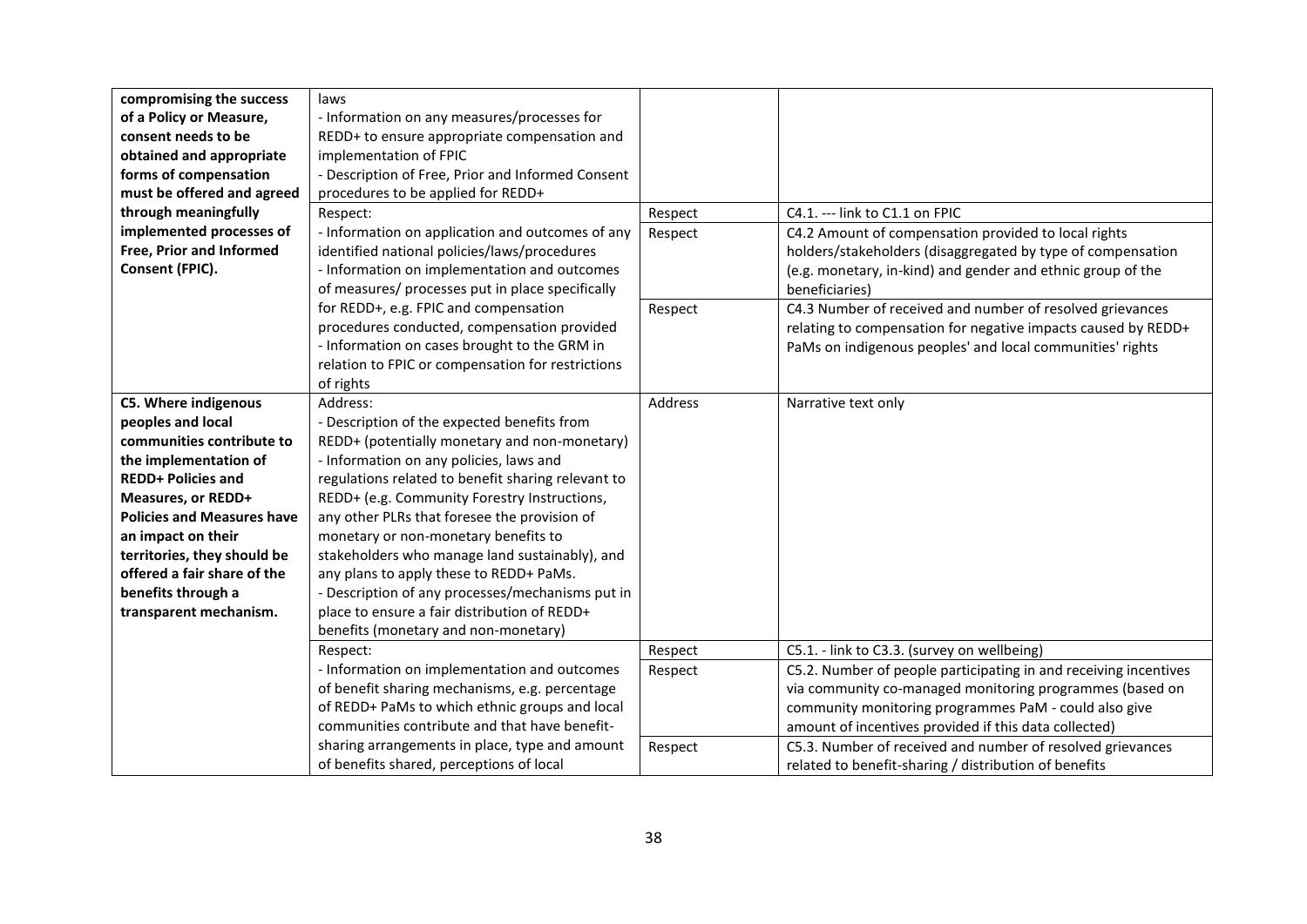|                                   | stakeholders on the contribution of REDD+ to       | Respect | C5.4 Indicator related to type and extent of benefits shared and                                                                                             |
|-----------------------------------|----------------------------------------------------|---------|--------------------------------------------------------------------------------------------------------------------------------------------------------------|
|                                   | their wellbeing                                    |         | number of beneficiaries (disaggregated by gender, ethnic group,                                                                                              |
|                                   | - Information on the share of benefits from        |         | etc.) - to be defined further once clarity has been reached over                                                                                             |
|                                   | REDD+ that indigenous peoples and local            |         | benefit-sharing arrangements and their scope/applicability to                                                                                                |
|                                   | communities are provided with / have access to,    |         | different types of PaMs                                                                                                                                      |
|                                   | as compared to the share received by /             |         |                                                                                                                                                              |
|                                   | accessible to other stakeholders                   |         |                                                                                                                                                              |
|                                   | - Information on cases brought to the GRM in       |         |                                                                                                                                                              |
|                                   | relation to the sharing of benefits                |         |                                                                                                                                                              |
| <b>C6. A functional Grievance</b> | Address:                                           | Address | Narrative text only                                                                                                                                          |
| <b>Redress Mechanism,</b>         | - Information on any existing relevant GRMs        |         |                                                                                                                                                              |
| developed with the                | and/or related policies, laws and regulations on   |         |                                                                                                                                                              |
| agreement of indigenous           | access to justice                                  |         |                                                                                                                                                              |
| peoples and local                 | - Description of the Grievance Redress             |         |                                                                                                                                                              |
| communities, must be              | Mechanism applicable to the implementation of      |         |                                                                                                                                                              |
| provided to address and           | REDD+                                              |         |                                                                                                                                                              |
| resolve any concerns              | - Description of potential grievances from REDD+   |         |                                                                                                                                                              |
| related to impacts of             | expected to be addressed through GRM               |         |                                                                                                                                                              |
| <b>REDD+ Policies and</b>         | Respect:                                           | Respect | C6.1 Number of grievances received and number of grievances                                                                                                  |
| Measures on the rights of         | - Information on implementation of the             |         | resolved, disaggregated by topic (for safeguards, this could be                                                                                              |
| indigenous peoples and            | Grievance and Redress Mechanism for REDD+:         |         | grouped by the relevant criteria) and complainant group (e.g.                                                                                                |
| members of local                  | Cases reported                                     |         | gender, ethnic group)                                                                                                                                        |
| communities.                      | Cases resolved                                     | Respect | C6.2 Average time taken for cases to be resolved, disaggregated                                                                                              |
|                                   | Disaggregation (e.g. by gender, complaint type,    |         | by topic and complainant group (e.g. IPs, local communities,                                                                                                 |
|                                   | stakeholder group, etc.)                           |         | women                                                                                                                                                        |
|                                   |                                                    | Respect | C6.3 Average satisfaction of complainants with the outcome of                                                                                                |
|                                   |                                                    |         | the process, disaggregated by topic and complainant group                                                                                                    |
|                                   |                                                    |         | Principle D: REDD+ Policies and Measures in Myanmar must be designed and implemented with the full and effective participation of relevant stakeholders, in  |
|                                   |                                                    |         | particular indigenous peoples and local communities. All groups who may be affected by the Policies and Measures should be considered relevant stakeholders. |
| D1. The participation of          | Address:                                           | Address | Narrative text only                                                                                                                                          |
| stakeholders in planning          | - Information on legal requirements/provisions, if |         |                                                                                                                                                              |
| and implementation of             | any, related to stakeholder participation in areas |         |                                                                                                                                                              |
| <b>Policies and Measures</b>      | relevant to REDD+, e.g. natural resource           |         |                                                                                                                                                              |
| should be actively sought,        | management, land use planning, EITI, FLEGT         |         |                                                                                                                                                              |
| and stakeholder groups            | - Information on who are considered relevant       |         |                                                                                                                                                              |
| with low capacity to              | stakeholders for REDD+ and how they were           |         |                                                                                                                                                              |
| participate (such as              | identified, and which of these are considered to   |         |                                                                                                                                                              |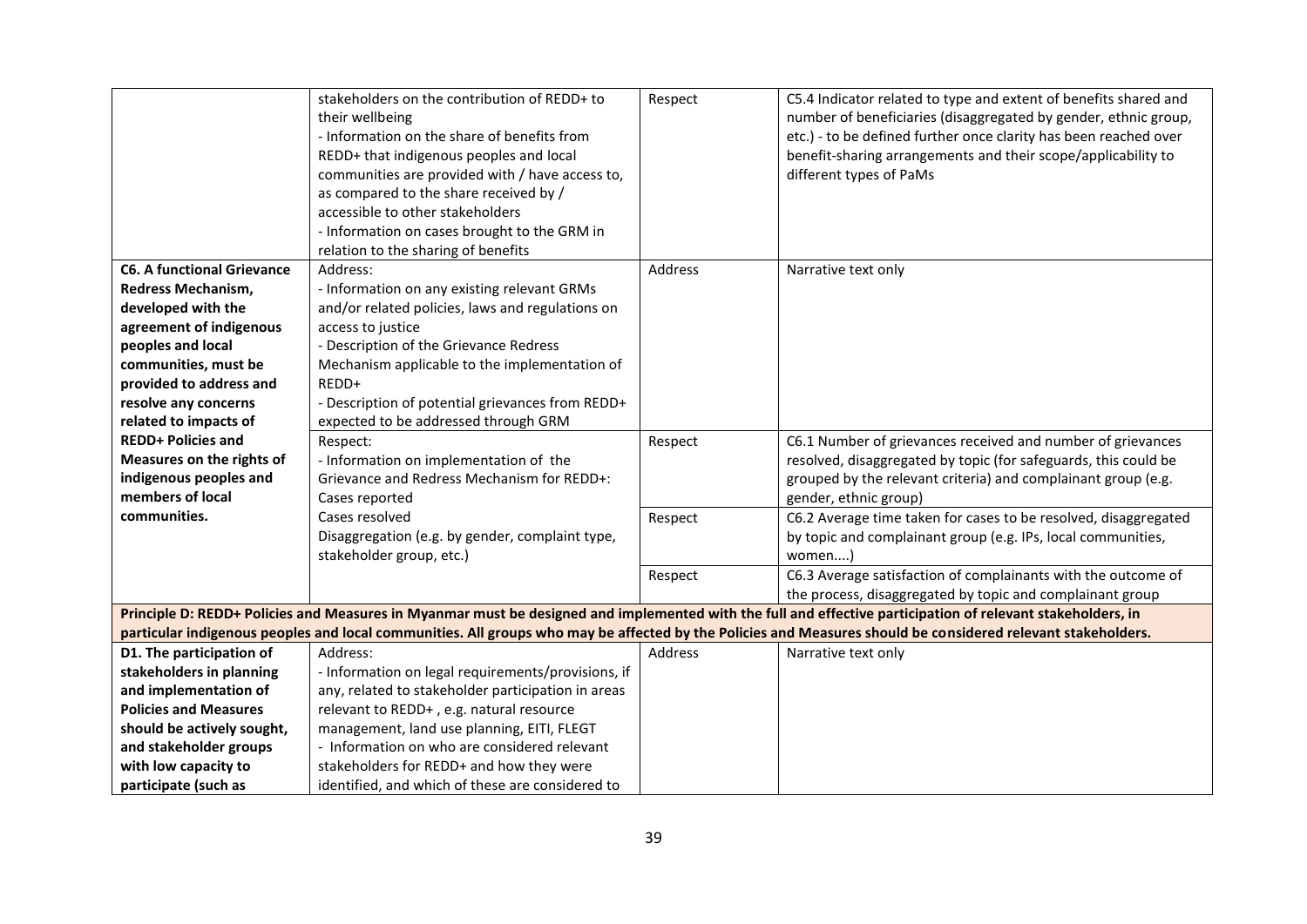| women, poor people, small      | have low capacity to participate                    |         |                                                                 |
|--------------------------------|-----------------------------------------------------|---------|-----------------------------------------------------------------|
| ethnic groups, groups          | - Description of any relevant existing mechanisms   |         |                                                                 |
| without documented land        | being used for stakeholder participation in         |         |                                                                 |
| rights) should be supported    | REDD+                                               |         |                                                                 |
| through appropriate            | - Description of any other appropriate              |         |                                                                 |
| arrangements (e.g.             | arrangements put in place to ensure                 |         |                                                                 |
| capacity-building, choice of   | stakeholders, especially those with low             |         |                                                                 |
| suitable communication         | participation capacity, can participate             |         |                                                                 |
| formats, taking into           | meaningfully in REDD+ planning and                  |         |                                                                 |
| account language               | implementation                                      |         |                                                                 |
| requirements and               | Respect:                                            | Respect | D1.1. Number of persons involved in identified participation    |
| traditions).                   | - Information on implementation and outcomes        |         | processes/mechanisms (disaggregated by gender, ethnic group,    |
|                                | of identified mechanisms for stakeholder            |         | tenure status)                                                  |
|                                | participation, e.g.: Meetings/events held;          | Respect | D1.2. Percentage of PaMs that plan and/or have carried out      |
|                                | Platforms established; Conclusions reached;         |         | capacity-building activities to support participation of        |
|                                | Activities carried out with stakeholder             |         | stakeholders in PaM planning and/or implementation (potential   |
|                                | participation                                       |         | link to D3.4)                                                   |
|                                | - Information on activities carried out to ensure   | Respect | D1.3 Number of participant days of capacity-building events,    |
|                                | the participation of stakeholder groups with low    |         | disaggregated by recipient group (gender, ethnic group, tenure  |
|                                | capacity for participation, and their results (e.g. |         | status) (link to B4.4.)                                         |
|                                | participant satisfaction with training received,    | Respect | D1.4 Average satisfaction ratings of training recipients,       |
|                                | changing rates of participation in consultations or |         | disaggregated by recipient group                                |
|                                | activities)                                         |         |                                                                 |
|                                | - Information on any grievances related to          |         |                                                                 |
|                                | stakeholder engagement, including grievances        |         |                                                                 |
|                                | about participation opportunities for groups with   |         |                                                                 |
|                                | low capacity (e.g. women)                           |         |                                                                 |
| D.2: Where direct              | Address:                                            | Address | Narrative text only                                             |
| participation of               | - Description of procedures put in place to         |         |                                                                 |
| stakeholders in the            | identify stakeholder representatives with           |         |                                                                 |
| planning of a Policy or        | appropriate legitimation and define their           |         |                                                                 |
| <b>Measure is not feasible</b> | responsibilities, including on feeding information  |         |                                                                 |
| (e.g. due to the large area    | back to their group and gathering relevant          |         |                                                                 |
| over which the PaM is to be    | feedback from them (e.g. through development        |         |                                                                 |
| implemented), the equal        | of ToRs describing expected roles)                  |         |                                                                 |
| and proportionate              | Respect:                                            | Respect | D2.1. Percentage of PaM planning processes involving            |
| participation of stakeholder   | - Information on participation of stakeholder       |         | stakeholder representatives for which there is documentation to |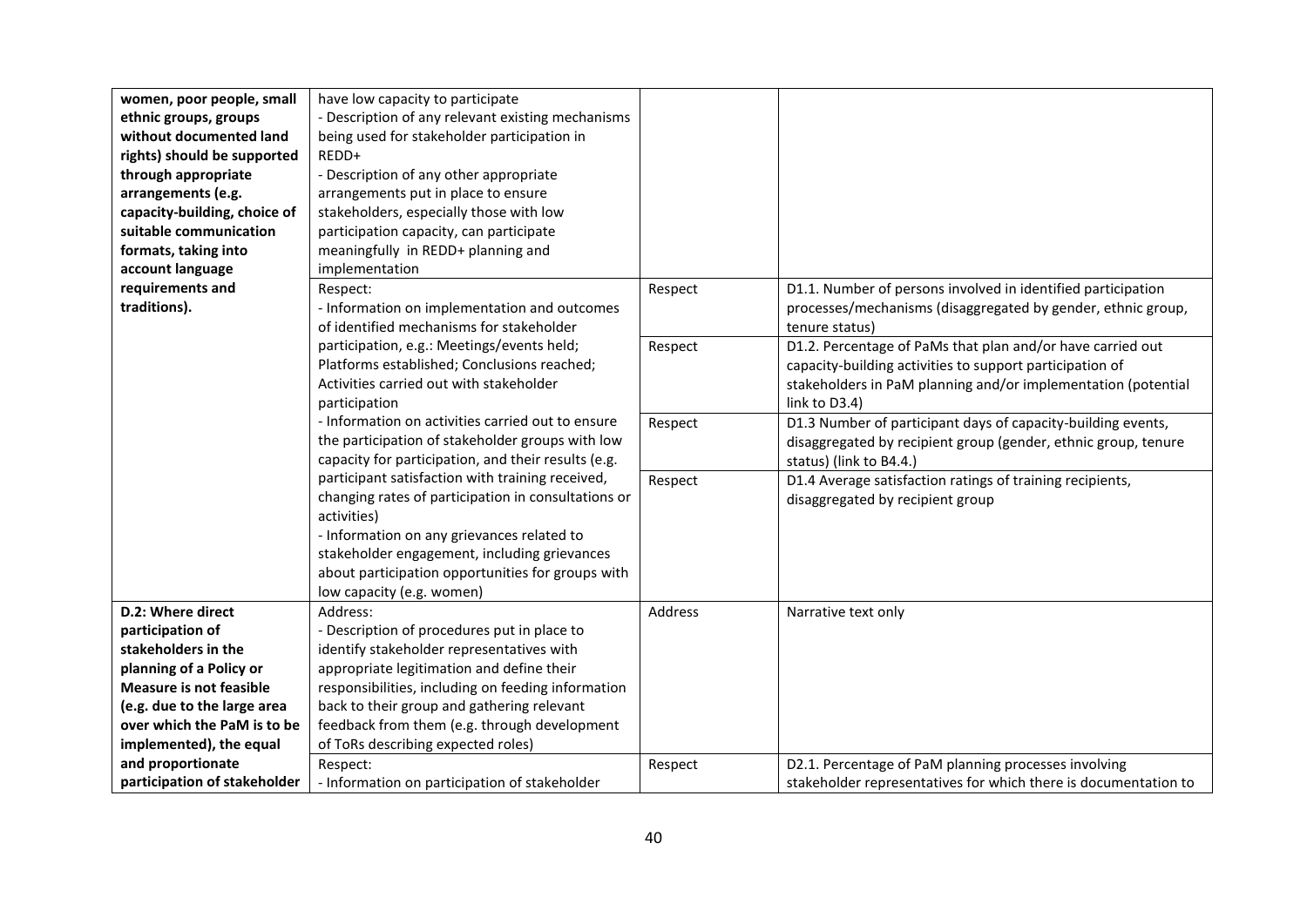| representatives with           | representatives in the planning of REDD+ Policies  |         | show that guidance on selection and briefing of representatives   |
|--------------------------------|----------------------------------------------------|---------|-------------------------------------------------------------------|
| relevant knowledge and         | and Measures, including how they were              |         | was followed                                                      |
| skills and appropriate         | identified, and how their responsibilities were    | Respect | D2.2. Percentage of PaM planning processes involving              |
| legitimation by their group    | defined and fulfilled (e.g. how information was    |         | stakeholder representatives for which there is documentation to   |
| must be sought, and the        | fed back to stakeholders).                         |         | show that two-way communication between representatives and       |
| duties of representatives      | - Information on any grievances related to         |         | their stakeholder groups has taken place                          |
| towards their stakeholder      | stakeholder engagement/representation              | Respect | D2.3 Number of received and number of resolved grievances         |
| group should be defined.       |                                                    |         | relating to the selection and performance of stakeholder          |
| <b>Stakeholder</b>             |                                                    |         | representatives                                                   |
| representatives should be      |                                                    |         |                                                                   |
| made well aware of their       |                                                    |         |                                                                   |
| roles and responsibilities.    |                                                    |         |                                                                   |
| They should share              |                                                    |         |                                                                   |
| information with their         |                                                    |         |                                                                   |
| stakeholder group and get      |                                                    |         |                                                                   |
| feedback from them.            |                                                    |         |                                                                   |
| D.3: Where stakeholders, in    | Address:                                           | Address | D3.1 Number of PaMs (out of the total) that are designed to allow |
| particular members of local    | - Information on legal requirements or             |         | stakeholders to take on an active role in their implementation    |
| communities, can play a        | provisions, and/or programmes or schemes, that     |         | and/or monitoring                                                 |
| meaningful role in the         | can support stakeholder participation in           |         |                                                                   |
| implementation and/or          | implementation of REDD+ (e.g. co-management        |         |                                                                   |
| monitoring of Policies and     | of protected areas, community forestry schemes)    |         |                                                                   |
| <b>Measures (taking into</b>   | - Description of any expected roles of             |         |                                                                   |
| account the nature of the      | stakeholders in implementation and/or              |         |                                                                   |
| <b>Policies and Measures),</b> | monitoring of REDD+ PaMs                           |         |                                                                   |
| they must be offered the       | - Information on any mechanisms put in place to    |         |                                                                   |
| opportunity to participate     | promote stakeholder participation in REDD+         |         |                                                                   |
| (this may entail a need for    | implementation and monitoring, and to build        |         |                                                                   |
| capacity-building and          | capacity for participation if needed               |         |                                                                   |
| establishment of               | Respect:                                           | Respect | D3.2 Percentage of REDD+ interventions with potential for active  |
| supportive mechanisms,         | - Information on implementation/outcomes of        |         | stakeholder involvement in which such involvement has taken       |
| networks, etc., taking into    | any programs/schemes being used to support         |         | place in practice and has been documented                         |
| account language               | participation in REDD+                             | Respect | D3.3 Number of persons involved in PaMs implementation and/or     |
| requirements and               | - Information on REDD+ implementation and          |         | monitoring (disaggregated by role taken, gender, ethnic group,    |
| traditions).                   | monitoring activities carried out with stakeholder |         | tenure status)                                                    |
|                                | participation, e.g. number and profile (gender,    | Respect | D3.4 Ratio between number of individuals who have received        |
|                                | ethnic group, etc.) of participating stakeholders  |         | capacity-building to participate in PaMs (see D1) and number of   |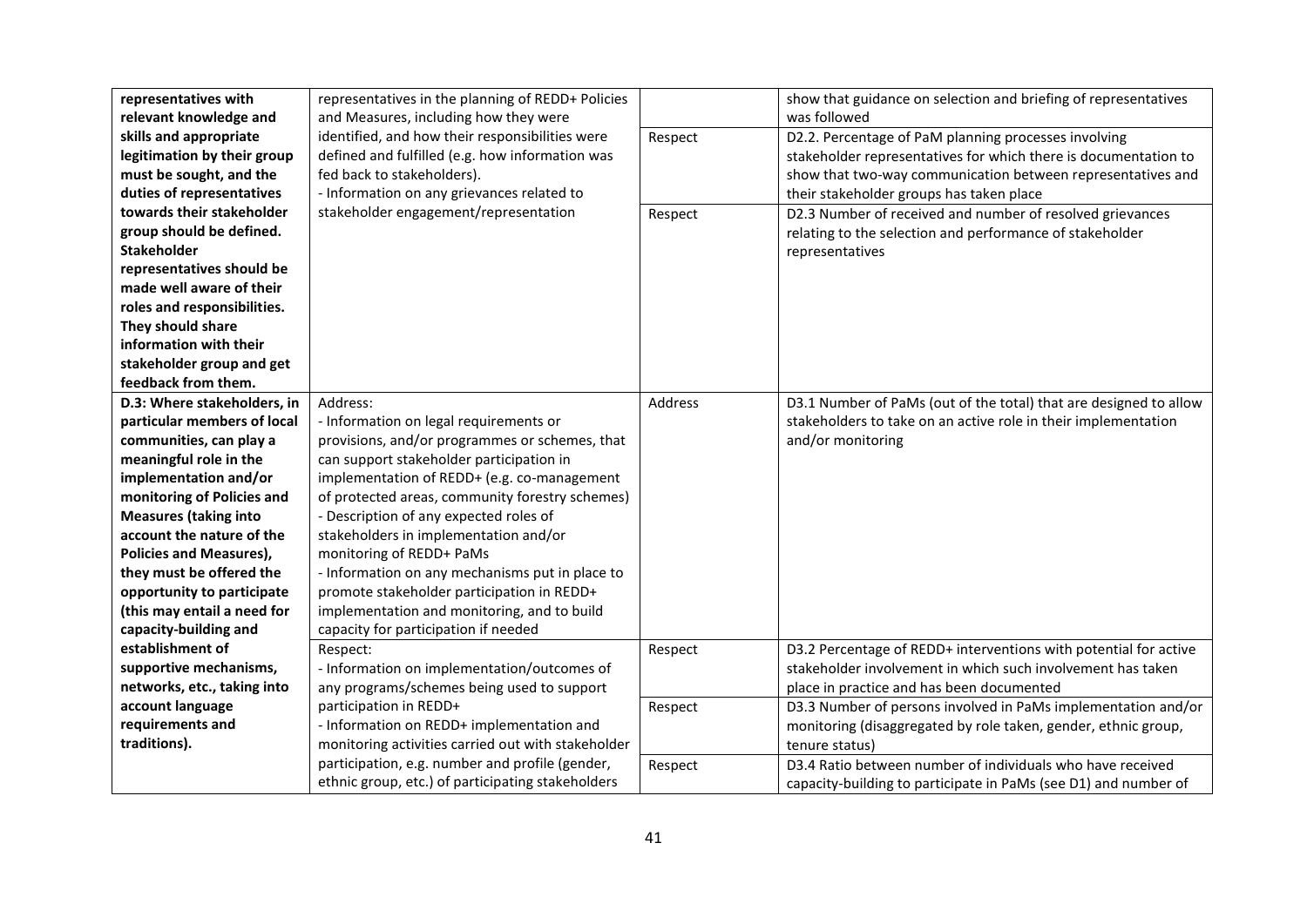|                                                  | and their role in the activity                       |         | individuals who have become involved in implementation and/or                                                                                                          |
|--------------------------------------------------|------------------------------------------------------|---------|------------------------------------------------------------------------------------------------------------------------------------------------------------------------|
|                                                  | - Information on implementation and outcomes         |         | monitoring                                                                                                                                                             |
|                                                  | of activities to build stakeholder capacity for      | Respect | D3.5 Number of received and number of resolved grievances                                                                                                              |
|                                                  | participating in REDD+ PaMs and their                |         | relating to participation in PaMs planning and implementation                                                                                                          |
|                                                  | monitoring, e.g. type of capacity-building           |         |                                                                                                                                                                        |
|                                                  | offered, number and profile of participants,         |         |                                                                                                                                                                        |
|                                                  | participants' satisfaction with training received,   |         |                                                                                                                                                                        |
|                                                  | qualifications achieved, percentage of training      |         |                                                                                                                                                                        |
|                                                  | recipients becoming involved in REDD+ PaMs           |         |                                                                                                                                                                        |
|                                                  |                                                      |         | Principle E: REDD+ Policies and Measures in Myanmar should be consistent with the conservation of natural forests and biological diversity, ensuring that they do not  |
|                                                  |                                                      |         | lead to the conversion of natural forests, but are instead used to incentivize the protection and conservation of natural forests and their ecosystem services, and to |
| enhance other social and environmental benefits. |                                                      |         |                                                                                                                                                                        |
| <b>E1. Before REDD+ Policies</b>                 | Address:                                             | Address | Narrative text only                                                                                                                                                    |
| and Measures that could                          | - Information on legal requirements or               |         |                                                                                                                                                                        |
| have an impact on natural                        | provisions, if any, related to:                      |         |                                                                                                                                                                        |
| forests are implemented,                         | o Definition of forest (natural forest if available) |         |                                                                                                                                                                        |
| the distribution of natural                      | o Impact assessment/ mapping before                  |         |                                                                                                                                                                        |
| forests in the area covered                      | implementation of measures related to land           |         |                                                                                                                                                                        |
| by the PaM should be                             | use/forest use (e.g. EIA procedure)                  |         |                                                                                                                                                                        |
| mapped reliably, with                            | o Mapping/inventory of forest within and outside     |         |                                                                                                                                                                        |
| particular attention to                          | of the permanent forest estate                       |         |                                                                                                                                                                        |
| forests outside of the                           | o Conversion of forest to other land uses            |         |                                                                                                                                                                        |
| permanent forest estate.                         | - Information on any procedures put in place to      |         |                                                                                                                                                                        |
| No conversion of these                           | ensure that prior assessment/mapping (or             |         |                                                                                                                                                                        |
| forests to other land uses                       | consultation of suitable existing maps) is carried   |         |                                                                                                                                                                        |
| (including into plantations)                     | out before implementation of REDD+ PaMs              |         |                                                                                                                                                                        |
| should be allowed; risks of                      | - Information on any procedures established to       |         |                                                                                                                                                                        |
| indirect conversion (e.g.                        | ensure non-conversion of natural forests, and to     |         |                                                                                                                                                                        |
| through displacement of                          | identify and minimise risks of indirect conversion   |         |                                                                                                                                                                        |
| land use) should be                              | Respect:                                             | Respect | E1.1 Percentage of site-based REDD+ interventions for which                                                                                                            |
| minimized as far as                              | - Information on the implementation of any           |         | documentation exists to show that reliable mapping of natural                                                                                                          |
| possible.                                        | procedures put in place to ensure non-               |         | forest, including forests outside of the official forest area, was                                                                                                     |
|                                                  | conversion and reduce risks of indirect              |         | carried out and/or utilised prior to PaM implementation                                                                                                                |
|                                                  | conversion, e.g. Mapping carried out; Land use       | Respect | E1.2 Percentage of site-based REDD+ interventions for which                                                                                                            |
|                                                  | planning processes supported; Measures               |         | documentation exists to show that precautions were taken to                                                                                                            |
|                                                  | implemented to reduce risks of indirect              |         | prevent direct conversion of natural forests and reduce risks of                                                                                                       |
|                                                  | conversion (e.g. measures to enhance                 |         | indirect conversion                                                                                                                                                    |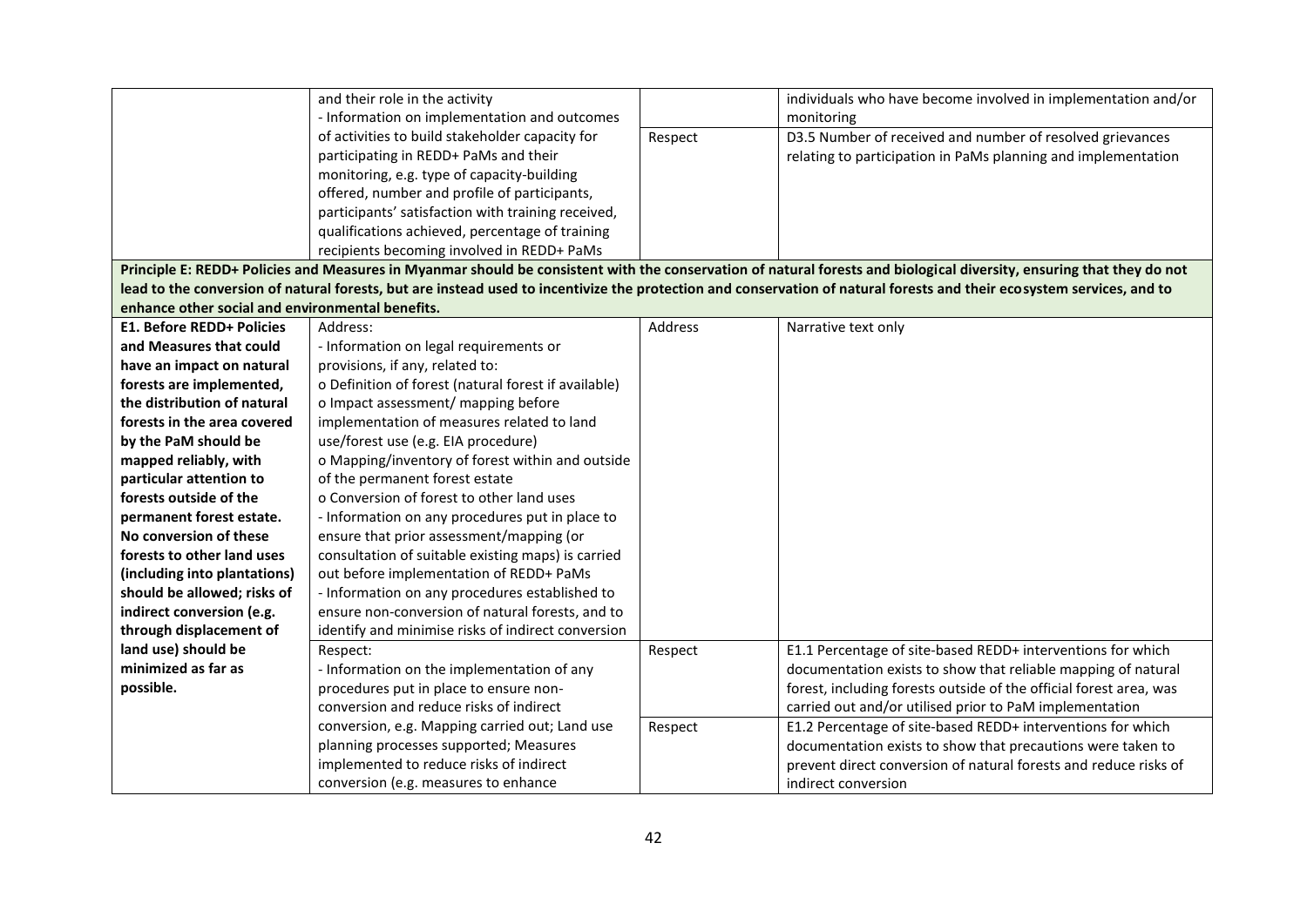|                              | productivity on existing agricultural land, land    | Respect | E1.3 Number of incidences of natural forest or other ecosystem       |
|------------------------------|-----------------------------------------------------|---------|----------------------------------------------------------------------|
|                              | use zonation, promoting alternative livelihoods)    |         | loss attributable to REDD+ PaMs, and area affected --- potential     |
|                              | - Data or qualitative information / assessment on   |         | link to G3.1                                                         |
|                              | the impact of PaMs on natural forest (i.e. is there | Respect | E1.4 Number of received and number of resolved grievances            |
|                              | any indication that direct or indirect conversion   |         | related to the (direct or indirect) conversion of natural forests as |
|                              | has taken place, and if yes, over what area)        |         | a consequence of REDD+ PaMs                                          |
| <b>E2. Planning of REDD+</b> | Address:                                            | Address | Narrative text only                                                  |
| <b>Policies and Measures</b> | - Legal requirements or provisions, if any, related |         |                                                                      |
| (both at the level of REDD+  | to the assessment of social and environmental       |         |                                                                      |
| strategies or programmes     | impacts, including cumulative impacts, of the       |         |                                                                      |
| and at the level of          | types of activities relevant for REDD+ (e.g. EIA,   |         |                                                                      |
| individual policies or       | SEA - Noting that SEA procedure still needs to be   |         |                                                                      |
| measures) should be based    | developed)                                          |         |                                                                      |
| on sound information         | - Information on any other processes put in place   |         |                                                                      |
| about their potential        | to ensure sufficient information on social and      |         |                                                                      |
| positive or negative social  | environmental impacts is available and is used to   |         |                                                                      |
| and environmental            | inform REDD+ planning                               |         |                                                                      |
| impacts*, including impacts  | Respect:                                            | Respect | E2.1 Number of assessments of social and environmental               |
| on important areas for       | - Information on the implementation and results     |         | impacts* carried out for REDD+ PaMs, disaggregated by level (e.g.    |
| biodiversity and ecosystem   | of any legal requirements and/or other processes    |         | national, subnational, site level), and area covered                 |
| services; this may require   | put in place to ensure sufficient information on    | Respect | E2.2 Percentage of assessments of social and environmental           |
| analysis or collection of    | social and environmental impacts is available and   |         | impacts for which there is documentation to show that they           |
| new data. Cumulative         | used to inform REDD+ planning: Assessments          |         | followed good practice standards with regard to:                     |
| effects, landscape-scale     | conducted; Types of impacts analysed; Data          |         | - data collection and analysis, including analysis of potential      |
| impacts and indirect         | collected                                           |         | impacts on important areas for biodiversity and ecosystem            |
| impacts should be included   | - Integration of information into PaMs design       |         | services, cumulative effects, landscape-scale impacts and indirect   |
| in the analysis.             | (e.g. selection of sites and methods, risk          |         | impacts;                                                             |
|                              | mitigation measures)                                |         | - adequate consideration of possible social and environmental        |
| * It needs to be clarified   |                                                     |         | benefits (with a focus on the priority benefits listed in criterion  |
| whether EIA and SEA          |                                                     |         | $E.4$ ); and                                                         |
| procedures are applicable    |                                                     |         | - provision of clear recommendations for PaM siting and              |
| to (some) REDD+ Policies     |                                                     |         | implementation drawing on the potential impacts identified           |
| and Measures or strategies,  |                                                     |         |                                                                      |
| or whether other             |                                                     |         |                                                                      |
| procedures for assessing     |                                                     |         |                                                                      |
| impacts should be used.      |                                                     |         |                                                                      |
| This question is also        |                                                     |         |                                                                      |
| relevant to F.1 and G.1.     |                                                     |         |                                                                      |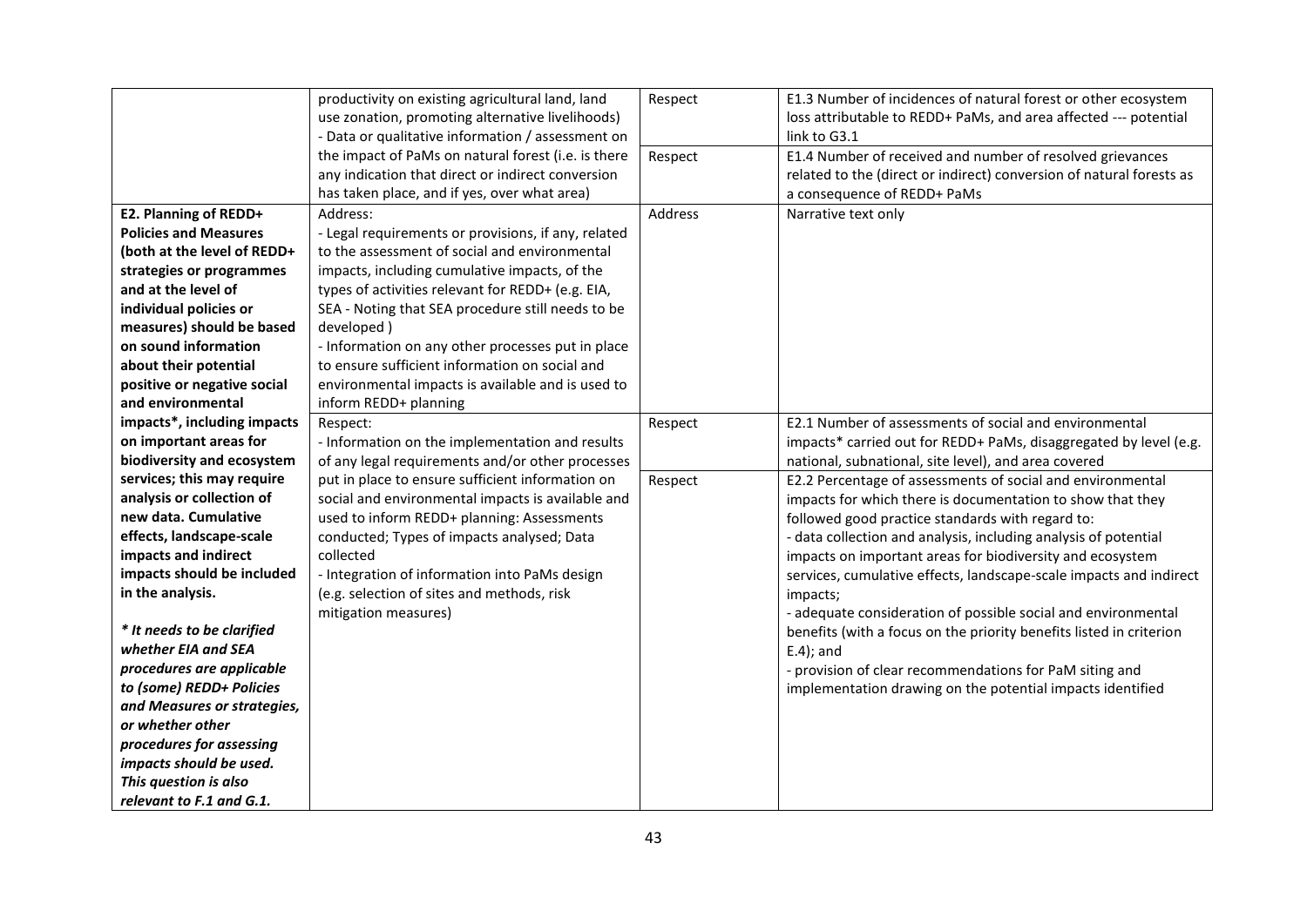| <b>E3. REDD+ Policies and</b> | Address:                                          | Address | Narrative text only                                              |
|-------------------------------|---------------------------------------------------|---------|------------------------------------------------------------------|
| <b>Measures should be</b>     | - Information on processes established (or        |         |                                                                  |
| selected, designed and        | existing processes being used) to identify the    |         |                                                                  |
| implemented in a way that     | possible positive and negative social and         |         |                                                                  |
| not only avoids or            | environmental impacts of proposed REDD+ PaMs      |         |                                                                  |
| minimizes negative impacts    | (see also E.2)                                    |         |                                                                  |
| but also enhances positive    | - Information on processes established to ensure  |         |                                                                  |
| ones. This may involve        | that REDD+ PaMs are selected, designed and        |         |                                                                  |
| prioritization of some PaMs   | implemented in order to increase positive         |         |                                                                  |
| over others, or combining     | impacts and decrease negative impacts, and on     |         |                                                                  |
| PaMs in a complementary       | stakeholder involvement in these processes        |         |                                                                  |
| way. Stakeholders from all    | (which stakeholders are/will be involved and      |         |                                                                  |
| relevant sectors should be    | how)                                              |         |                                                                  |
| involved in identifying the   | - Information on any other measures identified to |         |                                                                  |
| best ways to increase the     | enhance benefits/reduce risks from REDD+ PaMs     |         |                                                                  |
| positive impacts of REDD+.    | <b>Respect:</b>                                   | Respect | E3.1 Percentage of those PaM planning processes which can        |
|                               | - Information on the implementation and results   |         | demonstrate that the outcomes/recommendations of                 |
|                               | of processes to select, design and plan REDD+     |         | assessments were incorporated into the planning, for example     |
|                               | PaMs in a way that enhances positive impacts      |         | by:                                                              |
|                               | and avoids negative ones (e.g. analyses           |         | a) selecting, prioritizing and/or combining PaMs to reduce risks |
|                               | conducted, consultations held, stakeholders       |         | and enhance potential for benefits                               |
|                               | involved, key potential impacts identified, any   |         | b) incorporating risk reducing/benefit enhancing features into   |
|                               | adjustments made to plans or additional           |         | PaMs design or introducing complementary measures to reduce      |
|                               | measures taken to ensure benefits are achieved/   |         | risks/enhance benefits                                           |
|                               | risks avoided)                                    |         | c) targeting locations to enhance benefits/reduce risks (e.g.    |
|                               | - Information on the implementation of PaMs       |         | focusing on high biodiversity areas or areas with vulnerable     |
|                               | and how this aligns with the recommendations      |         | populations)                                                     |
|                               | from the planning process                         | Respect | E3.2 Percentage of PaM planning processes for which              |
|                               | - Information on the impacts of REDD+ PaMs in     |         | documentation exists to show that views were sought from         |
|                               | relation to key benefits and/or risks: Impacts of |         | stakeholders of all relevant sectors about the best ways to      |
|                               | PaMs themselves; Impacts of specific measures     |         | increase positive impacts from REDD+, and in which those views   |
|                               | to reduce risks/enhance benefits                  |         | were demonstrably reflected in the planning                      |
|                               | (some overlap with E4)                            | Respect | E3.3 Percentage of REDD+ interventions for which documentation   |
|                               |                                                   |         | exists to show that their implementation followed the            |
|                               |                                                   |         | recommendations from the planning process on enhancing           |
|                               |                                                   |         | positive impacts and minimising negative impacts, e.g. that any  |
|                               |                                                   |         | agreed benefit enhancement/risk reduction measures were          |
|                               |                                                   |         | implemented                                                      |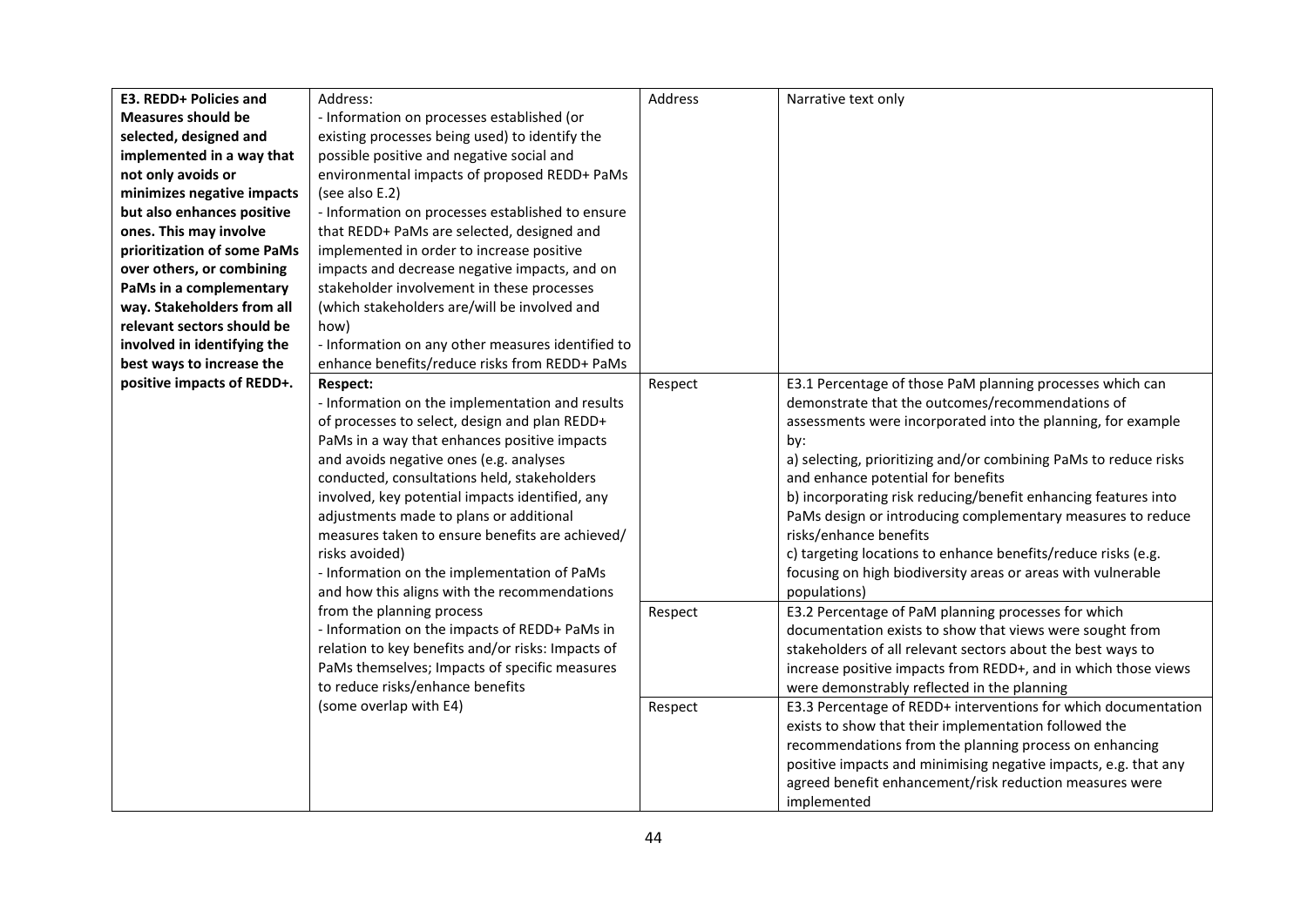| E4. Priority benefits to be   | Address:                                            | Address | Narrative text only                                               |
|-------------------------------|-----------------------------------------------------|---------|-------------------------------------------------------------------|
| supported through             | - Information on process, i.e. how priority         |         |                                                                   |
| appropriate selection,        | benefits for REDD+ were identified/prioritised,     |         |                                                                   |
| design and implementation     | and how considered in National REDD+ Strategy       |         |                                                                   |
| of REDD+ Policies and         | - Information on the approach taken to ensure       |         |                                                                   |
| <b>Measures include</b>       | that REDD+ PaMs are selected, designed and          |         |                                                                   |
| promoting land rights,        | implemented to support the promotion of the         |         |                                                                   |
| enhancing the wellbeing of    | identified priority benefits; this may include      |         |                                                                   |
| poor, vulnerable and/or       | information on definitions applied, or on           |         |                                                                   |
| marginalized groups,          | identified linkages between PaMs and priority       |         |                                                                   |
| supporting sustainable        | benefits (e.g. which PaMs are expected to result    |         |                                                                   |
| livelihoods of indigenous     | in particularly positive impacts for poor people,   |         |                                                                   |
| peoples and local             | which are expected to contribute strongly to soil   |         |                                                                   |
| communities, enhancing        | conservation, etc.)                                 |         |                                                                   |
| gender equality, supporting   | (Some overlap with E.2 and E.3)                     |         |                                                                   |
| social peace and stability,   | Respect:                                            | Respect | E4.1. Promotion of land rights/clarified tenure:                  |
| protecting areas of high      | - Information on how PaMs have been selected,       |         | $-$ -- link to $C2.4$                                             |
| value for biodiversity or     | designed and planned to support the identified      |         | --- link to C2.5                                                  |
| ecosystem services (in        | priority benefits, e.g. through adjusting PaMs      | Respect | E4.2. Sustainable livelihoods, including wellbeing of             |
| particular conservation of    | based on the benefits and risks assessment,         |         | poor/vulnerable groups:                                           |
| soil and water resources),    | developing guidance for the implementation of       |         | --- link to C3.4 (perceived wellbeing of survey respondents in    |
| increasing habitat            | PaMs, or selection/design of PaMs that              |         | REDD+ areas (disaggregated by gender, ethnic group, land tenure   |
| connectivity, reducing or     | specifically support particular benefits (e.g. PaMs |         | etc))                                                             |
| reversing land degradation,   | supporting protected area management or             |         | --- Data on average household income inside and outside of        |
| reducing pollution, and       | improved relations with EAOs)                       |         | REDD+ areas                                                       |
| building the capacity of      | - Information on the implementation of              | Respect | E4.3. Gender equality:                                            |
| government staff and local    | measures identified to enhance the priority         |         | --- link to D1.1 (gender breakdown of participants in REDD+       |
| stakeholders (e.g. to         | benefits (e.g. are PaMs being implemented using     |         | activities)                                                       |
| implement / comply with       | recommended methods, or in identified priority      |         | --- link to C3.4 (perceived wellbeing, by gender)                 |
| existing laws, to participate | locations)                                          |         | --- link to C5 on benefits sharing (BSM still being defined)      |
| in decision-making and to     | - Information on the outcomes of REDD+ related      | Respect | E4.4. Social peace and stability:                                 |
| adopt sustainable land use    | to the prioritised benefits at the                  |         | --- link to B3.4 (plans developed with EAOs)                      |
| practices).                   | national/subnational level, and/or at the level of  |         | --- link to C6.1 (grievances resolved)                            |
|                               | individual PaMs                                     |         | --- Data from PaMs on community monitoring, law enforcement,      |
|                               | o The wellbeing of poor, vulnerable and/or          |         | e.g. number of cases of illegal activity identified via community |
|                               | marginalized groups                                 |         | monitoring programs, number of cases prosecuted                   |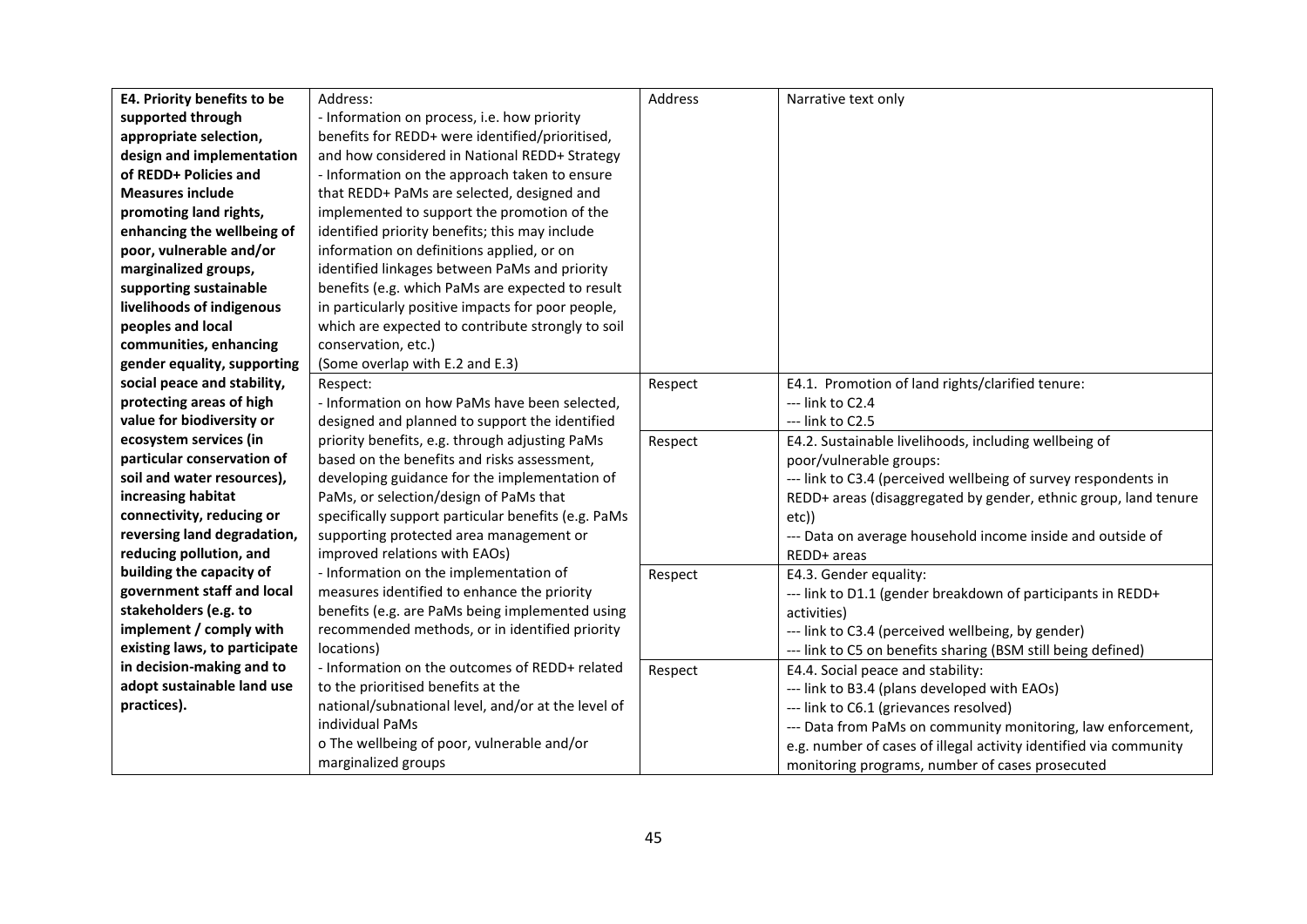|                                                                           | o Gender equality                                 |         | --- Incidence of court cases and/or violent conflict over land use      |
|---------------------------------------------------------------------------|---------------------------------------------------|---------|-------------------------------------------------------------------------|
| o Social peace and stability<br>o Areas of high value for biodiversity or |                                                   |         | within/outside of REDD+ areas                                           |
|                                                                           |                                                   | Respect | E4.5. Protection of areas of high biodiversity/ecosystem services       |
|                                                                           | ecosystem services                                |         | value                                                                   |
|                                                                           | o Habitat connectivity                            |         | --- Trends in national coverage of protected areas                      |
|                                                                           | o Land degradation                                |         | --- Improvements in forest cover/quality in REDD+ areas,                |
|                                                                           | o Pollution                                       |         | including inside/outside protected areas and KBAs (other                |
|                                                                           | o Capacity of government staff and local          |         | important areas could be included once identified, e.g. areas           |
|                                                                           | stakeholders                                      |         | important for provision of non-extractive forest values, areas          |
|                                                                           | - Information on the results of implementation of |         | where tree biodiversity/other biodiversity is high (from NFI))          |
|                                                                           | measures identified to enhance priority benefits  |         | --- Area of priority sites for conservation (need to be defined,        |
|                                                                           | - Information on how REDD+ implementation, i.e.   |         | could be KBA/PA or similar) where conservation measures are             |
|                                                                           | specific PaMs, has supported/promoted             |         | carried out through REDD+ PaMs                                          |
|                                                                           | prioritised benefits                              |         | --- Trends in biodiversity metrics on NFI plots within and outside      |
|                                                                           |                                                   |         | of areas with site-based REDD+ interventions, e.g. trends in            |
|                                                                           |                                                   |         | abundance of key commercially used tree species (including              |
|                                                                           |                                                   |         | CITES-listed species) present in forest                                 |
|                                                                           |                                                   | Respect | E4.6 Restoration, reduced land degradation and habitat                  |
|                                                                           |                                                   |         | connectivity                                                            |
|                                                                           |                                                   |         | --- Hectares of forest restored in REDD+ implementation areas,          |
|                                                                           |                                                   |         | including inside/outside of protected areas and KBAs and in areas       |
|                                                                           |                                                   |         | at risk of land degradation/erosion (see E4.5)                          |
|                                                                           |                                                   |         | --- Forest conservation measures (e.g. establishment of                 |
|                                                                           |                                                   |         | community forests and ICCAs) carried out in areas at risk of land       |
|                                                                           |                                                   |         | degradation/erosion                                                     |
|                                                                           |                                                   |         | (NB: some additional processing of NFMS layers could provide            |
|                                                                           |                                                   |         | more information under this indicator, e.g. reductions in soil          |
|                                                                           |                                                   |         | erosion risk)                                                           |
|                                                                           |                                                   | Respect | E4.7. Reducing pollution and promoting other environmental              |
|                                                                           |                                                   |         | benefits                                                                |
|                                                                           |                                                   |         | --- Number of households with access to electricity in REDD+            |
|                                                                           |                                                   |         | implementation areas                                                    |
|                                                                           |                                                   |         | --- Number of households participating in sustainable agriculture       |
|                                                                           |                                                   |         | programmes / data on average inputs of fertiliser/pesticides on         |
|                                                                           |                                                   |         | farms in REDD+ areas (may depend on inclusion in survey?)               |
|                                                                           |                                                   | Respect | E4.8. Building the capacity of staff and stakeholders:                  |
|                                                                           |                                                   |         | --- link to all indicators under B4, esp. B4.3, 4.4 (capacity building) |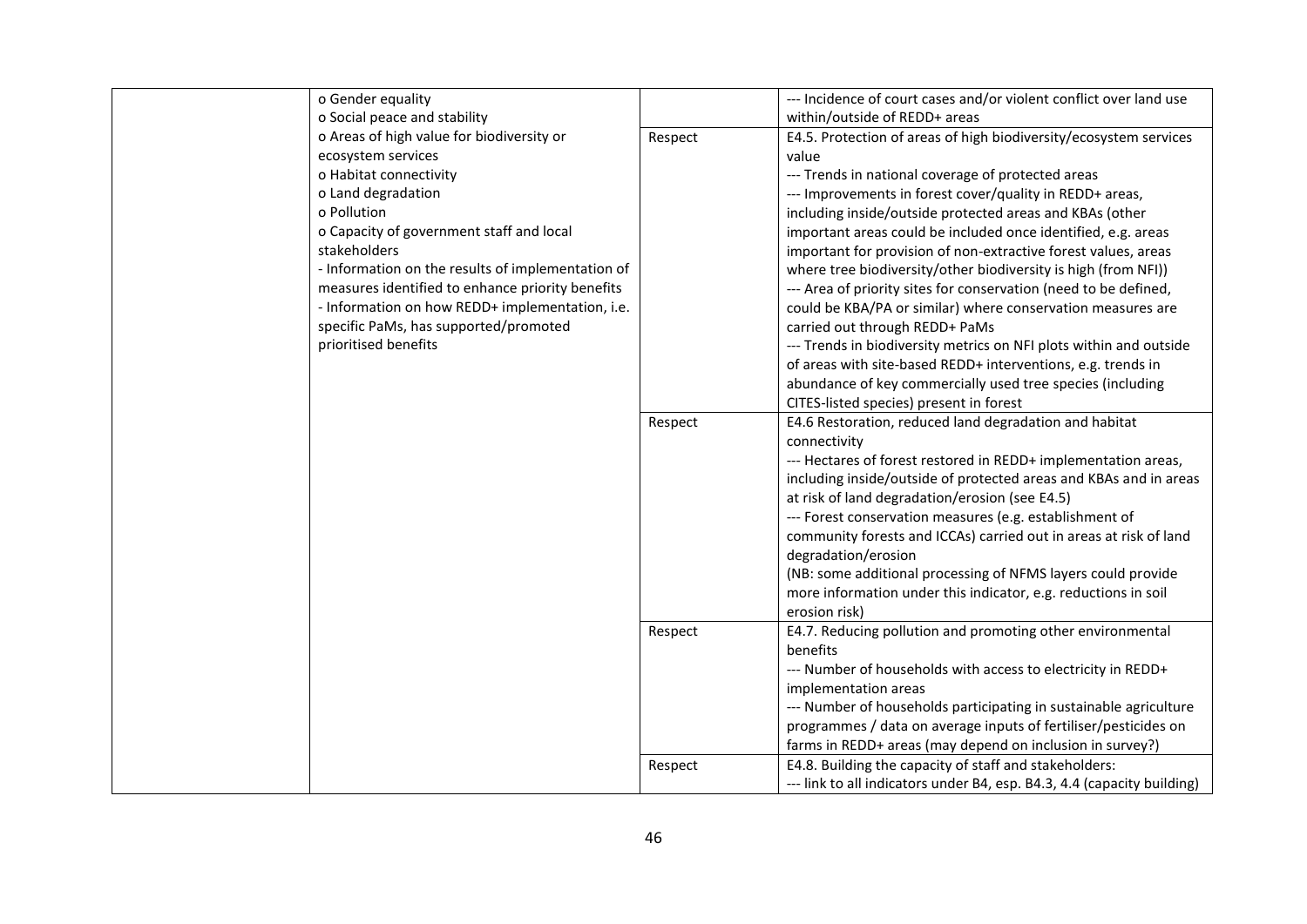| <b>E5. REDD+ Policies and</b>     | Address:                                            | Address | Narrative text only                                                 |
|-----------------------------------|-----------------------------------------------------|---------|---------------------------------------------------------------------|
| <b>Measures that involve land</b> | - Description of capacity building and              |         |                                                                     |
| use or management                 | transparency needs related to PaMs that involve     |         |                                                                     |
| planning should be                | land use planning/management planning               |         |                                                                     |
| supported by capacity-            | - Information on any existing policies, initiatives |         |                                                                     |
| building and transparency         | or mechanisms that can help to meet those           |         |                                                                     |
| measures to ensure that           | needs (e.g. NLUP, EITI, OneMap, MIMU, Anti-         |         |                                                                     |
| environmental and social          | corruption commission)                              |         |                                                                     |
| objectives are                    | - Information on any other approaches or            |         |                                                                     |
| appropriately considered          | measures taken to ensure that REDD+ PaMs            |         |                                                                     |
| and not neglected due to a        | involving land use or management planning           |         |                                                                     |
| lack of data, awareness or        | processes are carried out in a transparent          |         |                                                                     |
| understanding or a                | manner, and that sufficient capacity/knowledge      |         |                                                                     |
| competing interest in short-      | for the consideration of environmental and social   |         |                                                                     |
| term economic benefit.            | objectives is in place.                             |         |                                                                     |
|                                   | Respect:                                            | Respect | E5.1 Percentage of REDD+ interventions involving land use           |
|                                   | - Information on the implementation and             |         | planning or management planning that included capacity-building     |
|                                   | outcomes of the identified mechanisms to            |         | for the consideration of environmental and social objectives,       |
|                                   | promote transparency and capacity building for      |         | disaggregated by topic (e.g. on accessing and using environmental   |
|                                   | land use/management planning, e.g.                  |         | or social data, participatory planning, transparency)               |
|                                   | environmental or social data made available and     | Respect | E5.2 Number of participant days of relevant capacity-building       |
|                                   | used, training on participatory planning provided   |         | events --- link to B4.4                                             |
|                                   | and put into practice, guidance on transparency     | Respect | E5.3 Number and coverage (in ha) of land use or management          |
|                                   | in planning processes issued and applied            |         | plans that reflect environmental and social considerations, e.g. in |
|                                   | - Information on the implementation and             |         | their zonation --- link to B3.3                                     |
|                                   | outcomes of any REDD+-specific approaches or        | Respect | E5.4 Percentage of REDD+ interventions involving land use           |
|                                   | measures to support transparency & capacity         |         | planning or management planning with transparency measures          |
|                                   | building for PaMs involving land                    |         | applied --- link to B1.1                                            |
|                                   | use/management planning                             |         |                                                                     |
|                                   | - Information on the results of PaMs related to     |         |                                                                     |
|                                   | land use/management planning with regard to         |         |                                                                     |
|                                   | the consideration of environmental and social       |         |                                                                     |
|                                   | objectives in the plans, e.g. do any established    |         |                                                                     |
|                                   | zonations appropriately reflect environmentally     |         |                                                                     |
|                                   | sensitive areas or areas required for subsistence   |         |                                                                     |
|                                   | uses                                                |         |                                                                     |
| E6. Monitoring of REDD+           | Address:                                            | Address | Narrative text only                                                 |
| <b>Policies and Measures</b>      | - Description of monitoring and information         |         |                                                                     |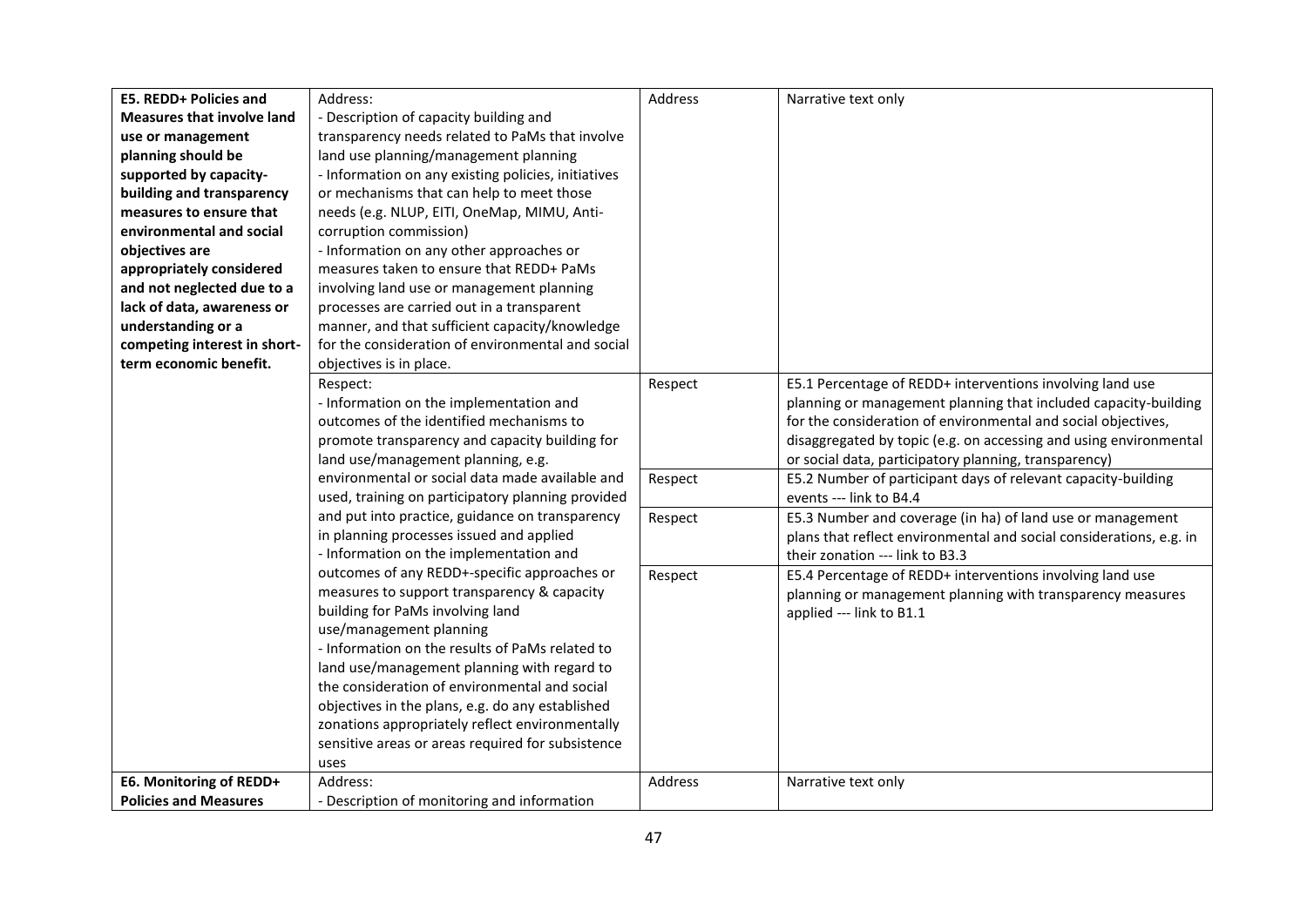| should include regular                                                                                                           | collection processes put in place for REDD+,                                                         |         |                                                                                                                                                                                |  |  |
|----------------------------------------------------------------------------------------------------------------------------------|------------------------------------------------------------------------------------------------------|---------|--------------------------------------------------------------------------------------------------------------------------------------------------------------------------------|--|--|
| tracking of social and                                                                                                           | including the National Forest Monitoring System                                                      |         |                                                                                                                                                                                |  |  |
| environmental impacts                                                                                                            | and SIS, as well as any planned processes for site-                                                  |         |                                                                                                                                                                                |  |  |
| against a pre-                                                                                                                   | based activity monitoring                                                                            |         |                                                                                                                                                                                |  |  |
| implementation baseline,                                                                                                         | - Information on any plans for tracking the social                                                   |         |                                                                                                                                                                                |  |  |
| taking into account the                                                                                                          | and environmental impacts of REDD+, including                                                        |         |                                                                                                                                                                                |  |  |
| possible benefits and risks                                                                                                      | the approach for establishing a baseline                                                             |         |                                                                                                                                                                                |  |  |
| identified during the                                                                                                            | - Information on any existing or planned                                                             |         |                                                                                                                                                                                |  |  |
| planning stage, as a basis                                                                                                       | review/evaluation processes for REDD+, i.e. how                                                      |         |                                                                                                                                                                                |  |  |
| for continued improvement                                                                                                        | the monitoring information is to be used to                                                          |         |                                                                                                                                                                                |  |  |
| of REDD+ practice.                                                                                                               | improve REDD+ practice                                                                               |         |                                                                                                                                                                                |  |  |
|                                                                                                                                  | Respect:                                                                                             | Respect | E6.1. Number of indicators or elements of REDD+ M&E                                                                                                                            |  |  |
|                                                                                                                                  | - Information on the implementation and outputs                                                      |         | framework that monitor social and environmental impacts of                                                                                                                     |  |  |
|                                                                                                                                  | of monitoring processes for REDD+, including the                                                     |         | REDD+ and number where data has been collected                                                                                                                                 |  |  |
|                                                                                                                                  | tracking of social and environmental impacts                                                         |         |                                                                                                                                                                                |  |  |
|                                                                                                                                  | - Information on the implementation/outcomes                                                         |         |                                                                                                                                                                                |  |  |
|                                                                                                                                  | of review/evaluation processes for REDD+, e.g.                                                       |         |                                                                                                                                                                                |  |  |
|                                                                                                                                  | improvements made                                                                                    |         |                                                                                                                                                                                |  |  |
| Principle F: REDD+ Policies and Measures in Myanmar should be designed and implemented to avoid or minimize risks of reversals*. |                                                                                                      |         |                                                                                                                                                                                |  |  |
|                                                                                                                                  |                                                                                                      |         |                                                                                                                                                                                |  |  |
|                                                                                                                                  |                                                                                                      |         | * The term 'reversal' describes a situation where initial successes of a REDD+ PaM are reversed at a later date, and the trajectory of emissions returns to business-as-usual. |  |  |
|                                                                                                                                  |                                                                                                      |         | This can happen for example when the forest that has been conserved or restored through a REDD+ measure is subsequently destroyed. Reversals of the success of REDD+           |  |  |
|                                                                                                                                  |                                                                                                      |         | PaMs can occur due to external factors (such as fluctuations in international markets or climate change), or due to flaws in the design of PaMs (e.g. when an intervention is  |  |  |
| not financially sustainable in the long term).                                                                                   |                                                                                                      |         |                                                                                                                                                                                |  |  |
| F1. When the feasibility and                                                                                                     | Address:                                                                                             | Address | Narrative text only                                                                                                                                                            |  |  |
| potential impacts of                                                                                                             | - Information on any definition/s of reversals                                                       |         |                                                                                                                                                                                |  |  |
| proposed REDD+ Policies                                                                                                          | relevant to Myanmar (e.g. from safeguards                                                            |         |                                                                                                                                                                                |  |  |
| and Measures are analysed,                                                                                                       | clarification, other mitigation initiatives)                                                         |         |                                                                                                                                                                                |  |  |
| an analysis of risks of non-                                                                                                     | - Information on approach taken to ensure that                                                       |         |                                                                                                                                                                                |  |  |
| permanence should be                                                                                                             | feasibility and risks of reversals are analysed for                                                  |         |                                                                                                                                                                                |  |  |
| included; this should                                                                                                            | REDD+ PaMs, including how the analyses are/will                                                      |         |                                                                                                                                                                                |  |  |
| consider the possibility of                                                                                                      | be conducted                                                                                         |         |                                                                                                                                                                                |  |  |
| unintended incentives (e.g.                                                                                                      | Respect:                                                                                             | Respect | F1.2. Number of assessments/processes carried out to identify                                                                                                                  |  |  |
| by land use becoming more                                                                                                        | - Information on implementation and results of                                                       |         | and analyse risks of non-permanence, including risks related to                                                                                                                |  |  |
| profitable), as well as risks                                                                                                    | analyses of risks of non-permanence (including                                                       |         | unintended incentives, long-term funding, markets and external                                                                                                                 |  |  |
| linked to long-term                                                                                                              | risks linked to long-term funding, legal security or                                                 |         | factors (and list of key risks identified in narrative text)                                                                                                                   |  |  |
| funding, legal security or<br>external influences like                                                                           | external influences, such as role of land-related<br>laws, policies and plans and markets/prices for |         |                                                                                                                                                                                |  |  |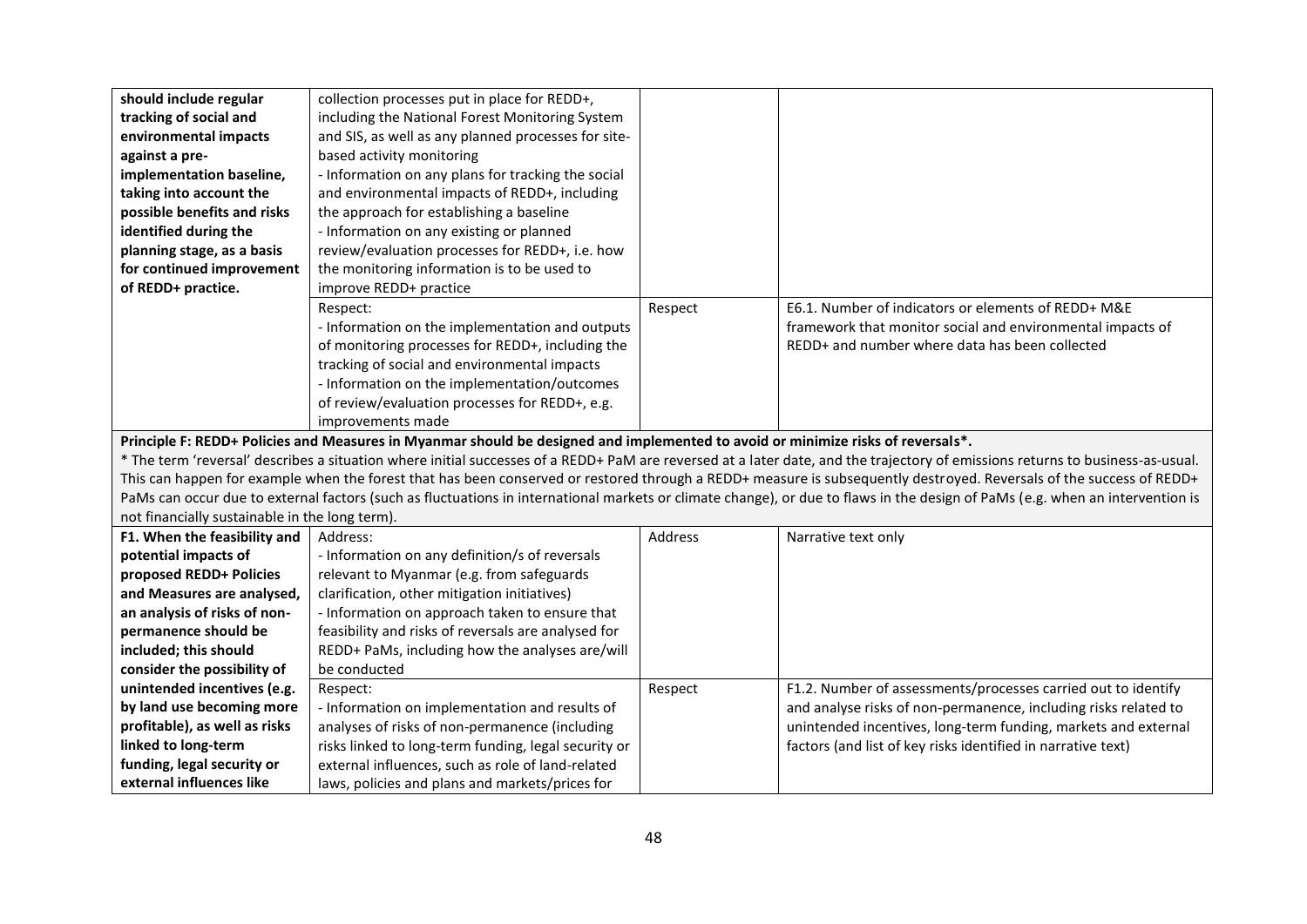| climate change or socio-        | forest and agricultural products); e.g. when, how  |         |                                                                     |
|---------------------------------|----------------------------------------------------|---------|---------------------------------------------------------------------|
| economic change.                | and for which PaMs/which areas were risk           |         |                                                                     |
|                                 | analyses conducted, what were the key risks        |         |                                                                     |
|                                 | identified                                         |         |                                                                     |
| F2. Where risks of non-         | Address:                                           | Address | Narrative text only                                                 |
| permanence have been            | - Information on the process established (if there |         |                                                                     |
| identified, these should be     | is one) to identify risks of reversals during the  |         |                                                                     |
| addressed through               | planning stage of PaMs and define measures to      |         |                                                                     |
| appropriate selection,          | reduce those risks, including through appropriate  |         |                                                                     |
| design and implementation       | selection, design and implementation of PaMs       |         |                                                                     |
| of Policies and Measures.       | (overlap with F.1)                                 |         |                                                                     |
|                                 | Respect:                                           | Respect | F2.1 Percentage of PaMs for which adjustments or accompanying       |
|                                 | - Information on the implementation and results    |         | measures were identified to reduce reversal risks (out of the total |
|                                 | of the process to define measures to reduce risks  |         | number of PaMs which were assessed as having a risk of              |
|                                 | of reversals, i.e. what kind of recommendations    |         | reversals); this indicator should be reported separately for each   |
|                                 | were made for the selection, design and            |         | planning process (e.g. NRS, subnational REDD+ planning, etc.)       |
|                                 | implementation of PaMs; were any other             | Respect | F2.2 Percentage of PaMs where it is documented that identified      |
|                                 | measures proposed to tackle the risks of           |         | measures to reduce reversal risks were carried out during           |
|                                 | reversals                                          |         | implementation                                                      |
|                                 | - Information on the implementation of the         | Respect | F2.3. Number of land use plans developed and area covered (link     |
|                                 | identified measures to reduce risks of reversals,  |         | to $B3.2$                                                           |
|                                 | i.e. were PaMs designed and implemented in line    |         |                                                                     |
|                                 | with the recommendations, were any other           |         |                                                                     |
|                                 | recommended measures implemented                   |         |                                                                     |
|                                 | - Information on reversals that have occurred, if  |         |                                                                     |
|                                 | any (extent, location, likely causes)              |         |                                                                     |
| <b>F3. The National Forest</b>  | Address:                                           | Address | Narrative text only                                                 |
| <b>Monitoring System should</b> | - Information on the National Forest Monitoring    |         |                                                                     |
| be designed to allow the        | System, including:                                 |         |                                                                     |
| detection and management        | o Components/design of NFMS, including forest      |         |                                                                     |
| of reversals.                   | inventory                                          |         |                                                                     |
|                                 | o Whether the NFMS can currently be used to        |         |                                                                     |
|                                 | detect (possible) incidences of reversals, and if  |         |                                                                     |
|                                 | not, whether there are plans for its further       |         |                                                                     |
|                                 | development to achieve this and how                |         |                                                                     |
|                                 | - Information on any planned approach or           |         |                                                                     |
|                                 | mechanism to use information from the              |         |                                                                     |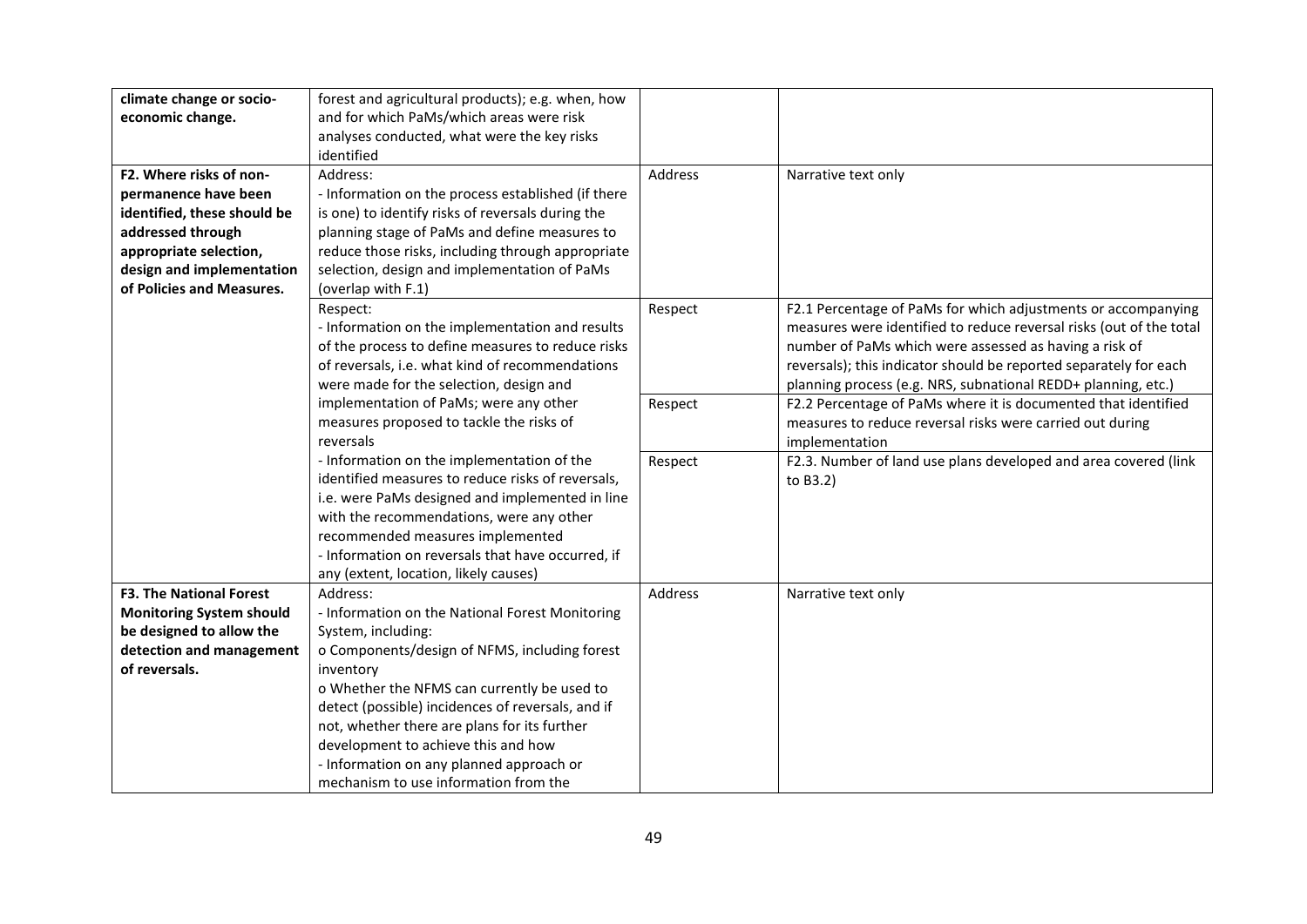|                                                                                                                                         | NFMS/subsequent reporting and analysis to                                                   |         |                                                                                                                                                                    |
|-----------------------------------------------------------------------------------------------------------------------------------------|---------------------------------------------------------------------------------------------|---------|--------------------------------------------------------------------------------------------------------------------------------------------------------------------|
|                                                                                                                                         | inform measures to manage reversals                                                         |         |                                                                                                                                                                    |
|                                                                                                                                         | Respect:                                                                                    | Respect | F3.1. Number of incidences of reversals detected and area                                                                                                          |
|                                                                                                                                         | - Information on the operation of the NFMS to                                               |         | affected, and number of incidences of reversals addressed                                                                                                          |
|                                                                                                                                         | detect reversals and inform their management,                                               |         | through subsequent management steps / area concerned                                                                                                               |
|                                                                                                                                         | e.g. what kind of incidences (if any) were                                                  |         |                                                                                                                                                                    |
|                                                                                                                                         | detected and how they were managed                                                          |         |                                                                                                                                                                    |
| <b>F4. Lessons learned from</b>                                                                                                         | Address:                                                                                    | Address | Narrative text only                                                                                                                                                |
| the detection of reversals                                                                                                              | - Information on any analysis/evaluation                                                    |         |                                                                                                                                                                    |
| should be reflected in the                                                                                                              | processes established to ensure that the reasons                                            |         |                                                                                                                                                                    |
| design of future Policies                                                                                                               | behind the occurrence of identified reversals are                                           |         |                                                                                                                                                                    |
| and Measures.                                                                                                                           | analysed and future PaMs are designed to avoid                                              |         |                                                                                                                                                                    |
|                                                                                                                                         | similar problems                                                                            |         |                                                                                                                                                                    |
|                                                                                                                                         | Respect:                                                                                    | Respect | F4.1. Number of modifications to PaMs and/or REDD+ processes                                                                                                       |
|                                                                                                                                         | - Information on lessons learned from the                                                   |         | to avoid future incidences of reversals                                                                                                                            |
|                                                                                                                                         | detection of reversals and how these have been                                              |         |                                                                                                                                                                    |
|                                                                                                                                         | reflected in changes to PaMs design and/or                                                  |         |                                                                                                                                                                    |
|                                                                                                                                         | implementation                                                                              |         |                                                                                                                                                                    |
| Principle G: REDD+ Policies and Measures in Myanmar should be designed and implemented to avoid or minimize displacement of emissions*. |                                                                                             |         |                                                                                                                                                                    |
|                                                                                                                                         |                                                                                             |         | * Displacement of emissions occurs when a REDD+ PaM successfully reduces emissions from one source or in one area, but at the same time causes increased emissions |
| from another source or area.                                                                                                            |                                                                                             |         |                                                                                                                                                                    |
|                                                                                                                                         |                                                                                             |         |                                                                                                                                                                    |
| G1. When the feasibility                                                                                                                | Address:                                                                                    | Address | Narrative text only                                                                                                                                                |
| and potential impacts of                                                                                                                | - Information on any definition/s of displacement                                           |         |                                                                                                                                                                    |
| proposed REDD+ Policies                                                                                                                 | relevant to Myanmar (e.g. from safeguards                                                   |         |                                                                                                                                                                    |
| and Measures are analysed,                                                                                                              | clarification, other mitigation initiatives)                                                |         |                                                                                                                                                                    |
| an analysis of risks of                                                                                                                 | - Information on approach taken to ensure that                                              |         |                                                                                                                                                                    |
| displacement of emissions                                                                                                               | feasibility and risks of displacement are analysed                                          |         |                                                                                                                                                                    |
| should be included; this                                                                                                                | for REDD+ PaMs, including how the analyses                                                  |         |                                                                                                                                                                    |
| should consider the                                                                                                                     | are/will be conducted                                                                       |         |                                                                                                                                                                    |
| possibility of indirect land                                                                                                            | Respect:                                                                                    | Respect | G1.1. Number of assessments/processes carried out to identify                                                                                                      |
| use change (land use                                                                                                                    | - Information on implementation and results of                                              |         | and analyse risks of displacement, including those related to                                                                                                      |
| shifting from one area to                                                                                                               | analyses of risks of displacement (including risks                                          |         | indirect land use change, shifts of pressures to non-forest                                                                                                        |
| another), as well as the                                                                                                                | linked to indirect land use change caused by                                                |         | ecosystems and shifts to emissions from non-land-based sources                                                                                                     |
| overall impact of a PaM on                                                                                                              | market factors, quota systems or land-related                                               |         | such as fossil fuels (and list of key risks identified in narrative text)                                                                                          |
| greenhouse gas emissions                                                                                                                | policies, displacement of pressures to non-forest                                           |         |                                                                                                                                                                    |
| (e.g. even PaMs that<br>successfully reduce                                                                                             | ecosystems, shifts between different sources of<br>emissions); e.g. when, how and for which |         |                                                                                                                                                                    |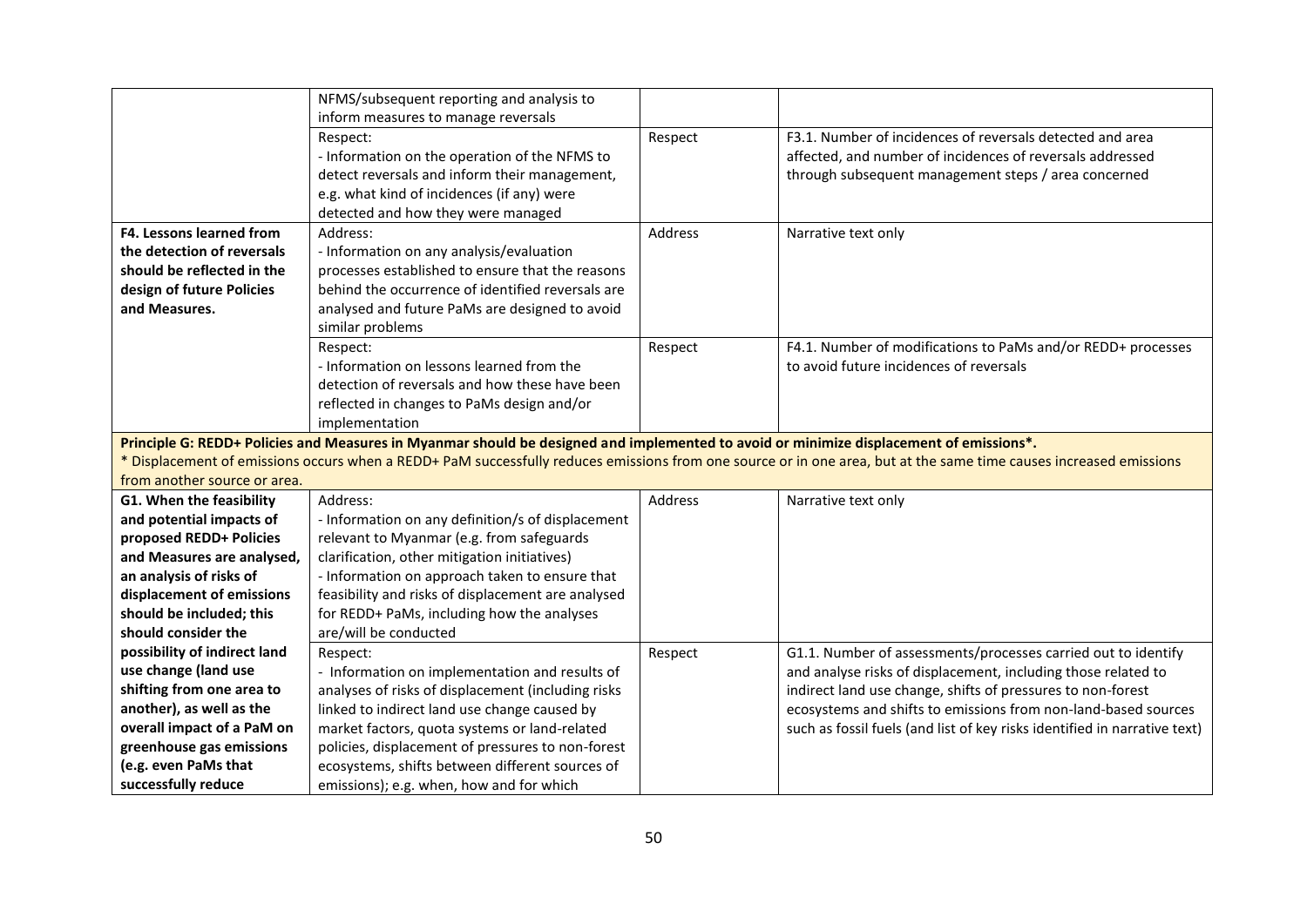| deforestation could have an     | PaMs/which areas were risk analyses conducted,                                                                                                                                                                                                                                                                                                                                                                                                                                                                                                                                                                                                                                          |                                          |                                                                                                                                                                                                                                                                                                                                                                                                                                                                                                                                                                                                                                                                              |
|---------------------------------|-----------------------------------------------------------------------------------------------------------------------------------------------------------------------------------------------------------------------------------------------------------------------------------------------------------------------------------------------------------------------------------------------------------------------------------------------------------------------------------------------------------------------------------------------------------------------------------------------------------------------------------------------------------------------------------------|------------------------------------------|------------------------------------------------------------------------------------------------------------------------------------------------------------------------------------------------------------------------------------------------------------------------------------------------------------------------------------------------------------------------------------------------------------------------------------------------------------------------------------------------------------------------------------------------------------------------------------------------------------------------------------------------------------------------------|
| adverse impact on               | what were the key risks identified                                                                                                                                                                                                                                                                                                                                                                                                                                                                                                                                                                                                                                                      |                                          |                                                                                                                                                                                                                                                                                                                                                                                                                                                                                                                                                                                                                                                                              |
| emissions if land use is        |                                                                                                                                                                                                                                                                                                                                                                                                                                                                                                                                                                                                                                                                                         |                                          |                                                                                                                                                                                                                                                                                                                                                                                                                                                                                                                                                                                                                                                                              |
| shifted to other ecosystems     |                                                                                                                                                                                                                                                                                                                                                                                                                                                                                                                                                                                                                                                                                         |                                          |                                                                                                                                                                                                                                                                                                                                                                                                                                                                                                                                                                                                                                                                              |
| that are rich in carbon, e.g.   |                                                                                                                                                                                                                                                                                                                                                                                                                                                                                                                                                                                                                                                                                         |                                          |                                                                                                                                                                                                                                                                                                                                                                                                                                                                                                                                                                                                                                                                              |
| peatlands, or if wood-based     |                                                                                                                                                                                                                                                                                                                                                                                                                                                                                                                                                                                                                                                                                         |                                          |                                                                                                                                                                                                                                                                                                                                                                                                                                                                                                                                                                                                                                                                              |
| fuels or products are           |                                                                                                                                                                                                                                                                                                                                                                                                                                                                                                                                                                                                                                                                                         |                                          |                                                                                                                                                                                                                                                                                                                                                                                                                                                                                                                                                                                                                                                                              |
| replaced with alternatives      |                                                                                                                                                                                                                                                                                                                                                                                                                                                                                                                                                                                                                                                                                         |                                          |                                                                                                                                                                                                                                                                                                                                                                                                                                                                                                                                                                                                                                                                              |
| that themselves cause high      |                                                                                                                                                                                                                                                                                                                                                                                                                                                                                                                                                                                                                                                                                         |                                          |                                                                                                                                                                                                                                                                                                                                                                                                                                                                                                                                                                                                                                                                              |
| emissions).                     |                                                                                                                                                                                                                                                                                                                                                                                                                                                                                                                                                                                                                                                                                         |                                          |                                                                                                                                                                                                                                                                                                                                                                                                                                                                                                                                                                                                                                                                              |
| G2. Where risks of              | Address:                                                                                                                                                                                                                                                                                                                                                                                                                                                                                                                                                                                                                                                                                | Address                                  | Narrative text only                                                                                                                                                                                                                                                                                                                                                                                                                                                                                                                                                                                                                                                          |
| emissions displacement          | - Information on the process established (if there                                                                                                                                                                                                                                                                                                                                                                                                                                                                                                                                                                                                                                      |                                          |                                                                                                                                                                                                                                                                                                                                                                                                                                                                                                                                                                                                                                                                              |
| have been identified, these     | is one) to identify risks of displacement during                                                                                                                                                                                                                                                                                                                                                                                                                                                                                                                                                                                                                                        |                                          |                                                                                                                                                                                                                                                                                                                                                                                                                                                                                                                                                                                                                                                                              |
| should be addressed             | the planning stage of PaMs and define measures                                                                                                                                                                                                                                                                                                                                                                                                                                                                                                                                                                                                                                          |                                          |                                                                                                                                                                                                                                                                                                                                                                                                                                                                                                                                                                                                                                                                              |
| through appropriate             | to reduce those risks, including through                                                                                                                                                                                                                                                                                                                                                                                                                                                                                                                                                                                                                                                |                                          |                                                                                                                                                                                                                                                                                                                                                                                                                                                                                                                                                                                                                                                                              |
| selection, design and           | appropriate selection, design and                                                                                                                                                                                                                                                                                                                                                                                                                                                                                                                                                                                                                                                       |                                          |                                                                                                                                                                                                                                                                                                                                                                                                                                                                                                                                                                                                                                                                              |
| implementation of Policies      | implementation of PaMs (overlap with G.1)                                                                                                                                                                                                                                                                                                                                                                                                                                                                                                                                                                                                                                               |                                          |                                                                                                                                                                                                                                                                                                                                                                                                                                                                                                                                                                                                                                                                              |
| and Measures.                   | Respect:<br>- Information on the implementation and results<br>of the process to define measures to reduce risks<br>of emissions displacement, i.e. what kind of<br>recommendations were made for the selection,<br>design and implementation of PaMs; were any<br>other measures proposed to tackle the risks of<br>displacement<br>- Information on the implementation of the<br>identified measures to reduce risks of<br>displacement, i.e. were PaMs designed and<br>implemented in line with the recommendations,<br>were any other recommended measures<br>implemented<br>- Information on emissions displacement that has<br>occurred, if any (extent, location, likely causes) | Respect<br>Respect<br>Respect<br>Respect | G2.1 Percentage of PaMs for which adjustments or accompanying<br>measures were identified to reduce risks of displacement (out of<br>the total number of PaMs which were assessed as having a risk of<br>displacement); this indicator should be reported separately for<br>each planning process (e.g. NRS, subnational REDD+ planning,<br>etc.)<br>G.2.2. Percentage of PaMs where it is documented that identified<br>measures to reduce displacement risks were carried out during<br>implementation.<br>G2.3. Alternative livelihoods/sustainable livelihoods schemes (link<br>to E4.2)<br>G2.4. Number of land use plans developed and area covered (link<br>to $B3.2$ |
| <b>G3. The National Forest</b>  | Address:                                                                                                                                                                                                                                                                                                                                                                                                                                                                                                                                                                                                                                                                                | Address                                  | Narrative text only                                                                                                                                                                                                                                                                                                                                                                                                                                                                                                                                                                                                                                                          |
| <b>Monitoring System should</b> | - Information on the National Forest Monitoring                                                                                                                                                                                                                                                                                                                                                                                                                                                                                                                                                                                                                                         |                                          |                                                                                                                                                                                                                                                                                                                                                                                                                                                                                                                                                                                                                                                                              |
| be designed to allow the        | System, including:                                                                                                                                                                                                                                                                                                                                                                                                                                                                                                                                                                                                                                                                      |                                          |                                                                                                                                                                                                                                                                                                                                                                                                                                                                                                                                                                                                                                                                              |
| detection and management        | o Components/design of NFMS, including forest                                                                                                                                                                                                                                                                                                                                                                                                                                                                                                                                                                                                                                           |                                          |                                                                                                                                                                                                                                                                                                                                                                                                                                                                                                                                                                                                                                                                              |
| of emissions displacement       | inventory                                                                                                                                                                                                                                                                                                                                                                                                                                                                                                                                                                                                                                                                               |                                          |                                                                                                                                                                                                                                                                                                                                                                                                                                                                                                                                                                                                                                                                              |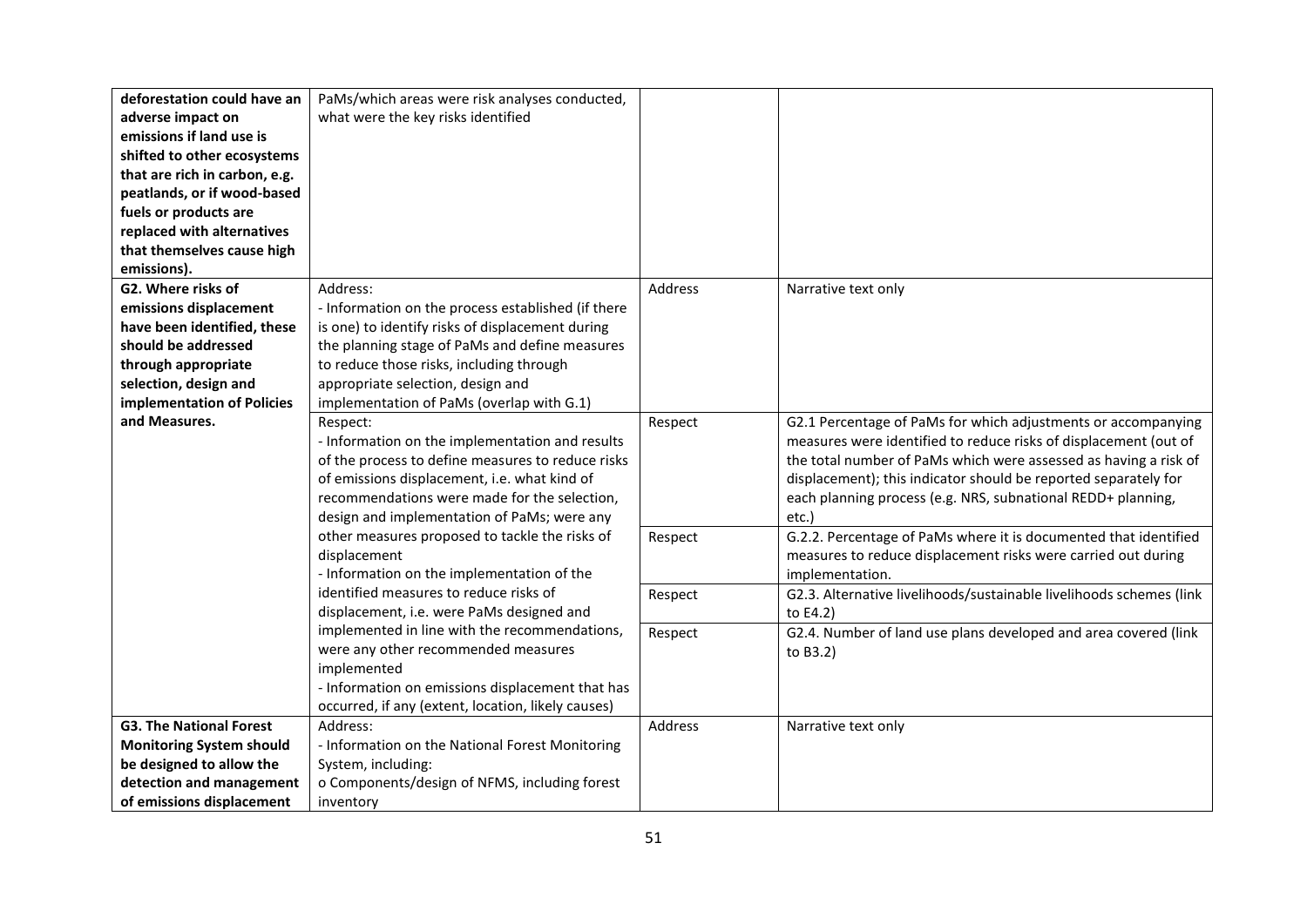| caused by indirect land use | o Whether the NFMS can currently be used to      |                |                                                              |
|-----------------------------|--------------------------------------------------|----------------|--------------------------------------------------------------|
| change.                     | detect (possible) incidences of displacement; if |                |                                                              |
|                             | yes, how (e.g. how causes of (indirect) land use |                |                                                              |
|                             | change will be analysed), and if not, whether    |                |                                                              |
|                             | there are plans for its further development to   |                |                                                              |
|                             | achieve this and how                             |                |                                                              |
|                             | Information on any planned approach or           |                |                                                              |
|                             | mechanism to use information from the            |                |                                                              |
|                             | NFMS/subsequent reporting and analysis to        |                |                                                              |
|                             | inform measures to manage displacement           |                |                                                              |
|                             | Respect:                                         | Respect        | G3.1. Number of incidences of displacement detected and area |
|                             | - Information on the operation of the NFMS to    |                | affected; number of incidences of displacement addressed     |
|                             | detect incidences of emissions displacement and  |                | through subsequent management steps, and area concerned      |
|                             | inform their management, e.g. what kind of       |                |                                                              |
|                             | incidences (if any) were detected and how they   |                |                                                              |
|                             | were managed                                     |                |                                                              |
| G4. Lessons learned from    | Address:                                         | <b>Address</b> | Narrative text only                                          |
| the detection of emissions  | - Information on any analysis/evaluation         |                |                                                              |
| displacement should be      | processes established to ensure that the reasons |                |                                                              |
| reflected in the design of  | behind the occurrence of identified cases of     |                |                                                              |
| future Policies and         | displacement are analyzed and future PaMs are    |                |                                                              |
| Measures.                   | designed to avoid similar problems               |                |                                                              |
|                             | Respect:                                         | Respect        | G4.1. Number of modifications to PaMs and/or REDD+ processes |
|                             | - Information on lessons learned from the        |                | to avoid future incidences of reversals                      |
|                             | detection of displacement and how these have     |                |                                                              |
|                             | been reflected in changes to PaMs design and/or  |                |                                                              |
|                             | implementation                                   |                |                                                              |
|                             | - Information on the underlying causes of        |                |                                                              |
|                             | displacement identified (e.g. logging, LUC,      |                |                                                              |
|                             | underlying drivers)                              |                |                                                              |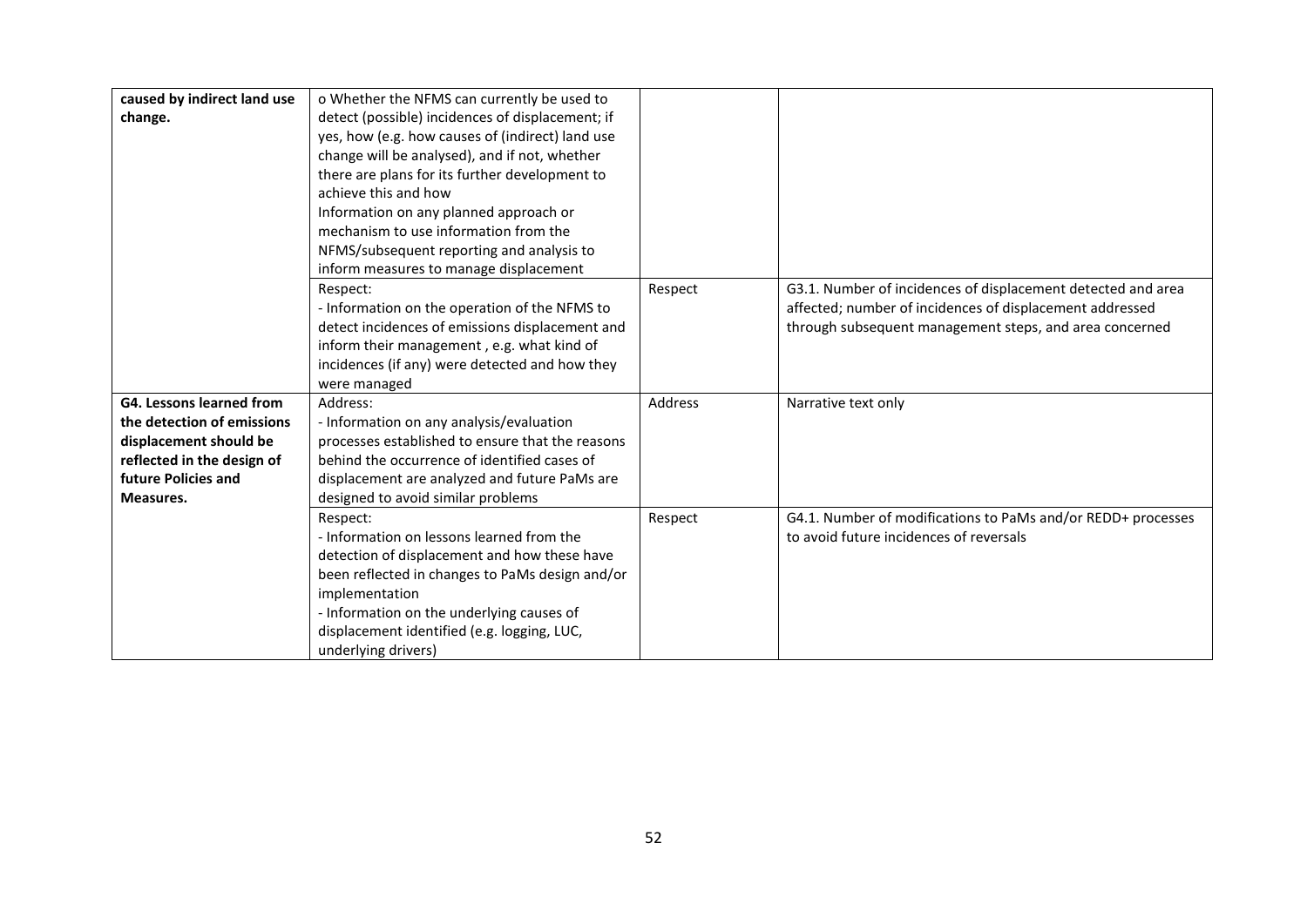# <span id="page-52-0"></span>Annex 3: Possible linkages between NFI, NFMS and SIS

Discussions explored potential linkages between the NFI/NFMS on one side and the SIS on the other side, starting from the review of information needs for the SIS.

A number of safeguards-related information needs could be met through the NFI/NFMS. However, in most instances this would require additional efforts in data collection, data processing or development of methodologies and protocols.

We grouped the information needs into two categories, based on how difficult it would be to develop the information through the NFI/NFMS.

The outcomes from our discussion are presented in the tables below, as an input to future work on SIS design/operationalization. Prioritization will most likely be needed, and could be undertaken based on the relative importance of information needs for the SIS (and the implementation of safeguards more widely), as well as the amount of effort needed to obtain the information.

### **1) Information needs that should be possible to meet with limited effort, based on current expectations for the NFI/NFMS**

| <b>Information need</b> | <b>Possible NFI/NFMS contribution and</b>      | <b>Suggested next steps</b>               |
|-------------------------|------------------------------------------------|-------------------------------------------|
|                         | further work needed                            |                                           |
| REDD+ outcomes in       | Many parameters measured by the NFI            | • Extract statements on objectives        |
| relation to forest      | could be useful here. Main remaining task      | from most recent forest policy            |
| policy objectives, e.g. | would be to select the most relevant ones      | documents                                 |
| forest area in          | and identify a suitable approach for linking   | · Identify a small/manageable set of      |
| permanent forest        | observed changes to REDD+                      | NFI parameters to be used in the SIS      |
| estate, growth rates    | implementation (could be a qualitative         | • Choose approach for linking change      |
| of important forest     | assessment by experts or a full quantitative   | to REDD+ (qualitative assessment          |
| types (such as teak),   | analysis, and draw on comparison with past     | most likely to be appropriate for SIS     |
| timber quantity and     | trends or, for site-based PaMs, comparison     | phase 1)                                  |
| quality                 | of REDD+ with non-REDD+ areas).                |                                           |
| REDD+ outcomes in       | The relevant information (emissions from       | • No further development needed at        |
| relation to policy      | forests as compared to FREL) will be           | this stage - logistic issues like timing  |
| objectives on climate   | developed for the National Greenhouse Gas      | of reporting cycles to be considered      |
| change mitigation       | Inventory and REDD+ reporting, based on        | later.                                    |
|                         | data from the NFMS.                            |                                           |
| REDD+ outcomes in       | If policy documents on climate change          | • Check policy documents on               |
| relation to policy      | adaptation identify objectives or actions      | adaptation for relevant objectives /      |
| objectives on climate   | related to forests (or specific forest areas / | actions                                   |
| change adaptation       | forest types), it should be straightforward to | • If forest-related objectives or actions |
|                         | use NFMS data in combination with data on      | exist, choose approach for                |
|                         | REDD+ implementation to demonstrate if         | demonstrating the contribution            |
|                         | REDD+ is contributing to these.                | made by REDD+                             |
| REDD+ outcomes in       | Some currently planned NFI parameters          | • Check implications of NFI sample        |
| relation to             | could be relevant (e.g. soil organic carbon)   | density for possibility to use NFI        |
| environmental policy    | and further relevant parameters could be       | environmental parameters for SIS          |
| objectives              | added to NFI design (e.g. evidence of          | (low priority)                            |
|                         | ongoing soil erosion, water quality), but it   | • Check if ECD or FD have data on         |
|                         | seems likely that sample density would be      | environmentally sensitive areas (e.g.     |
|                         | too low to allow conclusions on REDD+          | watershed protection areas), or           |
|                         | impacts.                                       | plans to develop such information         |
|                         |                                                | • If data on environmentally sensitive    |
|                         | If environmentally sensitive areas have        | areas exists, choose approach for         |
|                         | been identified, data from the NFMS could      | demonstrating the contribution            |
|                         | be used in a similar way as for climate        |                                           |
|                         | change adaptation, to demonstrate that         |                                           |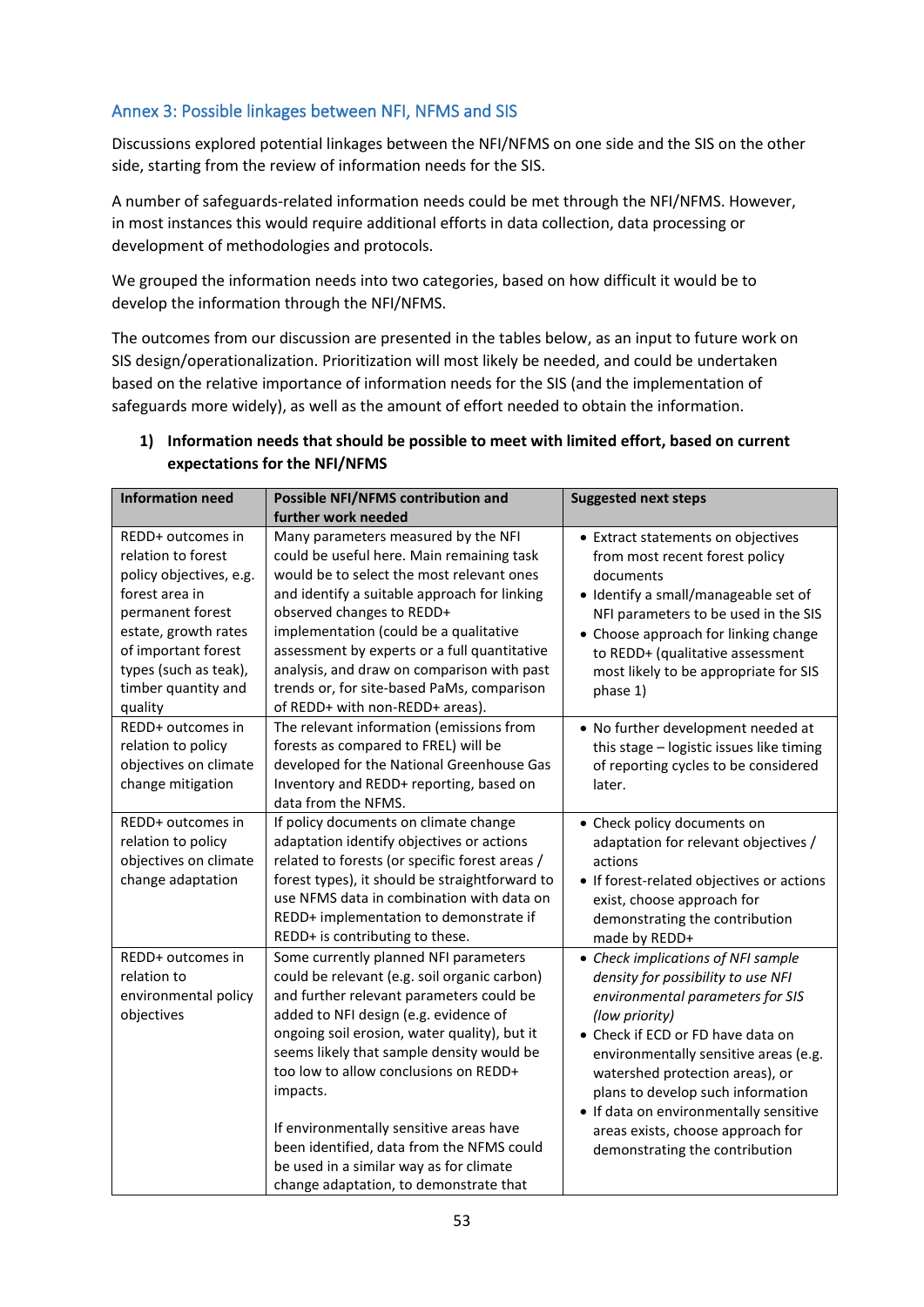|                         | REDD+ is contributing to good                                                          | made by REDD+ to their                                                            |
|-------------------------|----------------------------------------------------------------------------------------|-----------------------------------------------------------------------------------|
|                         | environmental status (e.g. maintaining or<br>restoring forest cover) in those areas.   | conservation                                                                      |
| REDD+ impacts on        | This links closely to point above on                                                   | • Check if ECD or FD have data on                                                 |
| areas of high value     | environmentally sensitive areas. If areas                                              | environmentally sensitive areas, and                                              |
| for ecosystem           | providing key forest ecosystem services                                                | if they can be considered                                                         |
| services (in particular | have been identified in a systematic way,                                              | representative for areas of high                                                  |
| conservation of soil    | data from the NFMS could be used to                                                    | value for ecosystem services                                                      |
| and water resources)    | demonstrate the impacts of REDD+ on these                                              | • Check if other suitable datasets on                                             |
|                         | areas.                                                                                 | areas providing important ecosystem                                               |
|                         |                                                                                        | services exist or could be developed<br>(e.g. NFI could be used in future to      |
|                         |                                                                                        | identify areas providing important                                                |
|                         |                                                                                        | NTFPs, MTE may have data on areas                                                 |
|                         |                                                                                        | suitable for ecotourism)                                                          |
|                         |                                                                                        | • If appropriate data on areas of high                                            |
|                         |                                                                                        | value for ecosystem services exists or                                            |
|                         |                                                                                        | can be produced, develop approach                                                 |
|                         |                                                                                        | for demonstrating REDD+ impacts on<br>these areas                                 |
| REDD+ outcomes in       | Data from NFMS could be used to                                                        | • Check which maps of important                                                   |
| relation to             | demonstrate that REDD+ is contributing to                                              | areas for biodiversity are recognized                                             |
| biodiversity policy     | the conservation or restoration of forests in                                          | by the government                                                                 |
| objectives              | key areas for biodiversity.                                                            | • Choose approach for demonstrating                                               |
|                         |                                                                                        | the contribution made by REDD+ to                                                 |
|                         | Data on tree diversity is included in current<br>NFI design; methods for deriving      | conservation of those areas                                                       |
|                         | biodiversity information from forest                                                   | • Check if NFI sample density will allow<br>tree diversity information to be used |
|                         | structure parameters could be developed                                                | as an indicator for the SIS                                                       |
|                         | but would require some effort (e.g.                                                    | • Assess effort needed to develop                                                 |
|                         | calibration, permanent plots); collecting                                              | biodiversity indicators based on                                                  |
|                         | animal biodiversity data would likely require                                          | forest structure                                                                  |
|                         | significantly increased effort and seems                                               |                                                                                   |
| REDD+ impacts on        | difficult to accommodate within NFI.<br>There is currently no coherent dataset on      | • Check if suitable approaches and                                                |
| habitat connectivity    | areas important for habitat connectivity in                                            | input data (e.g. data on distribution                                             |
|                         | Myanmar. However, if such areas were                                                   | of different habitats) exist that would                                           |
|                         | mapped, it should be relatively                                                        | allow the identification of areas                                                 |
|                         | straightforward to use data from the NFMS                                              | important for habitat connectivity, or                                            |
|                         | to demonstrate impacts of REDD+ in terms                                               | the calculation of an index of habitat                                            |
|                         | of conserving or restoring forests in these<br>areas. Data from the NFMS could also be | connectivity. Note that there may be<br>work from other countries in the          |
|                         | used to calculate a connectivity index, if an                                          | region that can be drawn upon (e.g.                                               |
|                         | appropriate method was identified.                                                     | thinking around a forest                                                          |
|                         |                                                                                        | fragmentation index for Viet Nam).                                                |
|                         |                                                                                        | • Assess effort needed to develop                                                 |
|                         |                                                                                        | maps of areas important for habitat                                               |
|                         |                                                                                        | connectivity or a method for                                                      |
| REDD+ outcomes in       | If forest areas important for disaster risk                                            | calculating a connectivity index.<br>• Check if policy documents on               |
| relation to objectives  | reduction have been identified, data from                                              | disaster risk reduction include                                                   |
| of disaster risk        | the NFMS could be used in a similar way as                                             | objectives or actions related to forest                                           |
| reduction policies      | for climate change adaptation, to                                                      | • If forest-related objectives or actions                                         |
|                         | demonstrate that REDD+ is contributing to                                              | exist, choose approach for                                                        |
|                         | good environmental status (e.g. maintaining                                            | demonstrating the contribution                                                    |
|                         | or restoring forest cover) in those areas.                                             | made by REDD+                                                                     |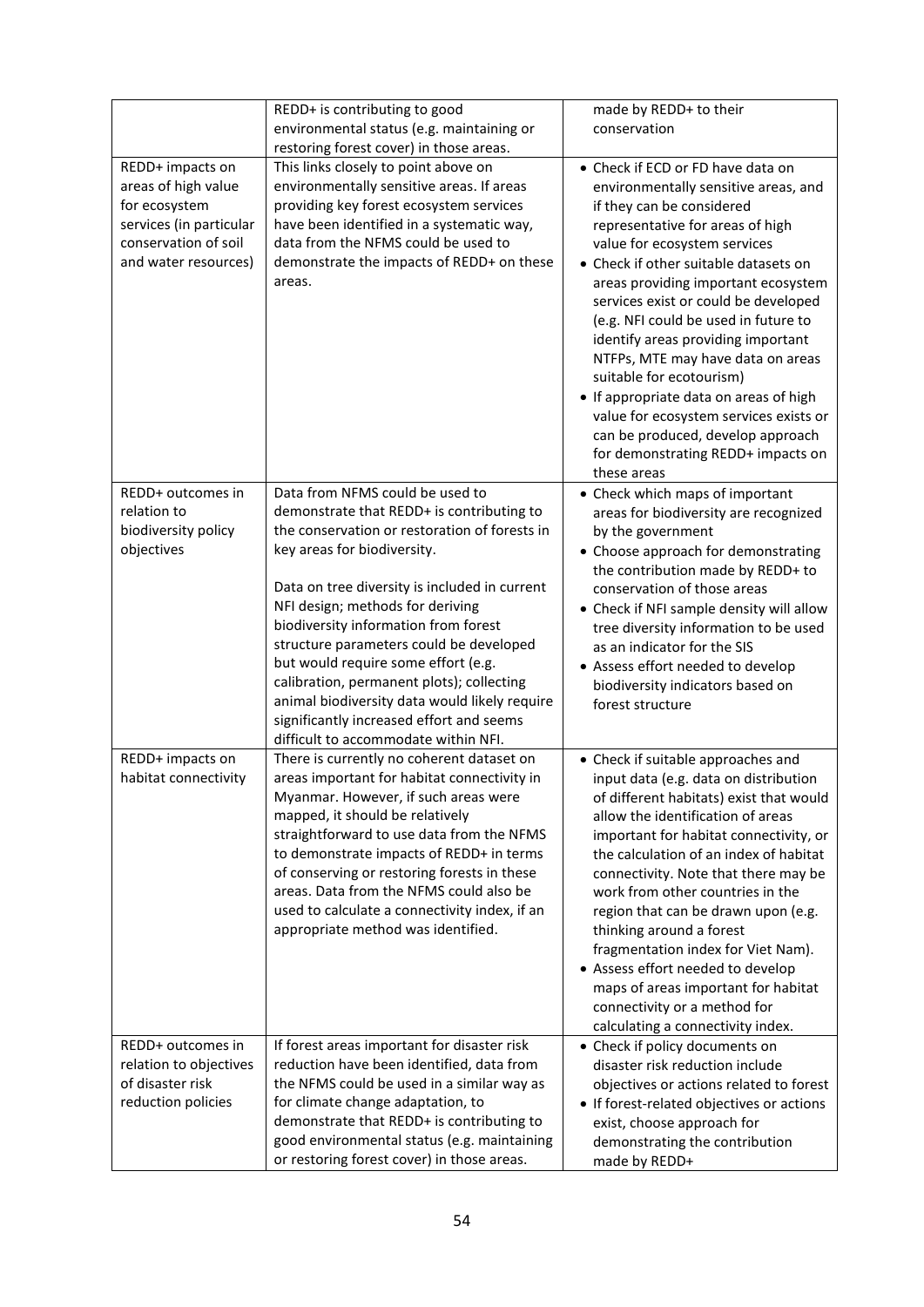| REDD+ outcomes in<br>relation to objectives<br>of policies on land<br>degradation and<br>desertification | If information on degraded forest areas or<br>forest areas at risk from desertification and<br>land degradation is available, data from the<br>NFMS could be used in a similar way as for<br>climate change adaptation, to demonstrate<br>that REDD+ is contributing to good<br>environmental status (e.g. maintaining or<br>restoring forest cover) in those areas.<br>Methods for assessing structural<br>degradation of forests could be developed<br>for the NFI, but would require some effort.                                                                                                                                                                                                                                                                                                                                                                                                                                                                                                                                                                                                                                                                                                                                                                                                                                                                                                                                                       | • Check if degraded forest areas or<br>forest areas at risk from land<br>degradation have been identified<br>(the input data for the restoration<br>opportunities map developed by<br>IUCN and FD could be relevant here)<br>• If data on such areas exists, choose<br>approach for demonstrating the<br>contribution made by REDD+ to their<br>conservation<br>• Assess effort needed to develop<br>methods for assessing structural<br>degradation of forests on NFI plots                                                                                                                                                                                                                                                                                                                                                                 |
|----------------------------------------------------------------------------------------------------------|------------------------------------------------------------------------------------------------------------------------------------------------------------------------------------------------------------------------------------------------------------------------------------------------------------------------------------------------------------------------------------------------------------------------------------------------------------------------------------------------------------------------------------------------------------------------------------------------------------------------------------------------------------------------------------------------------------------------------------------------------------------------------------------------------------------------------------------------------------------------------------------------------------------------------------------------------------------------------------------------------------------------------------------------------------------------------------------------------------------------------------------------------------------------------------------------------------------------------------------------------------------------------------------------------------------------------------------------------------------------------------------------------------------------------------------------------------|----------------------------------------------------------------------------------------------------------------------------------------------------------------------------------------------------------------------------------------------------------------------------------------------------------------------------------------------------------------------------------------------------------------------------------------------------------------------------------------------------------------------------------------------------------------------------------------------------------------------------------------------------------------------------------------------------------------------------------------------------------------------------------------------------------------------------------------------|
| REDD+ outcomes in<br>relation to the<br>coverage and quality<br>of natural forests.                      | The NFI and NFMS could relatively easily<br>provide information on trends in natural<br>forest cover, but definitions are needed to<br>distinguish between natural forest and<br>plantations; this is likely to be particularly<br>difficult in the case of restored forest. It<br>might be possible to define 'natural forest'<br>based on the NFI categories (e.g. all forest<br>areas that are not identified as forest<br>plantations could be considered natural, or<br>conversely, all forests that are not assigned<br>to a forest type could be considered non-<br>natural.) Note that the definitions also need<br>to be applicable to 'trees outside forest'.<br>Monitoring changes in the quality of natural<br>forests (e.g. degraded / slightly degraded /<br>not degraded) through the NFI/NFMS is<br>likely to require further methodology<br>development.<br>Assessing the impact of REDD+ PaMs on the<br>coverage and quality of natural forests<br>(especially to demonstrate that REDD+<br>PaMs have not led to the conversion of<br>natural forests) should be possible if<br>NFI/NFMS data is combined with data on<br>REDD+ implementation and/or data on non-<br>forest land cover/land use. However, this<br>will require further methodology<br>development (e.g. development of<br>protocols for analysis of causes when<br>instances of natural forest conversion in<br>REDD+ areas are detected, definition of<br>thresholds). | • Prepare proposals for a working<br>definition of 'natural forest' and seek<br>consensus on the definition that<br>should be used in the context of<br>safeguard E. (Bearing in mind the<br>need for compatibility with other<br>mapping efforts and statistics, both<br>within and beyond the REDD+<br>process.)<br>• Choose approach for measuring and<br>reporting trends in natural forest<br>cover.<br>• Assess effort needed to develop<br>methodologies for monitoring<br>natural forest quality through the<br>NFI/NFMS.<br>• Assess effort needed to develop<br>methodologies for assessing the<br>impact of REDD+ PaMs on natural<br>forests, especially with a view to<br>detecting cases of natural forest<br>conversion through REDD+ PaMs.<br>• Choose approach for assessing<br>impacts of REDD+ PaMs on natural<br>forests. |

# **2) Information needs that could be met with significant further efforts in methodology development, adjustments to NFI/NFMS design and/or additional funding**

| Information need  | Possible NFI/NFMS contribution and           | <b>Suggested next steps</b>          |
|-------------------|----------------------------------------------|--------------------------------------|
|                   | further work needed                          |                                      |
| REDD+ outcomes in | Inclusion of socio-economic component in     | • Data requirements for SIS and Sol  |
| relation to       | either NFI or NFMS is not currently planned. | could be included in making the case |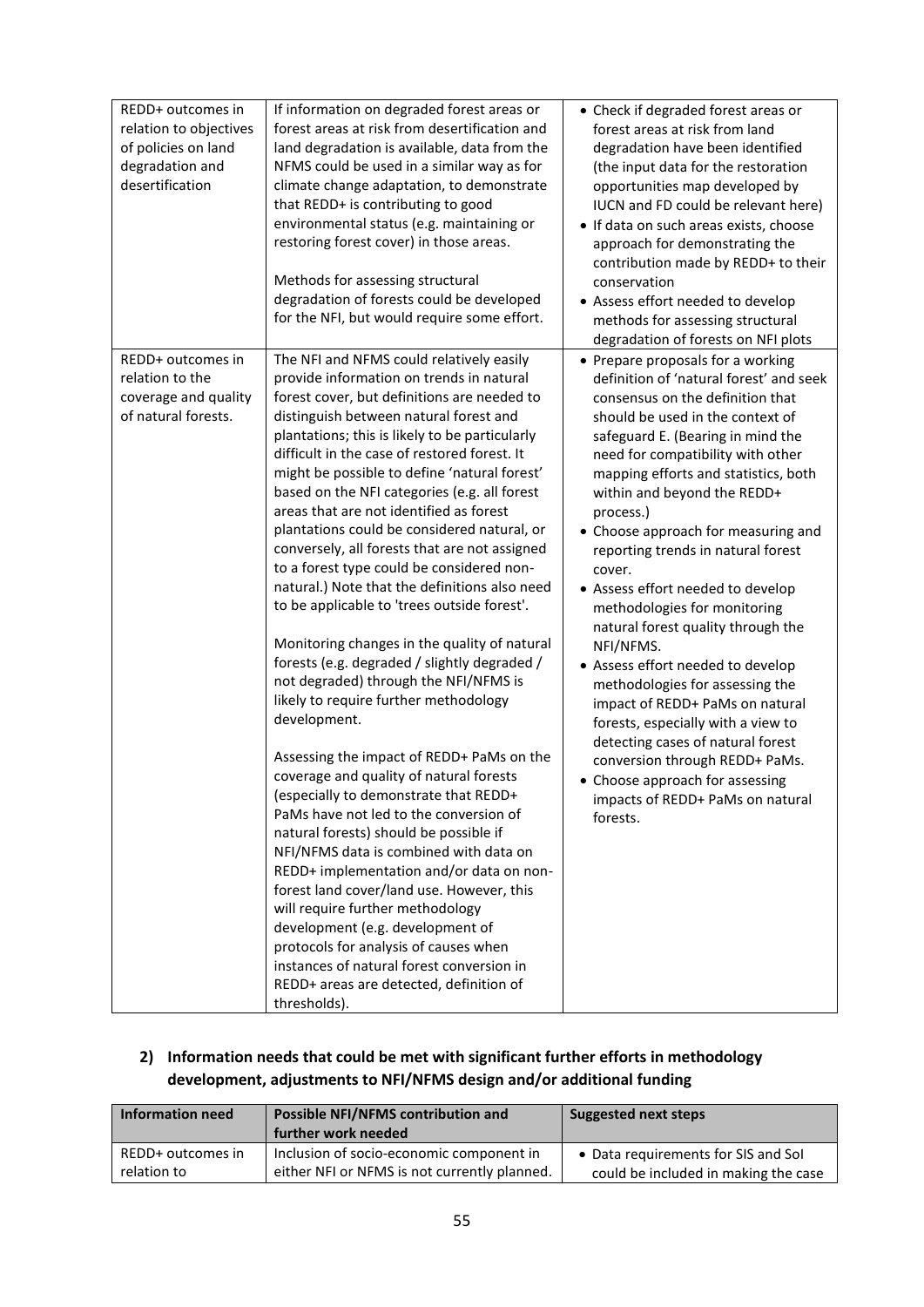| sustainable<br>development<br>objectives                                                                                                                   | If such a component is included, it should<br>be straightforward to include parameters<br>relevant for the SIS, e.g. data on household<br>incomes, access to NTFPs, key livelihood<br>activities, environment-related health<br>issues. Implications of sample density for<br>the strength of results would need to be<br>considered.                                                                                                                                                                                                                                                                                    | for socio-economic component of<br>NFI/NFMS?<br>• If socio-economic component<br>becomes a reality, coordinate to<br>agree on feasible and meaningful<br>parameters to include.                                                                                              |
|------------------------------------------------------------------------------------------------------------------------------------------------------------|--------------------------------------------------------------------------------------------------------------------------------------------------------------------------------------------------------------------------------------------------------------------------------------------------------------------------------------------------------------------------------------------------------------------------------------------------------------------------------------------------------------------------------------------------------------------------------------------------------------------------|------------------------------------------------------------------------------------------------------------------------------------------------------------------------------------------------------------------------------------------------------------------------------|
| REDD+ impacts on<br>the well-being of<br>poor, vulnerable<br>and/or marginalized<br>groups                                                                 | This links closely to point above on<br>sustainable development objectives. If a<br>socio-economic component for NFI or<br>NFMS is developed, it should be<br>straightforward to disaggregate data so that<br>trends in the well-being of poor, vulnerable<br>and/or marginalized groups can be<br>detected. Definitions would need to be<br>developed to identify poor, vulnerable and<br>marginalized groups.                                                                                                                                                                                                          | • If socio-economic component<br>becomes a reality, develop<br>definitions of poor, vulnerable and<br>marginalized groups, and coordinate<br>on areas where disaggregated data is<br>useful for the SIS.                                                                     |
| REDD+ outcomes in<br>relation to objectives<br>on gender equality                                                                                          | If a socio-economic component for NFI or<br>NFMS is developed, this would most likely<br>be designed to allow for gender<br>disaggregation of the data                                                                                                                                                                                                                                                                                                                                                                                                                                                                   | • If socio-economic component<br>becomes a reality, coordinate on<br>areas where gender-disaggregated<br>data is useful.                                                                                                                                                     |
| REDD+ outcomes in<br>relation to<br>transparency,<br>accountability and<br>rule of law in forest<br>governance                                             | So far, a governance component has not yet<br>been proposed for either the NFI or NFMS;<br>however, it would be technically possible to<br>include such a component in future, e.g.<br>using the World Bank/FAO/Chatham House<br>framework to identify indicators of forest<br>governance, e.g. on illegal logging, decision<br>making on land use, administrative reach of<br>forest department                                                                                                                                                                                                                         | • Data requirements for SIS could be<br>included in making the case for a<br>governance component of NFI/NFMS<br>• If governance component becomes a<br>reality, coordinate to agree on<br>feasible and meaningful parameters<br>to include.                                 |
| REDD+ outcomes in<br>relation to cultural<br>heritage and<br>customary practices<br>of indigenous<br>peoples and local<br>communities                      | If a socio-economic component for NFI or<br>NFMS is developed, this could be designed<br>to include indicators on cultural heritage<br>(e.g. cultural values of the forest) or<br>customary practices (e.g. traditional land<br>uses)                                                                                                                                                                                                                                                                                                                                                                                    | • If socio-economic component<br>becomes a reality, coordinate to<br>agree on feasible and meaningful<br>parameters to include.                                                                                                                                              |
| Occurrence of<br>reversals (i.e.<br>reversals of<br>emissions reductions<br>against business-as-<br>usual, or reversals of<br>carbon stock<br>enhancement) | NFMS data could be used to detect<br>occurrence of reversals, but need to<br>develop definitions (e.g. should reversals<br>due to 'natural' causes be included?) and<br>methodologies. Methodology development<br>easier for national level than subnational,<br>and likely to be easier for carbon stock<br>enhancement than for emission reductions.<br>(How to separate reversal of achieved<br>emission reductions from expected<br>increases in business-as-usual emissions or<br>failure to reduce emissions further?) M&E<br>of individual PaMs could help with the<br>identification of area-specific baselines. | • Assess effort needed for<br>methodology development and<br>implementation, and identify<br>funding.<br>• Develop definitions and<br>methods/protocols to detect<br>occurrences of reversals at a<br>resolution that is meaningful to<br>inform application of safeguard F. |
| Causes of reversals                                                                                                                                        | A methodology for identifying causes of<br>reversals would need to be developed, and<br>would likely require the use of data from<br>other sources (e.g. data on non-forest land<br>cover/land use, data from site-level                                                                                                                                                                                                                                                                                                                                                                                                 | • Assess effort needed for<br>methodology development and<br>implementation, and identify<br>funding.                                                                                                                                                                        |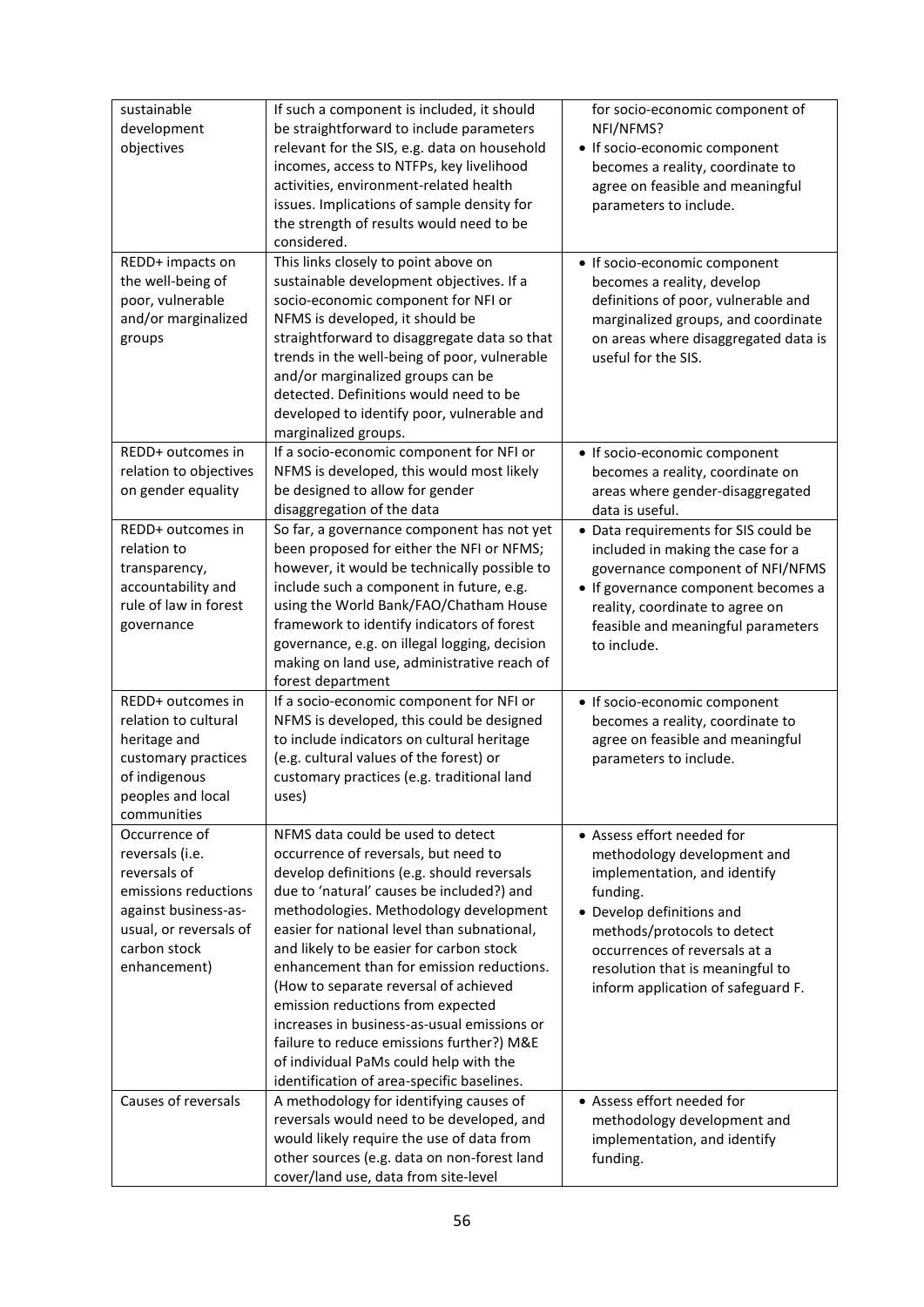|                                                                     | surveys). Thresholds for triggering an<br>analysis of causes should be identified.                                                                                                                                                                                                                                                                                                                                                                                                                                                                                            | • Develop definitions and<br>methods/protocols to analyse causes<br>of reversals, at least for major cases.                                                                                                                           |
|---------------------------------------------------------------------|-------------------------------------------------------------------------------------------------------------------------------------------------------------------------------------------------------------------------------------------------------------------------------------------------------------------------------------------------------------------------------------------------------------------------------------------------------------------------------------------------------------------------------------------------------------------------------|---------------------------------------------------------------------------------------------------------------------------------------------------------------------------------------------------------------------------------------|
| Occurrence and<br>causal mechanisms<br>of emissions<br>displacement | NFMS data could be used to detect<br>occurrence of emissions displacement<br>(except for cross-border displacement), but<br>need to develop definitions and<br>methodologies/protocols. It is likely that<br>data from other sources will also be<br>required for the analysis (e.g. data on non-<br>forest land cover/land use, information on<br>the main land uses targeted by PaMs).<br>Automated analysis of time series data<br>could be used to identify areas that may<br>have been affected by emissions<br>displacement and should be subject to<br>further review. | • Assess effort needed for<br>methodology development and<br>implementation, and identify<br>funding.<br>• Develop definitions and<br>methods/protocols to detect and<br>analyse emissions displacement, at<br>least for major cases. |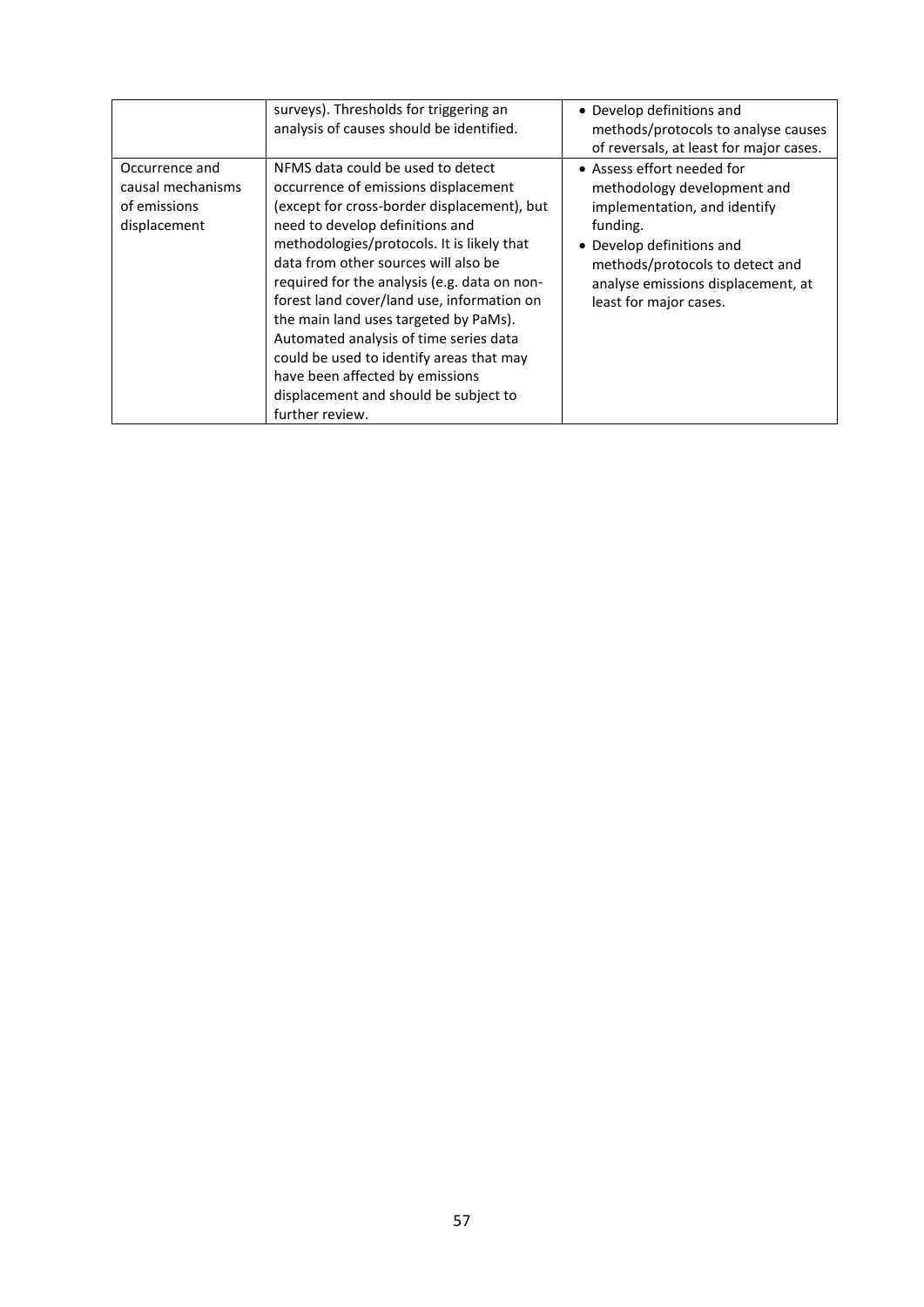#### <span id="page-57-0"></span>Annex 4: Possible linkages between REDD+ M&E and the SIS in Myanmar

#### Background

Like a lot of other countries, Myanmar is considering options for a system to monitor and evaluate the implementation of REDD+ PaMs. A monitoring and evaluation (M&E) system for REDD+ can serve a number of objectives, including to obtain information on:

- o Whether the **timing and scale of PaMs implementation** is on track as foreseen in strategies and plans (e.g. whether targets set in policy documents or work plans are being met)
- o Whether agreed **procedures or standards for PaMs implementation** are being followed (e.g. whether FPIC processes are being conducted for those PaMs that require them)
- o Whether PaMs are having the **intended results** (e.g. whether firewood extraction rates and associated levels of forest degradation are decreasing), and
- o What factors might be **contributing to observed successes or failures** (e.g. identifying the possible causes if land users do not comply with zonations agreed through a planning process).

This information can be used to identify strengths and weaknesses in REDD+ implementation, so that difficulties can be addressed and successes can be built on.

Many of the details of Myanmar's M&E system for REDD+ are currently under development (e.g. with regard to monitoring parameters/topics, distribution of responsibilities, institutional arrangements, etc.). It is anticipated that for site-based PaMs (as opposed to national-level PaMs targeting legal reforms, institutional strengthening, etc.), those who implement interventions on the ground will be expected to collect and report some information on their activities and related outcomes. On the government side, it will be the responsibility of the lead agency/ies of each PaM to provide data, with local CSO's invited to undertake validation, if appropriate.

#### Possible areas of synergy between REDD+ M&E and the Safeguards Information System (SIS)

The UNFCCC decisions on SIS require countries to provide information on:

- **how safeguards are addressed** (e.g. what legal and institutional arrangements, capacities and resources exist or are being put in place to support the implementation of safeguards), and
- **how safeguards are respected** (i.e. whether the actual implementation of REDD+ PaMs is in line with the safeguards, and whether the intended outcomes are achieved in terms of delivering social and environmental benefits and avoiding risks).

The potential for synergy between REDD+ M&E and the collection of information for the SIS is related particularly to the second aspect, i.e. how safeguards are 'respected'.

Information on implementation and results of REDD+ PaMs can be useful for the SIS in two ways:

- By **demonstrating directly** that PaMs are implemented in line with the safeguards (e.g. in terms of their location, procedures and practices) and are having positive social and environmental results
- By supporting the **interpretation of social and environmental data from other sources**, e.g. facilitating an assessment of whether or not REDD+ PaMs are likely to have contributed to observed trends in poverty rates, social stability, water quality, biodiversity, etc.

In many cases, the same information can serve the objectives of both the M&E system and the SIS. For example, information on the specific practices applied in REDD+ PaMs (e.g. in order to establish agroforestry systems or plantations, or to promote access to renewable energy) can be useful both to allow subsequent identification of those practices that have achieved the greatest emission reductions / carbon stock enhancements, and to demonstrate that environmental and social objectives have been reflected in the design and implementation of PaMs.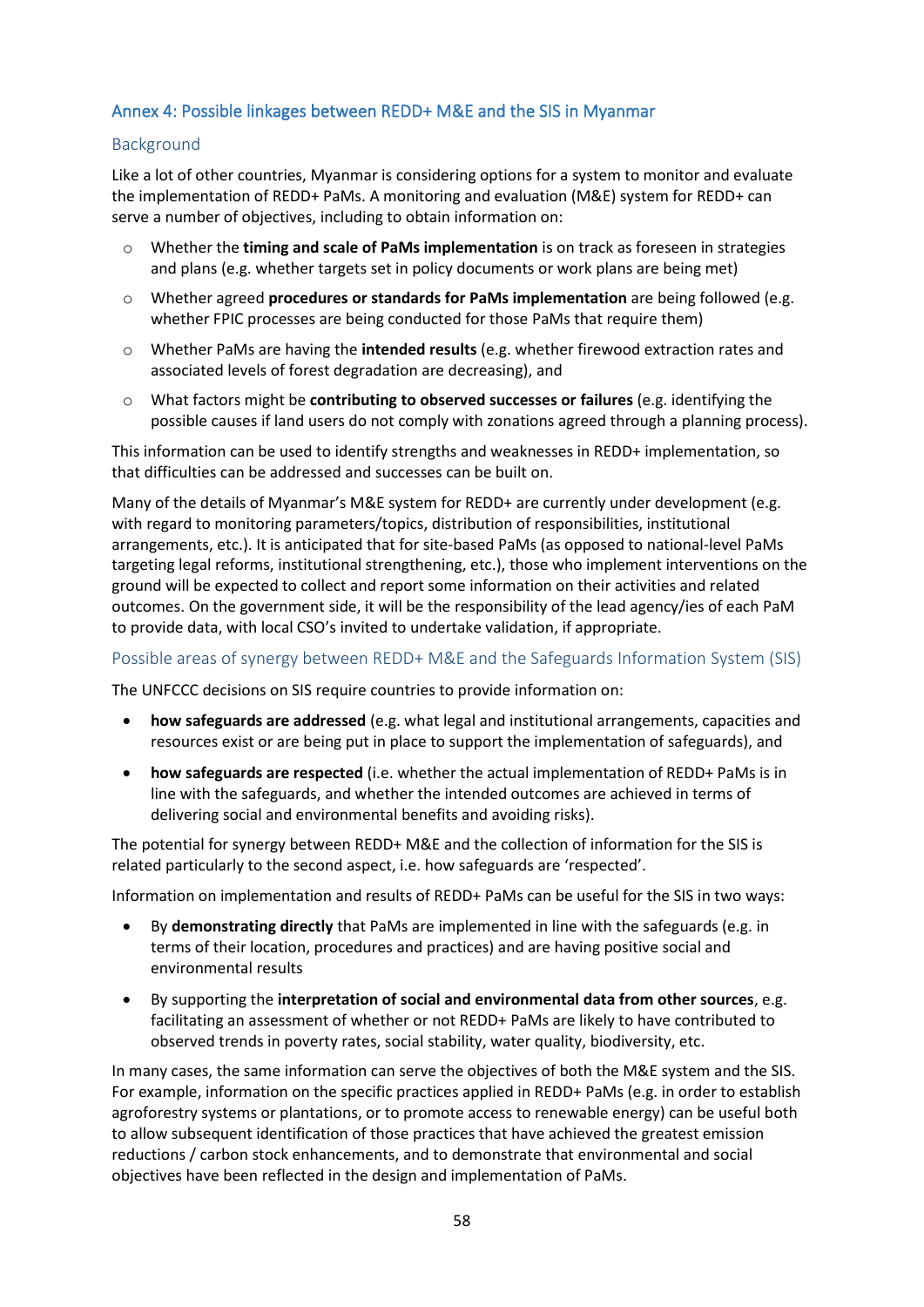In other cases, it may be possible to make the M&E information more useful for the SIS by making small adjustments to the parameters that are recorded. For example, it is likely that REDD+ M&E will involve some information collection on the number of people participating in or benefiting from certain PaMs (e.g. number of people who have received training on improved agricultural practices or who have been provided with more efficient cookstoves). The value of these data for the SIS can be enhanced if additional parameters are recorded, such as the age, gender or ethnic group of the participating stakeholders, so that results can be disaggregated and compared across groups.

While this document focuses on the linkages between REDD+ M&E and the SIS, there is also significant potential to use information from the National Forest Inventory (NFI) and National Forest Monitoring System (NFMS) for multiple purposes in the context of REDD+ (see separate analysis of NFI/NFMS/SIS linkages produced in collaboration with FAO).

Making good use of the possible synergies between REDD+ M&E, the SIS and the NFI/NFMS is of particular importance in the context of Myanmar, where the resources and capacities of government institutions in the fields of monitoring and data management are currently very limited, and where there are few existing information systems and monitoring schemes to build on.

This approach is also supported by Myanmar's national clarification of the REDD+ safeguards, which states that:

- "Monitoring of REDD+ Policies and Measures should include regular tracking of social and environmental impacts against a pre-implementation baseline, as a basis for continued improvement of REDD+ practice." (Criterion E.6), and
- "Lessons learned from the detection of reversals/emissions displacement should be reflected in the design of future Policies and Measures." (Criteria F.4 and G.4)

The following tables outline the types of information that could be collected simultaneously for REDD+ M&E and the SIS, explains their possible contribution to either system, discusses available options for collecting the information in relation to the amount of required effort, and presents suggestions for next steps. It is intended as an input to future discussions on SIS and REDD+ M&E design, which may involve the prioritization of steps to be undertaken in the short and medium term.

# **A. Type of information: Location of REDD+ PaMs**

REDD+ PaMs will be implemented at very different scales, with some interventions (such as changes to laws) having potentially nationwide impacts, and others (such as support to the establishment of new Community Forests) being implemented at the ground level in well-defined locations. It therefore does not make much sense to try and distinguish between areas 'with and without REDD+', but knowing what kind of interventions are underway or completed in which areas can be of great value for both REDD+ M&E and the SIS.

| <b>Possible use for SIS</b>                                                                                                                                                                                                                                                  | Possible use for REDD+<br>M&E                                                                                                                                                                                           | <b>Options for information</b><br>collection                                                                                                                                                                                                                                                                                                                              | <b>Suggested next steps</b>                                                                                                                                                                                                        |
|------------------------------------------------------------------------------------------------------------------------------------------------------------------------------------------------------------------------------------------------------------------------------|-------------------------------------------------------------------------------------------------------------------------------------------------------------------------------------------------------------------------|---------------------------------------------------------------------------------------------------------------------------------------------------------------------------------------------------------------------------------------------------------------------------------------------------------------------------------------------------------------------------|------------------------------------------------------------------------------------------------------------------------------------------------------------------------------------------------------------------------------------|
| • Show whether site-<br>based REDD+ PaMs<br>are implemented in<br>appropriate locations<br>for achieving benefits<br>and avoiding risks, and<br>allow an assessment<br>of the likely scale of<br>achieved benefits (e.g.<br>by looking at the<br>share of<br>environmentally | Check whether<br>$\bullet$<br>PaMs<br>implementation is<br>progressing in line<br>with plans, and<br>identify any areas<br>where challenges<br>may need to be<br>addressed<br>• Allow an assessment<br>of links between | Low effort<br>Information on the location of<br>PaMs could be recorded at<br>the level of administrative<br>units, e.g. in an Excel format.<br>This can be converted to an<br>offline interactive map with<br>little extra input, and to an<br>online interactive map (which<br>could be made available to<br>the public) with moderate<br>extra input. Disadvantage: the | • Assess whether<br>recording of exact<br>locations is<br>feasible in the<br>short or medium<br>term, and if yes,<br>develop approach;<br>if not, identify<br>alternative ways to<br>obtain relevant<br>information for the<br>SIS |
|                                                                                                                                                                                                                                                                              | emission reductions                                                                                                                                                                                                     |                                                                                                                                                                                                                                                                                                                                                                           |                                                                                                                                                                                                                                    |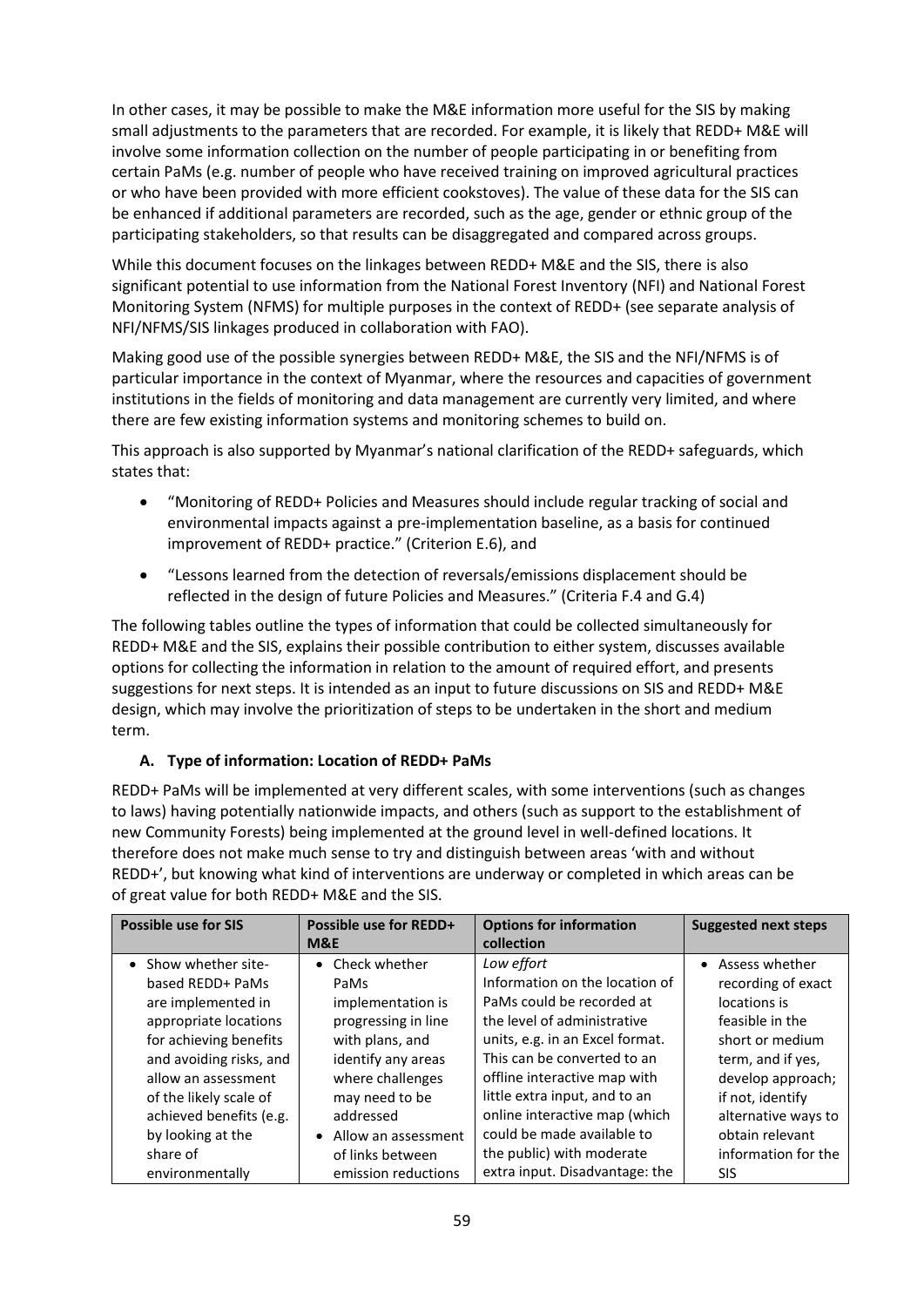| sensitive areas that   | or carbon stock      | coarse resolution will be        |  |
|------------------------|----------------------|----------------------------------|--|
| has protection         | enhancements and     | unsuitable for answering most    |  |
| measures               | the implementation   | of the questions related to      |  |
| implemented through    | of PaMs (e.g. to     | the environmental impacts of     |  |
| relevant PaMs)         | identify types of    | REDD+ (Safeguards a), e) and     |  |
| Allow an assessment    | PaMs that are        | g)).                             |  |
| of links between PaMs  | particularly         |                                  |  |
| implementation and     | successful, or to    | Intermediate effort              |  |
| observed               | analyse whether      | Implementers of site-based       |  |
| environmental and      | certain types of     | REDD+ PaMs could be asked        |  |
| socio-economic trends  | PaMs work better in  | to document the exact            |  |
| (e.g. by comparing     | some regions than in | location of their interventions  |  |
| household census       | others)              | on a map. This is likely to      |  |
| data to information on |                      | require some capacity-           |  |
| the location of PaMs   |                      | building and the identification  |  |
| that aim to support    |                      | of the most appropriate          |  |
| local livelihoods)     |                      | technical solutions (e.g. use of |  |
|                        |                      | a mapping app versus             |  |
|                        |                      | digitization of paper-based      |  |
|                        |                      | maps)                            |  |

#### **B. Type of information: Extent of PaMs implementation**

Information on the extent to which REDD+ PaMs have been implemented can make information on the location of PaMs more useful (especially if the recording of locations takes place at a coarse resolution, e.g. level of administrative units – see above). It can also help to obtain an overall picture of whether or not REDD+ implementation is on track. Appropriate parameters to be recorded will depend on the type of PaMs, e.g. # of hectares of forest protected or restored, # of farmers trained in alternative farming practices, # of hectares covered by participatory land use plans, # of households provided with access to renewable energy, etc.

| <b>Possible use for SIS</b>                                                                                                                                                                                                                                                                                                                                                                                                                                                                                                                                                            | Possible use for REDD+                                                                                                                                                                                                                                                                                                                                  | <b>Options for information</b>                                                                                                                                                                                                                                                                                                                                                                                                                                                                                                   | <b>Suggested next steps</b>                                                                                                                     |
|----------------------------------------------------------------------------------------------------------------------------------------------------------------------------------------------------------------------------------------------------------------------------------------------------------------------------------------------------------------------------------------------------------------------------------------------------------------------------------------------------------------------------------------------------------------------------------------|---------------------------------------------------------------------------------------------------------------------------------------------------------------------------------------------------------------------------------------------------------------------------------------------------------------------------------------------------------|----------------------------------------------------------------------------------------------------------------------------------------------------------------------------------------------------------------------------------------------------------------------------------------------------------------------------------------------------------------------------------------------------------------------------------------------------------------------------------------------------------------------------------|-------------------------------------------------------------------------------------------------------------------------------------------------|
|                                                                                                                                                                                                                                                                                                                                                                                                                                                                                                                                                                                        | <b>M&amp;E</b>                                                                                                                                                                                                                                                                                                                                          | collection                                                                                                                                                                                                                                                                                                                                                                                                                                                                                                                       |                                                                                                                                                 |
| • Show whether the<br>selection and<br>prioritization of PaMs is<br>supportive of achieving<br>co-benefits (in particular<br>the prioritized benefits<br>highlighted in the<br>national clarification of<br>safeguards)<br>Strengthen the<br>information base for<br>assessing whether REDD+<br>PaMs are being<br>implemented in<br>appropriate locations,<br>and for exploring the links<br>between PaMs<br>implementation and<br>observed environmental<br>and socio-economic<br>trends, by adding a<br>measure of the scale of<br>effort to the location<br>information (see above) | • Check whether<br>PaMs<br>implementation is<br>progressing in line<br>with plans, and<br>identify any areas<br>where challenges<br>may need to be<br>addressed<br>Strengthen the<br>$\bullet$<br>information base for<br>assessing the links<br>between emission<br>reductions or carbon<br>stock enhancements<br>and the<br>implementation of<br>PaMs | Low effort<br>It is likely that those who<br>implement REDD+ PaMs will<br>be required to keep a record<br>of their activities for a<br>number of reasons (e.g.<br>accountability<br>requirements, routine<br>reporting on work carried<br>out). This information can<br>be linked to the information<br>on location of PaMs and<br>collected centrally.<br>However, care should be<br>taken to agree on standard<br>definitions for the<br>parameters that should be<br>reported, to allow<br>meaningful aggregation of<br>data. | Identify<br>$\bullet$<br>responsibilities<br>for reporting,<br>and select<br>appropriate<br>activity<br>parameters for<br>the proposed<br>PaMs. |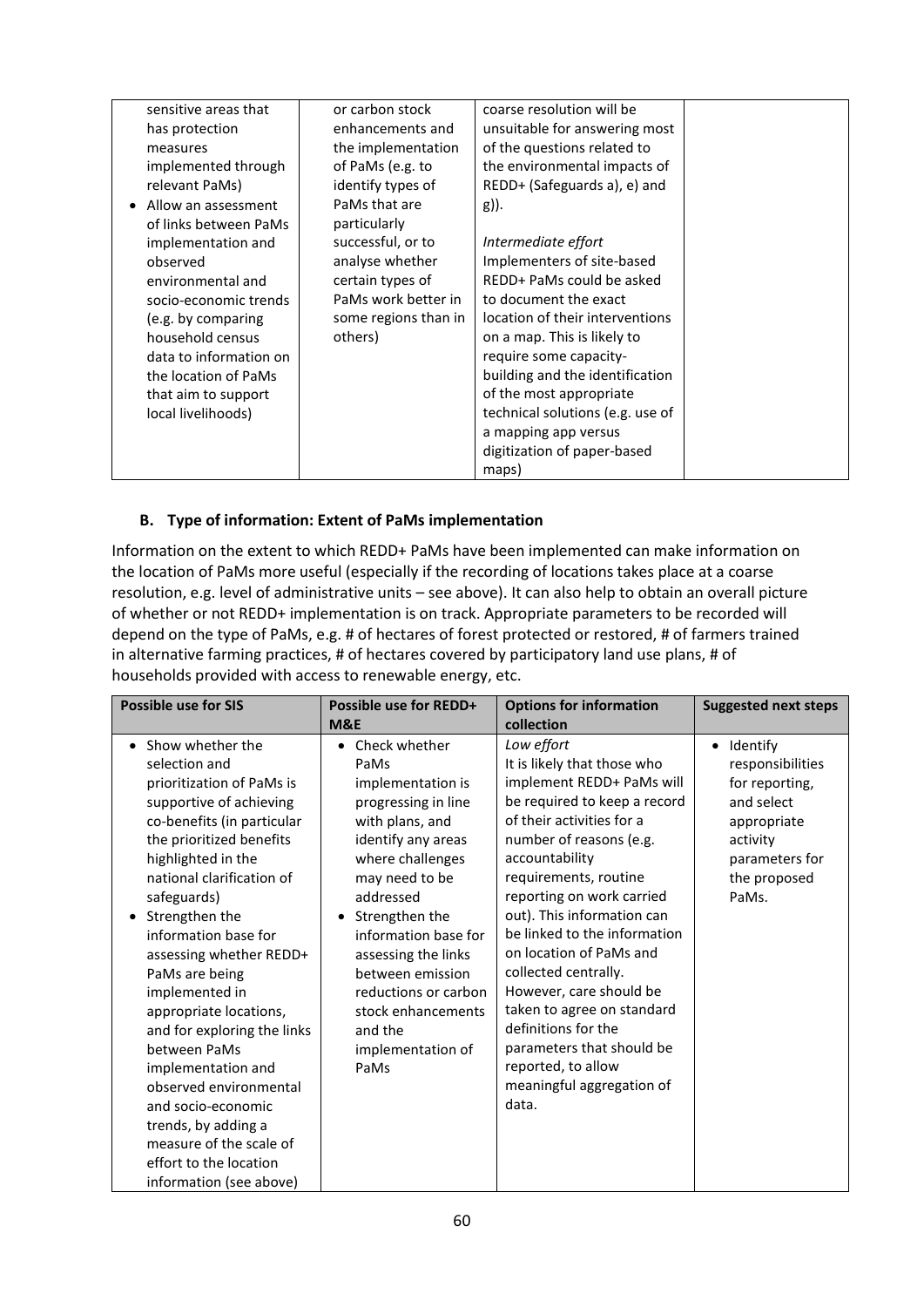### **C. Type of information: Stakeholders involved in PaMs implementation**

Stakeholders can be involved in the implementation of PaMs in a variety of capacities – they can be beneficiaries of capacity-building or other support, they can carry out paid work as part of an intervention, they can participate in consultations or planning processes, they can provide or withhold their consent to certain interventions taking place in their area, they can comply (or not) with new rules or plans, they can take on new responsibilities as part of collaborative or communitybased management approaches, and they can provide input to monitoring and reporting processes. It therefore does not make sense to calculate an overall number of 'involved stakeholders', and the types of involvement that are most useful to record may depend both on the PaMs implemented and on the intended use of the figures. An important consideration in this context is whether REDD+ M&E should cover the stage of advanced implementation planning (e.g. when the PaMs to be implemented in an area are chosen or specific intervention sites are selected, roles of different parties are determined, etc.). Engagement of stakeholders in this stage is crucial both to build support for the PaMs and thus increase their likelihood of success, and to comply with REDD+ safeguards, in particular safeguard d).

| <b>REDD+M&amp;E</b><br>collection<br>Low effort<br>Provide information on<br>• Assess level of<br>the level of stakeholder<br>stakeholder<br>participation in the<br>engagement<br>planning of REDD+ PaMs<br>and ownership<br>of REDD+ PaMs<br>(mostly relevant to<br>safeguards c) and d))<br>as an indication<br>Provide information on<br>of likely success                                                                                                                                                                                                                                                                                                                                                                              | It is likely that those who<br>implement REDD+ PaMs will<br>keep records of stakeholder<br>involvement for some forms of                                                                                                                                                                                                                                                                                                                                                                                                                                                                                                                                                                                                                                                                                                                                                    | · Identify<br>responsibilities<br>for reporting,<br>and decide on<br>the types of                                                         |
|---------------------------------------------------------------------------------------------------------------------------------------------------------------------------------------------------------------------------------------------------------------------------------------------------------------------------------------------------------------------------------------------------------------------------------------------------------------------------------------------------------------------------------------------------------------------------------------------------------------------------------------------------------------------------------------------------------------------------------------------|-----------------------------------------------------------------------------------------------------------------------------------------------------------------------------------------------------------------------------------------------------------------------------------------------------------------------------------------------------------------------------------------------------------------------------------------------------------------------------------------------------------------------------------------------------------------------------------------------------------------------------------------------------------------------------------------------------------------------------------------------------------------------------------------------------------------------------------------------------------------------------|-------------------------------------------------------------------------------------------------------------------------------------------|
|                                                                                                                                                                                                                                                                                                                                                                                                                                                                                                                                                                                                                                                                                                                                             |                                                                                                                                                                                                                                                                                                                                                                                                                                                                                                                                                                                                                                                                                                                                                                                                                                                                             |                                                                                                                                           |
| benefits provided to<br>stakeholders through<br>PaMs, e.g. capacity-<br>building, support to<br>livelihoods (relevant to<br>safeguards d) and e))<br>centrally.<br>Provide information on<br>contributions<br>stakeholders make to<br>PaMs (to be combined<br>with information on any<br>benefit-sharing agreed to<br>reward those<br>contributions) (relevant<br>to safeguards c), d) and<br>e))<br>Provide information on<br>stakeholder involvement<br>in monitoring and<br>reporting of PaM<br>implementation and<br>results (relevant to the<br>transparency element of<br>safeguard b))<br>Allow an assessment of<br>$\bullet$<br>whether observed socio-<br>economic trends (e.g.<br>from census data) are<br>likely to be linked to | participation as part of routine<br>procedures and accountability<br>requirements (e.g. participants'<br>lists for meetings and capacity-<br>building events, records of<br>wages or in-kind remuneration<br>paid to workers). This<br>information can be collected<br>Intermediate effort<br>Implementers of REDD+ PaMs<br>can be asked to disaggregate<br>their records of stakeholder<br>involvement by appropriate<br>criteria (e.g. gender, ethnic<br>group, land tenure status,<br>residency status, main<br>livelihood, etc.) They can also<br>be asked to compile<br>information on less direct forms<br>of stakeholder engagement,<br>such as # of land users who<br>implicitly support an<br>intervention (i.e. have not<br>objected to it and are<br>complying with its<br>requirements), # of land users<br>who are affected by an agreed<br>intervention, etc. | stakeholder<br>involvement to<br>be recorded for<br>the proposed<br>PaMs, as well as<br>any criteria to be<br>used for<br>disaggregation. |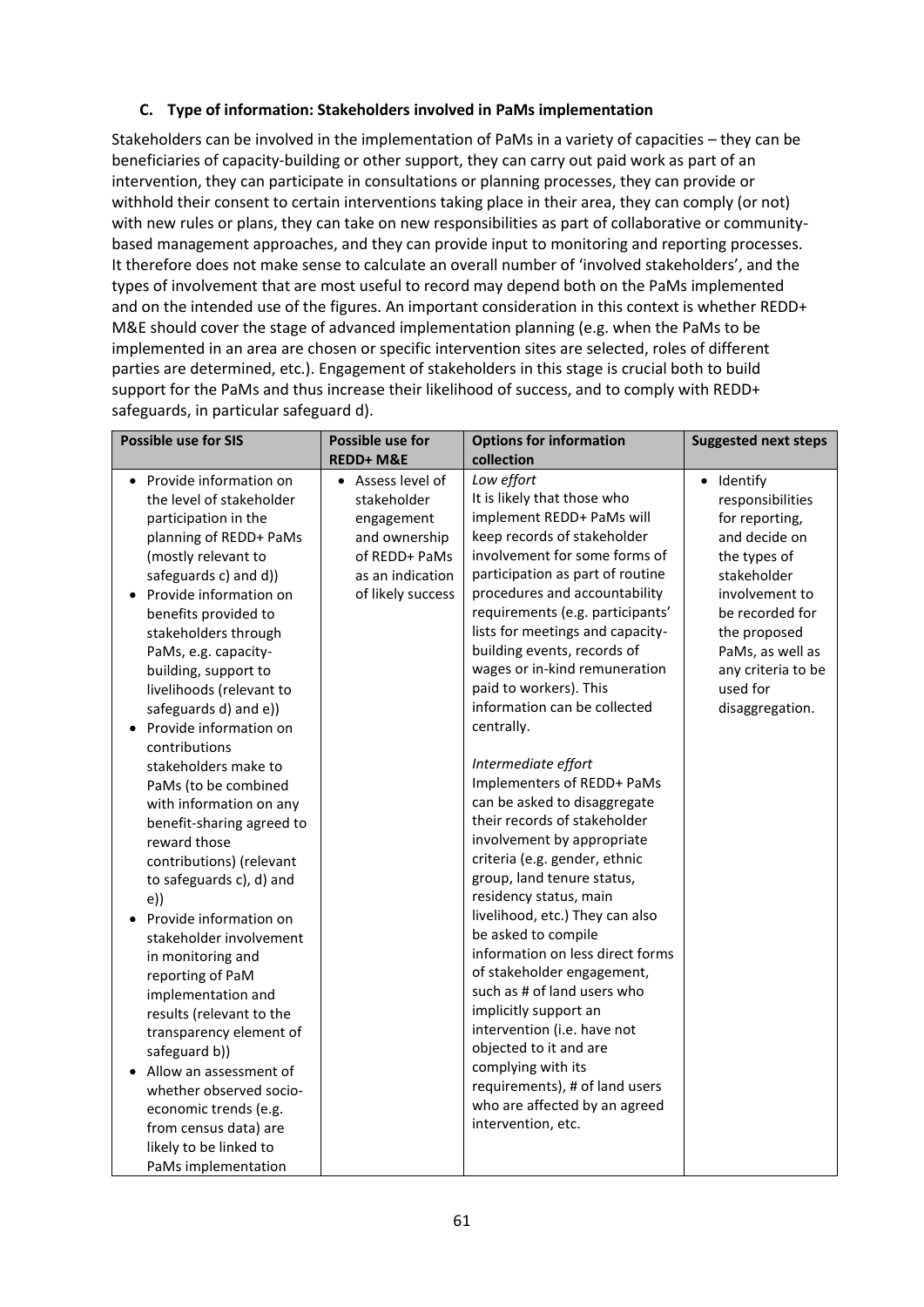### **D. Type of information: Practices promoted through REDD+ PaMs**

For many types of REDD+ PaMs, their effectiveness and performance against safeguards will depend on the exact practices that they apply or promote, e.g. for forest management, agroforestry, fuelwood plantations, charcoal production or renewable energy generation. It is not yet clear to what extent implementers of PaMs in Myanmar will be provided with guidance on good practice that should be promoted or even required. However, in some cases (depending on the source of funding), the application of certain practices may be part of agreed risk mitigation measures (e.g. in the Environmental and Social Management Frameworks that need to be developed for GCF or World Bank funding). If information on applied practices is to be collected, it will be useful to standardize parameters and definitions as far as possible to allow aggregation and comparison of results.

| <b>Possible use for SIS</b>                                                                                                                                                                                                                                                                                                                                                                                                                               | Possible use for REDD+                                                                                                                                                                                                                                                                                                                                                                                                                                                       | <b>Options for information</b>                                                                                                                                                                                                                                                                                                                                                                                                                                                                                                                                                                                                                                                                                                                                                                                                                                                                                                                                                                                                                                                                                                                                                                   | <b>Suggested next steps</b>                                                                                                                                                                                                                                                                                                                                            |
|-----------------------------------------------------------------------------------------------------------------------------------------------------------------------------------------------------------------------------------------------------------------------------------------------------------------------------------------------------------------------------------------------------------------------------------------------------------|------------------------------------------------------------------------------------------------------------------------------------------------------------------------------------------------------------------------------------------------------------------------------------------------------------------------------------------------------------------------------------------------------------------------------------------------------------------------------|--------------------------------------------------------------------------------------------------------------------------------------------------------------------------------------------------------------------------------------------------------------------------------------------------------------------------------------------------------------------------------------------------------------------------------------------------------------------------------------------------------------------------------------------------------------------------------------------------------------------------------------------------------------------------------------------------------------------------------------------------------------------------------------------------------------------------------------------------------------------------------------------------------------------------------------------------------------------------------------------------------------------------------------------------------------------------------------------------------------------------------------------------------------------------------------------------|------------------------------------------------------------------------------------------------------------------------------------------------------------------------------------------------------------------------------------------------------------------------------------------------------------------------------------------------------------------------|
|                                                                                                                                                                                                                                                                                                                                                                                                                                                           | <b>M&amp;E</b>                                                                                                                                                                                                                                                                                                                                                                                                                                                               | collection                                                                                                                                                                                                                                                                                                                                                                                                                                                                                                                                                                                                                                                                                                                                                                                                                                                                                                                                                                                                                                                                                                                                                                                       |                                                                                                                                                                                                                                                                                                                                                                        |
| • Provide<br>information on<br>measures taken to<br>enhance benefits<br>and reduce risks<br>from REDD+<br>(safeguards a), c)<br>and e)<br>Provide<br>information on<br>measures taken to<br>enhance the long-<br>term sustainability<br>of REDD+ PaMs<br>(safeguards f) and<br>g))<br>Strengthen the<br>information base<br>for exploring the<br>links between<br>PaMs<br>implementation<br>and observed<br>environmental and<br>socio-economic<br>trends | • Check whether<br>those who<br>implement REDD+<br>are following any<br>practices that may<br>have been<br>recommended or<br>required to enhance<br>the effectiveness or<br>sustainability of<br>PaMs<br>• Strengthen the<br>information base for<br>assessing the links<br>between emission<br>reductions or carbon<br>stock enhancements<br>and the<br>implementation of<br>PaMs (e.g. to<br>identify practices<br>that are particularly<br>successful or<br>unsuccessful) | Low effort<br>Implementers of PaMs could be<br>provided with guidance on<br>good practice (specific to each<br>PaM), based on existing or<br>future assessments of potential<br>benefits and risks of the PaMs.<br>(If possible, taking into account<br>the priority benefits identified<br>in the national clarification of<br>safeguards.) In some cases, it<br>may be possible to draw on<br>existing quality standards.<br>Implementers could then be<br>asked to report on whether or<br>not the recommended practices<br>have been applied, providing<br>evidence in a narrative form<br>without further<br>standardization.<br>Intermediate effort<br>Reporting on good practice<br>could be made more<br>comparable and easier to<br>aggregate and interpret by<br>providing standard<br>parameters/questions and<br>definitions. (E.g. implementers<br>of a PaM to promote<br>agroforestry could be required<br>to report on the steps they<br>have undertaken to ensure that<br>the promoted tree species are<br>appropriate to the area, and on<br>the format, content and<br>language of the training offered<br>to farmers to allow them to<br>successfully adopt the<br>approach.) | Decide whether it<br>is feasible to<br>include reporting<br>on good practice in<br>REDD+ M&E<br>• If yes, identify<br>priority good<br>practice<br>recommendations<br>to be included in<br>M&E<br>Decide whether it<br>is practical to<br>develop guiding<br>questions,<br>standard<br>parameters and/or<br>definitions to be<br>used in reporting<br>on good practice |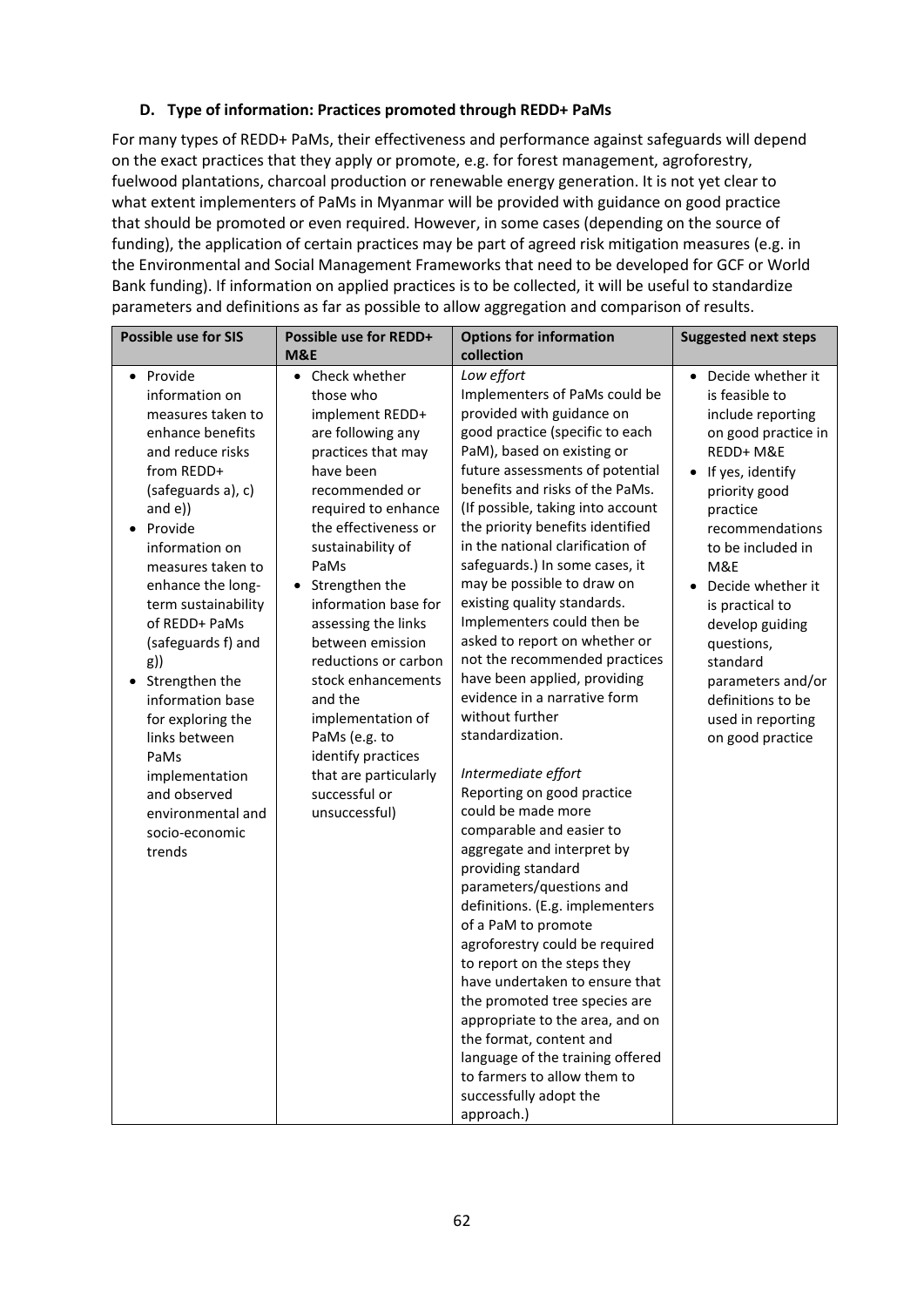### **E. Type of information: Procedures followed by REDD+ PaMs**

In addition to guidance on the land use and other practices that should be promoted through PaMs, implementers of PaMs may also be provided with guidance on procedural issues such as stakeholder involvement, risk assessment, assessment of capacity needs, use of up-to-date information for planning, or benefit-sharing. Some procedural guidance is already under development, e.g. on FPIC. The national clarification of safeguards sets out a number of other procedural requirements for which so far no further guidance has been developed, e.g. assessment of reversal risks or mapping of natural forests during the planning stage of PaMs.

| <b>Possible use for SIS</b>                                                                                                                                                                                                                                                                                                               | Possible use for REDD+<br><b>M&amp;E</b>                                                                                                                                                                                                                                                                                                                                                                                                                                                             | <b>Options for information</b><br>collection                                                                                                                                                                                                                                                                                                                                                                                                                                                                                                                                                                                                                                                                                                                                                                                                                                                                                                                                                                                                                                                                             | <b>Suggested next steps</b>                                                                                                                                                                                                                                                                                                                                          |
|-------------------------------------------------------------------------------------------------------------------------------------------------------------------------------------------------------------------------------------------------------------------------------------------------------------------------------------------|------------------------------------------------------------------------------------------------------------------------------------------------------------------------------------------------------------------------------------------------------------------------------------------------------------------------------------------------------------------------------------------------------------------------------------------------------------------------------------------------------|--------------------------------------------------------------------------------------------------------------------------------------------------------------------------------------------------------------------------------------------------------------------------------------------------------------------------------------------------------------------------------------------------------------------------------------------------------------------------------------------------------------------------------------------------------------------------------------------------------------------------------------------------------------------------------------------------------------------------------------------------------------------------------------------------------------------------------------------------------------------------------------------------------------------------------------------------------------------------------------------------------------------------------------------------------------------------------------------------------------------------|----------------------------------------------------------------------------------------------------------------------------------------------------------------------------------------------------------------------------------------------------------------------------------------------------------------------------------------------------------------------|
| • Provide<br>information on<br>measures taken to<br>ensure<br>compatibility of<br>PaMs with the<br>procedural aspects<br>of safeguards (e.g.<br>transparency<br>requirements as<br>per safeguard b),<br>participation<br>requirements as<br>per safeguard d),<br>precautions<br>against<br>environmental<br>risks as per<br>safeguard e)) | • Check whether<br>those who<br>implement REDD+<br>are following any<br>procedures that may<br>have been<br>recommended or<br>required to enhance<br>the legitimacy,<br>effectiveness or<br>sustainability of<br>PaMs<br>Strengthen the<br>information base for<br>assessing the links<br>between emission<br>reductions or carbon<br>stock enhancements<br>and the<br>implementation of<br>PaMs (e.g. to<br>identify procedures<br>that are contributing<br>more or less to the<br>success of PaMs) | Low effort<br>Implementers of PaMs could be<br>provided with procedural<br>guidance for the planning and<br>implementation of PaMs, taking<br>into account the results of<br>benefits and risks assessments<br>and the national clarification of<br>safeguards. (This guidance is<br>likely to be similar for many<br>types of PaMs, but may need to<br>differentiate between site-<br>based and national-level PaMs.)<br>Implementers could then be<br>asked to report on whether or<br>not the procedures have been<br>applied, providing evidence in a<br>narrative form without further<br>standardization.<br>Intermediate effort<br>Reporting on implementation<br>of agreed procedures could be<br>made more comparable and<br>easier to aggregate and<br>interpret by providing standard<br>parameters/questions and<br>definitions. (E.g. implementers<br>could be asked to report on the<br>timing, language and format of<br>information provided during<br>FPIC processes, or on the data<br>sources and methods used for<br>the mapping of natural forests<br>and existing land uses prior to<br>planning.) | • Decide whether it is<br>feasible to include<br>reporting on<br>procedural issues in<br>REDD+ M&E<br>Identify priority<br>$\bullet$<br>procedural issues to<br>be covered by M&E<br>Decide whether it is<br>$\bullet$<br>practical to develop<br>guiding questions,<br>standard parameters<br>and/or definitions to<br>be used in reporting<br>on procedural issues |

# **F. Type of information: Environmental and social outcomes of REDD+ PaMs**

Information on the actual social and environmental outcomes of REDD+ PaMs is of great interest both as a basis for communicating any benefits that may have been achieved to local stakeholders and/or funders (potentially generating further support), and to inform adaptive management. At the same time, outcome information is more difficult to obtain and analyse than information on activities, because documenting outcomes typically requires repeated and representative data collection. There also needs to be some form of analysis to assess whether observed changes are (at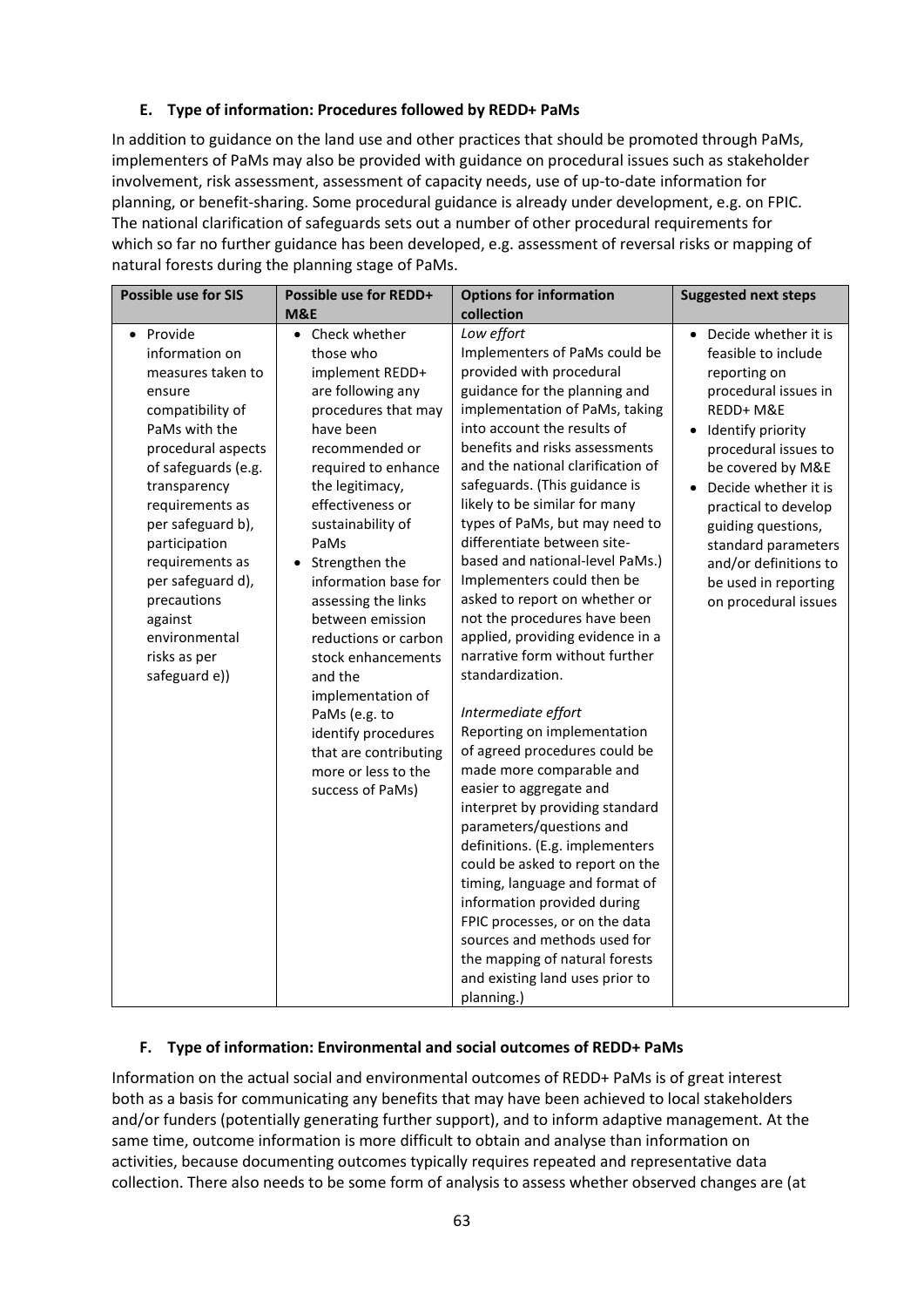least partly) caused by the PaMs that have been implemented, or whether other (external) factors may have been more important. Another challenge is that it may not be easy to standardize outcome indicators across different areas or different types of PaMs. For example, appropriate indicators of cultural values or forest intactness may vary between regions, and different types of PaMs may be more or less likely to achieve certain types of benefits or entail certain risks. While there are possible approaches to aggregate information across interventions even if interventionspecific indicators have been used, defining feasible, appropriate and meaningful indicators requires capacities that may not be readily available to all implementers of PaMs.

A number of approaches have been suggested to overcome methodological challenges and resource limitations in M&E of REDD+ outcomes:

- Drawing on information from existing surveys or monitoring programmes
- Involving local communities in data collection, either on a voluntary basis or for some form of monetary or in-kind compensation
- Combining data collection with the implementation of PaM activities (e.g. forest patrols can record species sightings, or extension officers can enquire about the socio-economic situation of households at the same time as providing advice)
- Combining data collection on social and environmental outcomes with the collection of other data that is required for the purpose of managing the intervention, e.g. carbon stock data or performance data that is needed as a basis for benefit-sharing, adaptive management or monitoring of progress
- Using easy-to-measure proxy data instead of more accurate direct measurements (e.g. it may be easier to observe the structural intactness of forests than to try and monitor populations of keystone species)

Given the scarcity of established monitoring programmes in Myanmar, making good use of possible synergies with REDD+ M&E is likely to be of great importance for the components of the SIS that are focused on documenting outcomes.

| <b>Possible use for SIS</b> | Possible use for    | <b>Options for information collection</b> | <b>Suggested next steps</b>       |
|-----------------------------|---------------------|-------------------------------------------|-----------------------------------|
|                             | <b>REDD+M&amp;E</b> |                                           |                                   |
| Provide information         | Identify any        | Intermediate effort                       | Decide whether it is<br>$\bullet$ |
| on outcomes                 | social and          | Identify a small set of standard          | feasible to include               |
| achieved in relation        | environmental       | indicators that are widely                | reporting on social               |
| to safeguard                | impacts that        | applicable and can either be              | and environmental                 |
| requirements (e.g.          | could pose a        | derived from existing sources (e.g.       | outcomes in REDD+                 |
| contributions to            | threat to the       | census data, records held by GAD          | M&E                               |
| policy objectives (as       | success of          | or DALMs) or developed in                 | If yes, assess which              |
| per safeguard a)),          | PaMs, and           | combination with other                    | social and                        |
| avoidance of key            | inform              | requirements of the REDD+                 | environmental topics              |
| risks highlighted in        | adaptive            | process (e.g. carbon monitoring,          | could be covered with             |
| the benefits and            | management          | benefit-sharing, accountability).         | reasonable effort,                |
| risks assessments, or       |                     | Note that in some cases, the main         | produce a draft list of           |
| achievement of              |                     | objective of a PaM may coincide           | potential indicators,             |
| priority benefits as        |                     | with one of Myanmar's priority            | and decide on                     |
| identified in the           |                     | benefits (e.g. PaMs that aim to           | priorities                        |
| national clarification      |                     | improve forest governance will            |                                   |
| (as per safeguard           |                     | have intended outcomes that are           |                                   |
| e)))                        |                     | also relevant to the                      |                                   |
|                             |                     | implementation of safeguard b),           |                                   |
|                             |                     | and PaMs aiming to clarify land           |                                   |
|                             |                     | tenure are likely to produce              |                                   |
|                             |                     | benefits that are relevant to             |                                   |